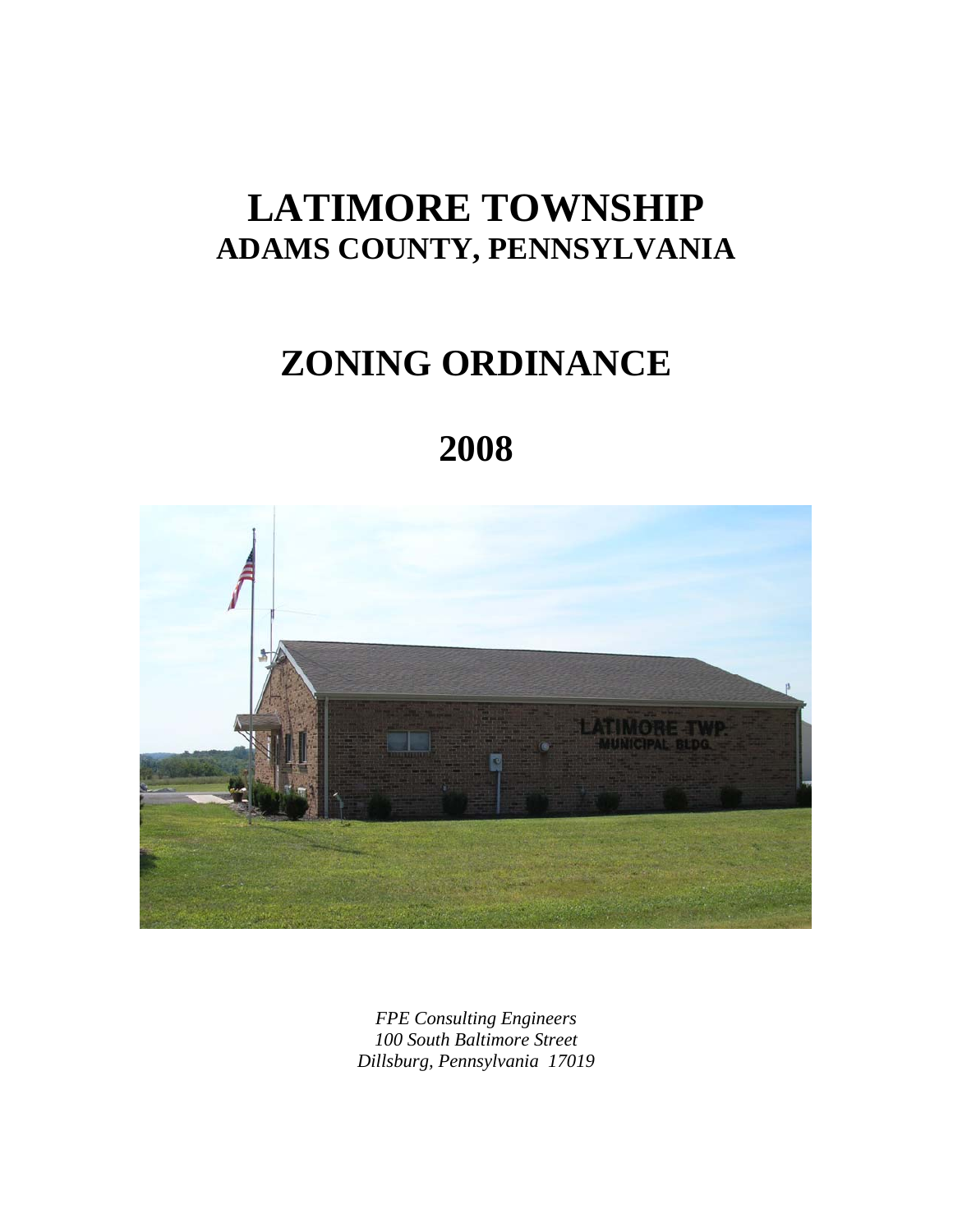# **TABLE OF CONTENTS**

## **ARTICLE I GENERAL PROVISIONS**

#### **ARTICLE II DEFINITION OF TERMS**

|  | $II-1$   |
|--|----------|
|  | $\Pi$ -1 |

## **ARTICLE III DESIGNATION OF DISTRICTS**

### **ARTICLE IV DISTRICT REGULATIONS**

A-C-1 Agricultural – Conservation – I District

| Section 401. | $IV-1$ |
|--------------|--------|
|              | $IV-1$ |
| Section 403. | IV-2   |

## A-C-II Agricultural – Conservation – II District

|  | IV-5   |
|--|--------|
|  |        |
|  | $IV-6$ |

R-A Residential – Agricultural – I District

|  | $IV-9$ |
|--|--------|
|  |        |
|  |        |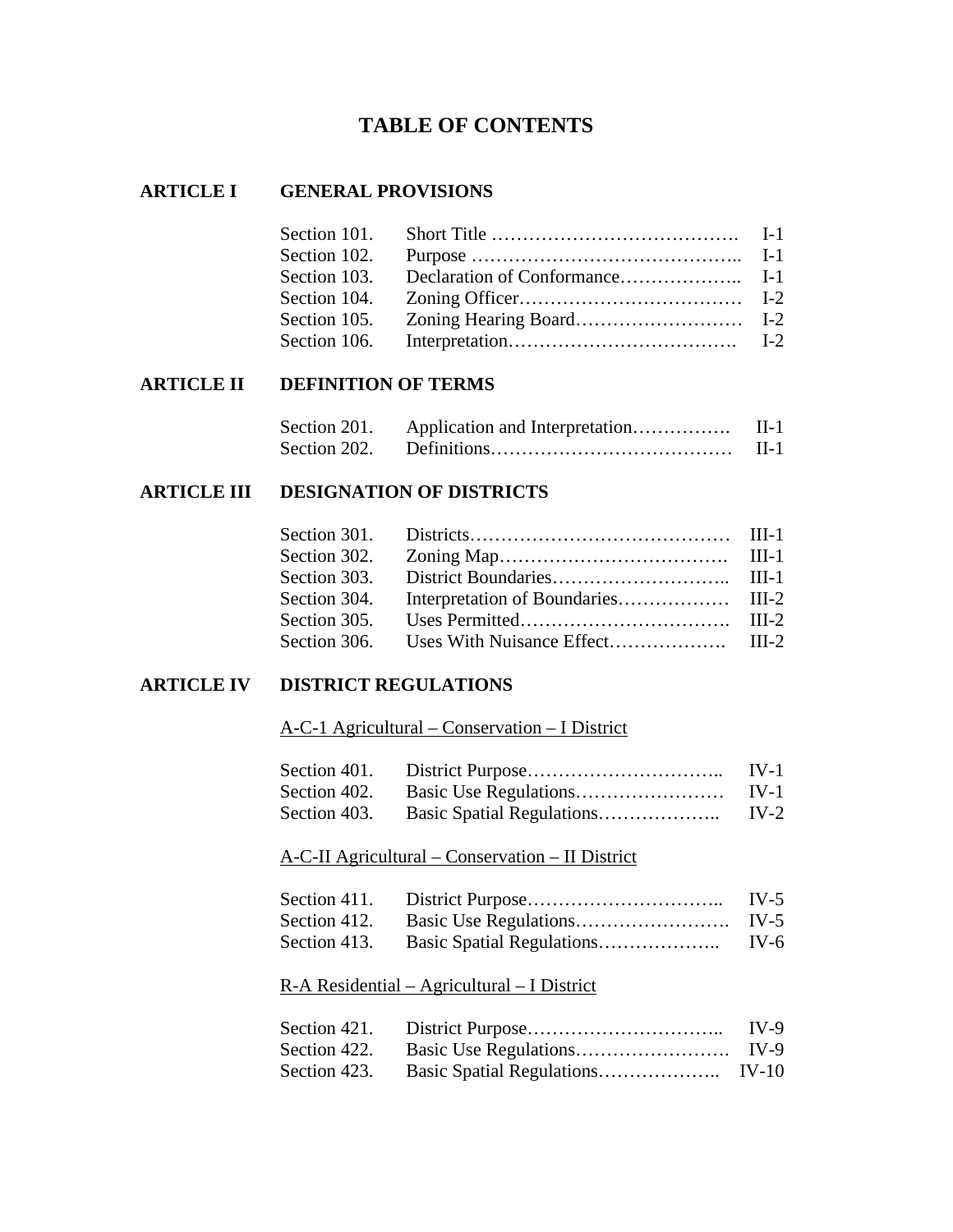# R-Lake Meade District

# R-S Residential – Suburban District

| Section 441. | <b>IV-14</b> |
|--------------|--------------|
| Section 442. | IV-14        |
| Section 443. | IV-15        |

# C-I Commercial – Industrial District

|  | IV-18 |
|--|-------|
|  | IV-18 |
|  | IV-19 |

## F-P Flood Plain District

| Section 461. |         |
|--------------|---------|
| Section 462. | IV-23   |
| Section 463. | IV-26   |
| Section 464. | $IV-26$ |
| Section 465. | $IV-26$ |

## **ARTICLE V GENERAL REGULATIONS**

|                                                | $V-1$ |
|------------------------------------------------|-------|
|                                                | $V-1$ |
|                                                | $V-2$ |
| Control of Traffic and Highway Access          | $V-2$ |
| Conversion of Dwellings to More Units          | $V-3$ |
|                                                | $V-4$ |
|                                                | $V-5$ |
|                                                | $V-6$ |
|                                                | $V-6$ |
|                                                | $V-6$ |
| Non-Conforming Lots, Lot Areas, Add-Ons        |       |
|                                                | $V-7$ |
| Modular and Mobile Homes as Dwelling           |       |
|                                                |       |
|                                                |       |
| Off-Street Parking, Loading and Unloading V-10 |       |
|                                                |       |
|                                                |       |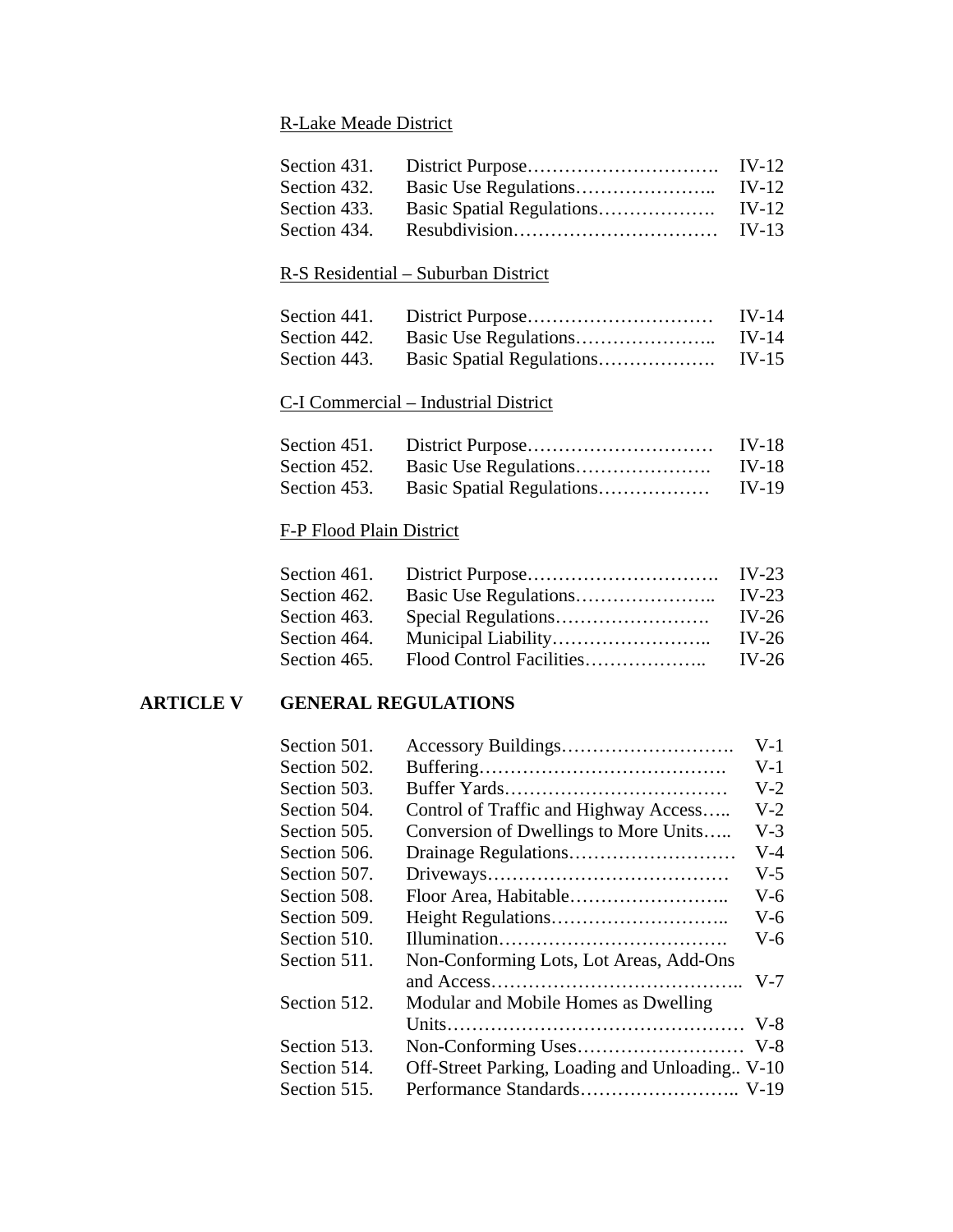| Section 516. |                                                |  |
|--------------|------------------------------------------------|--|
| Section 517. | Setback Requirements for Corner Buildings V-23 |  |
| Section 518. |                                                |  |
| Section 519. |                                                |  |
| Section 520. |                                                |  |
| Section 521. | Storage and Parking of Certain Vehicles V-27   |  |
| Section 522. |                                                |  |
| Section 523. |                                                |  |
| Section 524. |                                                |  |
| Section 525. |                                                |  |
| Section 526. |                                                |  |
| Section 527. |                                                |  |
| Section 528. |                                                |  |
| Section 529. |                                                |  |
|              |                                                |  |

# **ARTICLE VI USE REGULATIONS**

| Section 601. |                                               |
|--------------|-----------------------------------------------|
| Section 602. | Airstrips, Airports and Heliports VI-2        |
| Section 603. | $VI-2$                                        |
| Section 604. | $VI-3$                                        |
| Section 605. | $VI-3$                                        |
| Section 606. | $VI-3$                                        |
| Section 607. | Colleges or Boarding Schools<br>$VI-4$        |
| Section 608. | $VI-4$                                        |
| Section 609. | <b>Commercial Recreational Establishments</b> |
|              |                                               |
| Section 610. | Commercial or Training Schools VI-5           |
| Section 611. | Communication Antennas, Towers and            |
|              | $VI-5$                                        |
| Section 612. | Concentrated Animal Operations (CAO) VI-8     |
| Section 613. | Convalescent Homes, Hospitals, Assisted       |
|              |                                               |
| Section 614. |                                               |
| Section 615. |                                               |
| Section 616. |                                               |
| Section 617. |                                               |
| Section 618. |                                               |
| Section 619. |                                               |
| Section 620. |                                               |
| Section 621. |                                               |
| Section 622. |                                               |
| Section 623. | Laundry, Dry Cleaning Establishments VI-17    |
| Section 624. |                                               |
| Section 625. |                                               |
| Section 626. |                                               |
|              |                                               |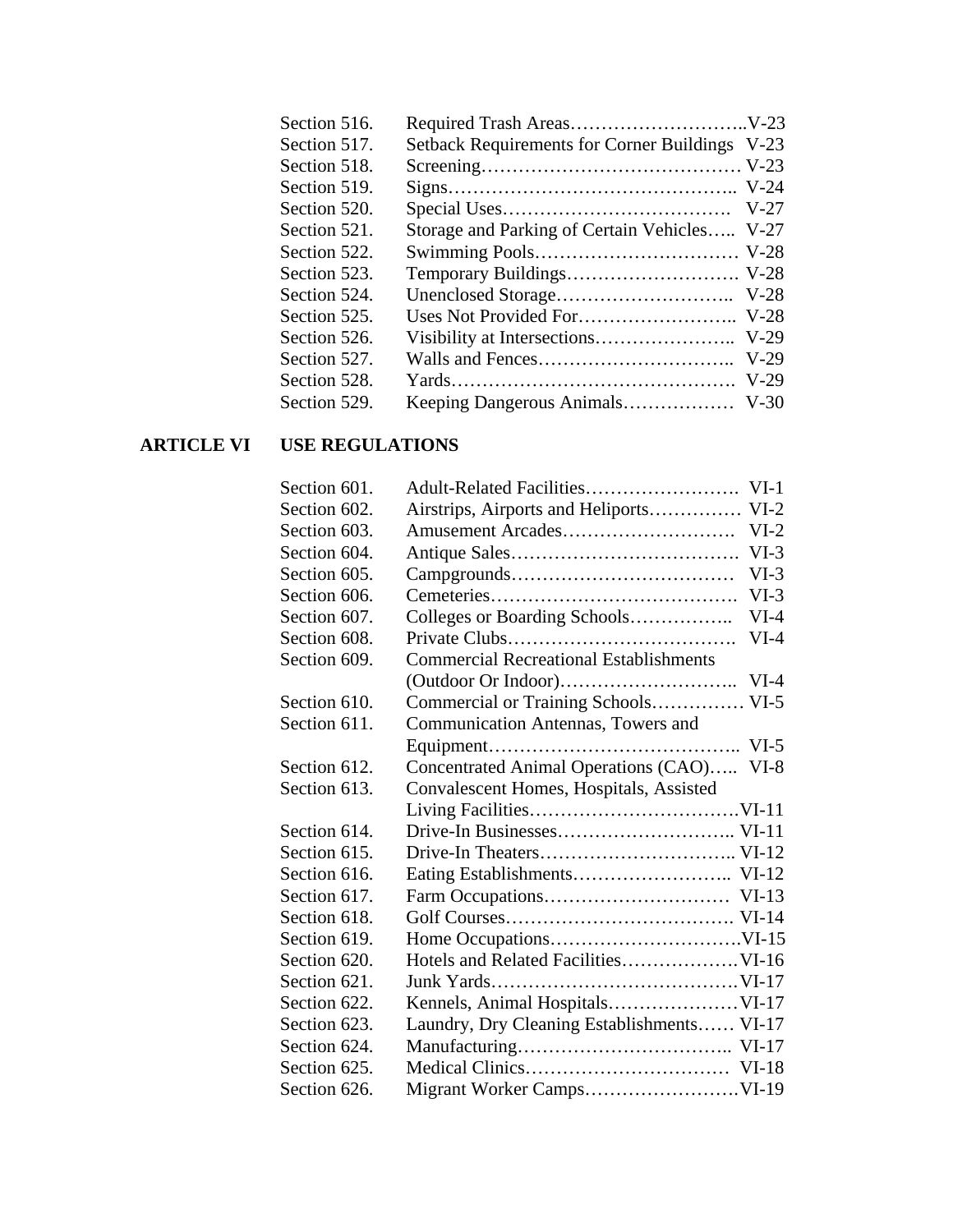| Section 627. |                                                  |  |
|--------------|--------------------------------------------------|--|
| Section 628. | Off-Street, Off-Site Parking Lots for Near-      |  |
|              |                                                  |  |
| Section 629. |                                                  |  |
| Section 630. |                                                  |  |
| Section 631. |                                                  |  |
| Section 632. | Quarrying, Quarry-Related Manufacturing VI-22    |  |
| Section 633. | <b>Recreation Vehicle and Recreation Vehicle</b> |  |
|              |                                                  |  |
| Section 634. | Recycling Facilities for Paper, Plastic,         |  |
|              |                                                  |  |
| Section 635. |                                                  |  |
| Section 636. | Sanitary Landfills, Waste Handling               |  |
|              |                                                  |  |
| Section 637. |                                                  |  |
| Section 638. | Shopping Centers and Malls VI-28                 |  |
| Section 639. |                                                  |  |
| Section 640. | Stables and Riding Academies VI-29               |  |
| Section 641. | Warehousing and Wholesale Trade                  |  |
|              |                                                  |  |
| Section 642. |                                                  |  |
| Section 643. | Truck or Motor Freight Terminals VI-31           |  |
| Section 644. |                                                  |  |
| Section 645. |                                                  |  |

# **ARTICLE VII MOBILE HOME PARKS**

| Section 701. |                                          |  |
|--------------|------------------------------------------|--|
| Section 702. | Renewable Mobile Home Park Permit VII-2  |  |
| Section 703. |                                          |  |
| Section 704. | Yard and Setback Requirements VII-3      |  |
| Section 705. |                                          |  |
| Section 706. |                                          |  |
| Section 707. |                                          |  |
| Section 708. |                                          |  |
| Section 709. |                                          |  |
| Section 710. |                                          |  |
| Section 711. | Park Areas of Non-Residential Uses VII-6 |  |
| Section 712. |                                          |  |
| Section 713. |                                          |  |
|              |                                          |  |

# **ARTICLE VIII PLANNED RESIDENTIAL DEVELOPMENT**

| Section 801. | Planned Residential Development VIII-1 |  |
|--------------|----------------------------------------|--|
|              |                                        |  |
|              |                                        |  |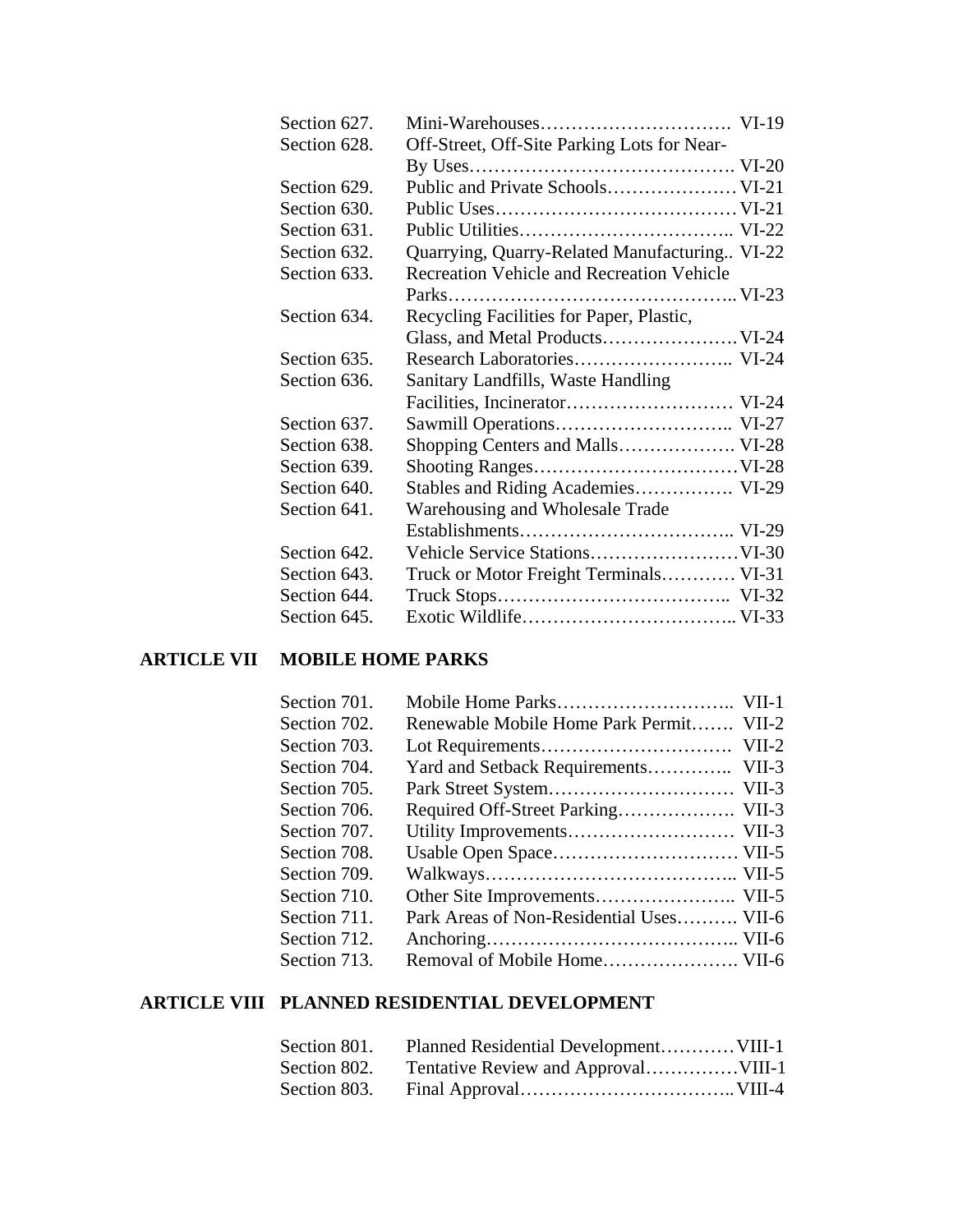| Section 804. |  |
|--------------|--|
| Section 805. |  |
| Section 806. |  |
| Section 807. |  |
| Section 808. |  |
| Section 809. |  |
| Section 810. |  |
| Section 811. |  |
| Section 812. |  |
| Section 813. |  |
| Section 814. |  |
| Section 815. |  |
| Section 816. |  |
| Section 817. |  |
|              |  |

# **ARTICLE IX ZONING HEARING BOARD**

| Section 901. |                                            |
|--------------|--------------------------------------------|
| Section 902. |                                            |
| Section 903. | Organization of Zoning Hearing Board IX-1  |
| Section 904. |                                            |
| Section 905. |                                            |
| Section 906. |                                            |
| Section 907. | Challenge to the Validity of the Ordinance |
|              |                                            |
| Section 908. |                                            |
| Section 909. |                                            |
| Section 910. |                                            |
| Section 911. |                                            |
| Section 912. |                                            |
| Section 913. |                                            |

# **ARTICLE X ADMINISTRATION**

| Section 1004. Job Description and Compensation for |  |
|----------------------------------------------------|--|
|                                                    |  |

# **ARTICLE XI ENFORCEMENT**

|               | Section 1102. Contents of Application for Zoning Permit XI-1 |  |
|---------------|--------------------------------------------------------------|--|
| Section 1103. |                                                              |  |
|               |                                                              |  |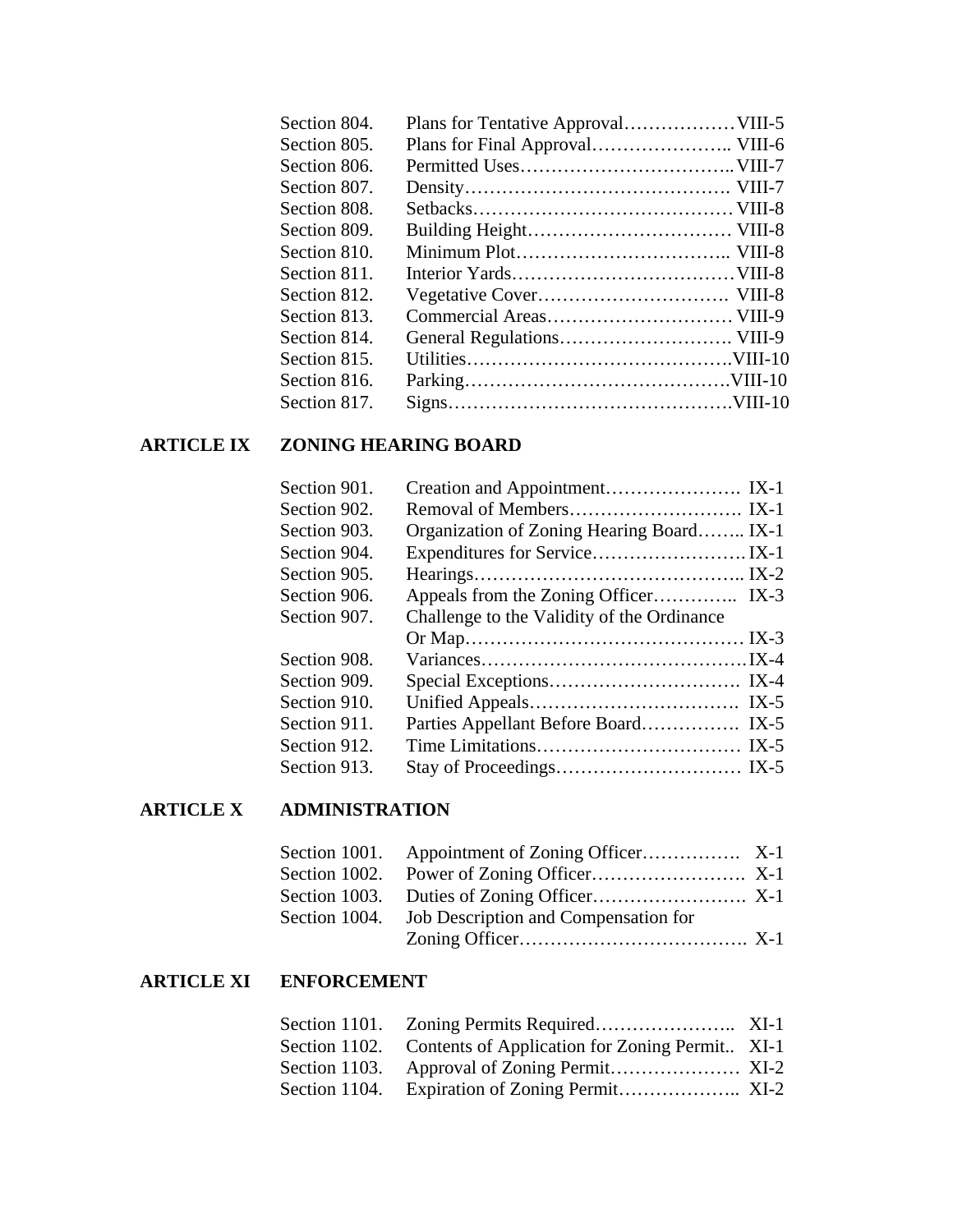| Section 1105. |                                                     | $XI-2$ |
|---------------|-----------------------------------------------------|--------|
| Section 1106. | Temporary Certificate of Occupancy XI-2             |        |
| Section 1107. | Record of Zoning Permits and Certificates           |        |
|               |                                                     |        |
| Section 1108. | Failure to Obtain a Zoning Permit or                |        |
|               |                                                     |        |
| Section 1109. | Construction and Use To Be As Provided In           |        |
|               | Applications, Plans, Permits, and Certificates XI-3 |        |
| Section 1110. |                                                     |        |
| Section 1111. |                                                     |        |
| Section 1112. |                                                     |        |
| Section 1113. | Schedule of Fees, Charges, and Expenses XI-3        |        |
|               |                                                     |        |

# **ARTICLE XII AMENDMENTS, VALIDITY AND ENACTMENT**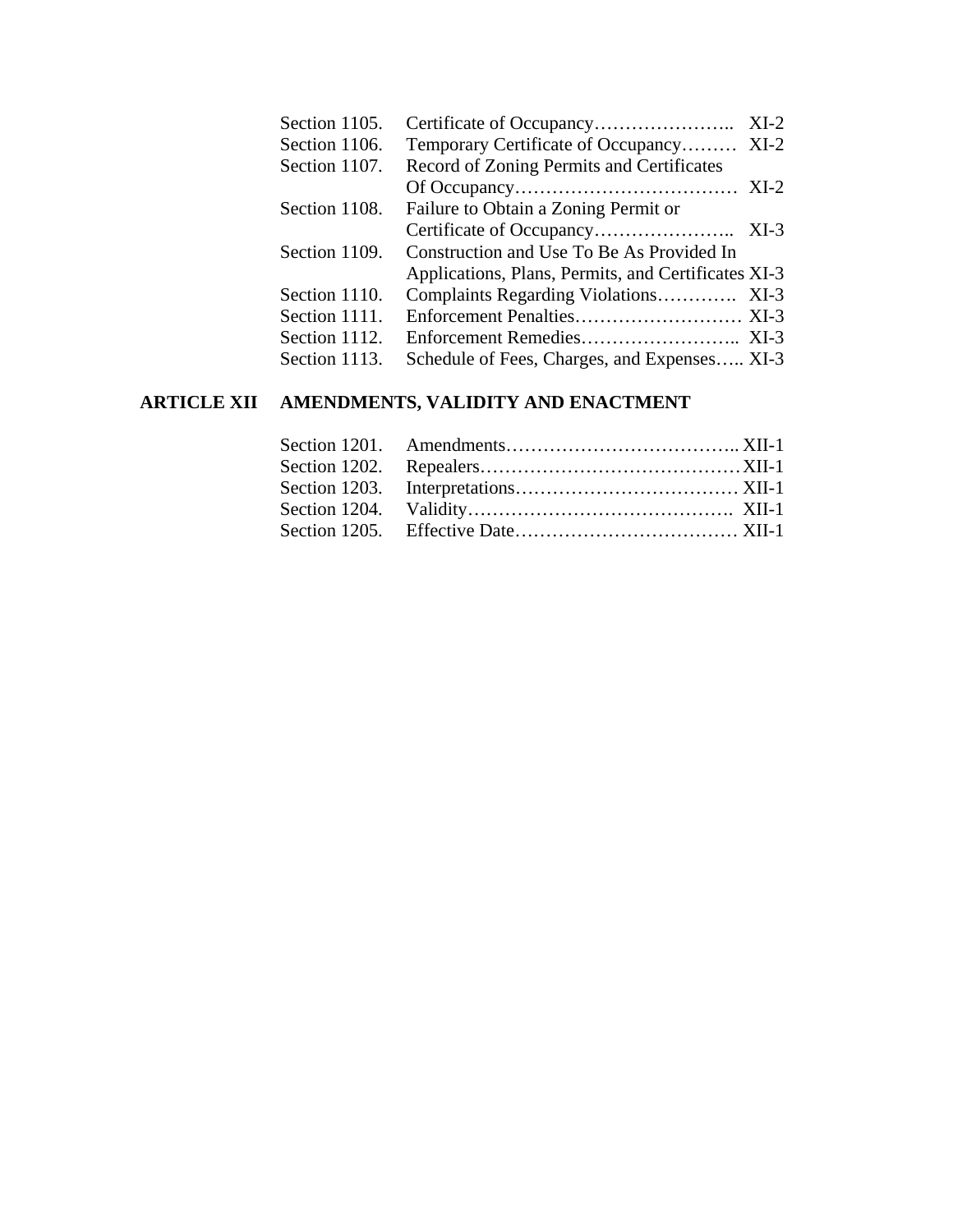## **THE LATIMORE TOWNSHIP ZONING ORDINANCE**

An Ordinance permitting, prohibiting, regulating, restricting and determining the uses of land and watercourses; the size, height, bulk, location, erection, construction, repair, maintenance, alteration, razing, removal and use of structures; the areas and dimensions of land to be occupied by uses and structures; the density of population and intensity of use; and providing for the administration and enforcement thereof within the Township of Latimore.

The Board of Supervisors of the Township of Latimore, County of Adams, Commonwealth of Pennsylvania, by authority of and pursuant to the provisions of the Pennsylvania Municipalities Planning Code, and any amendments and supplements thereto, do hereby ordain as follows:

## **ARTICLE I GENERAL PROVISIONS**

Section 101. Short Title.

This Ordinance shall be known as the "Latimore Township Zoning Ordinance."

Section 102. Purpose.

This Ordinance is enacted for the following purposes:

- A. To promote, protect and facilitate one or more of the following: The public health, safety, morals, general welfare, coordinated and practical community development, proper density of population, the provision of adequate light and air, police protection, vehicle parking and loading space, transportation, water, sewerage, schools, public grounds and other public requirements.
- B. To prevent one or more of the following: Overcrowding of land, blight, danger and congestion in travel and transportation, loss of health, life or property from fire, flood, panic or other dangers. This Ordinance is made in accordance with an overall program, and with consideration for the character of the municipality, its various parts and the suitability of the various parts for particular uses and structures.
- C. To preserve, protect, and to foster agricultural pursuits including, but not limited to family farm operations, social and cultural aspects of the agricultural community, the effective economic use of agricultural lands, the protection of such farmlands from erosion and uses not compatible with efficient use of agricultural lands.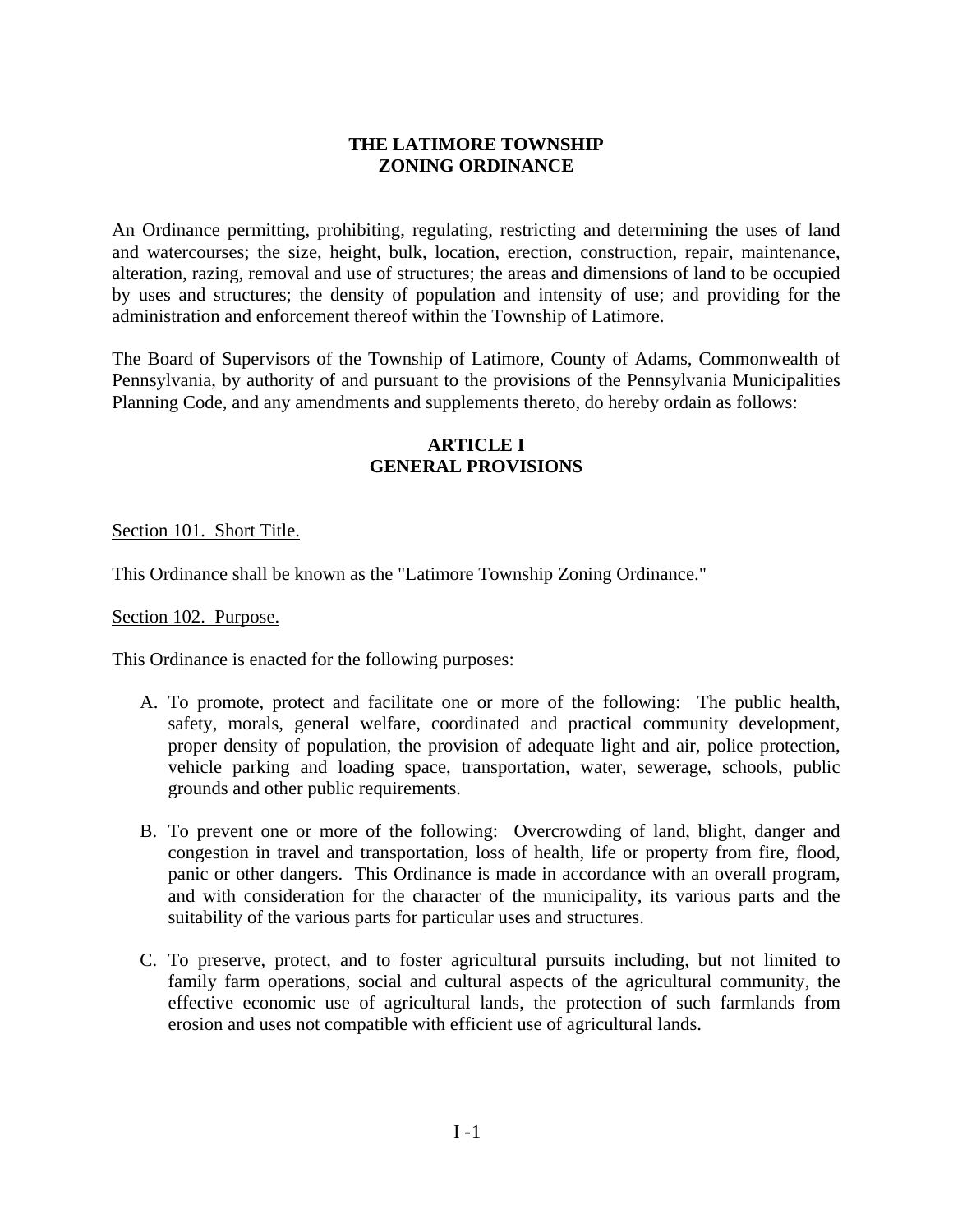#### Section 103. Declaration of Conformance.

This Ordinance has been made with consideration for the character of the Township of Latimore, its various parts, and the suitability of the various parts for particular uses and structures; and is in accordance with the expressed or implied community development objectives of the comprehensive plan for the development of the Township.

#### Section 104. Zoning Officer.

The appointed position of Zoning Officer is hereby established for the administration of this Ordinance and said officer shall have such powers and authority as set forth within the Pennsylvania Municipalities Planning Code and this Ordinance.

#### Section 105. Zoning Hearing Board.

A duly established Zoning Hearing Board may, from time to time, be herein referred to as the Board and unless otherwise clearly indicated, the term "Board" shall refer to such Zoning Hearing Board.

#### Section 106. Interpretation.

In interpreting and applying the provisions of this Ordinance, they shall be held to be the minimum requirements for the promotion of health, safety, morals, and the general welfare of the Township and its citizens. It is not intended by this Ordinance to interfere with or abrogate or annul any rules or regulations previously adopted or permits previously issued by the Township, which are not in conflict with any provisions of this Ordinance, nor is it intended by this Ordinance to interfere with or abrogate or annul any easements, covenants, building restrictions or other agreements between parties; provided, however, that where this Ordinance imposes a greater restriction upon the use of the buildings or premises or upon the height of the building, or requires a larger space than is imposed or required by such ordinance, rules, regulations, or permits, or by easements, covenants, building restriction or agreements, the provisions of this Ordinance shall control.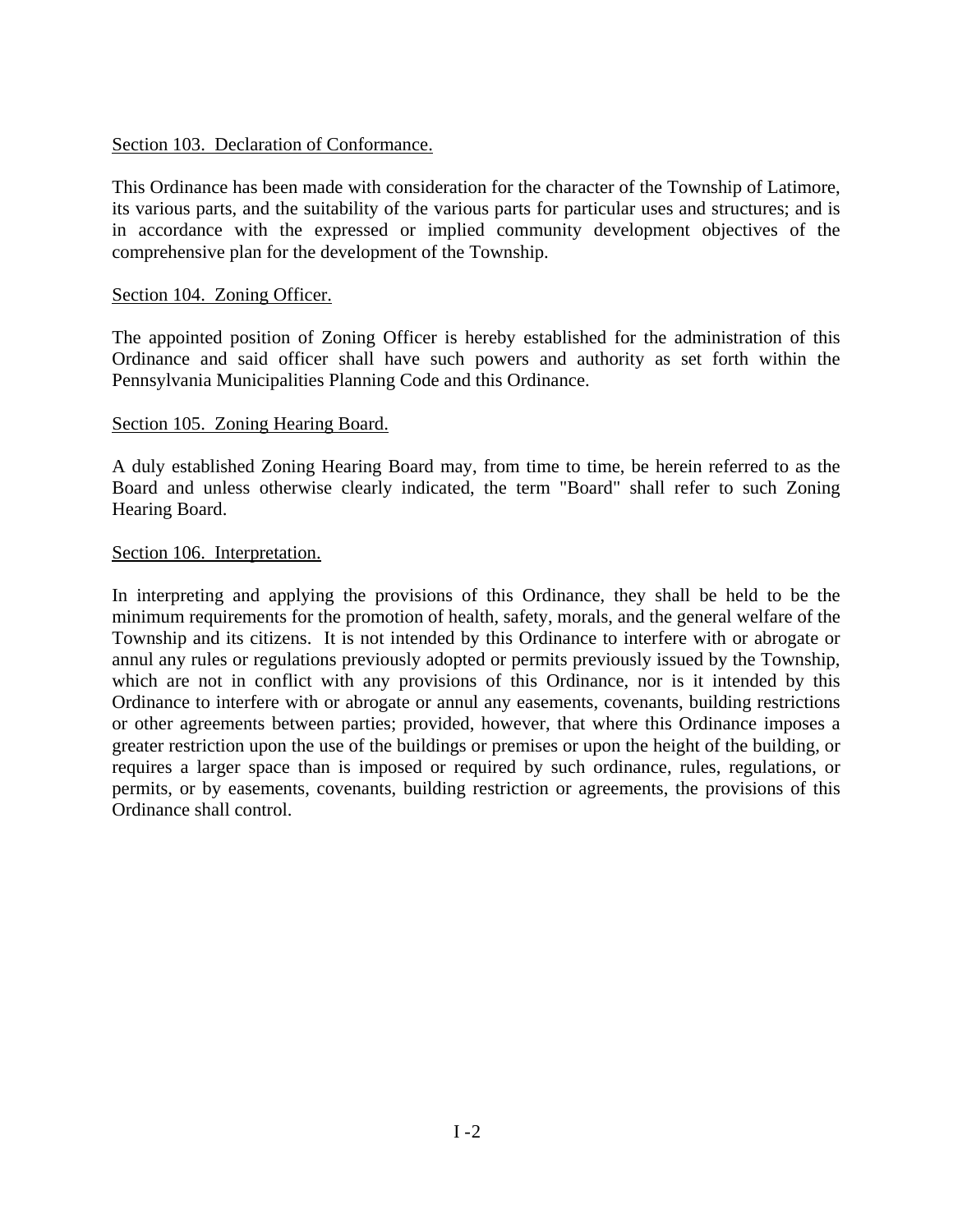# **ARTICLE II DEFINITION OF TERMS**

### Section 201. Application and Interpretation.

The words, terms and phrases set forth under Section 202 are defined in order to facilitate the interpretation of this Ordinance for administrative purposes and in the carrying out of duties by appropriate officers and by the Board. Words and phrases used shall be presumed to be used in their ordinary context unless such word or phrase is defined differently within this section. Unless otherwise expressly stated, words used in the present tense include the future; words used in the singular include the plural; the male gender includes the female gender; the word person includes a profit or non-profit corporation, company, partnership, association, or individual; the words used or occupied as applied to any land or building include the words intended, arranged, or designed to be used or occupied; the word lot includes plot or parcel; and the word shall or must is always mandatory.

### Section 202. Definitions.

For the purpose of this Ordinance, the following words, terms and phrases have the meaning herein indicated:

Access Drive - A paved surface, other than a street, which provides vehicular access from a street or private road to a lot. Access drives shall be located and constructed so as to provide safe ingress and egress with respect to the lot. If the access drive provides access to a state highway, issuance of an access permit by PennDot shall be required prior to the issuance of any permit under this Ordinance.

Accessory Building - A building subordinate to and detached from the principal building on the same lot and used for such purposes as are customarily incidental to the principal building.

Accessory Structure - A subordinate structure or a portion of the principal structure on a lot, the use of which is customarily incidental to and consistent with that of the principal structure.

Accessory Use - A use customarily incidental and subordinate to the principal use of the principal building and located on the same lot with such principal use of building.

Acreage, Net - The total land area contained within a property or proposed site, exclusive of lands within a public or private street right-of-way.

Act - The latest version of the Pennsylvania Municipalities Planning Code, as amended.

Add-On Lot - A lot or a portion thereof adjacent to a property to which the lot or portion thereof is to become a part by subdivision and upon which there shall be no construction requiring an on-lot subsurface sewage disposal system.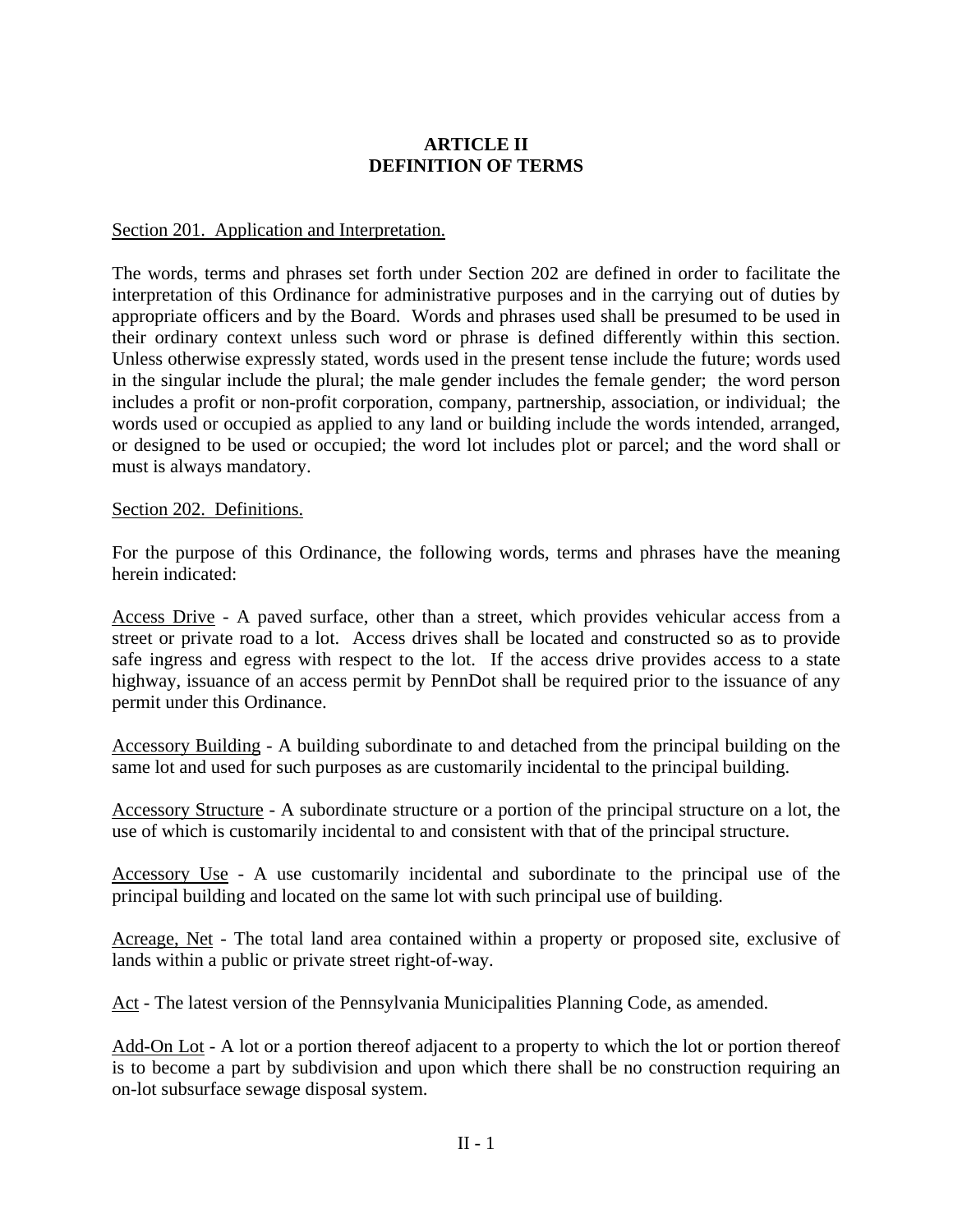Adult-Related Facilities - A business or club, which engages in one or more of the following areas of sales, services or entertainment:

- 1. Adult Bath House: An establishment or business which provides the services of baths of all kinds, including all forms and methods of hydrotherapy during which specified anatomical areas are displayed or specified sexual activity occurs. This section shall not apply to hydrotherapy treatment practiced by, or under the supervision of a medical practitioner. A medical practitioner, for the purpose of this Ordinance, shall be a medical doctor, physician, chiropractor or similar professional licensed by the Commonwealth of Pennsylvania.
- 2. Adult Body Painting Studio: Any establishment or business which provides the service of applying paint or other substance whether transparent or nontransparent to or on the human body when specified anatomical areas are exposed.
- 3. Adult Bookstore: Any establishment, which has more than twenty percent (20%) of its stock in trade consisting of:
	- A. Books, films, videotapes, magazines or other periodicals or other forms of audio or visual representation which are distinguished or characterized by an emphasis on depiction or description of specified sexual activities or specified anatomical areas;
	- B. Instruments, devices or paraphernalia (excluding prophylactics) which are designed for use in connection with specified sexual activities.
- 4. Adult Cabaret: A nightclub, theater, bar or other establishment which features live or media representations of performances by topless or bottomless dancers, go-go dancers, exotic dancers, strippers, or similar entertainers, where such performances are distinguished or characterized by an emphasis on specified sexual activities or specified anatomical areas.
- 5. Adult Massage Establishment: Any establishment or business which provides the services of massage and body manipulation, including exercises, heat and light treatments of the body, and all forms and methods of physiotherapy, unless operated by a medical practitioner, chiropractor or professional physical therapist licensed by the Commonwealth. This definition does not include an athletic club, health club, school, gymnasium, reducing salon, spa or similar establishment where massage or similar manipulation of the human body is offered as an incidental or accessory service.
- 6. Adult Mini-Motion Picture Theater: An enclosed or unenclosed building with a capacity of more than five (5), but less than fifty (50), persons used for presenting any form of audio or visual material, and in which a substantial portion of the total presentation time measured on an annual basis is devoted to the showing of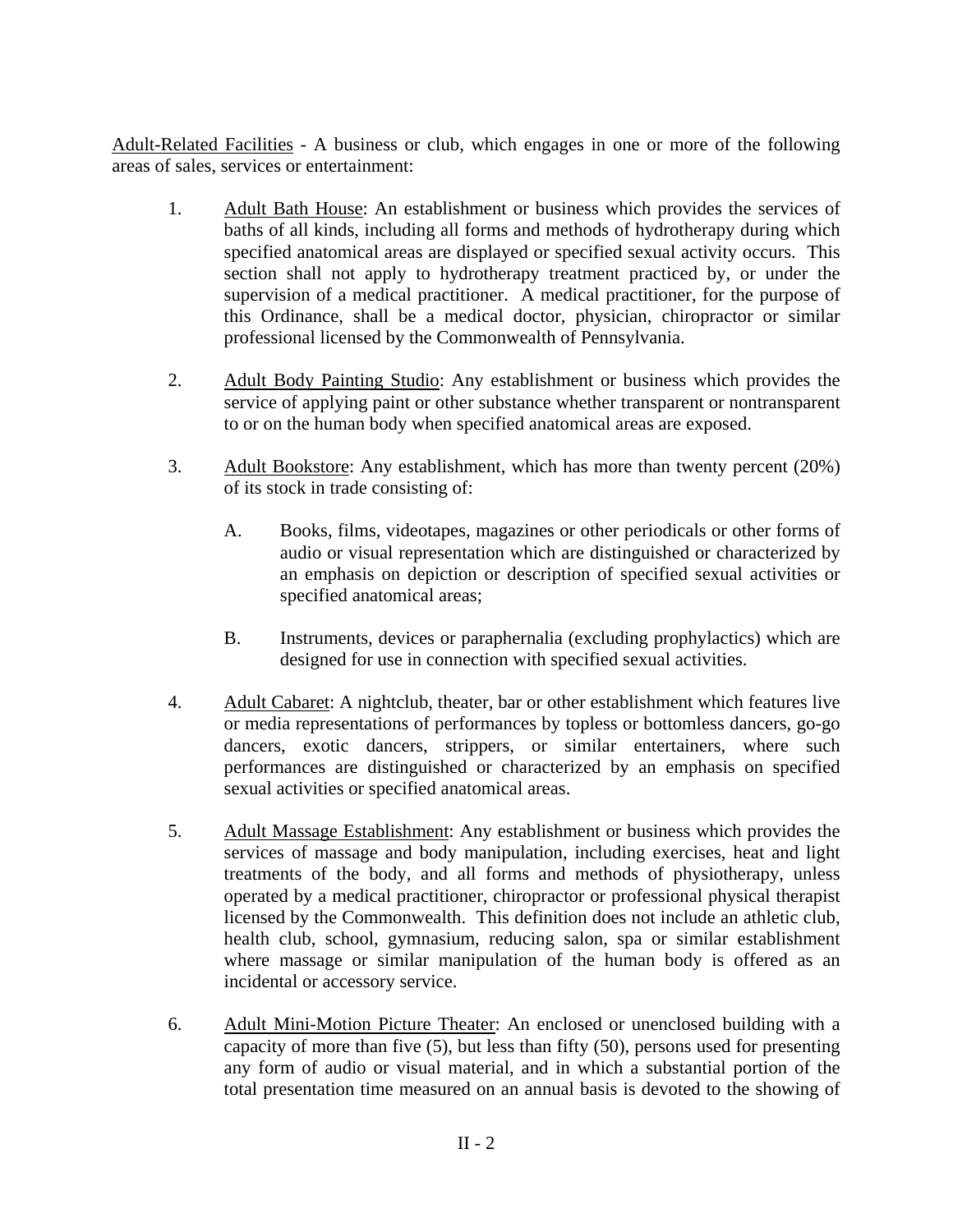material which is distinguished or characterized by an emphasis on depiction or description of specified sexual activities or specified anatomical areas.

- 7. Adult Model Studio: Any place where, for any form of consideration or gratuity, figure models who display specified anatomical areas are provided to be observed, sketched, drawn, painted, sculptured, photographed, or similarly depicted by persons paying such consideration or gratuity, except that this provision shall not apply to any "figure studio" or "school of art" or similar establishment which meets the requirements established in the Education Code of the Commonwealth of Pennsylvania for the issuance or conferring of, and is in fact authorized there under, to issue and confer a diploma.
- 8. Adult Motel: A motel or similar establishment offering public accommodations for any consideration, which provides patrons with material distinguished or characterized by an emphasis on depiction or description of specified sexual activities or specified anatomical areas.
- 9. Adult Motion Picture Arcade: Any place to which the public is permitted or invited wherein coin or slug operated or electronically or mechanically controlled still or motion picture machines, projectors, or other image producing devices are maintained to show images to five (5) or fewer persons per machine at any one time, and where the images so displayed are distinguished or characterized by an emphasis on depiction or description of specified sexual activities or specified anatomical areas.
- 10. Adult Motion Picture Theater: An enclosed or unenclosed building with a capacity of fifty (50) or more persons used for presenting any form of audio or visual material, and in which a substantial portion of the total presentation time measured on an annual basis is devoted to the showing of material which is distinguished or characterized by an emphasis on depiction or description of specified sexual activities or specified anatomical areas.
- 11. Adult News Rack: any coin-operated machine or device which dispenses material substantially devoted to the depiction of specified sexual activities or specified anatomical areas.
- 12. Adult Out-Call Service Activity: Any establishment or business which provides an out-call service which consists of individuals leaving the premises upon request or by appointment to visit other premises for a period of time for the purpose of providing any service during which time specified anatomical areas are displayed or specified sexual activity occurs.
- 13. Adult Sexual Encounter Center: Any business, agency, or person who, for any form of consideration or gratuity, provides a place where two (2) or more persons, not all members of the same family may congregate, assemble or associate for the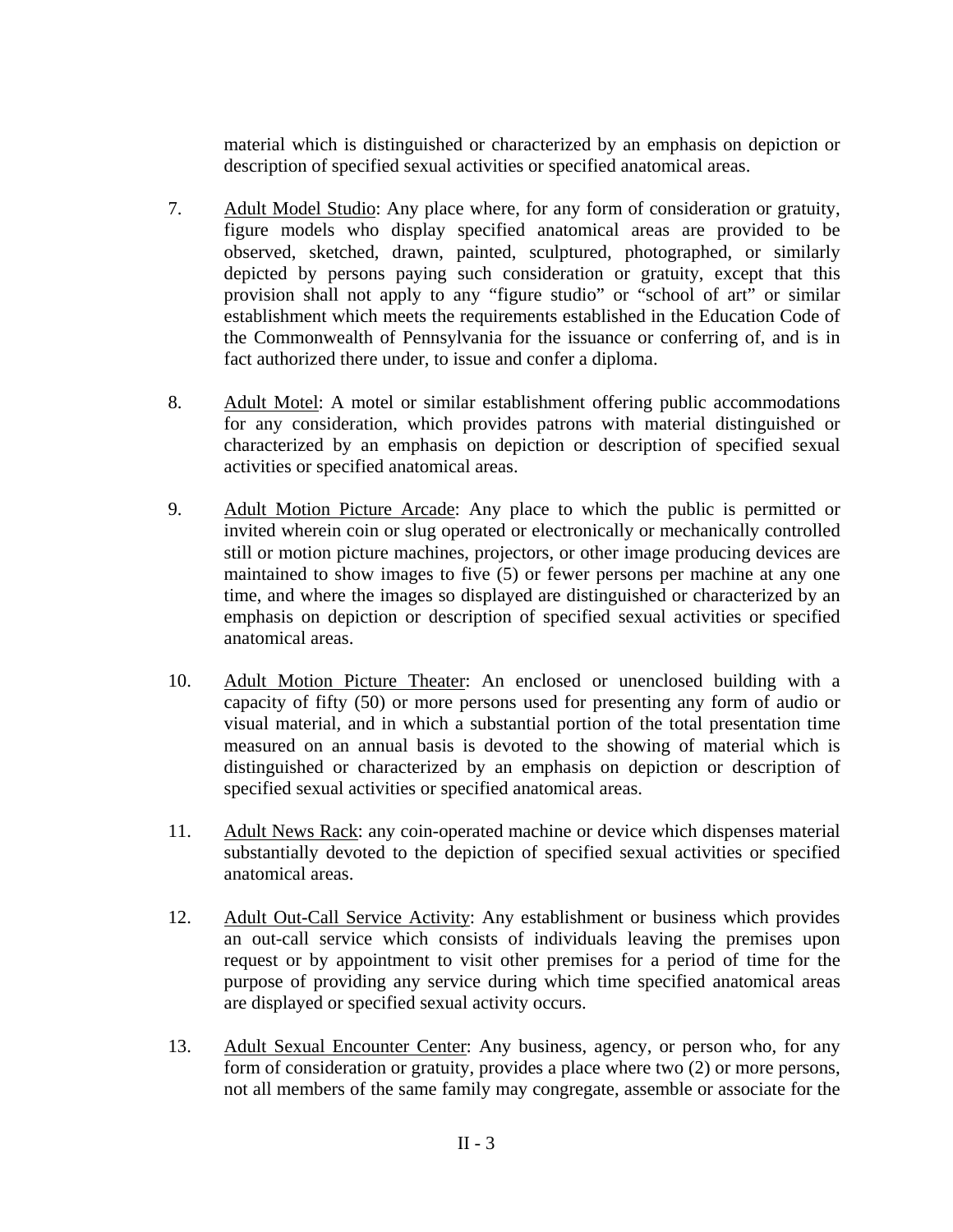purpose of engaging in specified sexual activity or exposing specified anatomical areas, excluding psychosexual workshops, operated by a medical practitioner licensed by the Commonwealth, to engage in sexual therapy.

- 14. Adult Theater: a theater, concert hall, auditorium or other similar establishment, either indoor or outdoor in nature which regularly features live performances which are distinguished or characterized by an emphasis on specified sexual activities or by exposure of specified anatomical areas for observation by patrons.
- 15. Any other related business or establishment which offers its patrons services or entertainment characterized by an emphasis on matter depicting, describing or relating to "specified sexual activities" or "specified anatomical areas."

Agent - Any person, other than the developer, who, acting for the developer, submits to the Commission and the Board of Supervisors plans for the purpose of obtaining approval thereof.

Agriculture - The tilling of the soil, the raising of crops, forestry, horticulture and gardening, including the raising of livestock such as cattle, cows, hogs, horses, sheep, goats, llamas, alpacas, deer, elk, bison, poultry, rabbits, birds, fish, bees, and other similar animals. This definition also includes noncommercial greenhouses and mushroom houses. Agriculture can involve the incidental slaughter of livestock, which have been raised on the site for no less than two-thirds of its lifespan. Excludes Concentrated Animal Operations.

Alley - A public thoroughfare other than a side street, which affords only a secondary means of access to abutting property and is not intended for general circulation.

Alterations, Building - As applied to a building or structure, any change or re-arrangement in the total floor area or an enlargement, whether by extending on a side or by increasing in height, or the moving from one location or position to another.

Alterations, Structure - Any change to or addition of supporting members of a building or structure, such as bearing walls, columns, beams, or girders.

Amendment - A change in use in a district, which includes revisions to the zoning text and/or the official zoning map. The authority for any amendment lies solely with the Board of Supervisors.

Animal Equivalent Unit (AEU) - One thousand pounds live weight of livestock or poultry animals, regardless of the actual number of individual animals comprising the unit.

AEU Per Acre - An animal equivalent unit per acre of cropland or acre of land suitable for application of animal manure.

Animal Hospital - Any establishment offering veterinary services. Animal hospitals can treat all types of animals and can include outdoor and overnight boarding of animals.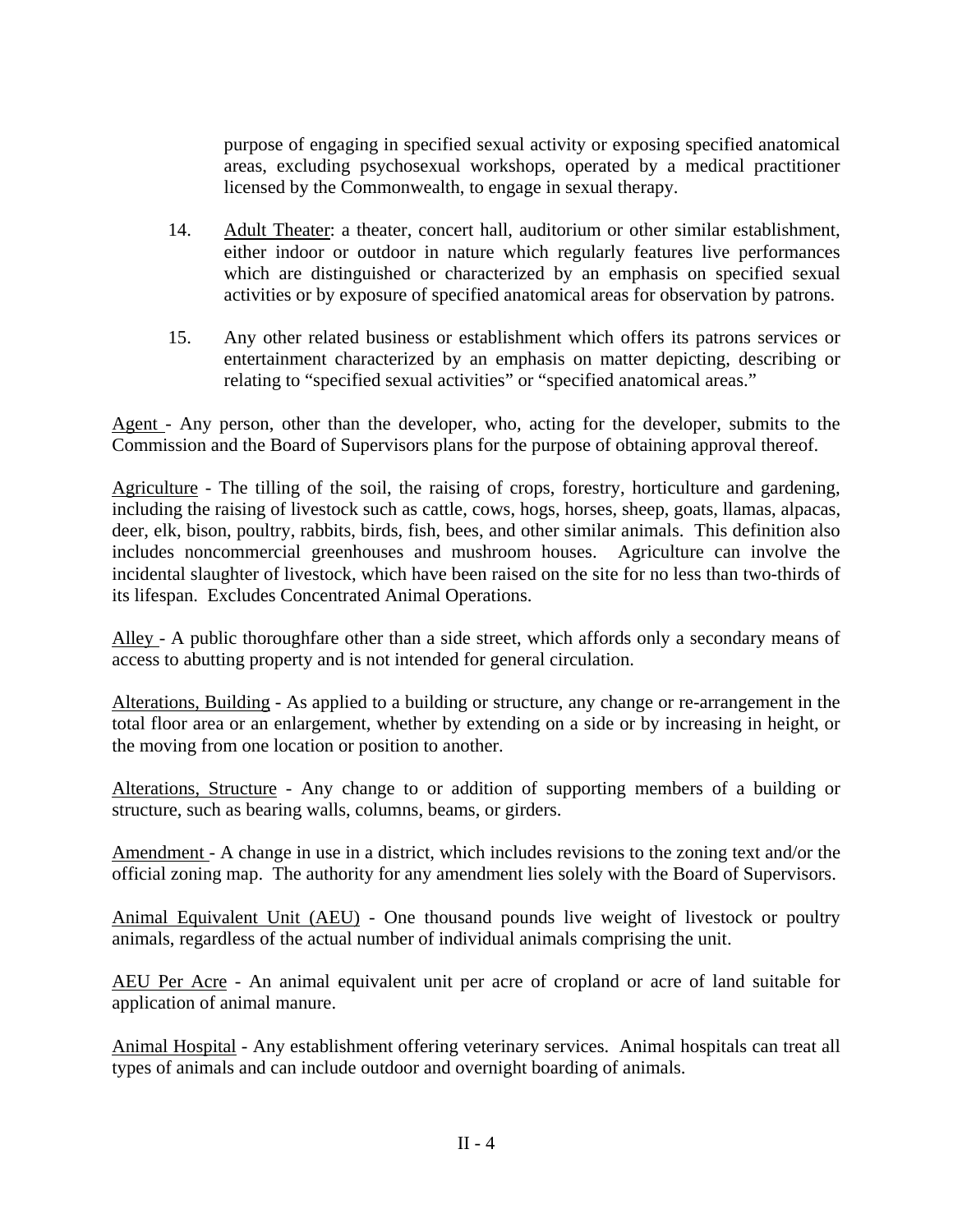Apartment, Conversion - A multiple-family dwelling constructed by converting an existing building into apartments for more than one family, without substantially altering the exterior of the building.

Apartment House - A building occupied by three (3) or more dwelling units.

Area, Building - The total area taken on a horizontal plane at a level of the ground surrounding the main building and all accessory buildings, exclusive of uncovered porches, terraces, and steps.

Area, Floor - The sum of the areas of the several floors of a building structure, including areas used for human occupancy in basements, attics and penthouses, measured from the exterior faces of the walls. It does not include cellars, unenclosed porches, attics not used for human occupancy or any floor space in an accessory building or in the main building intended and designed for the parking of motor vehicles in order to meet the parking requirements of this Ordinance or any such floor space intended and designed for accessory heating and ventilating equipment.

Area, Lot - The area within Latimore Township contained within the property lines of individual parcels of land shown on a subdivision plan, excluding any area within a street right-of-way, and including the area of any easement.

Attic - That part of a building, which is immediately below and wholly or partly within the roof framing. Within a dwelling unit, an attic shall not be counted as floor area unless it is constructed as or modified into a habitable room by the inclusion of dormer windows, an average ceiling height of five (5) feet or more, and a permanent stationary interior access stairway to the lower building story.

Automobile - A self-propelled free-moving vehicle primarily for conveyance on a street or roadway.

Automobile Filling Station - Any area of land, including structures thereon, that is used for the sale of gasoline or any other motor vehicle fuel and oil and other lubricating substances, including any retail sales of motor vehicle accessories, which may not include major repairing, body and fender work, painting, vehicular sales, or rental or automatic car washes.

Automobile Sales - Any building or land devoted to the retail sales of passenger vehicles, including accessory service and repair facilities if conducted within a wholly enclosed building.

Automobile Service - The retail repair, servicing, maintenance and reconstruction of passenger vehicles, but not including car washes per se.

Base Flood - The flood having a one percent (1%) chance of being equaled or exceeded in any given year (100-year flood).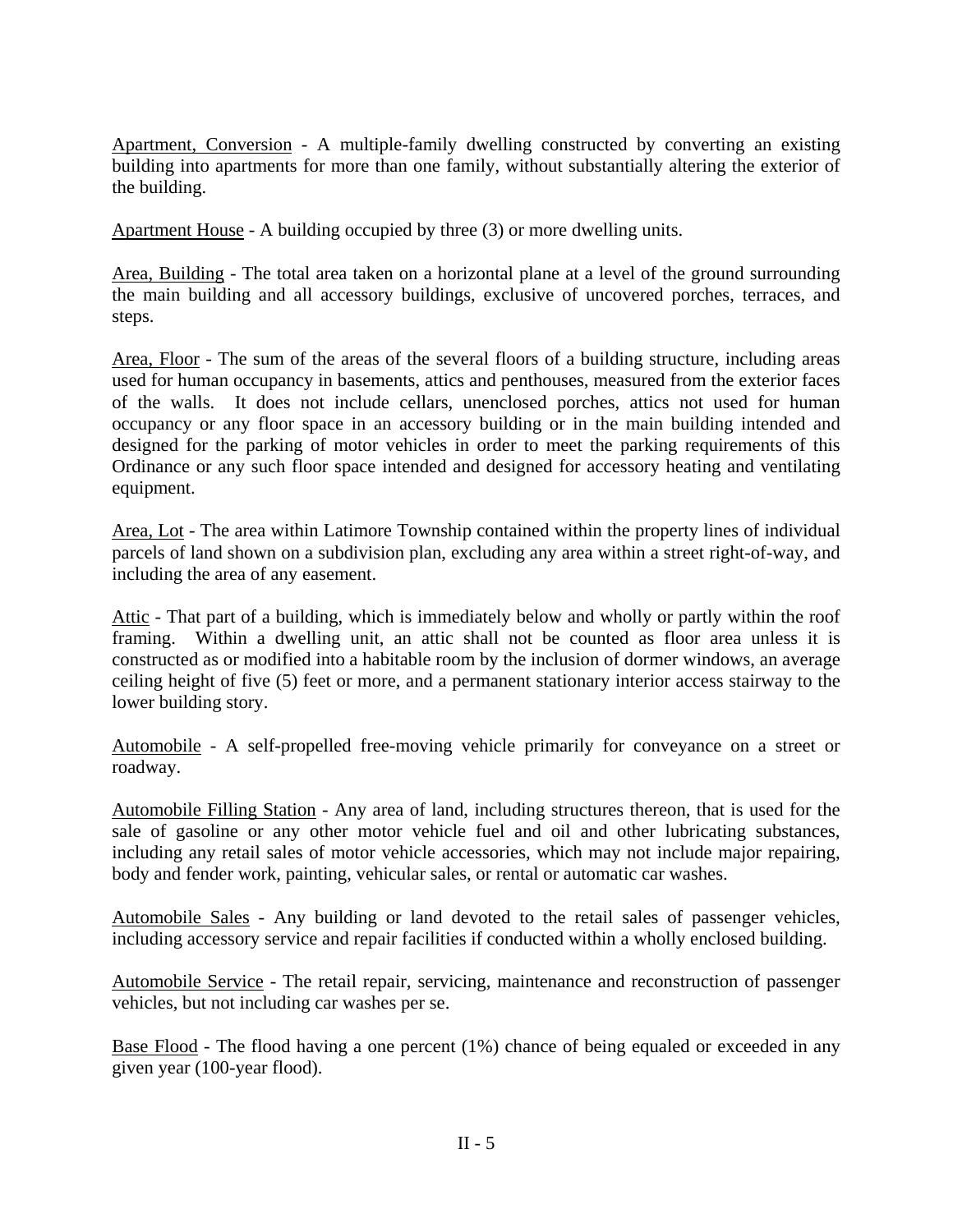Base Flood Elevation - The projected flood height of the base flood relative to mean sea level.

Basement - a story, partly underground but having one-half or more of its height (measured from floor to ceiling) above the average level of the adjoining ground. A basement shall be counted as a story for the purpose of height measurement or determining floor area only if the vertical distance between the ceiling and the average level of the adjoining ground is more than five (5) feet or if used for business or dwelling purposes.

Bed and Breakfast - A single-family detached dwelling where between one (1) and eight (8) rooms are rented to overnight guests on a daily basis for periods not exceeding two weeks. Meals may be offered only to registered overnight guests.

Billboard - A sign upon which images and/or messages of any kind are printed, posted, rendered electronically, or lettered, whether freestanding or attached to the surface of a building or other structure. A billboard is used to advertise products, services or businesses at a location other than the premises on which the sign is placed, or to disseminate other messages.

Board or Zoning Hearing Board - The Latimore Township Zoning Hearing Board.

Boarding House - A detached building arranged or used for sheltering or feeding, or both, for more than three (3) and not more than ten (10) individuals that do not constitute a family.

Building - Any construction on a lot, including covered porches or bay windows and chimneys, having a roof supported by columns and walls and intended for the shelter, housing or enclosure of persons, livestock or chattels and including covered porches, bay windows, chimneys, tents, awnings, or vehicles situated on private property and used for the purpose stated above. For purposes of the Floodplain Zone, the word "building" shall include gas or liquid storage tanks.

| Detached: | A building which has no party wall.                                |
|-----------|--------------------------------------------------------------------|
|           | Semi-detached: A building which has only one party wall in common. |
| Attached: | A building which has two or more party walls in common.            |

Building Height - A vertical distance measured from the mean elevation of the proposed finished grade at the front of the building to the highest point of the building; but not including chimneys, towers, spires, elevator penthouses, tanks and similar projections.

Building Line - A line parallel to the front, side or rear lot line established to provide the required yard and building setback.

Building Setback Line - The rear line of the minimum front yard as herein designated for each district, measured from the street right-of-way line.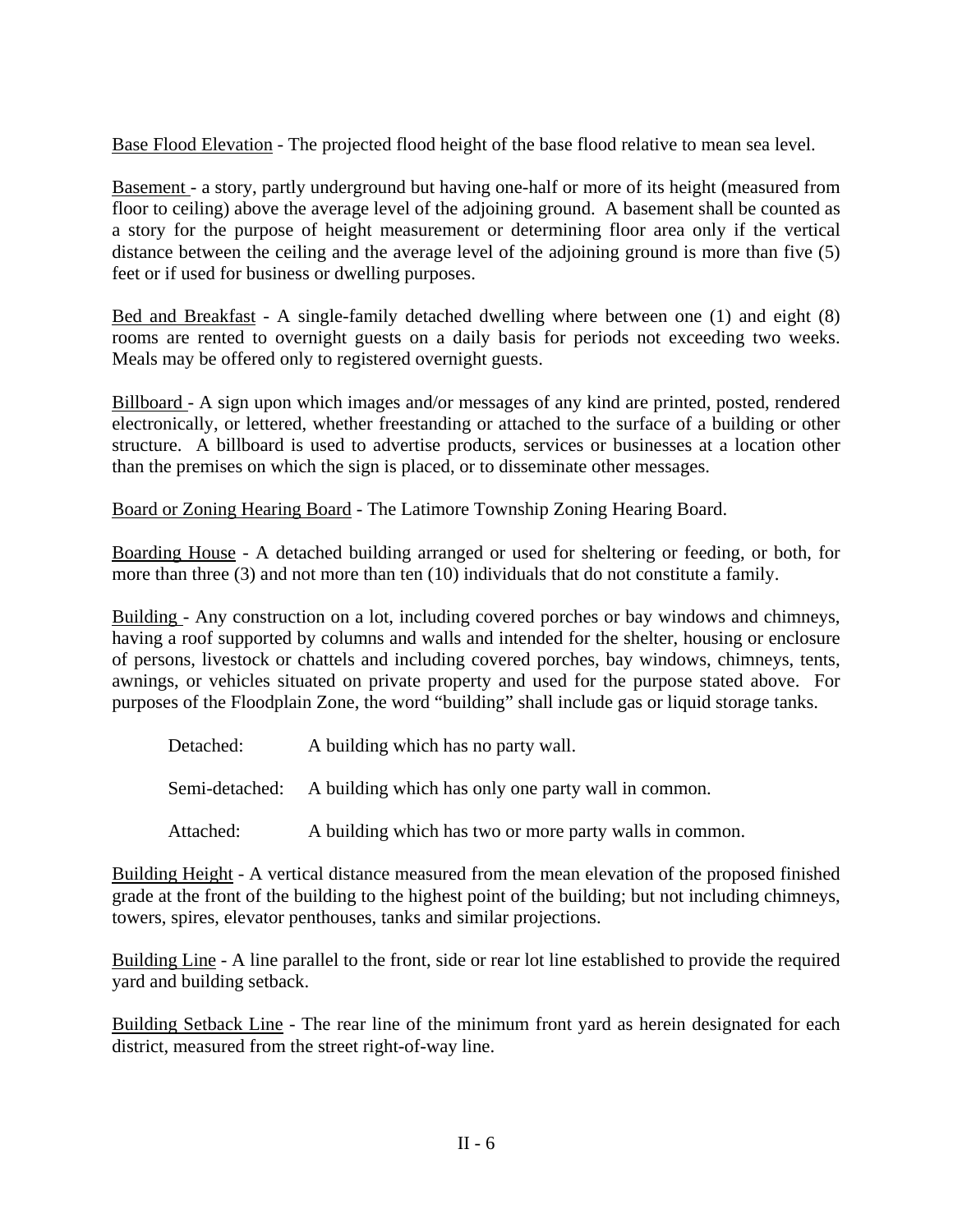Campground - A lot, tract, or parcel of land upon which two or more campsites are located or established, intended and maintained for occupation by transients in recreational vehicles or tents.

Campsite - A plot of ground within a campground intended for occupation by a recreational vehicle or tent.

Car Wash - A principal or accessory use whereby structures equipped with apparatuses for the washing, waxing and/or vacuuming of vehicles are provided.

- 1. Automatic Car Wash: A self-serve car wash in which the vehicle enters a washing bay and is cleaned solely by a mechanized process.
- 2. Full Service Car Wash: A car wash in which attendants are responsible for some portion of the washing process.
- 3. Self-Service Car Wash: A car wash in which the vehicle enters a washing bay and is cleaned by the vehicle's occupant(s) using available equipment and cleaners.

Carport - An unenclosed structure for the storage of one or more vehicles in the same manner as a private garage, which may be covered by a roof supported by columns or posts except that one or more walls may be the walls of the main building to which the carport is accessory.

Cartway - The surface of a street, access drive, driveway or alley available for vehicular traffic, including travel lanes and parking lanes, but not including curbs, sidewalks or swales.

Cellar - A story partly underground and having more than one-half of its clear height below the average level of the adjoining ground. A cellar shall not be considered in determining the number of stories.

Cemetery - Land used or intended to be used for the burial of the deceased, including columbariums, mausoleums, and mortuaries when operated in conjunction with the cemetery and within the boundaries thereof. This definition shall not include crematoria, which shall be considered as funeral homes.

Channel - A natural or artificial watercourse with a definite bed and banks, which confine and conduct continuously or periodically flowing water.

Church and Related Uses - A building, structure, or group of buildings or structures, including accessory uses, designed or intended for public worship. This definition shall include rectories, convents, and the church-related educational and/or day care facilities.

Clear Sight Triangle - An area of unobstructed vision at street intersections defined by two street lines and by a line of sight between two points on the street lines at a given distance from the intersection.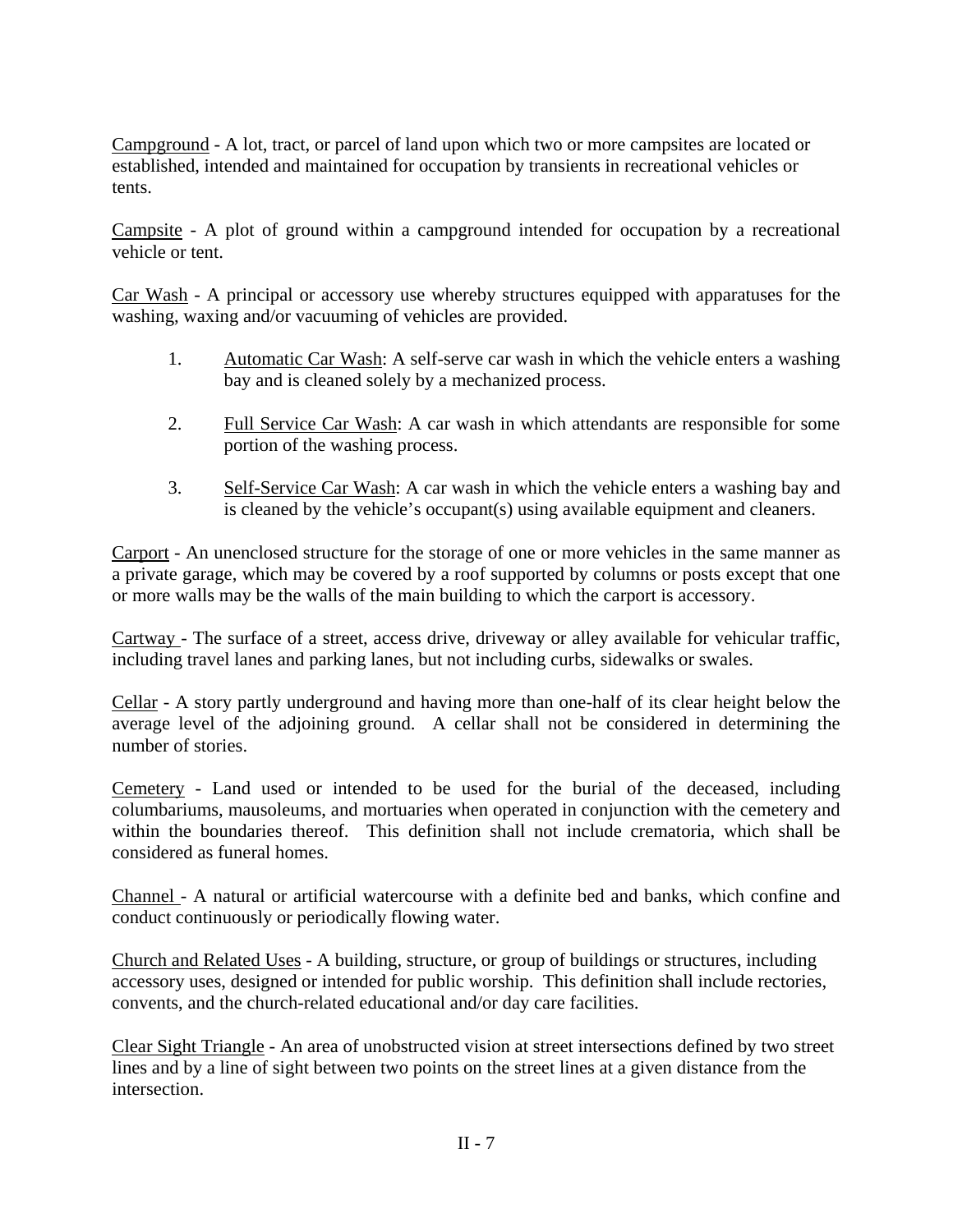College or Boarding School - Comprehensive educational institution providing housing and dining accommodations, recreational facilities and health services for students, in addition to educational facilities which is owned and/or operated as a single management and maintenance unit with common open space, parking utilities, maintenance and service facilities and services.

Commercial Recreation Facility - An activity operated as a business, open to the public, for the purpose of public recreation or entertainment, including, but not limited to, bowling alleys, drive-in motion picture facilities, swimming pools, health clubs, miniature golf courses, museums, etc. This does not include adult-related uses or shooting ranges as defined herein.

Commercial Truck - A vehicle that exceeds a gross vehicle weight (truck plus rated payload) of ten thousand (10,000) pounds.

Commission - The Latimore Township Planning Commission, unless otherwise noted.

Common Open Space - Any area of land or water, or combination of land and water, within a development site designated and intended for use by all residents of the development or the general public. Land included within the right-of-way lines of streets and storm water detention basins with impervious surfaces shall not be classified as common open space. Common open spaces shall not include required setbacks between buildings and street rights-of-way, driveways, access drives, parking areas, and property lines of the development. No dwelling unit, residential accessory buildings, or parking or loading areas may be located within common open spaces.

Comprehensive Plan - The complete plan for the continuing development and re-development of Latimore Township as recommended by the Planning Commission and currently adopted by the Board of Supervisors.

Concentrated Animal Operation (CAO) - An agricultural use involving the commercial keeping and handling of livestock in excess of two (2) Animal Equivalent Units (AEU's) per acre.

Conversion Apartments - The adaptation of one single-family detached dwelling to two (2) or more dwelling units.

County - Adams County, Pennsylvania.

Court - An unoccupied open space, other than a yard, on the same lot with a building, which is bounded on two or more sides by the walls of such building.

Cul-de-sac - A dead-end street equipped with a circular vehicle turnaround at its terminus.

Curb Level - The officially established grade of the curb in front of the mid-point of the lot.

Dangerous Animals – Any animal other than domestic dogs and cats which in wild state are carnivorous or which because of their nature or physical makeup are capable of inflicting serious physical harm or death to human beings, including (but not limited to) such animals which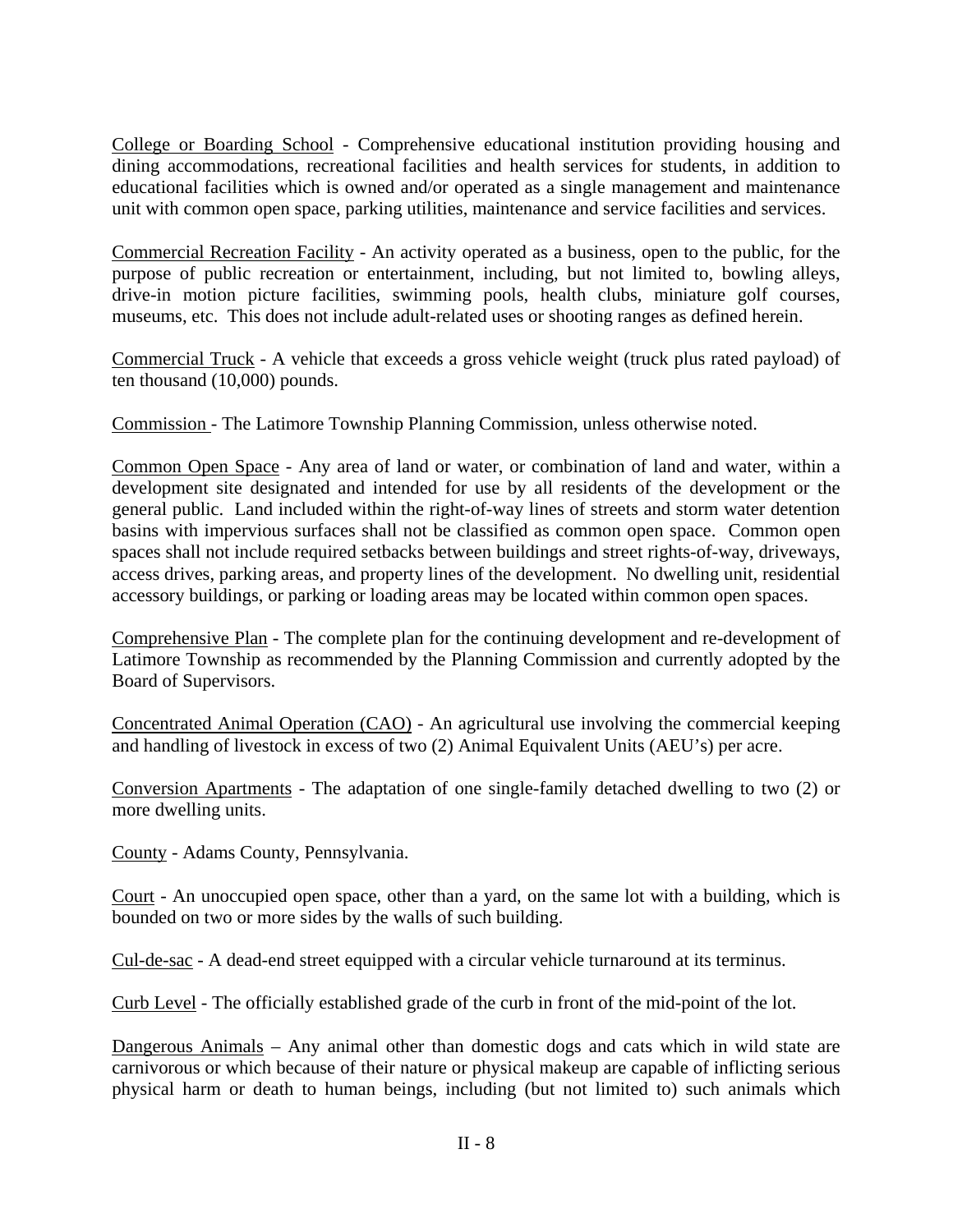belong to the cat family, or snakes which are poisonous or otherwise present a risk of serious physical harm or death to human beings as a result of their nature or physical makeup, including all constrictors, and all bears, wolverines, badgers, lions, tigers, and such other animals as the Zoning Officer determines by written rules to be dangerous animals. The written rules shall be designed to name specific kinds of animals that fall within the categories defined herein as dangerous animals, and such rules shall be consistent with the terms of this Ordinance.

Density, Net - The number of dwelling units permitted in relation to the land area actually in use or proposed to be used for residential purposes, exclusive of public and/or private streets.

Development - Any manmade change to improved or unimproved real estate, including, but not limited to, buildings or other structures, mining, dredging, filling, grading, paving, excavating, or drilling operations.

Distribution - A process whereby materials, goods, or products are imported, stored by one person, and then delivered to another.

District - A zoning district as laid out on the zoning map, along with the regulations pertaining thereto.

Dormitory - A building occupied by and maintained exclusively for faculty, students or other such persons affiliated with a school, church, recreational or educational facility or other recognized institution and when regulated by such institution.

Double Frontage Lot - A lot with front and rear street frontage on two streets.

Driveway - A minor vehicular right-of-way providing access between a street and a parking area or garage within a lot or property. This does not include agricultural field access right-of-way.

Dwelling - A building or structure designed for living quarters for families, including modular housing, resting directly on and securely anchored to a concrete or bonded masonry foundation extending below the frost level and supporting the entire perimeter or a concrete slab so supported; but not including hotels, rooming houses, or other accommodations used for transient occupancy, or recreation vehicles, tents, converted vehicles, or other make-shift structures.

Dwelling Group - A group of two (2) or more two-family or multi-family dwellings, in any combination, occupying a lot in single ownership.

Dwelling, Multi-Family - A dwelling designed for and occupied exclusively by three (3) or more families, having three (3) or more dwelling units, including apartment houses, garden apartments, row houses, and townhouses.

Dwelling, Single-Family - A dwelling designed for and occupied exclusively by one (1) family, having only one (1) dwelling unit and having two (2) side yards.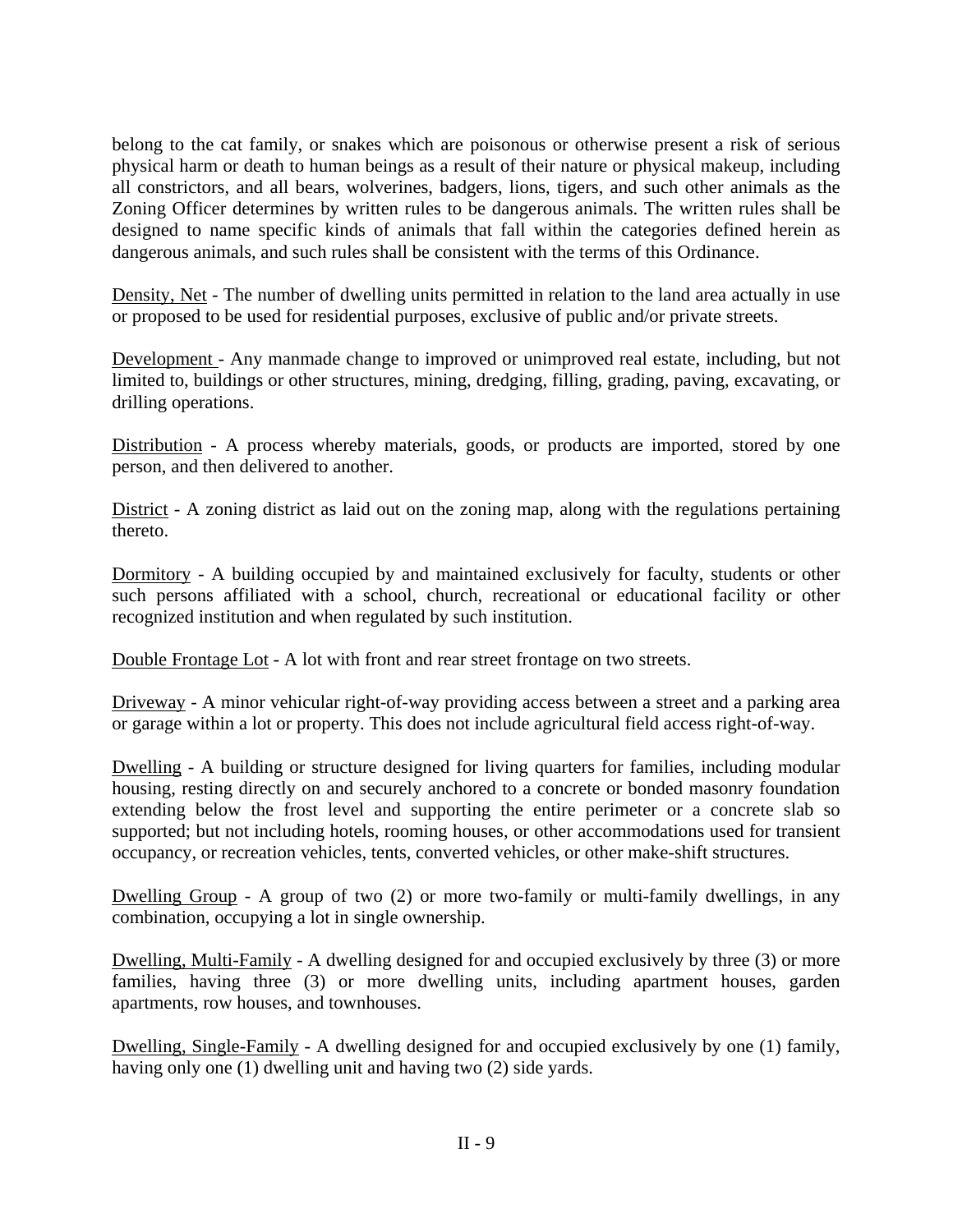Dwelling, Two-Family - A dwelling designed for and occupied exclusively by two (2) families, having only two (2) dwelling units and having two (2) side yards (such as double houses and duplexes).

Dwelling Unit - A number of separate rooms used for living and sleeping purposes, having a kitchen with fixed cooking facilities and sanitary facilities arranged for occupancy by one (1) family. No more than one (1) dwelling unit will be allowed per lot; except conversions, apartments, convalescent, and healthcare facilities.

Earthmoving Activity - Any construction or other activity, which disturbs the surface of the land including, but not limited to, excavations, embankments, land development, subdivision development, mineral extraction and moving, depositing or storing of soil, rock or earth, excluding the tilling of the soil.

Easement - The grant by a property owner of a right, not dedicated to any public entity, for limited use of private land, within which the property owner may not erect any permanent structures but within which the property owner shall have the right to make any other use of the land which is not inconsistent with the rights of the grantee of the limited use.

Exotic Wildlife – The phrase includes, but is not limited to, all bears, coyotes, lions, tigers, leopards, jaguars, cheetahs, cougars, wolves and any crossbreed of these animals, which have similar characteristics in appearance or features. The definition is applicable whether or not the birds or animals were bred or reared in captivity or imported from another state or nation.

Exotic Wildlife Dealer – Any person who imports into this Commonwealth, possesses, buys, sells, locates or finds for a fee, barters, donates, gives away or otherwise disposes of more than one bird or one animal classified as exotic wildlife.

Family - One (1) or more persons who live in one (1) dwelling unit and maintain a common household. May consist of a single person or of two (2) or more persons, whether or not related by blood, marriage or adoption; provided that such a "family" shall contain no more than five (5) unrelated persons. May also include domestic servants and gratuitous guests, but not occupants of a club, fraternal, lodging or boarding house.

Farm - Any parcel of land with ten (10) or more acres which is used in the raising of agricultural products, including, but not limited to, trees, livestock, poultry, agronomic and forage products, or dairy products, including necessary farm structures and the storage of equipment customarily incidental to the primary use.

Farm Occupation - An accessory use to the primary agricultural use of a property in which residents engage in a secondary occupation conducted on the active farm.

Farm-Related Business - A principal use that may, or may not, be located upon a farm, at which goods and services are rendered in support of local farming operations.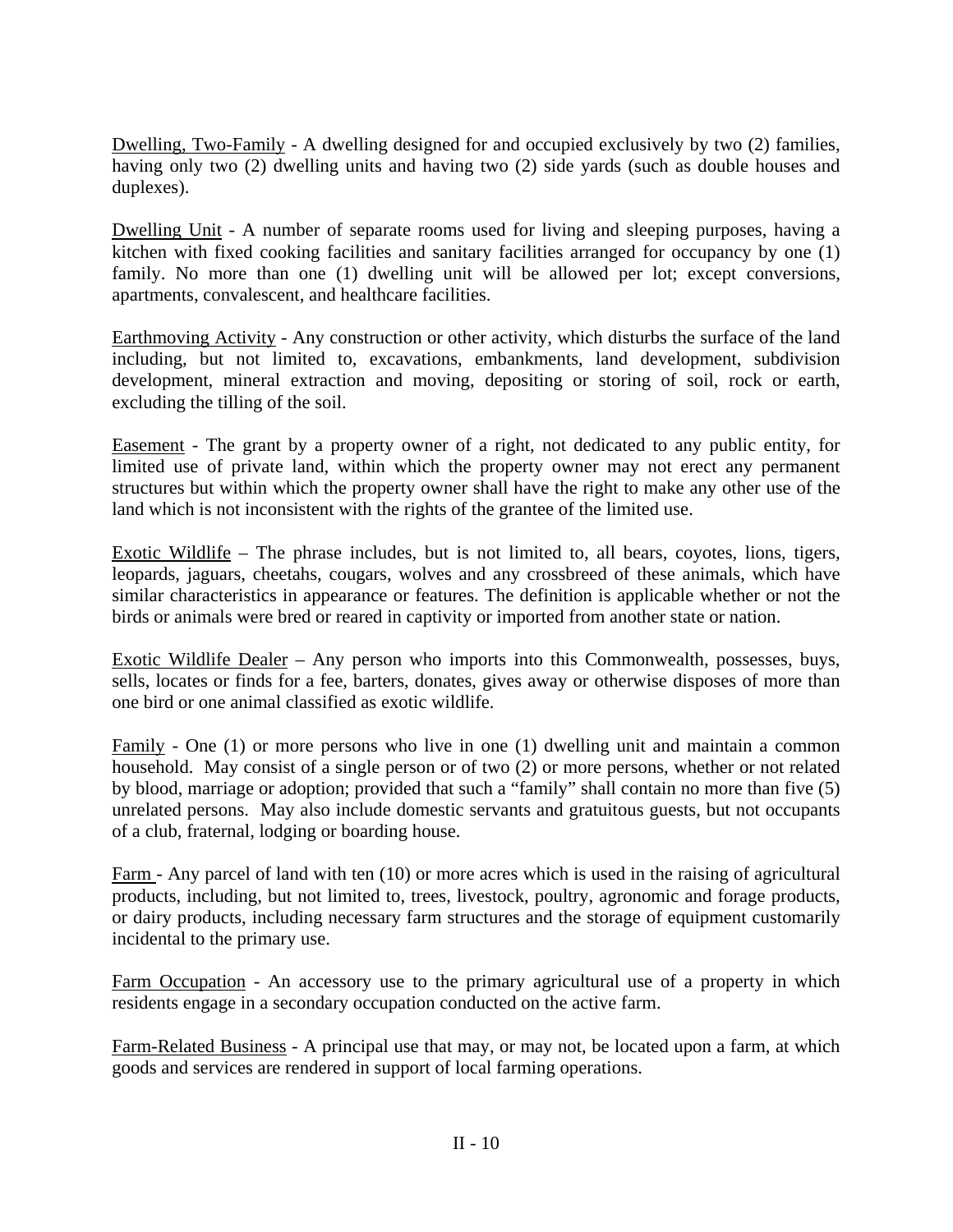Farmers And/Or Flea Market - A retail sales use where more than one vendor displays and sells general merchandise that is new or used. Farmers and/or flea markets can include indoor and outdoor display of merchandise.

Feeder Road - A roadway that directly connects to U.S. Route 15 or Traffic Route 94.

Fence - Any structure constructed of wood, metal, wire mesh or masonry erected for the purpose of screening one property from another either to assure privacy or protect the property screened. For the purpose of this Ordinance, a masonry wall is considered to be a fence; also, for the purpose of this Ordinance, when the term "lot line" is used in relation to fences, it shall be synonymous with "rear yard", "side yard", and "front yard" line(s). This does not include any fences erected principally to control agricultural livestock.

Fill - Material placed or deposited so as to form an embankment or raise the surface elevation of the land, including, but not limited to, levees, bulkheads, dikes, jetties, embankments, and causeways.

Financial Institutions - A bank, savings and loan association, credit union, finance or loan company, etc.

Flag Lot - A lot meeting all requirements for the District in which it is located except the street frontage is reduced to no less than twenty five (25) feet. Front yard depth shall be measured from that point where the lot width meets the requirements of the District in which it is located.

Floodplain - An area of land adjacent to the channel of a watercourse which has been or is likely to be flooded, or any area subject to the unusual and rapid accumulation of runoff of surface waters from any source.

Floodproof - Any combination of structural and non-structural additions, changes or adjustments to structures, which reduce or eliminate flood damage to property, structures and their contents.

Floodway - The channel of a watercourse and the adjacent land areas that must be reserved in order to discharge the base flood without cumulatively increasing the base flood elevation more than one (1) foot.

Flood Elevation - The projected height, in relation to the National Geodetic Vertical Datum of 1929 (NGVD), reached by floods of various magnitudes and frequencies in the floodplain areas.

Floor Area, Habitable - The sum of the horizontal areas of all rooms used for habitation, such as living room, dining room, kitchen or bedroom but not including hallways, stairways, cellars, attics, service rooms or utility rooms, bathrooms, closets, nor unheated areas such as enclosed porches, nor rooms without at least one window or skylight opening onto an outside yard or court, except in the case of mobile homes in which case the external dimensions of said homes shall control.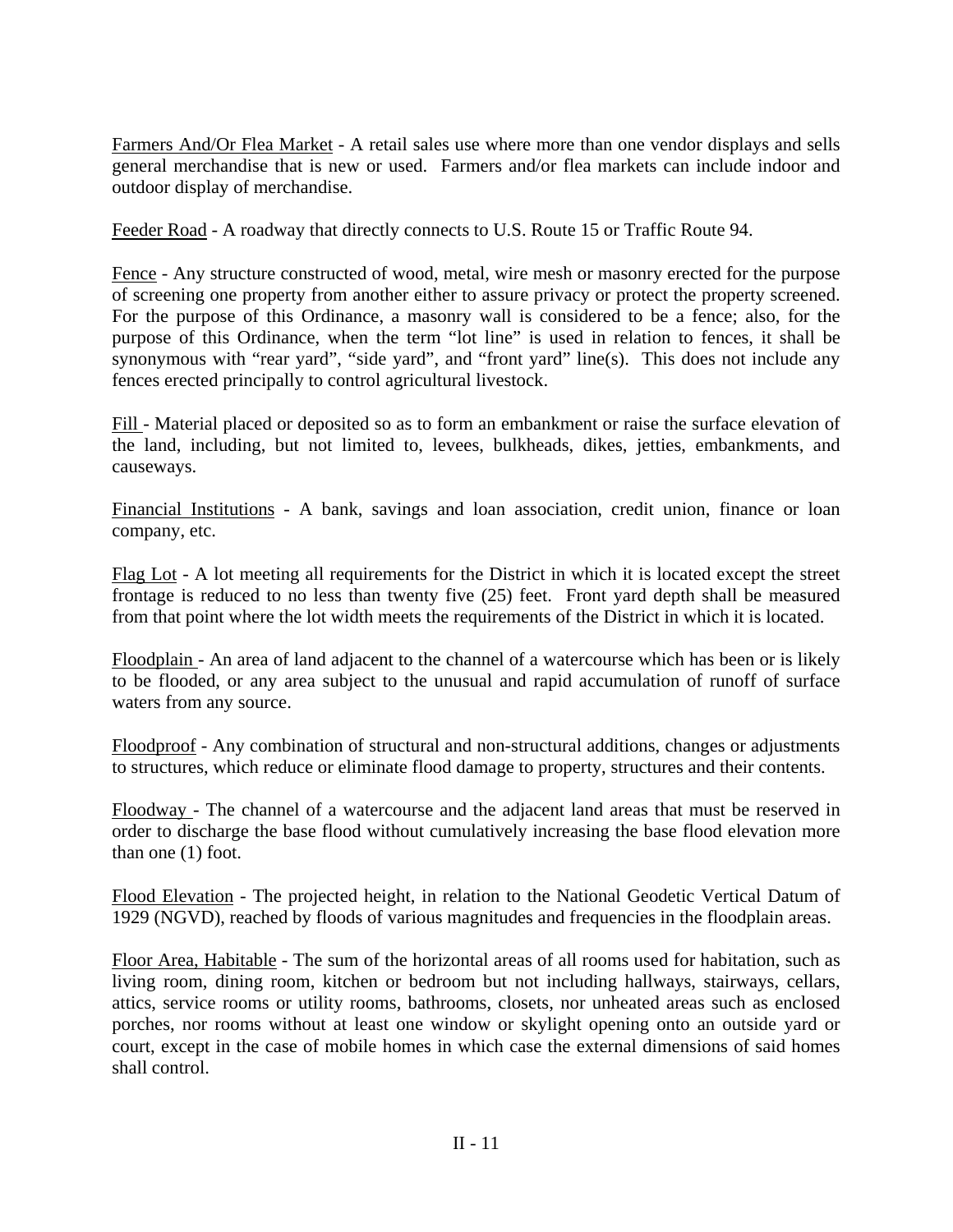Frontage - The linear measurement taken along a property's common boundary with an adjoining street right-of-way, other than that of a limited access highway.

Funeral Home - A principal use for the preparation and viewing of the dead prior to burial or cremation. Funeral homes shall not include cemeteries, columbariums, mausoleums, nor entombments, but do include mortuaries and crematoriums.

Garage - An accessory building or that portion of a principal building used for the storage of one or more automobiles and/or other vehicles accessory and incidental to the principal use of the premises, provided that no business, occupation, or service is conducted for profit therein nor space therein for more than one automobile is leased to a non-occupant of the premises.

Golf Course - A golf course with a minimum of 2,800 yards of play in nine (9) holes.

Grade, Finished - The completed surfaces of lawns, walks and roads brought to grades as shown on official plans or designs relating thereto.

Governing Body - The Board of Supervisors of the Township of Latimore, Adams County, Pennsylvania.

Gross Acre - Based on the entire area of the development including all structure area and all open space including but not limited to yard areas, water areas, parking areas, internal streets and drives, and one-half the width of boundary streets not including any limited access highway.

Hazardous Material - Materials which have the potential to damage health, endanger human life or impair safety.

Hazardous Waste - Any garbage, refuse, sludge from an industrial or other wastewater treatment plant, sludge from a water supply treatment plant, or air pollution facility and other discarded material including solid, liquid, semi-liquid, or contains gaseous material resulting from municipal, commercial, industrial, institutional, mining, or agricultural operations, and from community activities, or any combination of the above, which, because of its quantity, concentration, or physical, chemical, or infectious characteristics may:

- 1. Cause or significantly contribute to an increase in mortality or an increase in morbidity in either an individual or the total population; or
- 2. Pose a substantial present or potential hazard to human health or the environment when improperly treated, stored, transported, disposed of, or otherwise managed.
- 3. Does not include activities performed under an approved nutrient management plan.

Hazardous Waste Facility - Any structure, group of structures, aboveground or underground storage tanks, or any other area or buildings used for the purposes of permanently housing or temporarily holding hazardous waste for the storage or treatment for any time span other than the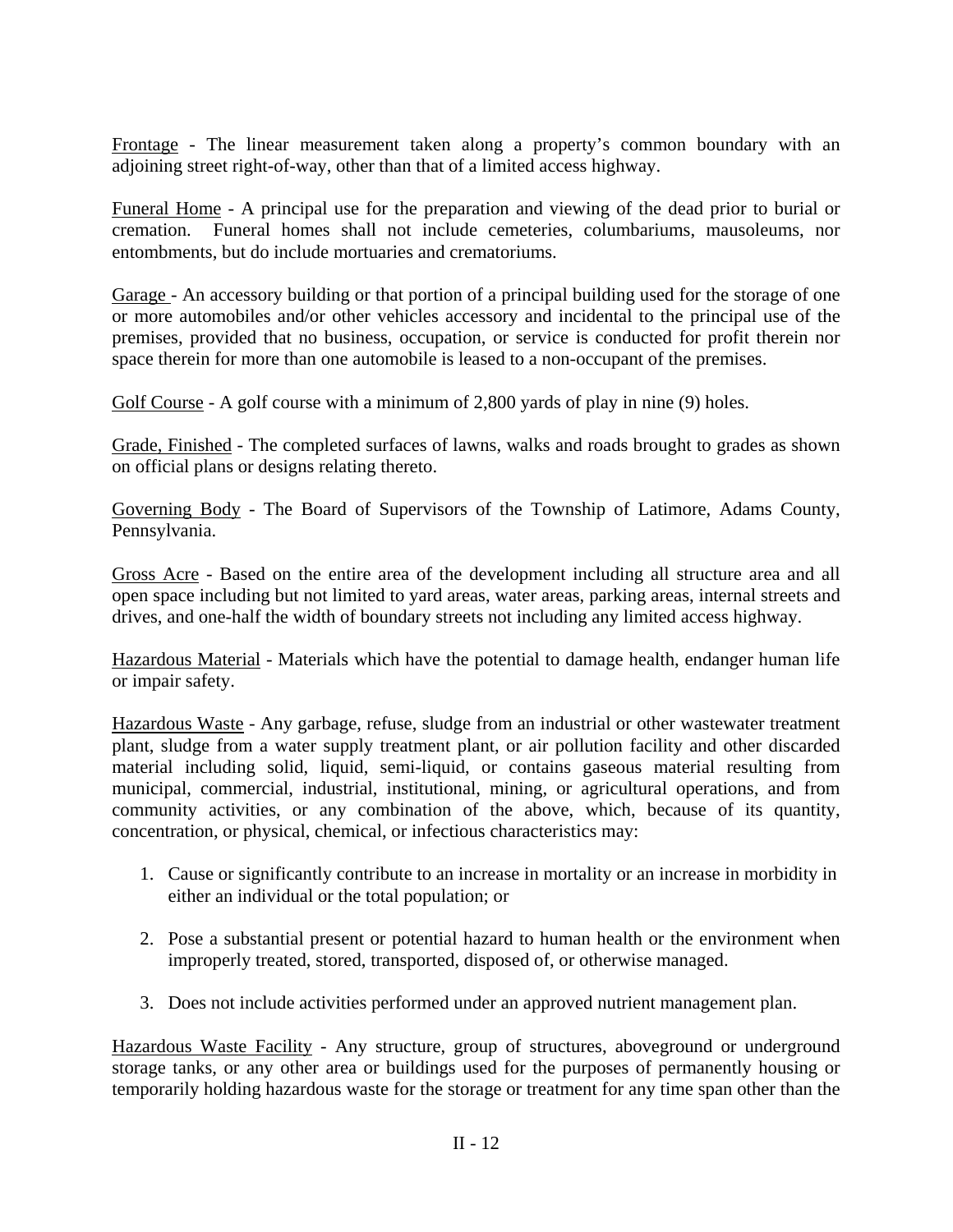normal transportation time through the Township.

Home Occupation - A use customarily conducted within a dwelling, carried on by the residents thereof, and which is clearly incidental and secondary to the use of the dwelling for dwelling purposes and which does not change the primary function of the dwelling as a residence.

Hospital - A place for the diagnosis, treatment or other care of humans and having facilities for inpatient care, including such establishments as a sanatorium, sanitarium and preventorium, licensed as such by the Commonwealth of Pennsylvania.

Hotel - A building designed for occupancy primarily as a temporary abiding place for individuals who are lodged with or without meals, in which building: (1) 50 percent or more of the gross floor area shall be devoted to residential use; (2) business may be conducted when accessory and incidental; (3) there may be club rooms, ballrooms and common dining facilities; (4) such hotel services as maids, telephone, and postal services may be provided.

Impervious Surface - Any material that covers the land, which inhibits the percolation of storm water directly into the soil, including but not limited to buildings, pavement, and storm water facilities that discharge storm water off the site.

Industrial Park - A tract of land laid out in accordance with an overall plan for a group of industries, with separate building sites designed and arranged on streets, with utility services, setbacks, side yards, landscaped yards and covenants controlling the architecture and uses.

Junk - Any and all discarded material or articles whether scrap ferrous or non-ferrous material such as is not ordinarily disposed of as rubbish or refuse, including but not limited to scrap copper, brass, iron, steel, glass, lumber, rope, rags, paper, rubber, debris, batteries, and wrecked, scrapped, ruined or dismantled motor vehicles or parts thereof.

Junkyard - Any outdoor establishment or place of business, which is maintained, used or operated for storing, keeping, buying or selling junk. It shall not include automotive repair, body, or rebuilder shops, garages, or service stations operated principally for the public repair, maintenance and service of motor vehicles, which business has stored on the premises not more than three (3) junked, unlicensed, inoperable motor vehicles for the purpose of parts salvaging or parts thereof arranged in a neat and orderly fashion used with regularity in connection with the operation of such automotive business.

Kennel - The sheltering for consideration of three or more dogs that are more than 6 months old.

Landowner - The legal or beneficial owner or owners of land, including the holder of any option or contract to purchase (whether or not such option of contract is subject to any condition), a lessee having a remaining term of not less than forty (40) years or other person having a proprietary interest in land shall be deemed to be a landowner for the purposes of this Ordinance.

 $Livestock$  – Domesticated animals such as: cattle, deer, elk, buffalo, cows, hogs, horses, sheep,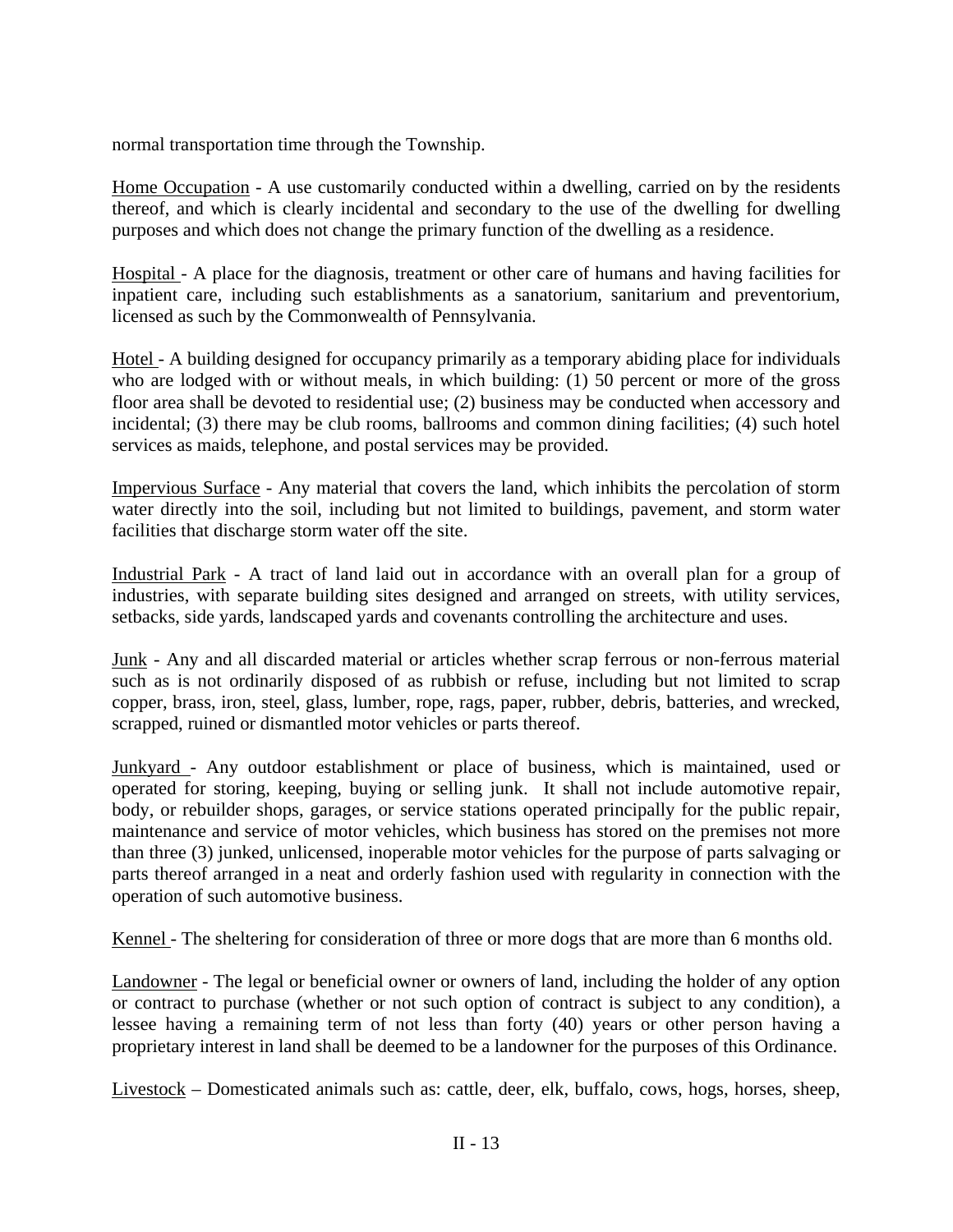goats, llamas, alpacas, poultry, rabbits, birds, fish, bees and other similar animals. It does not include animals such as lions, tigers, cougars, wolves and similar wild animals.

Loading Space - An off-street paved surface suitable for the loading or unloading of goods and having direct usable access to a street or alley.

Lot – A designated parcel, tract or area of land established by a plat or otherwise as permitted by law and to be used, developed or built upon as a unit.

Lot, Corner - A lot, which has an interior angle of less than 135 degrees at the intersection of two street lines. A lot abutting on a curved street or streets shall be considered a corner lot if the tangent to the curve at the points beginning within the lot or at the points of intersection of the side lot lines with the street lines intersect at an angle of less than 135 degrees.

Lot Coverage - A percentage of the lot area, which may be covered with an impervious surface (e.g. buildings, driveways, parking area, sidewalks).

Lot, Interior - A lot other than a corner lot.

Lot of Record - a lot identified on a subdivision plan or a deed or other instrument of conveyance recorded in the Office of the Recorder of Deeds in and for Adams County, Pennsylvania.

Lot Depth - The mean distance from the street line of the lot to its opposite rear line measured in the general direction of the side lines of the lot.

Lot Line, Rear - Any lot line which is parallel to or within 45 degrees of being parallel to a street line, except for lot lines that are themselves street lines and, in the case of a corner lot, the owner shall have the option of choosing which of the two lot lines that are not street lines is to be considered a rear lot line. In the case of a lot having no street frontage or a lot of an odd shape, the lot line farthest from any street shall be considered a rear lot line.

Lot Line, Side - Any lot line, which is not a street line or a rear lot line.

Lot Line, Street - The dividing line between the street and the lot also known as right-of-way line.

Lot, Through - An interior lot having frontage on two parallel or approximately parallel streets.

Lot Width - The distance measured between the side lot lines at the required right-of-way line. In a case where there is only one side lot line, between such lot line and the opposite rear lot line or street line.

Manufacturing - A function involving either the processing or production of materials, goods, or products.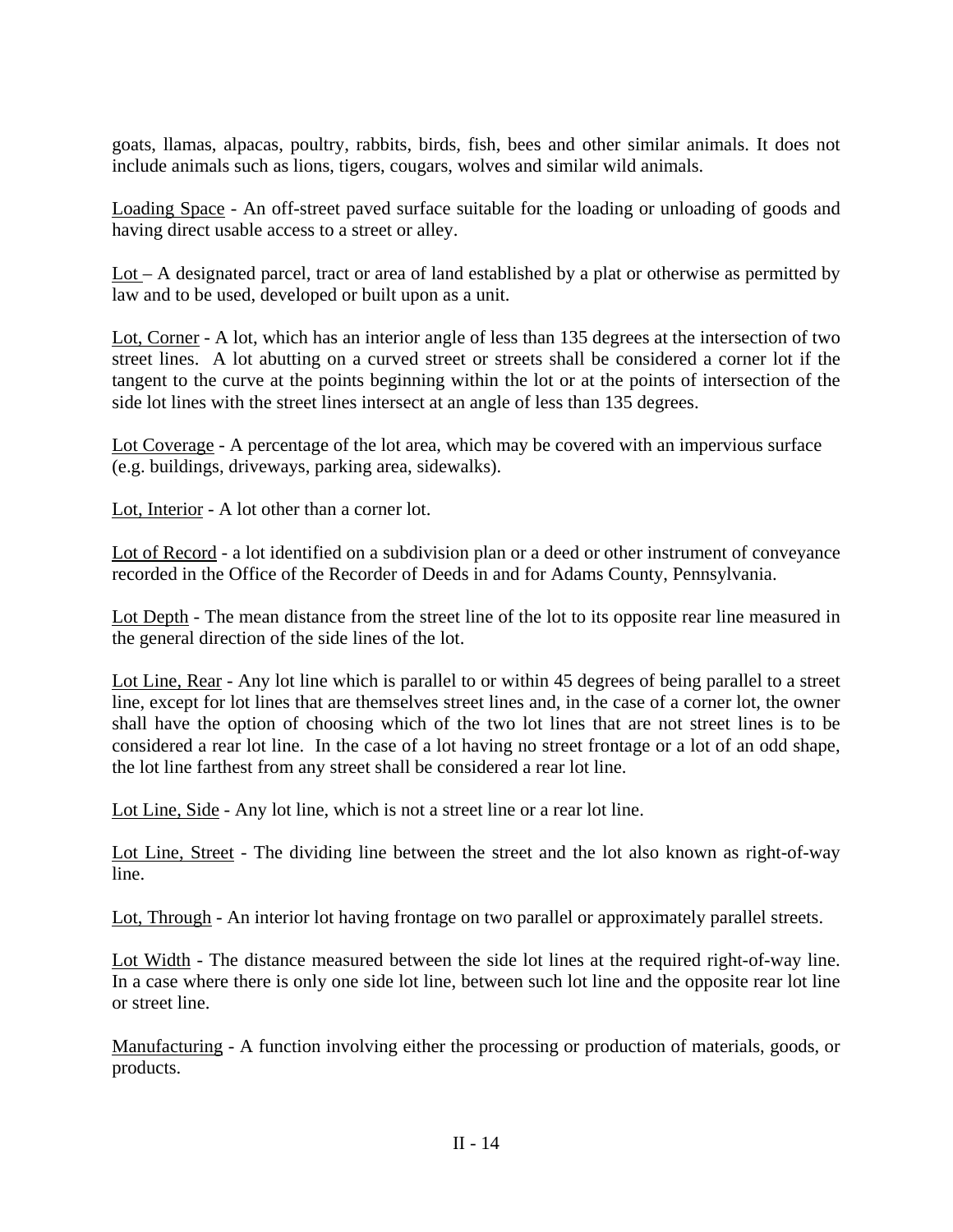Manure - The fecal and urinary excrement of livestock and poultry, often containing spilled feed, bedding, or litter.

Manure Storage Facility - A detached structure or other improvement built to store manure for future use, or disposal. Types of storage facilities are as follows: underground storage, in-ground storage, earthen bank, stacking area, and above-ground storage.

Maximum Flood Elevation - The water surface elevations of a flood which would completely fill the floodplain to its boundaries.

Mean Sea Level - The average height of the sea for all stages of the tide, using the National Geodetic Vertical Datum of 1929.

Medical or Dental Clinic - Any building or group of buildings occupied by licensed medical practitioners and related services for the purpose of providing health services to people on an outpatient basis.

Menagerie – Any place where one or more wild birds or wild animals, or one or more birds or animals which have similar characteristics and appearance to birds or animals wild by nature, are kept in captivity for the evident purpose of exhibition, with or without charge.

Mini-Warehouses - A group of buildings or structures designed for and rented to unrelated parties for the purpose of storing personal property.

Mobile Home - A dwelling unit so constructed as to permit its being conveyed on the public streets or highways and constructed in such a manner as will permit occupancy thereof as a dwelling or sleeping place for one or more persons.

Mobile Home Park - A parcel or contiguous parcels of land which has been so designated and improved that it contains two (2) or more mobile home lots for the placement thereon of mobile homes.

Modular Housing - A dwelling unit assembled or partially assembled away from the site on which it will be located and produced as a standardized unit.

Motel - A group of attached or detached buildings containing sleeping rooms or living units with accessory facilities designed for temporary use by automobile tourists or transients, including auto courts, motels, motor lodges and similar establishments.

Municipality - The Township of Latimore, County of Adams, Commonwealth of Pennsylvania.

New Construction - Structures for which the start of construction commenced on or after the effective date of this section.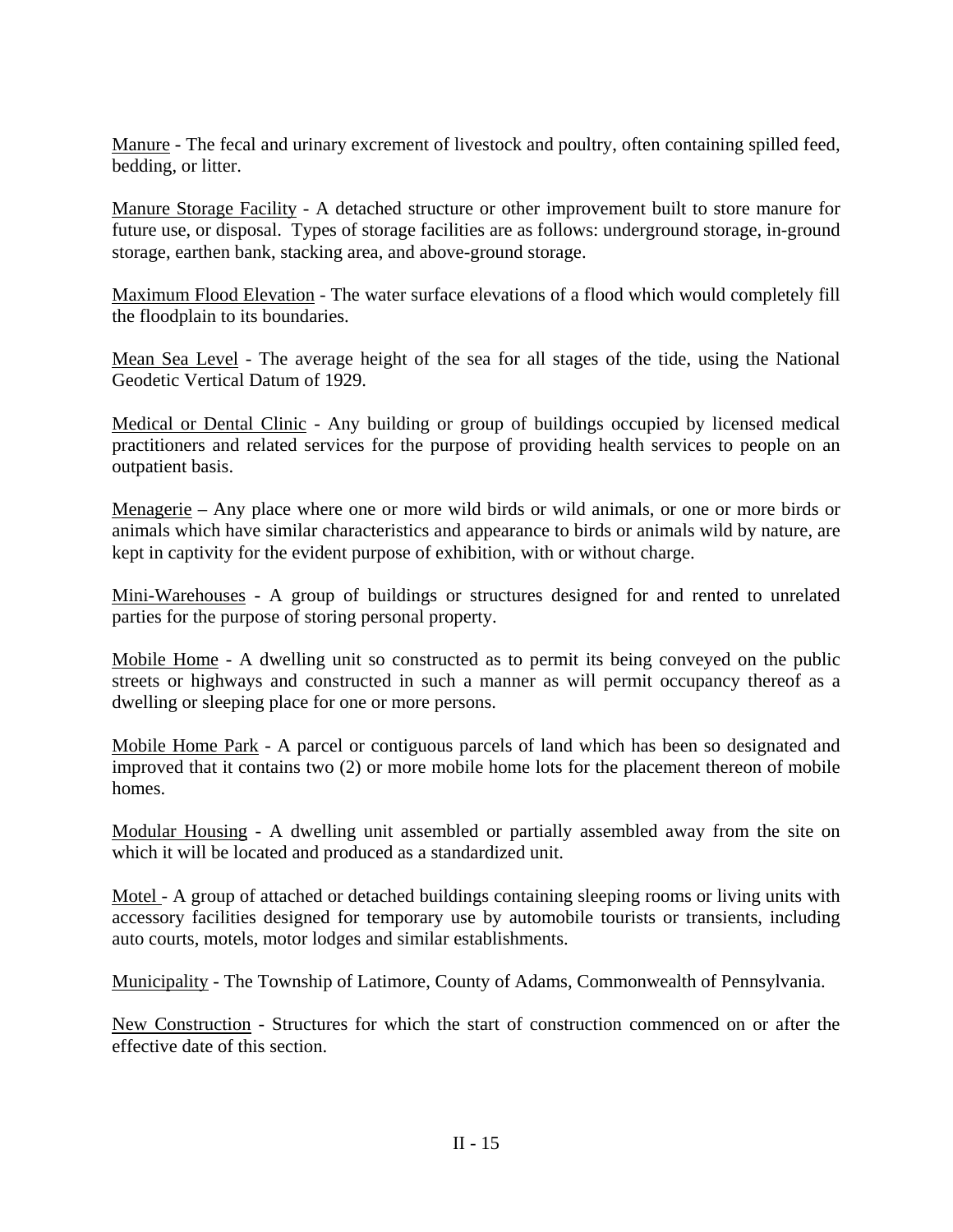Non-Conforming Lot - A lot the area or dimension of which was lawful prior to the adoption or amendment of a zoning ordinance, but which fails to conform to the requirements of the Zone in which it is located by reason of such adoption or amendment.

Non-Conforming Sign - A sign which does not conform to the regulations of a district in which it is located.

Non-Conforming Structure - A structure or part of a structure manifestly not designed to comply with the applicable use provisions of this ordinance or amendment heretofore or hereafter enacted, where such structure lawfully existed prior to the enactment of this Ordinance or amendment. This also includes a structure or part of a structure approved as a supplemental use.

Non-Conforming Use - A use, whether of land or of structure, which does not comply with the applicable use provisions of this ordinance or amendment heretofore or hereafter enacted, where such use was lawfully in existence prior to the enactment of this Ordinance or amendment.

Nursing or Convalescent Home - A building designed and used for the full-time care of human beings and which may include housing or lodging, meals and nursing.

Nutrient Management Act - An Act of the Pennsylvania State Legislature enacted in May 1993 (3 P.S. §§1701-1719) as amended.

Obstruction - Any wall, dam, wharf, embankment, levee, dike, pile, abutment, projection, excavation, channel, rectification, culvert, building, fence, stockpile, refuse, fill, structure, or matter in, along, across, or projecting into any channel, watercourse, or flood-prone area, (1) which may impede, retard, or change the direction of the flow of water either in itself or by catching or collecting debris carried by such water, or (2) which is placed where the flow of the water might carry the same downstream to the damage of life and property.

Office - A place where the primary use is conducting the affairs of a business, profession, service, or government, including administration, record keeping, clerical work, and similar business functions. An office shall not involve manufacturing, fabrication, production, processing, assembling, cleaning, testing, repair, or storage of materials, goods or products; or the sale or delivery of any materials, goods, or products which are physically located on the premises. Office supplies used in the office may be stored as an incidental use.

On-Lot Sewer Service - The disposal of sewage generated by one principal use with the use of safe and healthful means within the confines of the lot on which the use is located, as approved by the DEP.

On-Lot Water Service - The provision of a safe, adequate and healthful supply of water to a single principal use from a private well.

One Hundred (100) Year Flood - A flood which is likely to be equaled or exceeded once every one hundred (100) years (i.e., that has a one percent (1%) chance of being equaled or exceeded in any given year). A study by the Federal Insurance Administration, the United States Army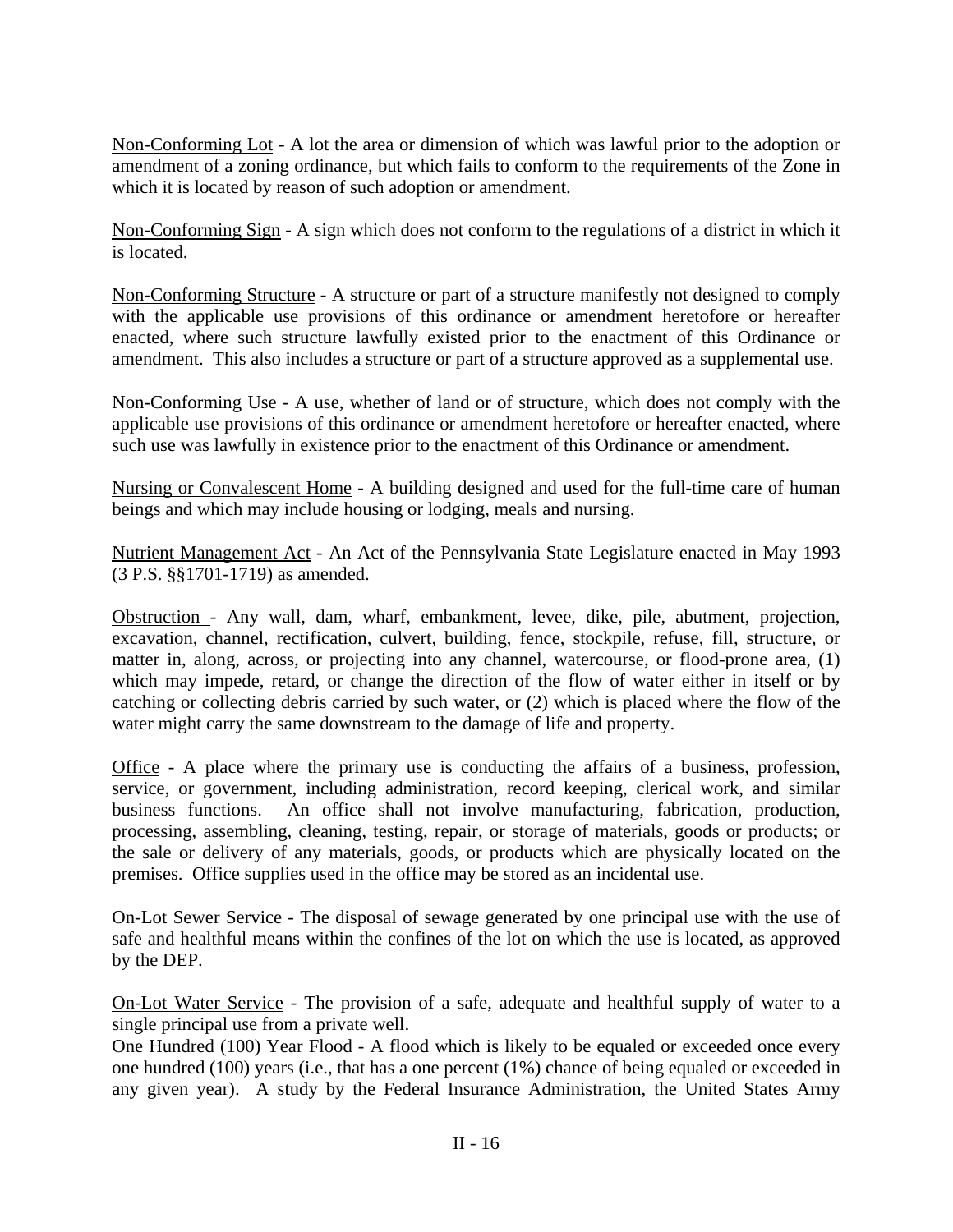Corps of Engineers, the United States Department of Agriculture's Soil Conservation Service, the United States Geological Survey, the Susquehanna River Basin Commission, or a licensed professional registered by the Commonwealth of Pennsylvania to perform such a study is necessary to define this flood.

One Hundred (100) Year Flood Boundary - The outer boundary of an area of land that is likely to be flooded once every 100 years (i.e., that has a one percent (1%) chance of being flooded each year). A study by the Federal Insurance Administration, the United States Army Corps of Engineers, the United States Department of Agriculture's Soil Conservation Service, the United States Geological Survey, the Susquehanna River Basin Commission, or a licensed surveyor or professional engineer, registered by the Commonwealth of Pennsylvania is necessary to define this boundary.

One Hundred (100) Year Flood Elevation - The water surface elevations of the one hundred (100) year flood.

Open Space - A space unoccupied by buildings or paved surface and open to the sky on the same lot with the building.

Own, Keep or Harbor – To have legal title to or custody or control over any dangerous animal in the Township.

Parks, Public and/or Non profit - Those facilities designed and used for recreation purposes by the general public that are (1) owned and operated by a government or governmental agency/authority, or (2) are operated on a nonprofit basis. This definition is meant to include the widest range of recreational activities, excluding adult entertainment uses, amusement arcades, off-track betting parlors and shooting ranges.

Parking Lot - An accessory use in which required, and possibly, additional parking spaces are provided subject to the requirements listed in Section 514 of this Ordinance.

Parking Space - An off-street space available for the parking of one (1) motor vehicle and having usable access to a street or alley.

Person – Includes any natural person, association, partnership or organization or corporation.

Pesticide - Any substance or mixture of substances intended for use in preventing, destroying, repelling, sterilizing, or mitigating any insects, rodents, nematodes, predatory animals, fungi, weeds, or other forms of plant or animal life.

Petroleum Product - Oil petroleum of any kind and in any form, including crude oil and derivatives of crude oil. It may be alone, as sludge, as oil refuse, or mixed with other wastes.

Planned Residential Development - An area of land, controlled by one owner, to be developed as a single entity for a number of dwelling units which may include limited non-residential uses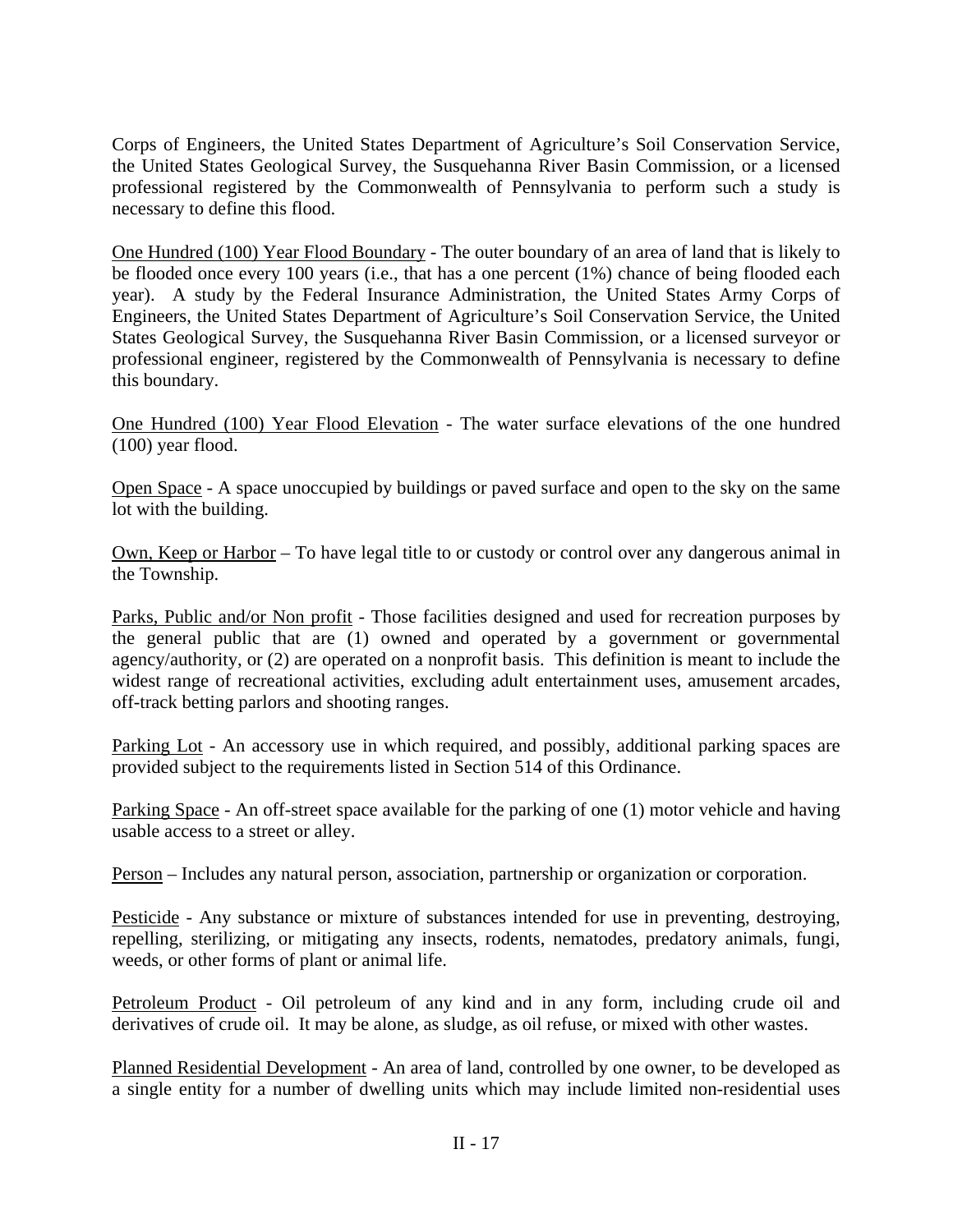accessory thereto, the development plan for which may not correspond in lot size, bulk or type of dwelling, density, lot coverage and required open space to the regulations established under the provisions of this ordinance.

Planning Code - The Pennsylvania Municipalities Planning Code, Act 247, 53 PS 10101, ff., as amended.

Plat - A map, plan or layout showing the subdivision of land and indicating the location and boundaries of individual properties.

Premises - The property upon which the activity is conducted as determined by physical facts rather than property lines. It is the land occupied by the buildings or other physical uses that are necessary or customarily incident to the activity, including such open spaces as are arranged and designed to be used in common with such buildings or uses, the following are not considered to be part of the premises on which the activity is conducted, and any signs located on such land are to be considered off-premises advertising:

- 1. Any land which is not used as an integral part of the principal activity, including land which is separated from the activity by a roadway, highway, or other obstruction, and not used by the activity; and extensive undeveloped highway frontage contiguous to the land actually used as a commercial facility, even though it might be under the same ownership.
- 2. Any land, which is used for, or devoted to, a separate purpose unrelated to the advertised activity.
- 3. Any land which is in closer proximity to the highway than to the principal activity, and developed or used only in the area of the sign site or between the sign site and the principal activity and whose purpose is for advertising purposes only. In no event shall a sign site be considered part of the premises on which the advertised activity is conducted if the site is located on a narrow strip of land which is non-buildable land, or is a common or private roadway, or is held by easement or other lesser interest than the premises where the activity is located.

Private Club - An organization catering exclusively to members and their guests, or premises or building for social, recreational and administrative purposes which are not conducted for profit, provided there are not conducted any vending stands, merchandising or commercial activities except as required for the membership of such club. Clubs shall include, but not be limited to, service and political organizations, labor unions, as well as social and athletic clubs. Private clubs shall not include adult-related facilities nor off-track betting parlors, as defined herein.

Private School - Any elementary or secondary school privately owned or operated by a private individual or organization.

Public Hearing - A formal meeting held pursuant to public notice by the governing body or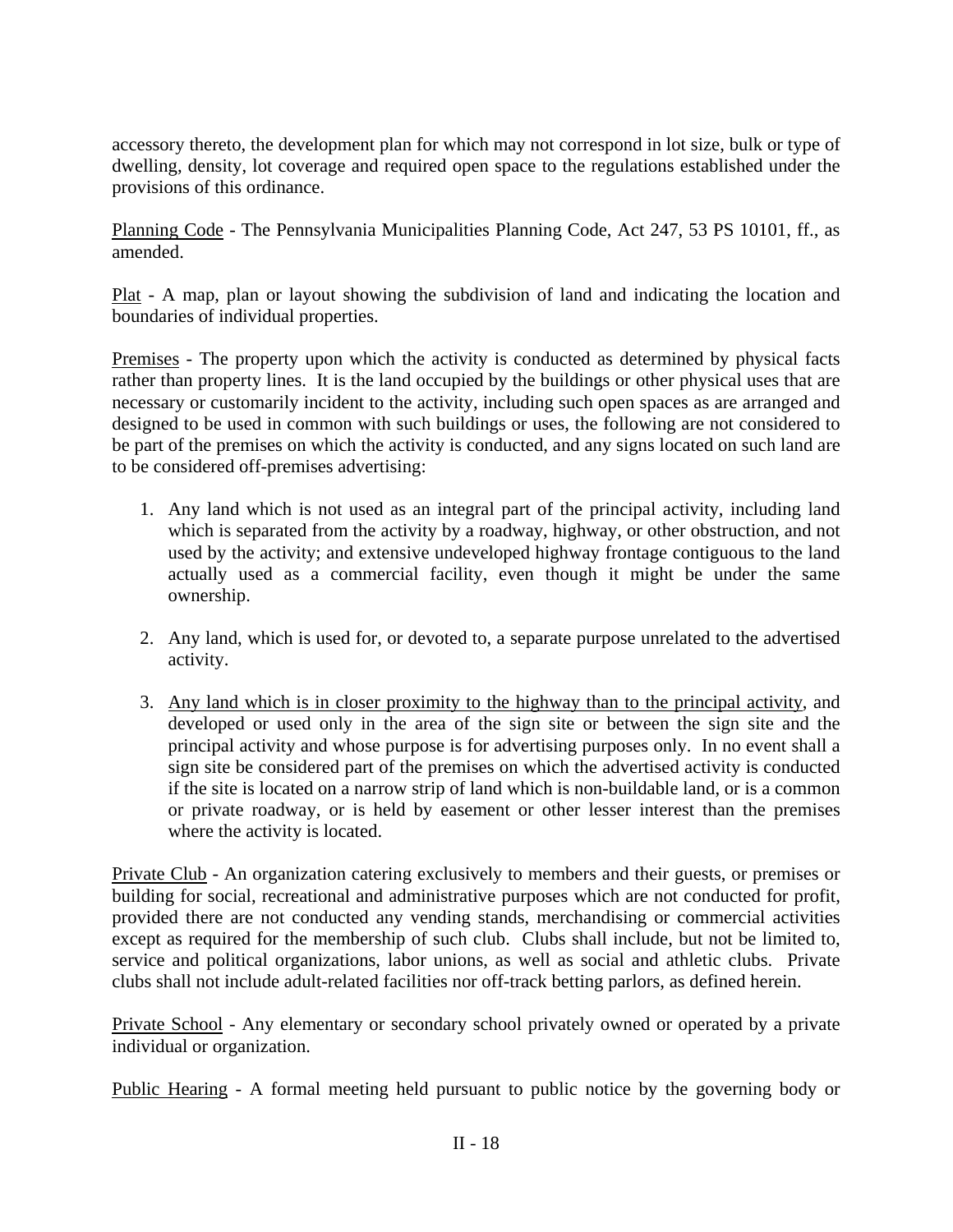planning agency, intended to inform and obtain public comment, prior to taking action on zoning-related matters.

Public Meeting - A forum held pursuant to notice under the Act of July 1986 (P.L. 388, No. 84), known as the Sunshine Act, and subsequent amendments.

Public Notice - Notice published once each week for two consecutive weeks in a newspaper of general circulation in the municipality. Such notice shall state the time and place of the hearing and the particular nature of the matter to be considered at the hearing. The first publication shall not be more than 30 days, and the second publication shall not be less than seven days from the date of the hearing. Public notice for rezoning, special exception and/or variance requests shall also include the posting of sign(s) at a conspicuous location(s) upon the subject property to notify potentially interested citizens; this sign(s) shall be posted at least one week prior to the hearing and will exhibit the nature, date, time and location of the hearing.

Public School - An elementary or secondary school operated by a local governmental authority.

Public Uses - Any use that is available to the general public by right or custom. It includes but is not limited to parks, recreation facilities, polling places, government buildings or utilities.

Public water - A municipal water supply system, or a comparable common water facility approved and permitted by DEP. Such systems are capable of serving multiple users.

Publicly-Owned Facility - Owned, operated, or controlled by a government agency (Federal, State or local - - including a corporation created by law for the performance of certain specialized governmental functions). This includes educational institutions and facilities and museums.

Quarry - Land used for the purpose of extracting stone, sand, clay, gravel, top soil or other mineral for sale and exclusive of the process of grading a lot preparatory to the construction of a building for which application for a building permit has been made.

Radioactive Material - Any natural or artificially produced substance, which emits radiation spontaneously.

Recreation Vehicle - Any portable or mobile vehicle used or designed to be used for travel, recreation, and/or temporary living purposes; regardless of any other intended use and whether or not its wheels, rollers, or skids are in place. A recreation vehicle shall include trailer, camper, boat, boat trailer, snow mobile, airplane, or other similar vehicle which may provide partial and usually temporary living and sleeping quarters and which may or may not include a kitchen and/or bathroom conveniences.

Regulatory Flood Elevation - The one hundred (100) year flood elevation plus a freeboard of one (1) foot.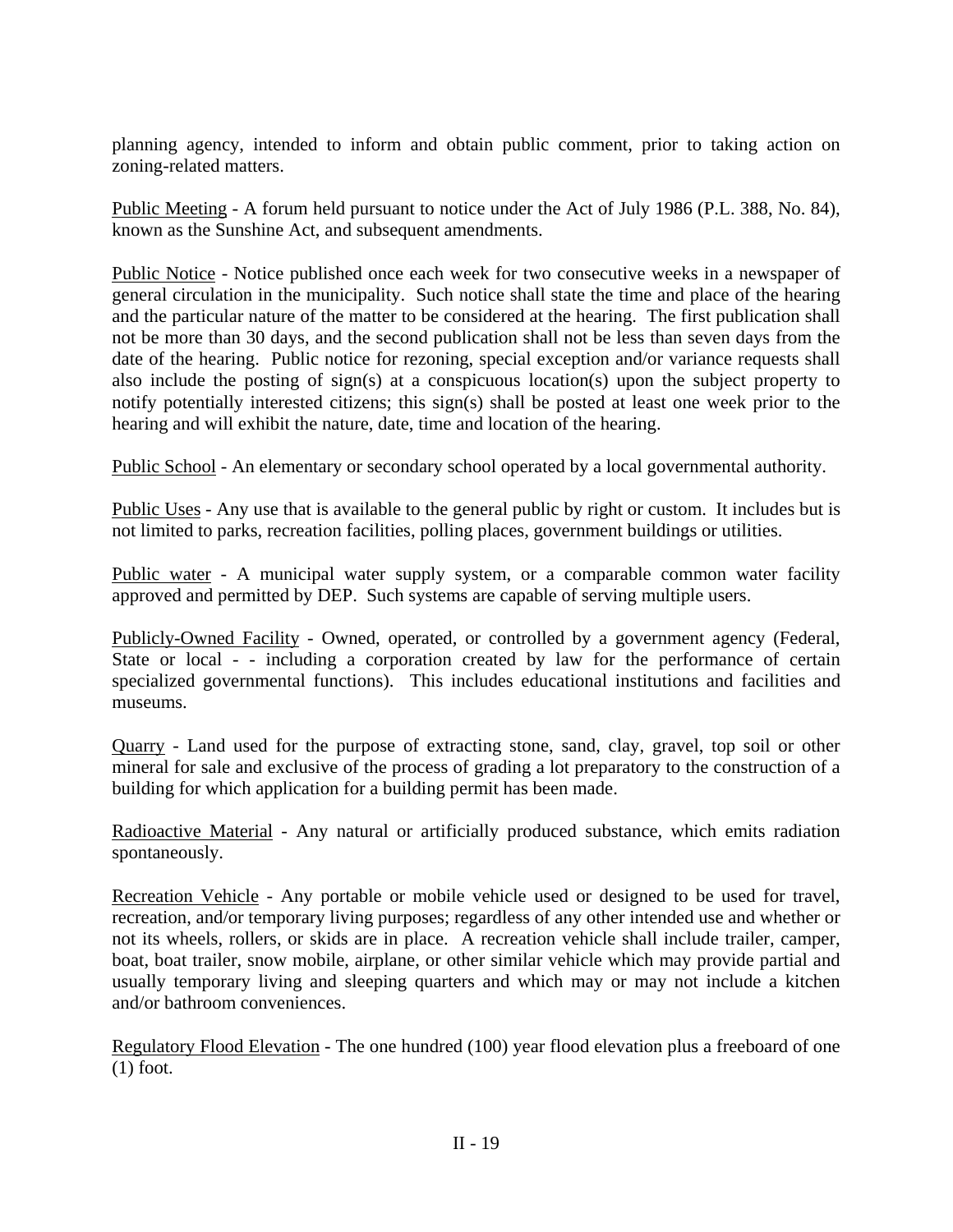Reverse Frontage Lot - A lot extending between and having frontage on an arterial or collector street and a local street with vehicular access solely from the latter.

Riding Academies - A principal use whereby equestrian instruction is offered and horses are kept, bred, trained and/or exercised upon land not occupied by the owner of the horse(s).

Right-of-Way - The area of land reserved or dedicated for use as a road, street, highway, avenue, or other passageway, within which the property owner shall not have the right to make any other use of the surface of the land except that allowed to the public in general if the reservation or dedication were accepted.

School - Any place, person, partnership or corporation offering instruction in any branch of knowledge meeting the requirements of the Commonwealth under the supervision of, and approved by, the Commonwealth of Pennsylvania or a lawfully constituted ecclesiastical governing body, person, partnership or corporation meeting the requirements of the Commonwealth of Pennsylvania.

Screen Planting - An evergreen vegetative material of sufficient height and density to conceal from the view of passing motorists and adjacent property owners the structures and uses on the premises on which the screen planting is located.

Semi-Publicly-Owned Facility - Owned, operated or controlled by a private non-profit organization of a public service nature and duly recognized as such by the Commonwealth of Pennsylvania. This includes: hospitals, medical clinics, nursing or convalescent homes, educational institutions and facilities, museums and resorts.

Serious Physical Harm to Persons – Any of the following:

- 1. A mental illness or emotional condition serious enough to require hospitalization or prolonged treatment;
- 2. Physical harm involving a substantial risk of death;
- 3. Physical harm involving partial permanent incapacity or total permanent incapacity;
- 4. Physical harm causing permanent disfigurement or temporary serious disfigurement; and
- 5. Physical harm causing acute pain lasting long enough to result in substantial suffering or causing any degree of prolonged or incurable pain.

Setback - The required distance that buildings and structures must be set back from right-of-way or property lines.

Sewer, Public - A public sewer is any municipal or privately owned sewer system in which sewage is collected from buildings and piped to an approved sewage disposal plant or central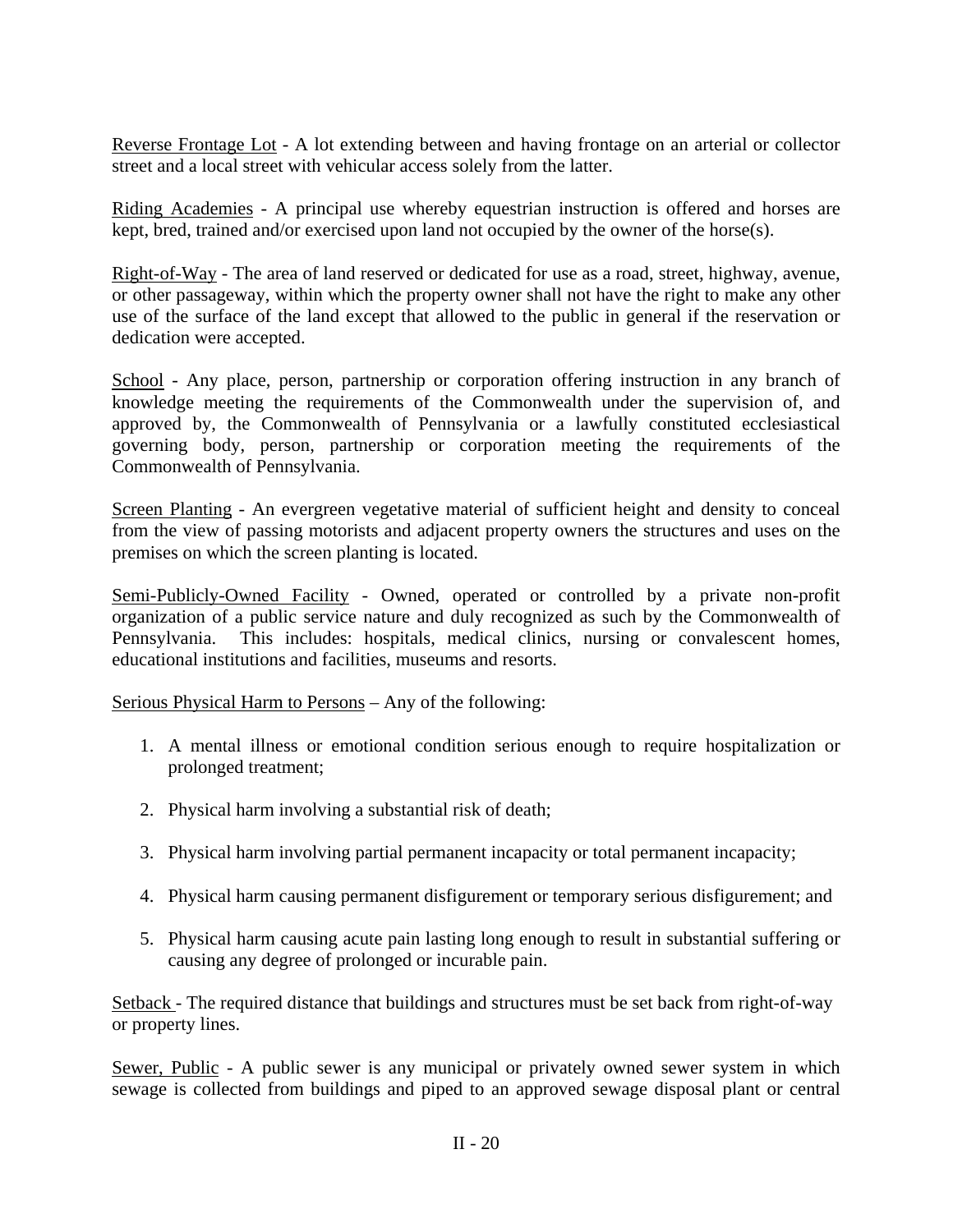septic tank disposal system. It may also be referred to as off-lot or off-site sewer. This shall include capped sewers when installed to Township specifications.

Sewer, Private - An on-lot septic tank disposal system generally providing for disposal of effluent for only one building or a group of buildings on a single lot.

Shopping Center - A group of stores planned and designed to function as a unit for the lot on which it is located with off-street parking provided as an integral part of the unit.

Shooting Range - A place where firearms and other projectile-type weapons (e.g. guns, rifles, shotguns, pistols, air guns, archery cross-bows, etc.) can be shot for recreation, competition, skill development and/or training. Nothing within this definition shall be construed to include hunting when conducted in accordance with the rules and regulations of the Commonwealth of Pennsylvania.

Single and Separate Ownership - The ownership of a lot by one or more persons, which ownership is separate and distinct from that of any abutting or adjoining lot. Ownership shall be considered separate and distinct where lots have been separately described as such, by metes and bounds, in a recorded deed or conveyance prior to the enactment of this Ordinance, or an amendment thereto, and have continued since that date to be so separately described in all subsequent recorded deeds of conveyance.

Sign - Any surface, fabric, device or structure (including billboards or poster panel) bearing lettered, pictorial or sculptured matter designed for visual communication and used for the purposes of bringing the subject thereof to the attention of the public, but not including any flag, badge, or insignia of any government or any official traffic control sign or device.

Special Exception - The approval of a use which is other than a basic permitted use of a zone district, or a modification of the regulations of this Ordinance, which the Zoning Hearing Board is permitted to authorize in specific instances listed in this Ordinance, under the terms, procedures and conditions prescribed herein.

Specified Anatomical Areas - Less than completely and opaquely covered human genitals, pubic region, buttocks, anus, female breasts below a point immediately above the top of areolae, and/or human male genitals in a discernible turgid state, even if completely and opaquely covered.

Specified Sexual Activities - For the purposes of this Ordinance, this term shall include any of the following:

 1. Actual or simulated sexual intercourse, oral copulation, anal intercourse, oral anal copulation, beastiality, direct physical stimulation of unclothed genitals, flagellation or torture in the context of a sexual relationship, or the use of excretory functions in the context of a sexual relationship, and any of the following depicted sexually oriented acts or conduct: anilingus, buggery, coprophagy, coprophilia, cunnilingus, fellatio, necrophilia, pederasty, pedophilia, piquerism, sapphism, zooerasty; or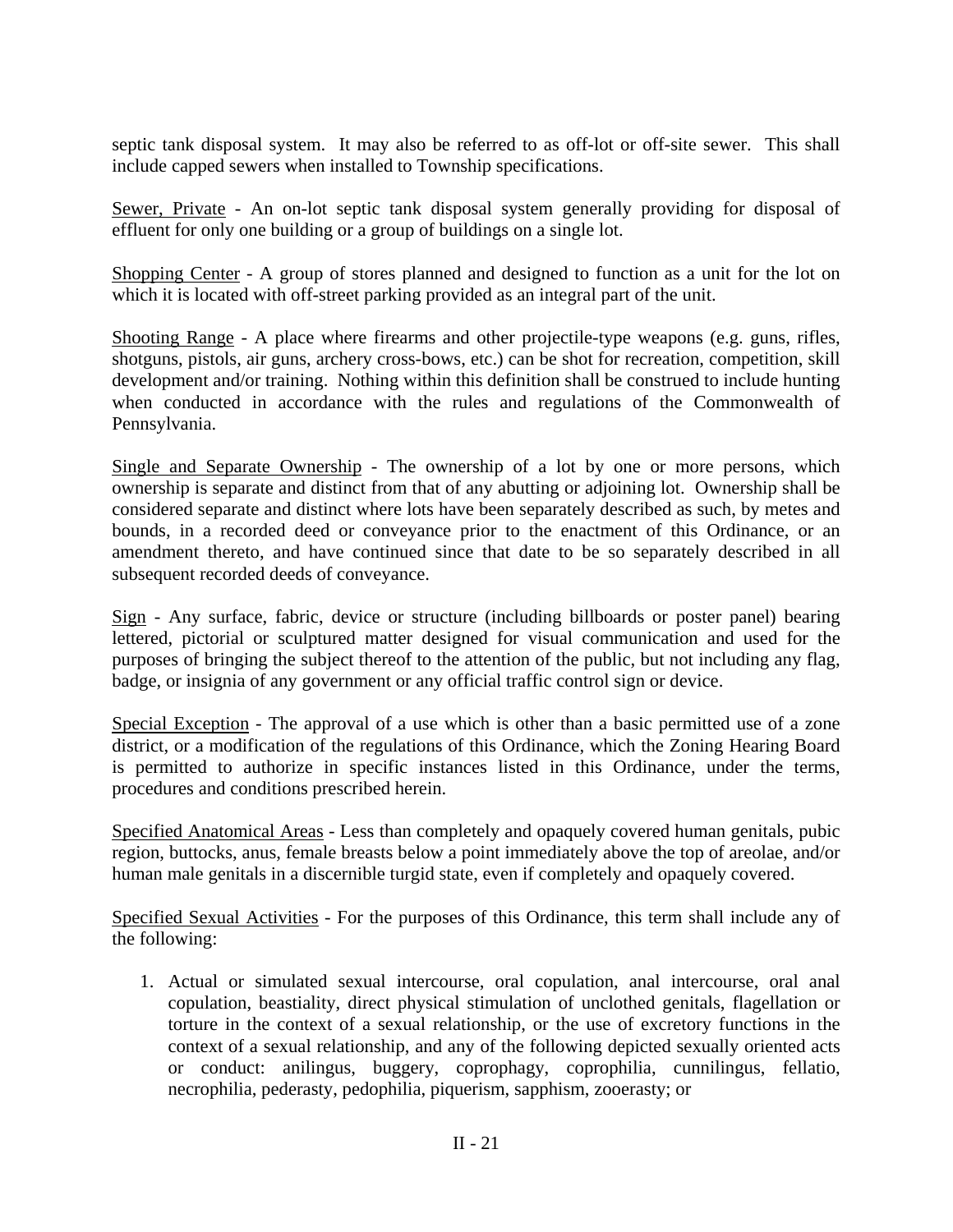- 2. Clearly depicted human genitals in a state of sexual stimulation, arousal or tumescence; or
- 3. Use of human or animal masturbation, sodomy, oral copulation, coitus, ejaculation; or
- 4. Fondling or touching of nude human genitals, pubic region, buttocks or female breast; or
- 5. Masochism, erotic or sexually oriented torture, beating, or the infliction of pain; or
- 6. Erotic or lewd touching, fondling or other contact with an animal by a human being; or
- 7. Human excretion, urination, menstruation, vaginal or anal irrigation.

Stables - Buildings or structures used on a commercial basis for housing and feeding horses, donkeys or mules. It also includes related structures for feed and equipment storage.

Story - That portion of a building included between the surface of any floor and the surface of the floor next above it; if there is no floor above it, then the space between any floor and the ceiling immediately above it.

Street - A public or private right-of-way, which affords primary vehicular or pedestrian access to abutting properties and includes such designations as avenue, boulevard, road, highway, freeway, lane, parkway and viaduct. For purposes of this Ordinance it shall not include alley or similar terms designating secondary access.

Street Grade - The officially established grade of the street on which a lot fronts, or in its absence the established grade of other streets on which the lot abuts at the midway of the frontage of the lot thereon. If there is no officially established grade, the existing grade of the street at such midpoint shall be taken as the street grade.

Structure - Any man-made object having an ascertainable stationary location on or in land or water, whether or not affixed to the land, but does not include patios, driveways, walks, parking areas and sand mounds at yard grade.

Structure Height - A structure's vertical measurement from the mean level of the average ground abutting the structure to the highest point of the structure.

Subdivision - The division or re-division of a lot, tract or parcel of land by any means into two or more lots, tracts, parcels or other divisions of land including changes in existing lot lines for the purpose, whether immediate or future, of lease, transfer of ownership, partition by the court for distribution to heirs or devisees, or building or lot development.

Supervisors (Board of Supervisors) - The Board of Supervisors of the Township of Latimore, Adams County, PA.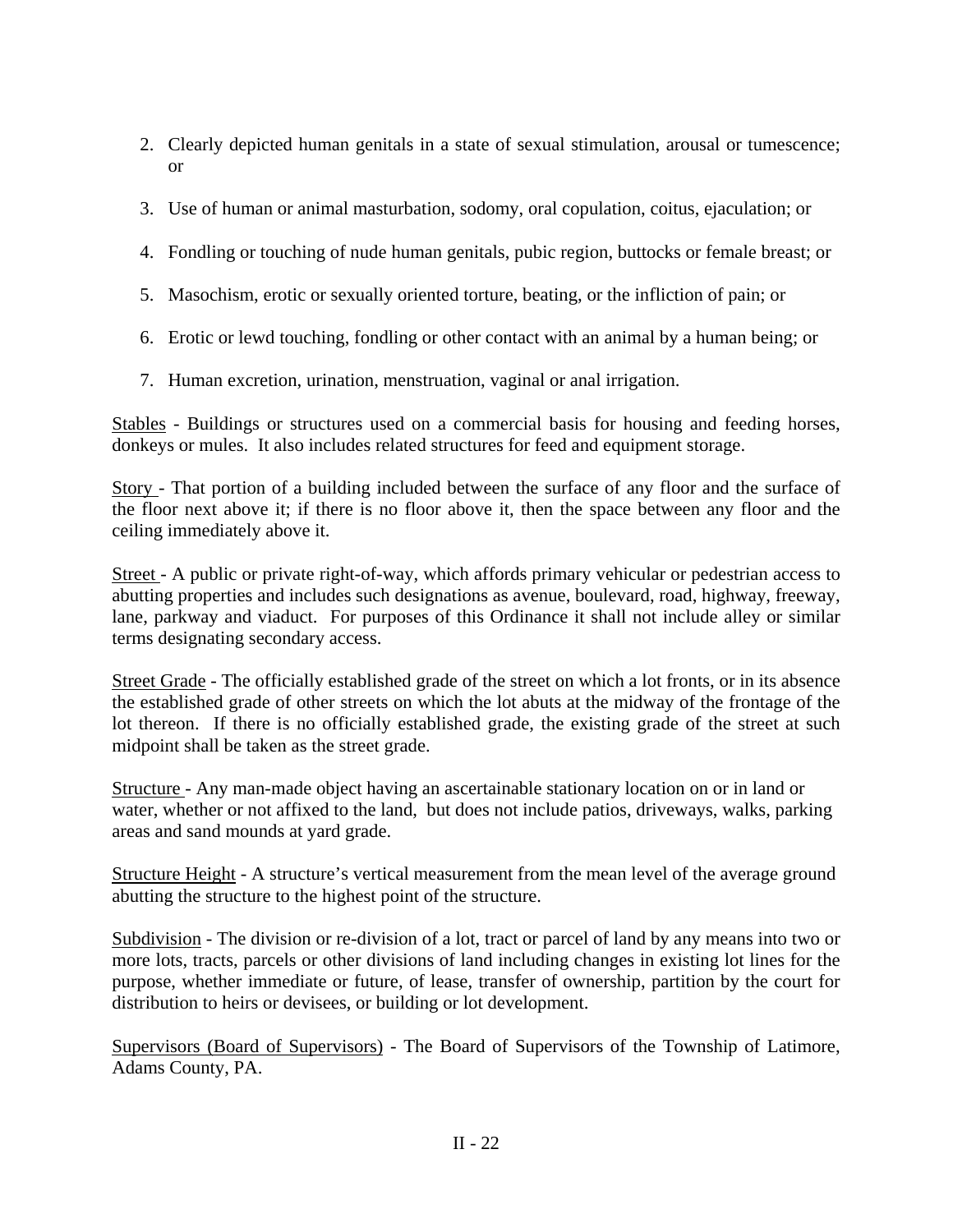Swimming Pool - A body of water in an artificial or semi-artificial receptacle or other container, including, but not by way of limitation, earthen, of twenty-four (24) inches or more in depth, used or intended to be used for public, semi-public or private swimming by adults or children or both adults and children, whether or not any charges or fees are imposed upon such adults or children, operated and maintained by any person whether he be any owner, lessee, operator, licensee, or concessionaire, exclusive of a farm pond and shall include all swimming pools operated and maintained in conjunction with or by clubs, motels, hotels and community associations.

Testing - A function involving the examination and assessment of qualities, performances and/or capabilities of a product, good or material.

Township - Latimore Township, Adams County, Pennsylvania, as represented by the Board of Supervisors, or their duly authorized agents.

Tract - All land, which was (1) owned by the same owner or owners, and (2) defined under a single deed, on the date of this Ordinance.

Truck Stop - A planned center in which three (3) or more different truck and transport-related uses are provided on a common site.

Use - Any activity, occupation, business or operation carried on or intended to be carried on in a building or other structure or on a tract of land.

Use, Accessory - A use located on the same lot with a principal use or clearly incidental or subordinate to and customary in connection with the principal use.

Use, Principal - The main use of a lot.

Variance - A modification of the regulations of this Ordinance granted by the Zoning Hearing Board on grounds of practical difficulties or unnecessary hardship, not self-imposed, pursuant to appropriate provisions of this Ordinance and Section 912 of the Pennsylvania Municipalities Planning Code (Act 247).

Water Facility - Any water works, water supply, water distribution system or part thereof designed, intended or constructed to provide or distribute potable water.

Wetland - Area with the characteristics of wetland as defined by the U.S. Environmental Protection Agency, U.S. Army Corps of Engineers, DEP, and the U.S. Soil conservation Service. Wetland areas are not limited to the locations delineated on wetland maps prepared by the U.S. Fish and Wildlife Service.

Wireless Communication Antennae - Any structure designed for transmitting or receiving radio, television, or telephone communications, including omni-directional or width antennae, directional or panel antennae, and microwave dish antennae which may be mounted on an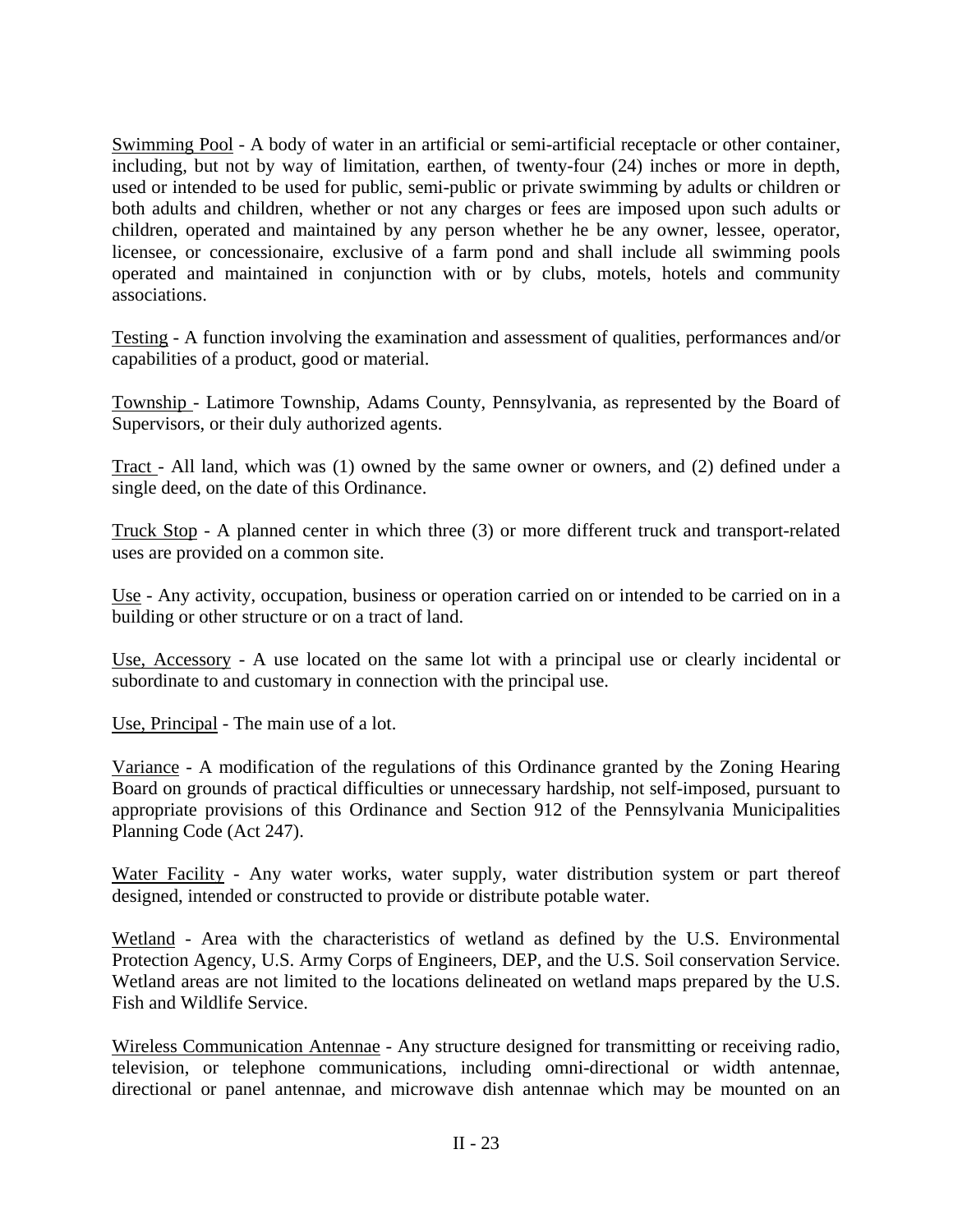existing building or on a communications tower and including the accessory equipment cabinet necessary to operate the antenna. This definition does not include personal use communication receiving antennae less than 12 feet in diameter.

Wireless Communication Towers - Any structure whether free standing or attached to a building designed to support communications antennae, including monopole, self-supporting, any guyed towers and one or more of the following mounts for antennae: rotatable platform, fixed platform, multi-point, side arm and pipe mounts for microwave dishes. This definition does not include any structure used to mount personal use communication antennae less than 12 feet in diameter.

Yard - A space open to the sky and unoccupied by any building, structure (excluding accessory structures), or merchandise for display or sale, located on the same lot with a building or structure.

Yard, Front - A yard extending the full width of the lot and situated between the street right-ofway line and the building line projected to the side lines of the lot. The depth of the front yard shall be measured between the building line and the street right-of-way line.

Yard, Rear - A yard extending the full width of the lot and situated between the rear line of the lot and the building line projected to the side lines of the lot. The depth of the rear yard shall be measured between the rear line of the lot and the building line.

Yard, Side - A yard situated between the building line and the side line of the lot and extending from the front yard to the rear yard. Any yard not a rear yard or a front yard shall be deemed a side yard.

Zoning - The designation of specified districts within the Township, reserving them for certain uses together with limits on lot size, heights of structures and other stipulated requirements.

Zoning Officer - The duly appointed municipal official designated by the Board of Supervisors as the administering and enforcing officer for this Ordinance.

Zoning Permit - A building permit or occupancy permit or both, whichever is required in specific circumstances, or a document issued by the Zoning Officer authorizing the use of lots, structures, uses of land and structures, and the characteristics of the uses.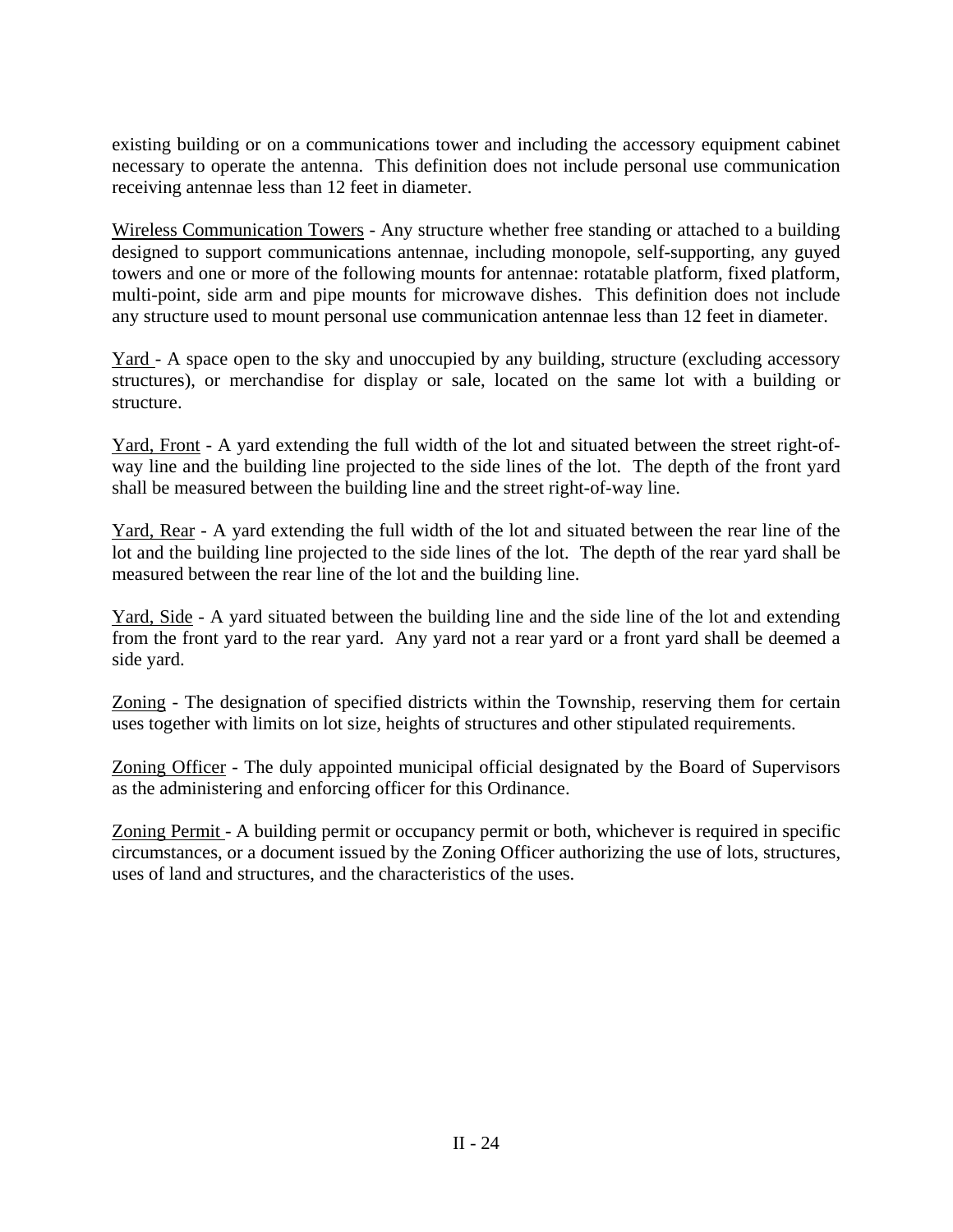## **ARTICLE III DESIGNATION OF DISTRICTS**

### Section 301. Districts.

For the purpose of this Ordinance, the Township of Latimore is hereby divided into Districts, which shall be designated as follows:

 A-C-I Agricultural-Conservation-I District A-C-II Agricultural-Conservation-II District R-A Residential-Agricultural District R-LM Residential-Lake Meade District R-S Residential-Suburban District C-I Commercial-Industrial District F-P Flood Plain District

#### Section 302. Zoning Map.

The boundaries of said Districts shall be as shown upon the map designated "Latimore Township Zoning Map" dated February 27, 2006 and as revised from time to time. The said map, and all the notations, references, and other data shown thereon are hereby incorporated by reference into this Ordinance as if all were fully described herein.

#### Section 303. District Boundaries.

Where uncertainty exists as to boundaries of any District as shown on said map, the following rules shall apply:

- A. District boundary lines are intended to follow or be parallel to the centerline of streets, streams, and railroads and lot or property lines as they exist on plans of record at the time of the adoption of this Ordinance, unless such District boundary lines are fixed by dimensions as shown on the map.
- B. Where a District boundary is not fixed by dimensions and where it approximately follows lot lines, or approved subdivision plans, and where it does not scale more than ten (10) feet there from, such lot lines shall be construed to be such boundaries unless specifically shown otherwise.
- C. In un-subdivided land or where a District boundary divides a lot, the location of such boundary, unless dimensions indicate the same, shall be determined by the use of the scale appearing on the map.
- D. Where dimensions are shown such that a District boundary is fixed at a specified distance from a road or state highway, the distance shall be measured as follows: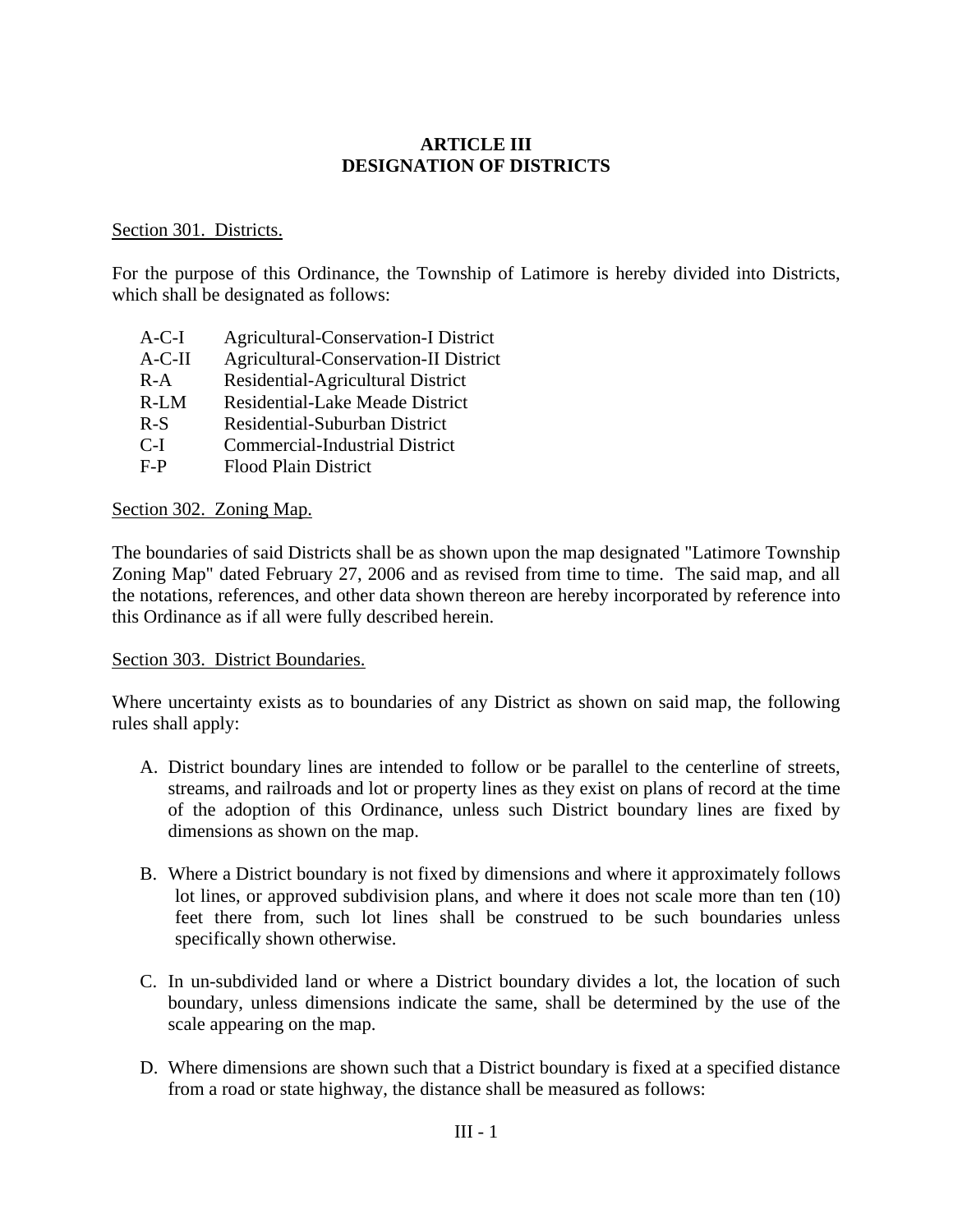- 1. From the legal right-of-way line along U.S. Route 15.
- 2. From the centerline of all other roads or highways.
- E. In subdivided land where a District boundary line divides a lot held in single and separate ownership, the regulations of a District may extend over either portion of the lot, at the applicant's discretion, a distance of not more than fifty (50) feet beyond or across the District boundary line providing such extension does not extend the District boundary along a street or road.

### Section 304. Interpretation of Boundaries.

In case of an uncertainty, the Zoning Hearing Board shall interpret the intent of the map as to location of District boundaries.

#### Section 305. Uses Permitted.

The uses permitted in the Districts established by this Ordinance and the permitted extent of these uses is as shown in Articles IV through V. The uses shown as permitted in each zone are the only uses permitted in that zone. Unless otherwise noted, the use or dimensional standards are the requirements for each use.

#### Section 306. Uses With Nuisance Effect.

In no case is a use permitted which by reason of noise, dust, odor, appearance, or other objectionable factor creates a hazard, or other substantial adverse effect upon the reasonable enjoyment of the surrounding property.

All normal farm practices shall be excluded from this provision in that they shall not be deemed uses with a nuisance effect.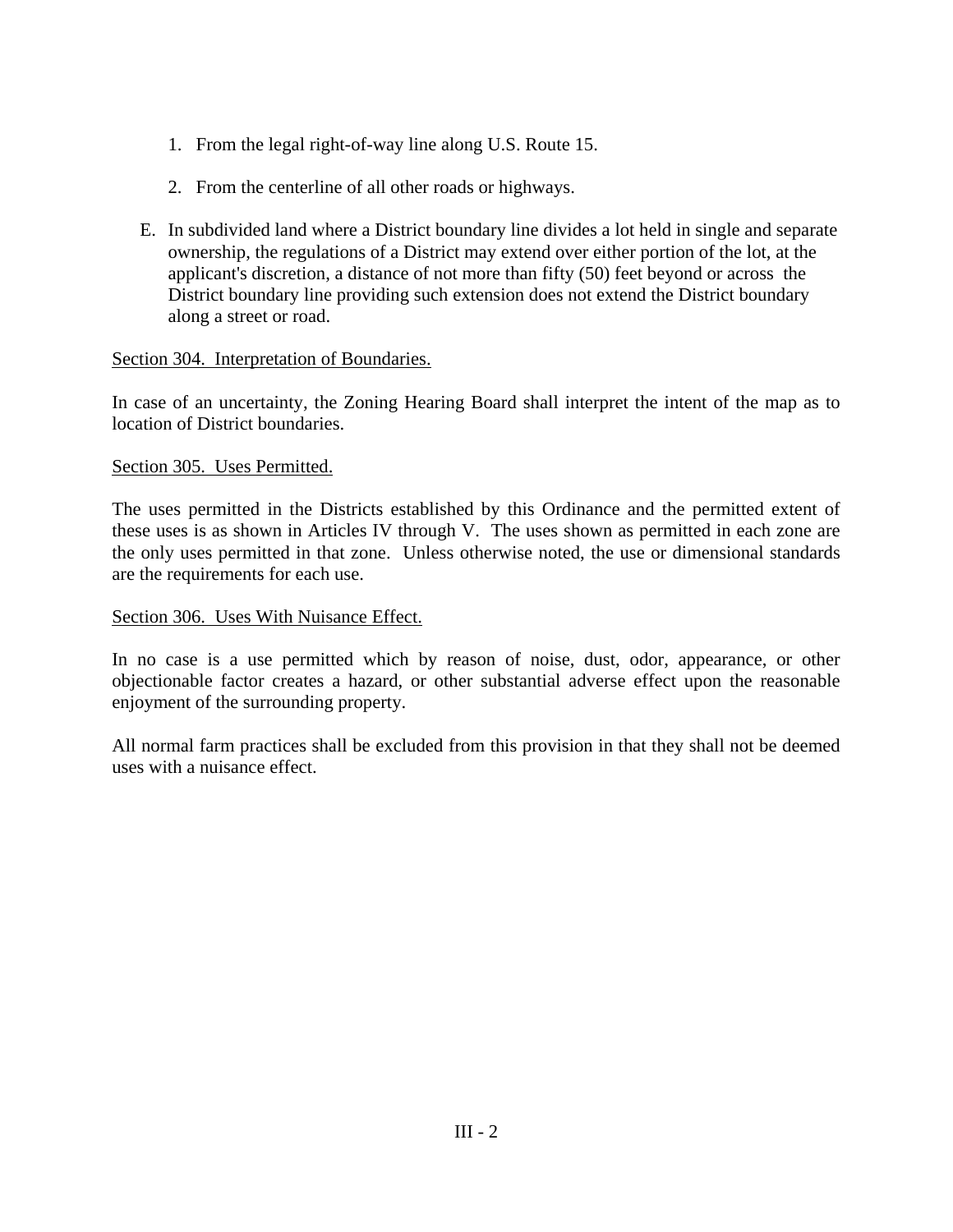# **ARTICLE IV DISTRICT REGULATIONS**

# **A - C - I AGRICULTURAL - CONSERVATION - I DISTRICT**

#### Section 401. District Purpose.

The purpose of this District is to:

- A. Conserve those areas predominated by prime agricultural land and steep slopes;
- B. Protect essential watershed, stream valley and flood plain areas;
- C. Ensure open space necessary to the health, safety and welfare of the citizens; and
- D. Permit development and activities compatible and appropriate thereto.

#### Section 402. Basic Use Regulations.

In this District, buildings, structures and lots shall be subject to the following basic use regulations:

- A. Permitted Uses
	- 1. Agriculture including cultivating the soil, producing crops and forage, dairying, raising and keeping livestock, excluding the development of new or expansion of existing Concentrated Animal Operations.
	- 2. Forestry and horticulture including producing flowers and other ornamental plants.
	- 3. Preservation and conservation activities including but not limited to game lands, game farms, wildlife preserves, man-made lakes and reservoirs.
	- 4. One single-family dwelling per lot.
	- 5. Sale of agricultural and horticultural products raised or produced on the premises.
	- 6. Signs as permitted by and subject to the related regulations of this Ordinance
	- 7. Churches.
	- 8. Bed and Breakfast.
	- 9. Stables and Riding Academies
	- 10. Accessory structures and uses associated with but incidental to the above permitted uses, which may include home occupations, subject to the related regulations of Article V of this Ordinance.
- B. Supplemental Uses (when approved as a Special Exception by the Zoning Hearing Board).
	- 1. Farm Occupations.
	- 2. Forestry.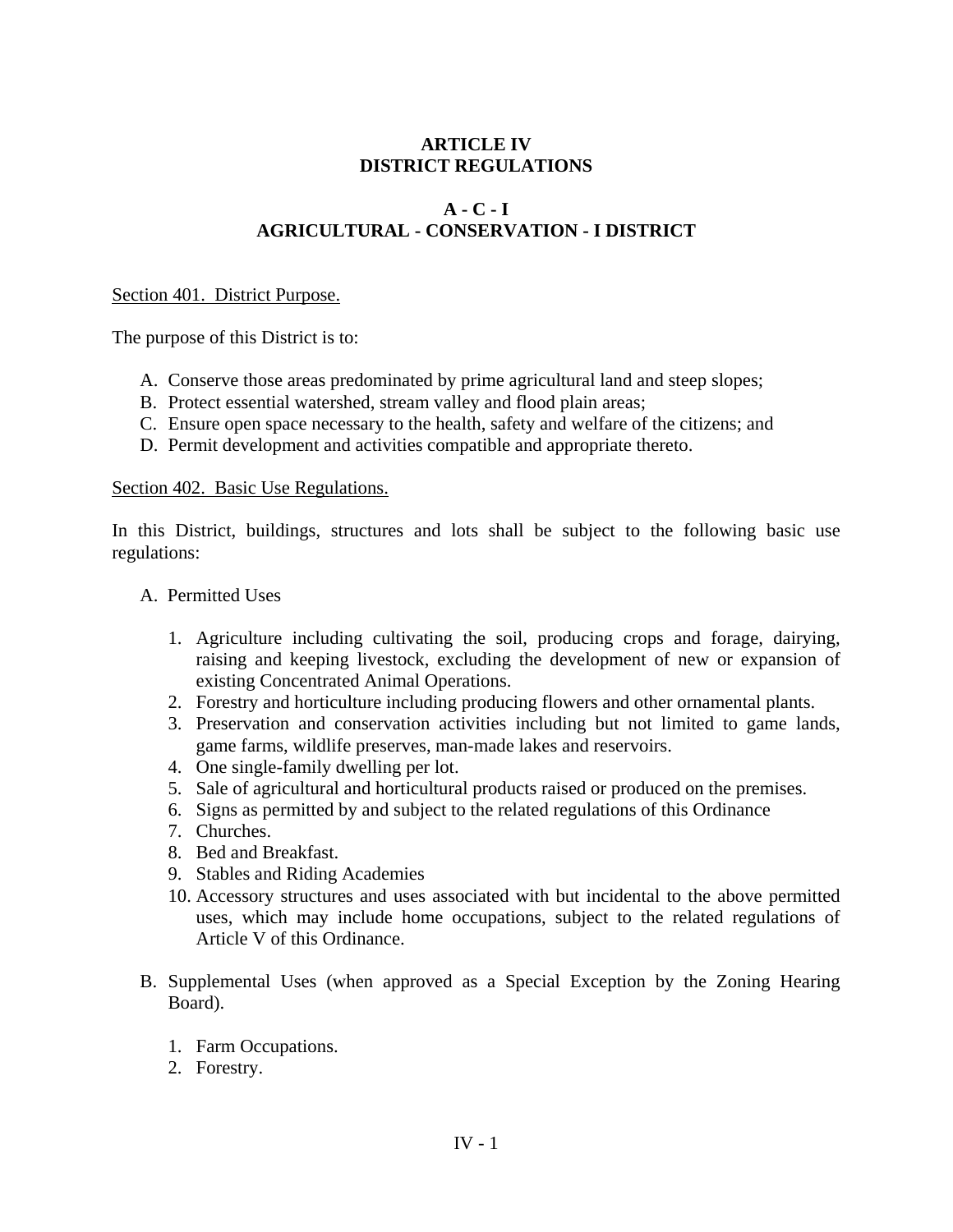- 3. Mining.
- 4. Migrant Worker Camps.
- 5. Home Occupations.
- 6. Flood control activities that are necessary for protecting the public safety.
- 7. Conservation activities that are necessary to protect the natural resources of the District.
- 8. Accessory structures and uses associated with but incidental to the above supplemental uses subject to the related regulations of Article V of this Ordinance.

## Section 403. Basic Spatial Regulations.

In this District, all buildings, structures and lots shall be subject to the following basic spatial related regulations, which shall be considered as a minimum standard:

- A. Lot Requirements
	- 1. Area
		- a. The lot area and lot area per dwelling unit shall not be less than one acre for a lot for which a conventional subsurface sewage system has been approved.
		- b. The lot area and lot area per dwelling unit shall not be less than 2.98 acres gross area for a lot for which any type of sewage system other than a conventional subsurface system has been approved and which meets all requirements of DEP.
		- c. The minimum lot size for all non-residential uses shall be as necessary to meet the other spatial requirements of the District, off-street parking and loading, and to adequately provide for any water, sewer or drainage facilities.
	- 2. Width
		- a. The lot width at the street right-of-way line shall be not less than one hundred fifty (150) feet.
- B. Yard Requirements

Each lot shall have front, side and rear yards of not less than the depth and width indicated below:

- 1. Front yard-depth, fifty (50) feet.
- 2. Side yards (2)-width, twenty (20) feet each.
- 3. Rear yard-depth, thirty (30) feet.
- 4. Special Buffering

In addition to such buffering and screening as may be required under Article V of this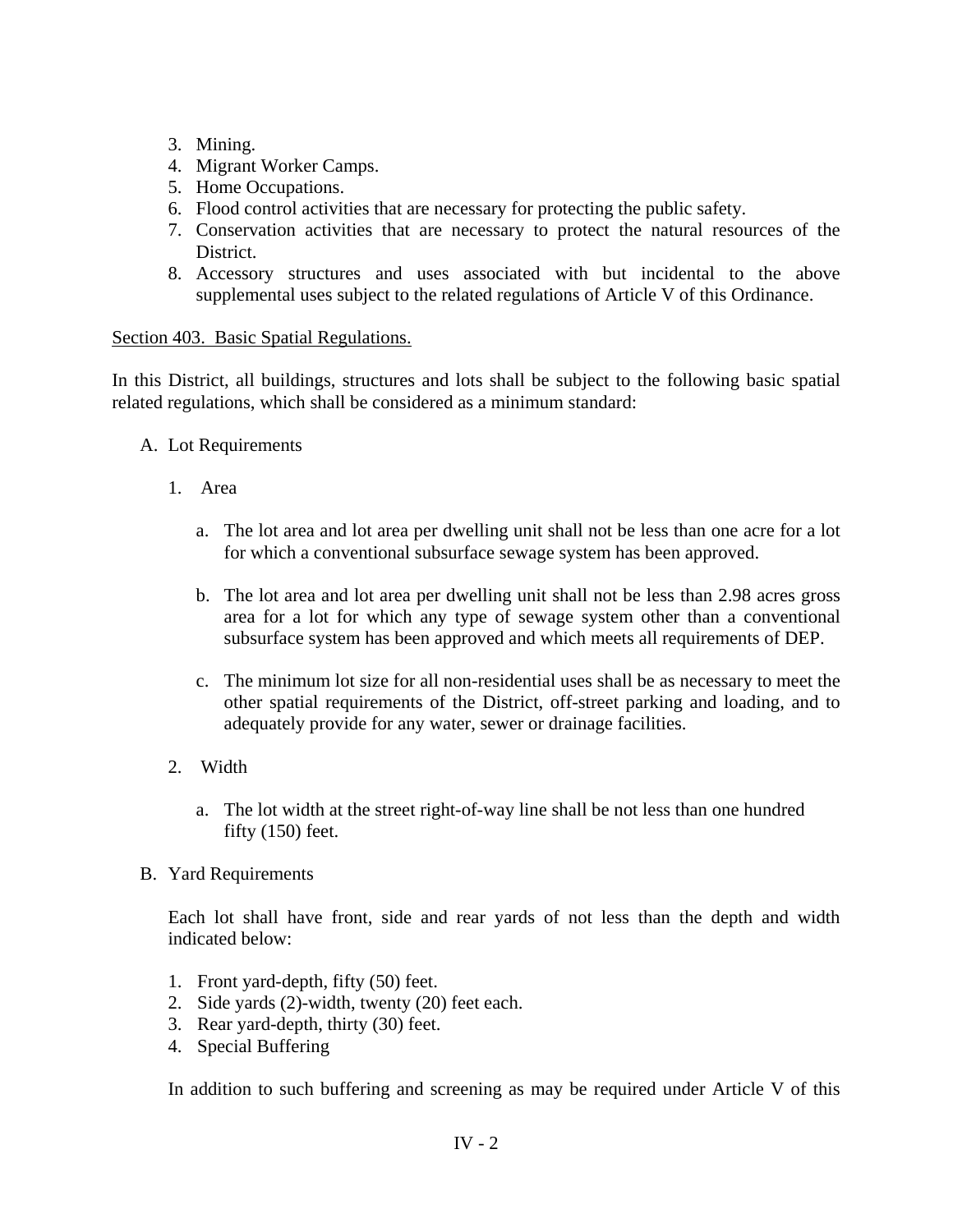Ordinance, all structures involving the raising and keeping of animals shall be set back a distance of at least one hundred (100) feet from any dwelling and all agricultural uses authorized, permitted or authorized by special exception shall be set back a distance of at least one hundred fifty (150) feet from any adjoining residential lot or zone district. In the case of uses permitted by special exception, the required buffer yard shall be planted with an evergreen vegetative screen.

C. Lot Coverage

The lot coverage by all buildings and structures shall be not greater than thirty percent (30%).

D. Building Height

No building or structure, excluding agricultural and public service structures, shall be erected to a height in excess of thirty-five (35) feet.

E. Off-Street Parking and Loading

Off-street parking, loading and unloading areas shall be provided in accordance with the related regulations of this Ordinance.

F. Paved Area

Not more than fifteen (15%) of the lot area may be paved with an impervious surface.

G. Lot Allocations

Single-family in the Agricultural-Conservation shall be subject to the following limitations:

1. There shall be permitted on each tract of land the subdivision of single-family dwelling lots (not including one existing dwelling) according to the following chart:

|                   | Number of Single-family        |
|-------------------|--------------------------------|
| Size of Tract     | <b>Dwelling Lots Permitted</b> |
|                   |                                |
| Less than 2 Acres |                                |
| $2 - 5$ Acres     |                                |
| $6-10$ Acres      | 2                              |
| $11 - 30$ Acres   | 3                              |
| $31 - 60$ Acres   | 4                              |
| $61 - 90$ Acres   | 5                              |
| $91 - 120$ Acres  | 6                              |
|                   |                                |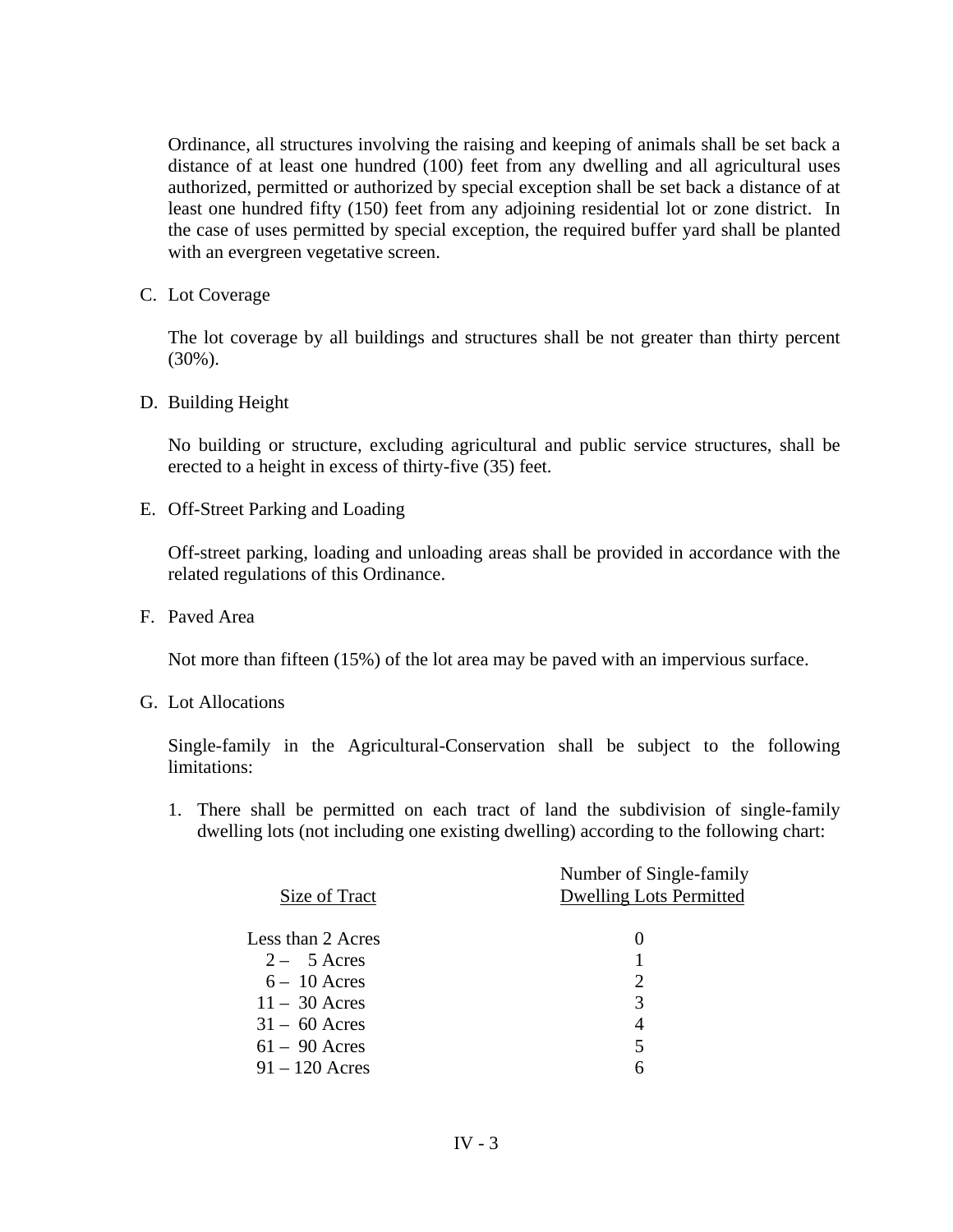|                    | Number of Single-family        |
|--------------------|--------------------------------|
| Size of Tract      | <b>Dwelling Lots Permitted</b> |
| $121 - 150$ Acres  |                                |
| $151 - 180$ Acres  | 8                              |
| $181 - 210$ Acres  | 9                              |
| 211 Acres and over | 10                             |

2. Once subdivided, no tract or lot may be further subdivided for a period of seven (7) years from the date of plan recording for each subdivision. Add-on lots and lot line adjustments are exempt from this requirement.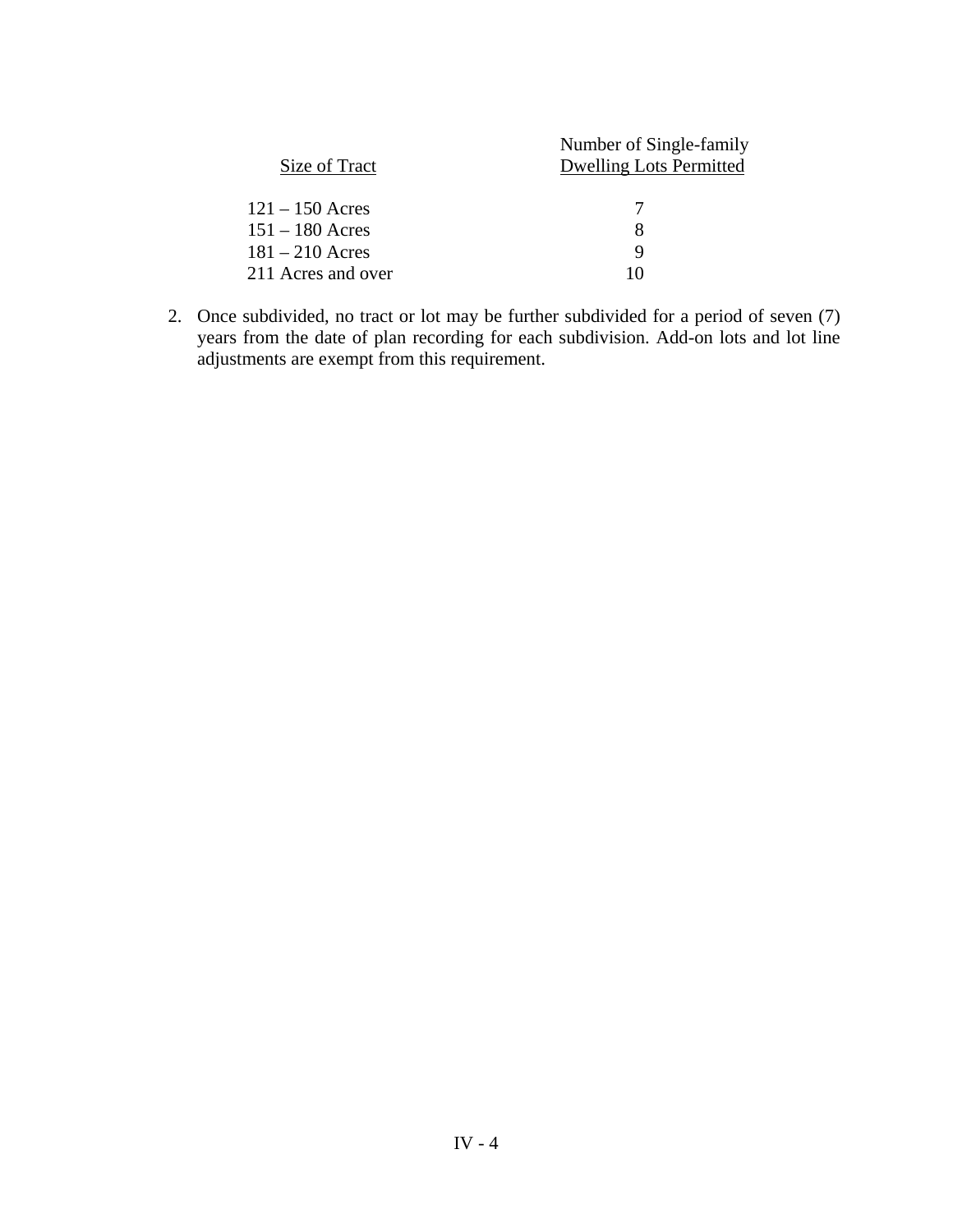# **A - C - II AGRICULTURAL - CONSERVATION - II DISTRICT**

## Section 411. District Purpose.

The purpose of this District is to:

- A. Conserve those areas predominated by prime agricultural land and steep slopes; to protect essential watershed, stream valley and flood plain areas; to ensure open space necessary to the health, safety and welfare of the citizens; and to permit development and activities compatible and appropriate thereto.
- B. Protect agriculture from incompatible uses, which may also interfere with normal and customary practices within the Agricultural - Conservation District.
- C. Recognize that Concentrated Animal Operations are legitimate uses of land, which must be provided for in the Township.
- D. Identify those areas of the Township, which are most appropriate for Concentrated Animal Operations, while also recognizing the need to buffer such uses from areas of existing and proposed residential and commercial development.

### Section 412. Basic Use Regulations.

In this District, buildings, structures and lots shall be subject to the following basic use regulations:

# A. Permitted Uses

- 1. Agriculture including cultivating the soil, producing crops and forage, dairying, raising and keeping livestock.
- 2. Forestry and horticulture including producing flowers and other ornamental plants.
- 3. Preservation and conservation activities including but not limited to game lands, game farms, wildlife preserves, man-made lakes and reservoirs.
- 4. One single-family dwelling per lot.
- 5. Sale of agricultural and horticultural products raised or produced on the premises.
- 6. Signs as permitted by and subject to the related regulations of this Ordinance.
- 7. Riding Stables.
- 8. Churches.
- 9. Accessory structures and uses associated with but incidental to the above permitted uses which may include home occupations, subject to the related regulations of Article V of this Ordinance.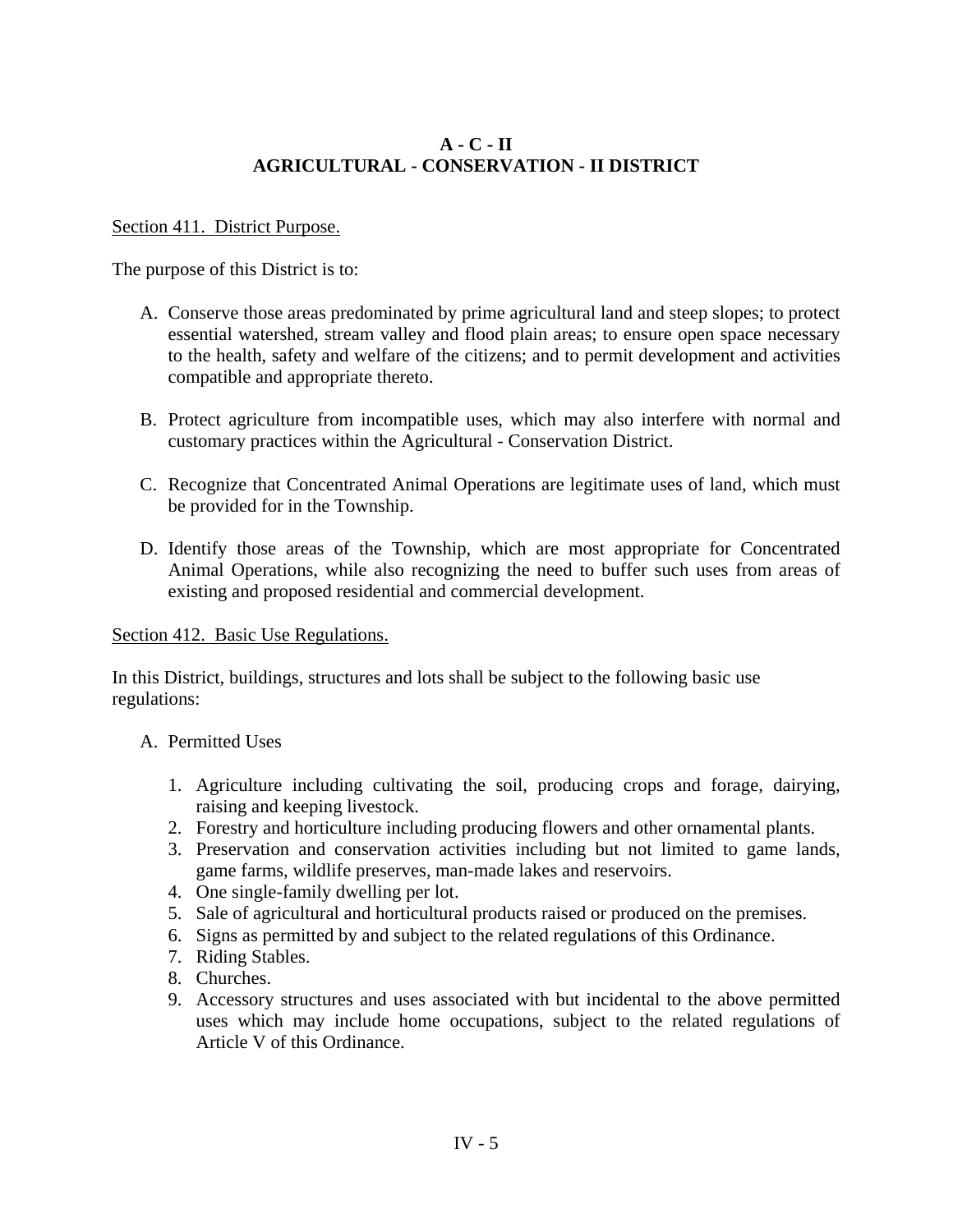- B. Supplemental Uses (when approved as a Special Exception by the Zoning Hearing Board).
	- 1. Farm Occupations.
	- 2. Forestry.
	- 3. Mining.
	- 4. Migrant Worker Camps.
	- 5. Home Occupations.
	- 6. Flood control activities that are necessary for protecting the public safety.
	- 7. Conservation activities that are necessary to protect the natural resources of the District.
	- 8. Development of new or expansion of existing Concentrated Animal Operations (CAO's) subject to Section 612 of these regulations.
	- 9. Shooting Ranges.
	- 10. Butcher Shops.
	- 11. Accessory structures and uses associated with but incidental to the above supplemental uses subject to the related regulations of Article V of this Ordinance.

# Section 413. Basic Spatial Regulations.

In this District, all buildings, structures and lots shall be subject to the following basic spatial related regulations which shall be considered as a minimum standard:

- A. Lot Requirements
	- 1. Area
		- a. The lot area and lot area per dwelling unit shall not be less than one acre for a lot for which a conventional subsurface sewage system has been approved.
		- b. The lot area and lot area per dwelling unit shall not be less than 2.98 acres gross area for a lot for which any type of sewage system other than a conventional subsurface system has been approved and which meets all requirements of DEP.
		- c. The minimum lot size for all non-residential uses shall be as necessary to meet the other spatial requirements of the District, off-street parking and loading, and to adequately provide for any water, sewer or drainage facilities.
	- 2. Width

The lot width at the street right-of-way line shall be not less than one hundred fifty (150) feet.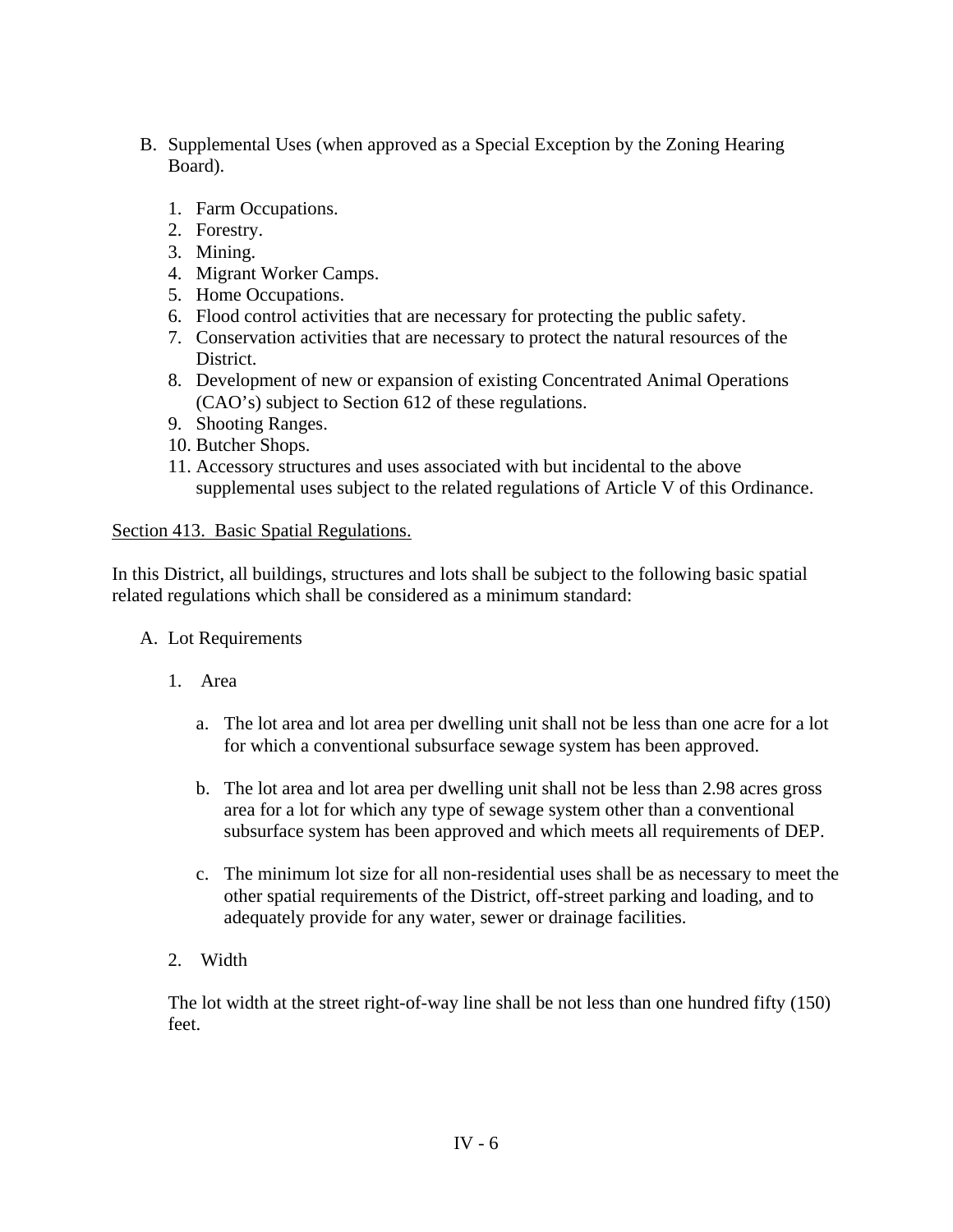## B. Yard Requirements

Each lot shall have front, side and rear yards of not less than the depth and width indicated below:

- 1. Front yard-depth, fifty (50) feet.
- 2. Side yards (2)-width, twenty (20) feet each.
- 3. Rear yard-depth, thirty (30) feet.
- 4. Special Buffering

In addition to such buffering and screening as may be required under Article V of this Ordinance, all structures involving the raising and keeping of animals shall be set back a distance of at least one hundred (100) feet from any dwelling and all agricultural uses authorized, permitted or authorized by special exception shall be set back a distance of at least one hundred fifty (150) feet from any adjoining residential lot or zone district. In the case of uses permitted by special exception the required buffer yard shall be planted with an evergreen vegetative screen.

C. Lot Coverage

The lot coverage by all buildings and structures shall be not greater than thirty percent (30%) except as otherwise stipulated in this Section.

D. Building Height

No building or structure, excluding agricultural and public service structures, shall be erected to a height in excess of thirty-five (35) feet.

E. Off-Street Parking and Loading

Off-street parking, loading and unloading areas shall be provided in accordance with the related regulations of this Ordinance.

F. Paved Area

Not more than fifteen (15%) of the lot area may be paved with an impervious surface.

G. Lot Allocations

Single-family in the Agricultural-Conservation shall be subject to the following limitations:

1. There shall be permitted on each tract of land the subdivision of single-family dwelling lots (not including one existing dwelling) according to the following chart: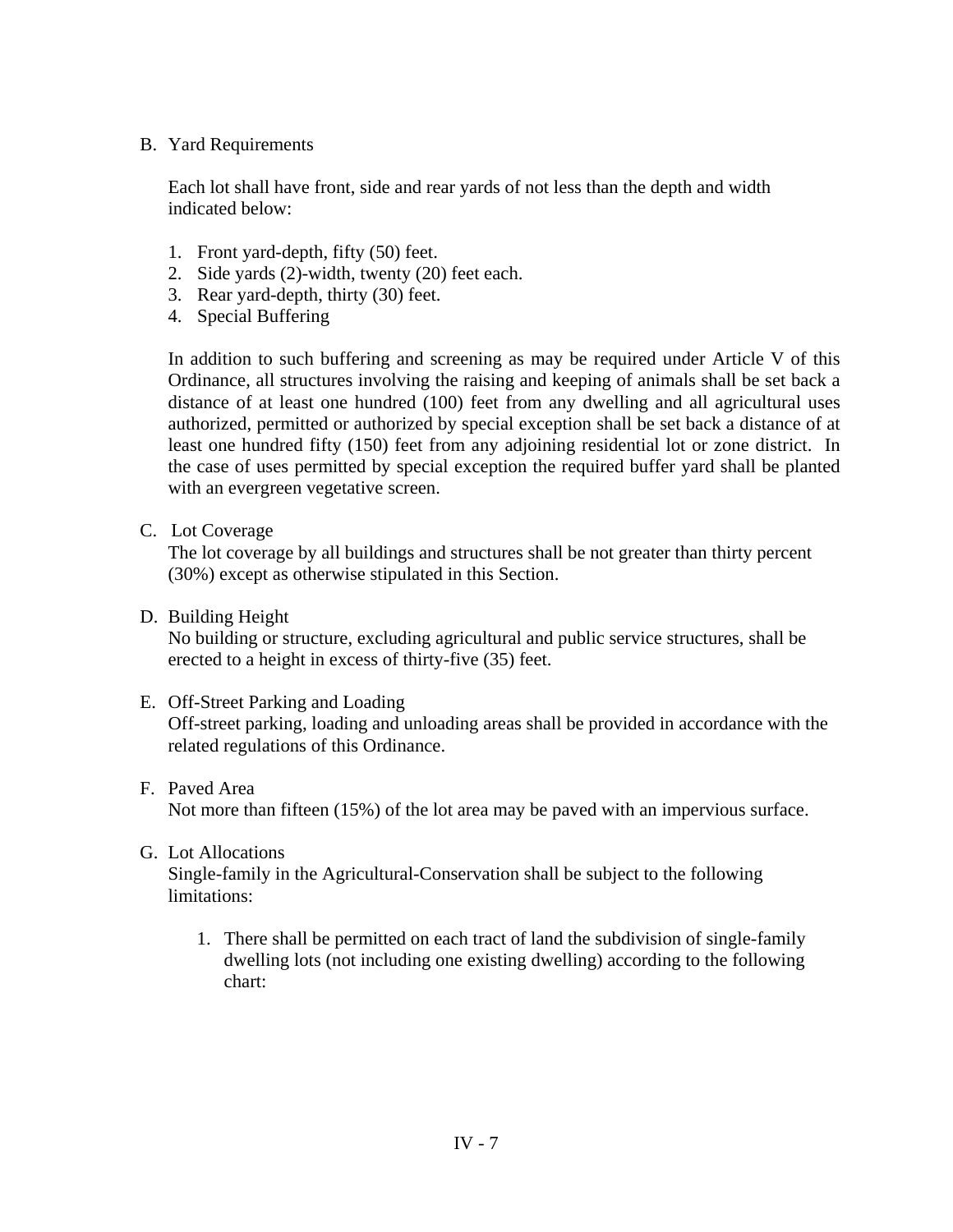| Size of Tract      | Number of Single-family<br><b>Dwelling Lots Permitted</b> |
|--------------------|-----------------------------------------------------------|
|                    |                                                           |
| Less than 2 Acres  | $\theta$                                                  |
| $2 - 5$ Acres      |                                                           |
| $6 - 10$ Acres     | $\mathcal{D}_{\mathcal{L}}$                               |
|                    |                                                           |
|                    | Number of Single-family                                   |
| Size of Tract      | <b>Dwelling Lots Permitted</b>                            |
|                    |                                                           |
| $11 - 30$ Acres    | 3                                                         |
| $31 - 60$ Acres    | 4                                                         |
| $61 - 90$ Acres    | 5                                                         |
| $91 - 120$ Acres   | 6                                                         |
| $121 - 150$ Acres  | 7                                                         |
| $151 - 180$ Acres  | 8                                                         |
| $181 - 210$ Acres  | 9                                                         |
| 211 Acres and over | 10                                                        |

 2. Once subdivided, no tract or lot may be further subdivided for a period of seven (7) years from the date of plan recording for each subdivision. Add-on lots and lot line adjustments are exempt from this requirement.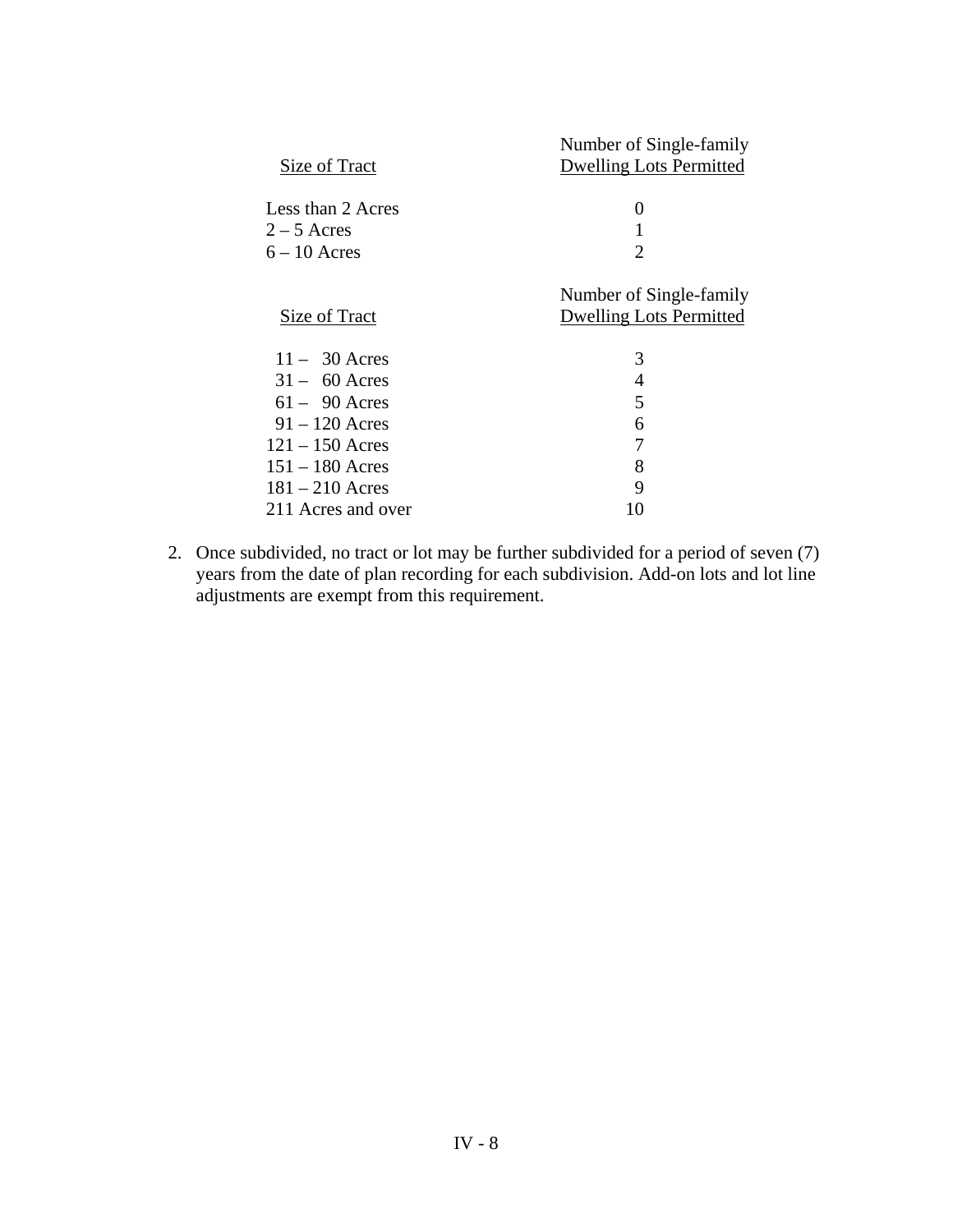## **R - A RESIDENTIAL - AGRICULTURAL DISTRICT**

#### Section 421. District Purpose.

The purpose of this District is to:

- A. Encourage the continued use of the land for agricultural purposes, and permit those uses which are compatible with agricultural operations; and
- B. Preserve open space and to permit residential development which will not require extensive public services or facilities and to otherwise create conditions conducive to carrying out these and other broad purposes of this Ordinance.

#### Section 422. Basic Use Regulations.

In this District, buildings, structures and lots shall be subject to the following basic use regulations:

#### A. Permitted Uses

- 1. Agriculture including cultivating the soil, producing crops and forage, dairying, raising and keeping livestock.
- 2. Forestry and horticulture including producing flowers and other ornamental plants.
- 3. Preservation and conservation activities including but not limited to game lands, game farms, wildlife preserves, man-made lakes and reservoirs.
- 4. One single-family or two-family dwelling per lot.
- 5. Publicly owned facilities and utilities.
- 6. Semi-publicly owned uses of an educational, religious, cultural, recreational or medical nature; not including commercial amusements.
- 7. Sale of agricultural and horticultural products raised or produced on the premises.
- 8. Animal hospitals, kennels, stables and riding academies.
- 9. Signs as permitted by and subject to the related regulations of this Ordinance.
- 10. Bed and Breakfast
- 11. Churches.
- 12. Accessory structures and uses associated with but incidental to the above uses which may include home occupations, subject to the related regulations of Article V of this Ordinance.
- B. Supplemental Uses (when approved as a Special Exception by the Zoning Hearing Board)
	- 1. Farm Occupations.
	- 2. Forestry.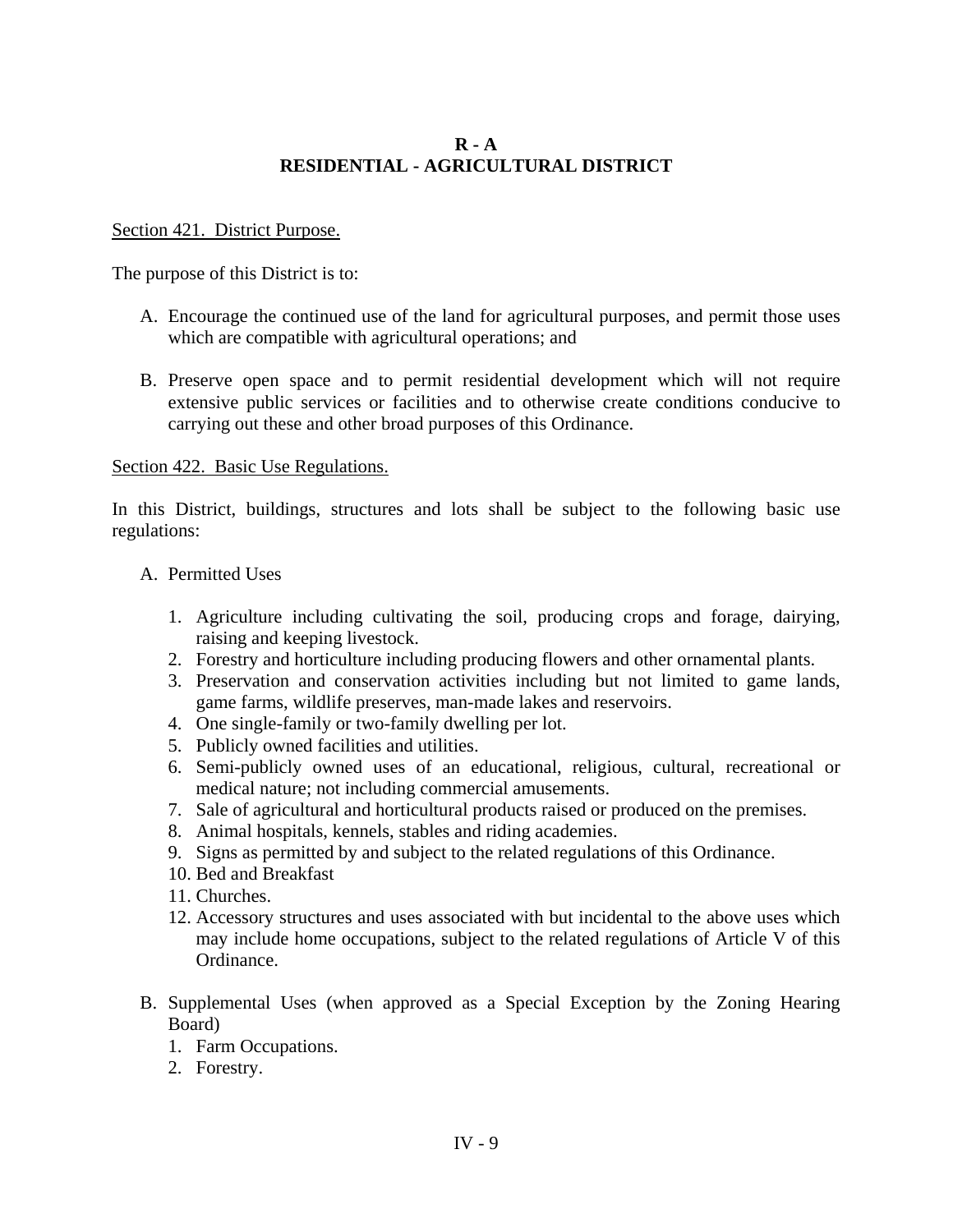- 3. Mining.
- 4. Clubs and lodges of a fraternal nature
- 5. Home Occupations
- 6. Migrant worker camps
- 7. Flood control activities that are necessary for protecting the public safety.
- 8. Conservation activities that are necessary to protect the natural resources of the District.
- 9. Accessory structures and uses associated with but incidental to the above supplemental uses subject to the related regulations of Article V of this Ordinance.
- 10. The housing and care of exotic wildlife, including (but not limited to) exotic wildlife dealers and menageries.

Section 423. Basic Spatial Regulations.

In this District, all buildings, structures and lots shall be subject to the following basic spatial related regulations, which shall be considered as minimum standards:

- A. Lot Requirements
	- 1. Area
		- a. The lot area and lot area per dwelling unit shall not be less than one acre for a lot for which a conventional subsurface sewage system has been approved.
		- b. The lot area and lot area per dwelling unit shall not be less than 2.98 acres gross area for a lot for which any type of sewage system other than a conventional subsurface sewage system has been approved and which meets all requirements of DEP.
		- c. The minimum lot size for all non-residential uses shall be as necessary to meet the other spatial requirements of the District, off-street parking and loading, and to adequately provide for any water, sewer, or drainage facilities.
	- 1. Width

The lot width at the street right-of-way line shall be not less than one hundred fifty (150) feet.

B. Yard Requirements

Each lot shall have front, side and rear yards of not less than the depth and width indicated below:

- 1. Front yard-depth, fifty (50) feet.
- 2. Side yards (2)-width, twenty (20) feet each.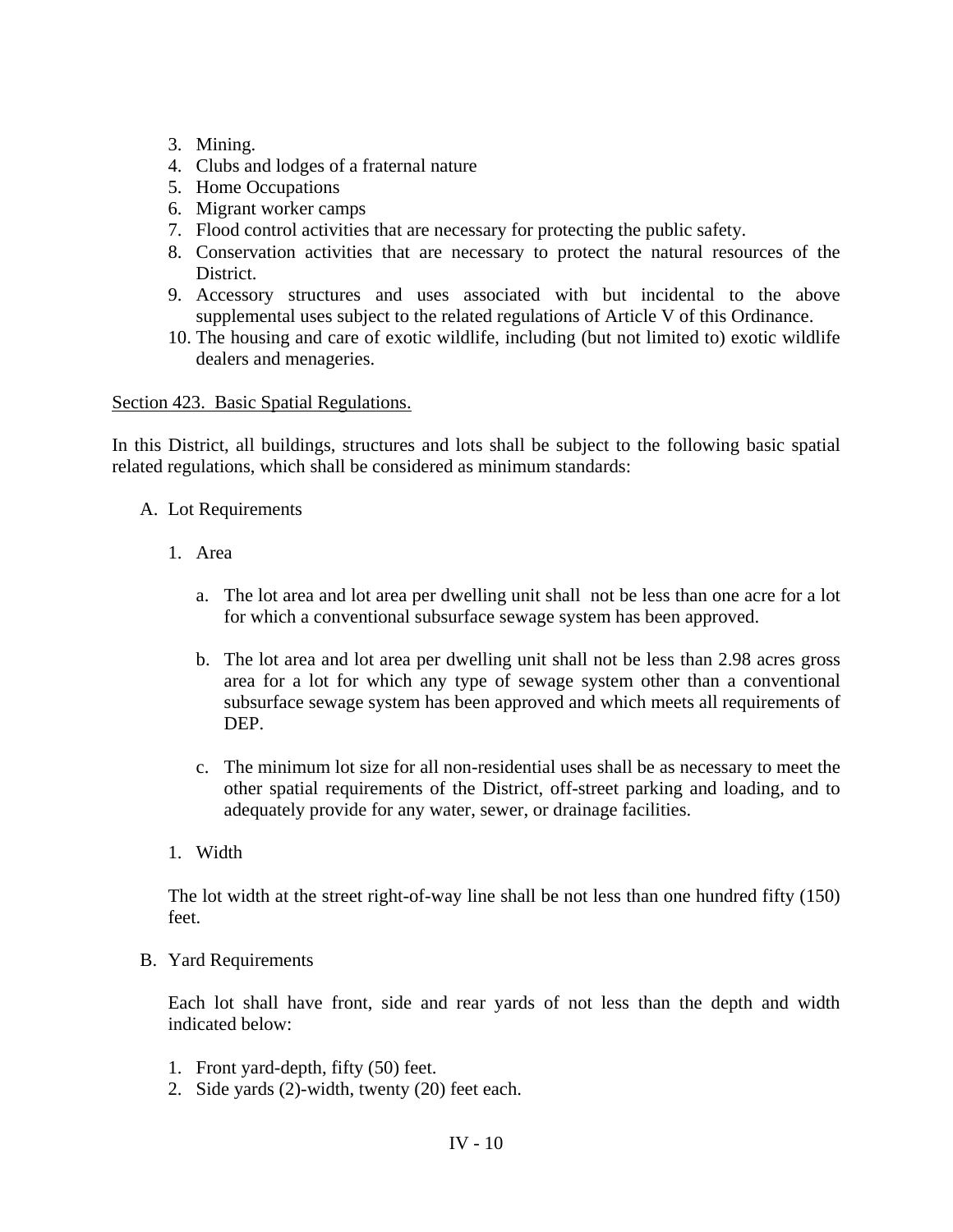- 3. Rear yard-depth, thirty (30) feet
- 4. Special Buffering.

In addition to such buffering and screening as may be required under Article V of this Ordinance, all structures involving the raising and keeping of animals shall be set back a distance of at least one hundred (100) feet from any dwelling and all agricultural uses authorized, permitted or authorized by special exception shall be set back a distance of at least one hundred fifty (150) feet from any adjoining residential lot or zone district. In the case of uses permitted by special exception the required buffer yard shall be planted with an evergreen vegetative screen.

C. Lot Coverage

The lot coverage by all buildings and structures shall be not greater than thirty percent (30%).

D. Building Height

No building, excluding agricultural and public service related structures, shall be erected to a height in excess of thirty-five (35) feet.

E. Off-Street Parking and Loading

Off-street parking, loading and unloading areas shall be provided in accordance with the related regulations of this Ordinance.

F. Paved Area

Not more than fifteen percent (15%) of the lot area may be paved with an impervious surface.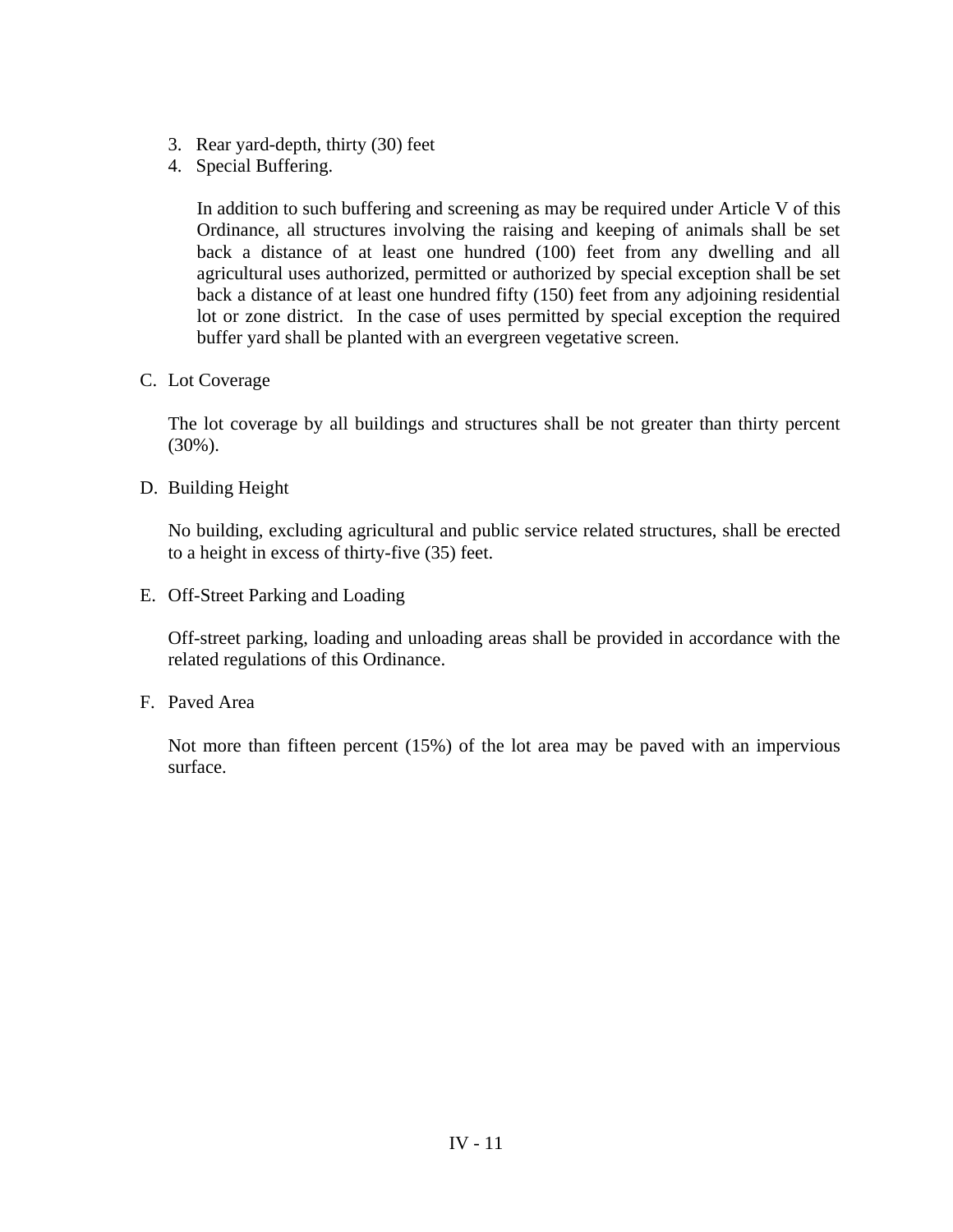# **R - LM RESIDENTIAL - LAKE MEADE DISTRICT**

## Section 431. District Purpose.

The purpose of this District is to:

- A. Provide for the orderly development of the Lake Meade residential development;
- B. Provide for the public health;
- C. Prevent the overcrowding of the land;
- D. Encourage the preservation of open space;
- E. Exclude activities of a commercial or industrial nature and any activities not compatible with residential development;
- F. Provide for owner convenience and avoid undue congestion of the roads; and
- G. Otherwise create conditions conducive to carrying out the purposes of this Ordinance.

This District coincides with areas where water and sewer utility services are available.

### Section 432. Basic Use Regulations.

In this District, buildings, structures and lots shall be subject to the following basic use regulations:

# Permitted Uses

- 1. Single Family Detached Residences.
- 2. Private Recreation Buildings and Uses, including but not limited to, community buildings, swimming pools, parks, and commercially operated marinas.
- 3. Public or Semi-Public Uses, including but not limited to, property owners association offices, fire department, or community buildings.
- 4. Accessory uses and structures associated with but incidental to the above uses.

# Section 433. Basic Spatial Regulations.

In this District, all buildings, structures and lots shall be subject to the Warranty Deed Restrictions and Covenants on all Lake Meade properties and the rules and regulations of the Lake Meade Property Owners Association. Evidence of conformity shall be provided to the Township by the Lake Meade Property Owners Association prior to Building Permit approval.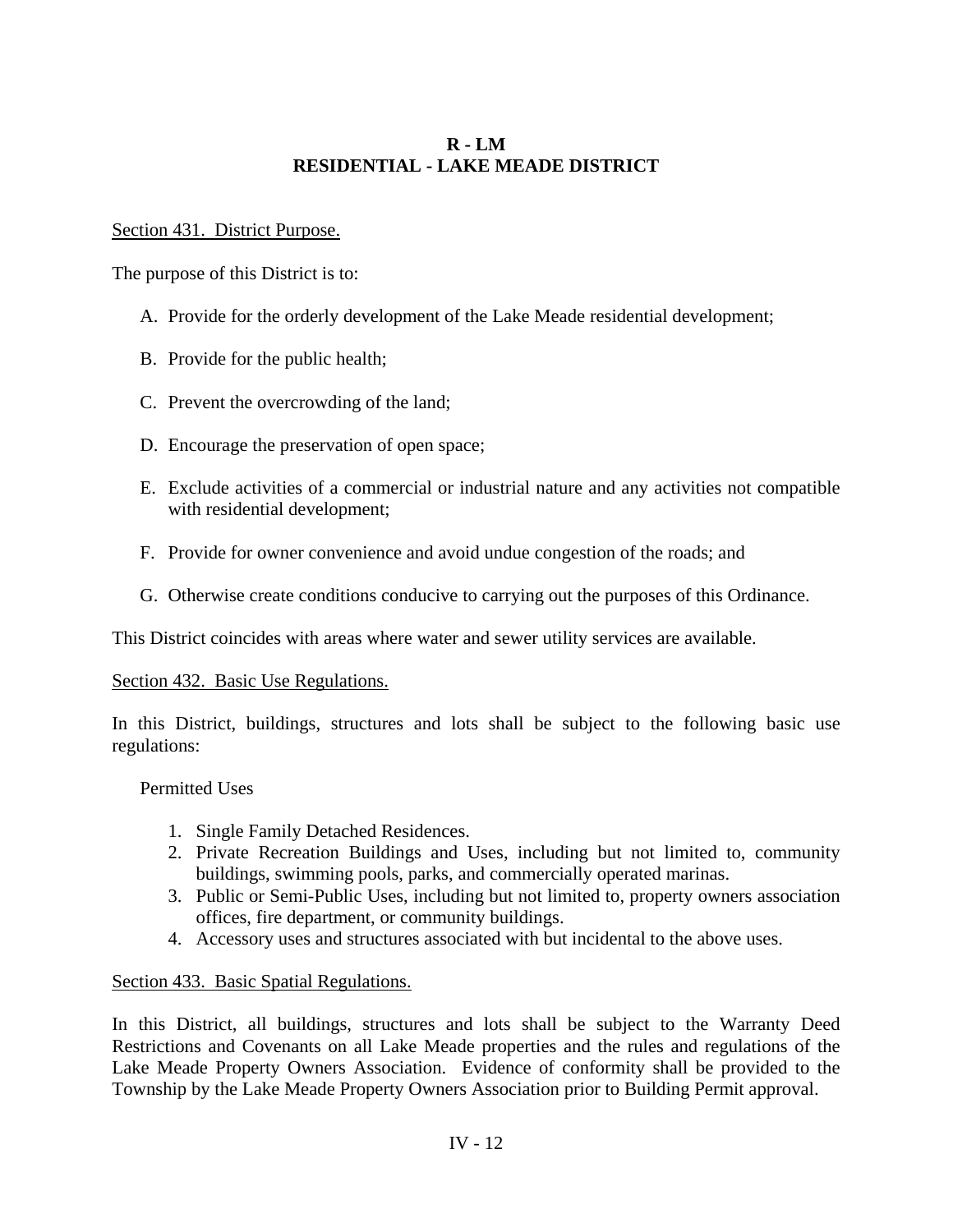Section 434. Resubdivision.

Resubdivision of a lot will not be permitted to reduce the size of any lot unless two or more lots have been joined together in one description, and then resubdivision shall not reduce any proposed lot to be smaller than the original lot lines for a numbered lot as set forth on the recorded plats of the Lake Meade Subdivision recorded in the Adams County Recorder of Deeds Office in Plat Book 1, page 1, et seq.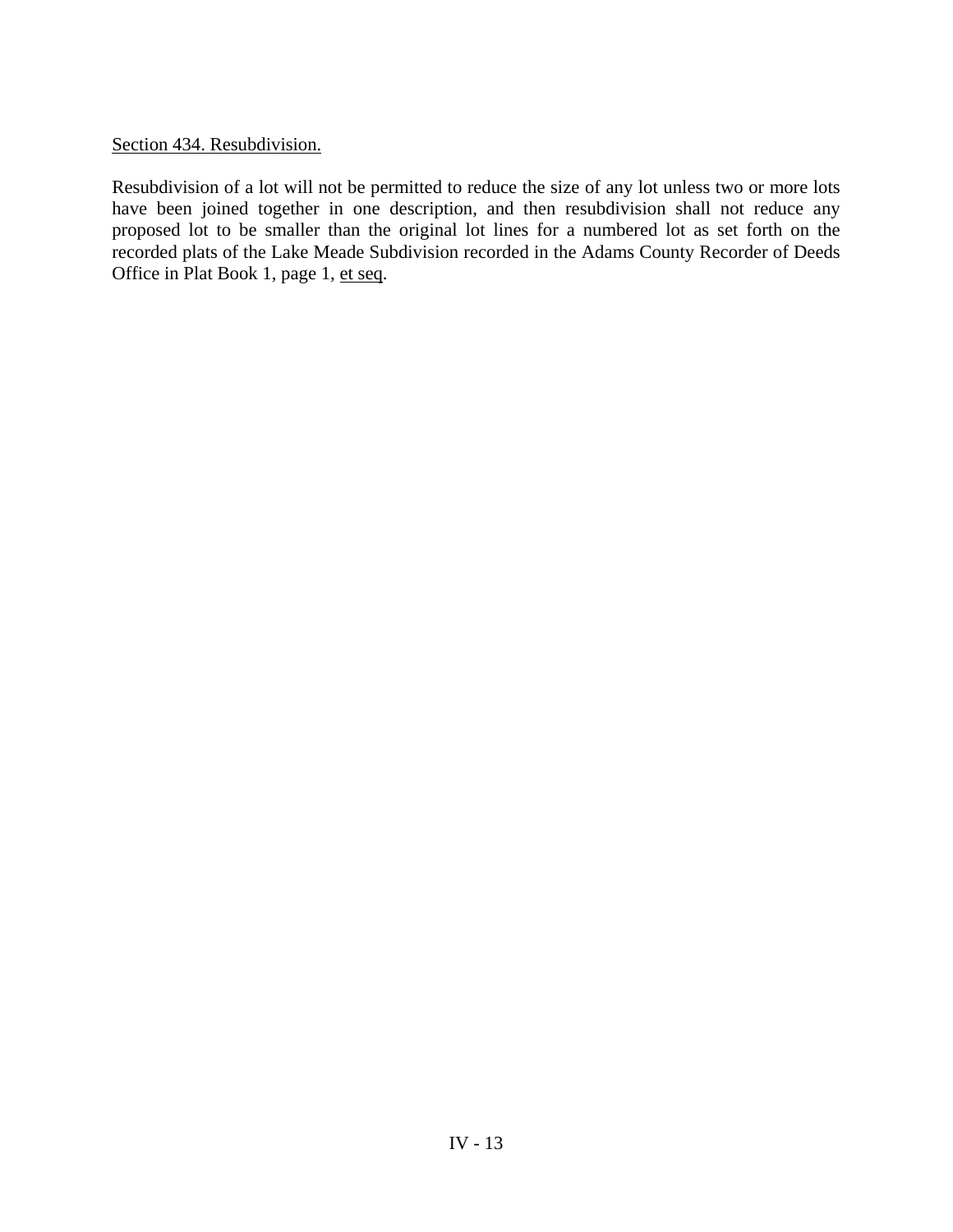# **R - S RESIDENTIAL - SUBURBAN DISTRICT**

#### Section 441. District Purpose.

The purpose of this District is to:

- A. Provide for the orderly expansion of typical suburban residential development;
- B. Provide for the public health and to prevent the overcrowding of the land through the application of maximum housing densities;
- C. Encourage the preservation of public open space;
- D. Exclude activities of a commercial or industrial nature and any activities not compatible with residential development;
- E. Provide for the public convenience and avoid undue congestion of the roads; and
- F. Otherwise create conditions conducive to carrying out the purposes of this Ordinance.

#### Section 442. Basic Use Regulations.

In this District, buildings, structures and lots shall be subject to the following basic use regulations:

- A. Permitted Uses
	- 1. One single-family, two-family, or multi-family dwelling per lot.
	- 2. Conversion apartments not exceeding three (3) dwelling units per structure.
	- 3. Publicly owned facilities and utilities, excluding solid waste disposal.
	- 4. Signs as permitted by and subject to the related regulations of this Ordinance.
	- 5. Planned Residential Development. (See Article VIII).
	- 6. Churches.
	- 7. Accessory structures and uses associated with but incidental to the above permitted uses subject to the related regulations of Article V of this Ordinance.
- B. Supplemental Uses (when approved as a Special Exception by the Zoning Hearing Board).
	- 1. Multi-family dwellings and conversion apartments exceeding three (3) dwelling units per structure.
	- 2. Mobile home parks subject to the related Use Regulations of this Ordinance.
	- 3. Semi-publicly owned uses of an educational, religious, cultural, recreational or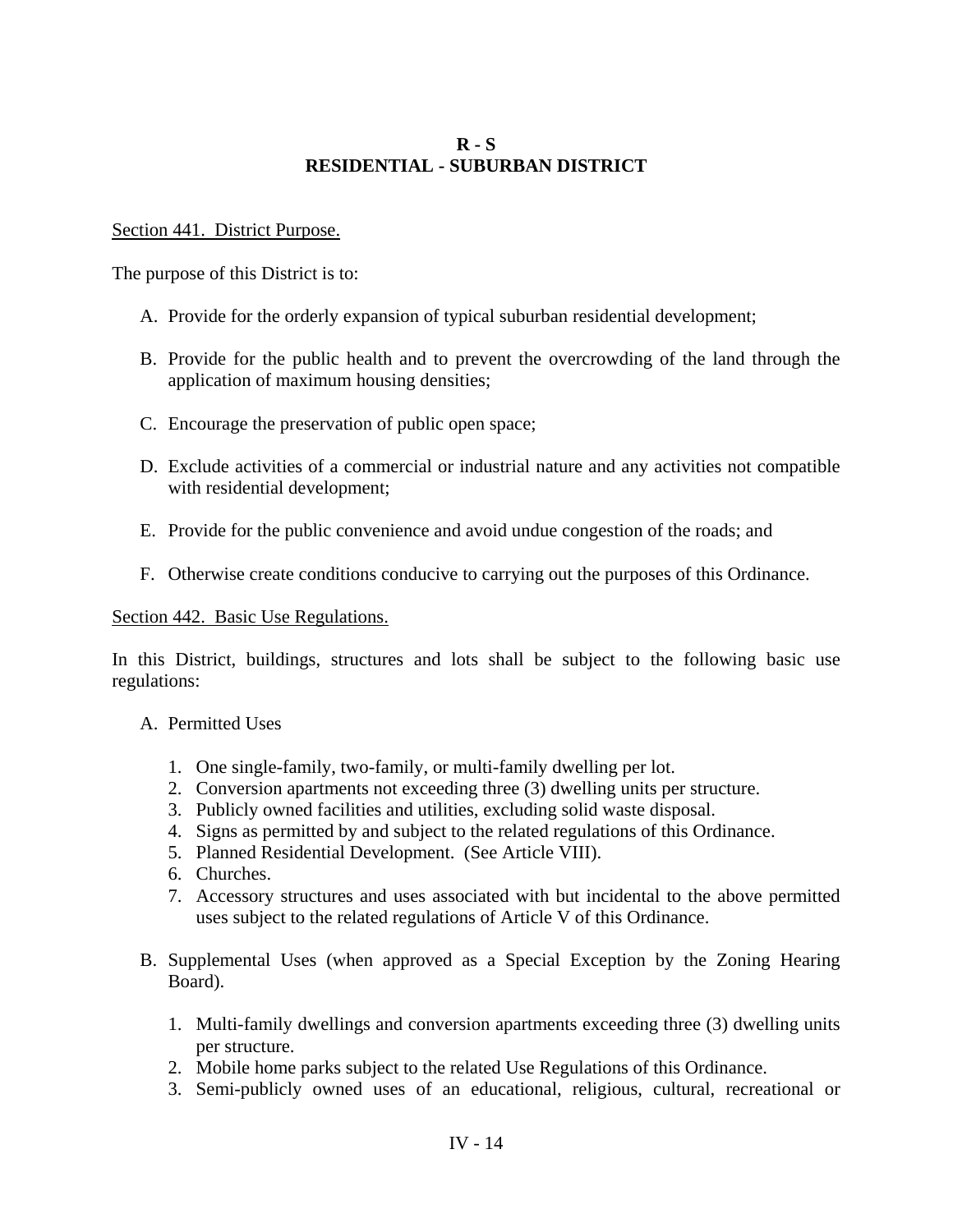medical nature; not including commercial amusements.

- 4. Home Occupations.
- 5. Forestry.
- 6. Mining.
- 7. Flood control activities that are necessary for protecting the public safety.
- 8. Conservation activities that are necessary to protect the natural resources of the District.
- 9. Accessory structures and uses associated with but incidental to the above supplemental uses subject to the related regulations of Article V of this Ordinance.

#### Section 443. Basic Spatial Regulations.

In this District, all buildings, structures and lots shall be subject to rules and regulations of DEP and to the following spatial related regulations, which shall be considered as minimum standards:

- A. Lot Requirements (except as may be modified in the case of a permitted and approved Planned Residential Development or Mobile Home Park).
	- 1. Area
		- a. With public water and sewer:
			- (1) Single-family dwelling the lot area shall be not less than eight thousand (8,000) square feet.
			- (2) Two-family dwelling the lot area shall be not less than five thousand (5,000) square feet per dwelling unit.
			- (3) Multi-family dwellings the lot area shall be not less than eight thousand (8,000) square feet plus two thousand (2,000) square feet per each dwelling unit in excess of one.
		- b. With public sewer only:
			- (1) Single-family dwelling the lot area shall be not less than fifteen thousand (15,000) square feet.
			- (2) Two-family dwelling the lot area shall be not less than nine thousand (9,000) square feet per dwelling unit.
			- (3) Multi-family dwellings the lot area shall be not less than fifteen thousand (15,000) square feet plus three thousand (3,000) square feet per each dwelling unit in excess of one.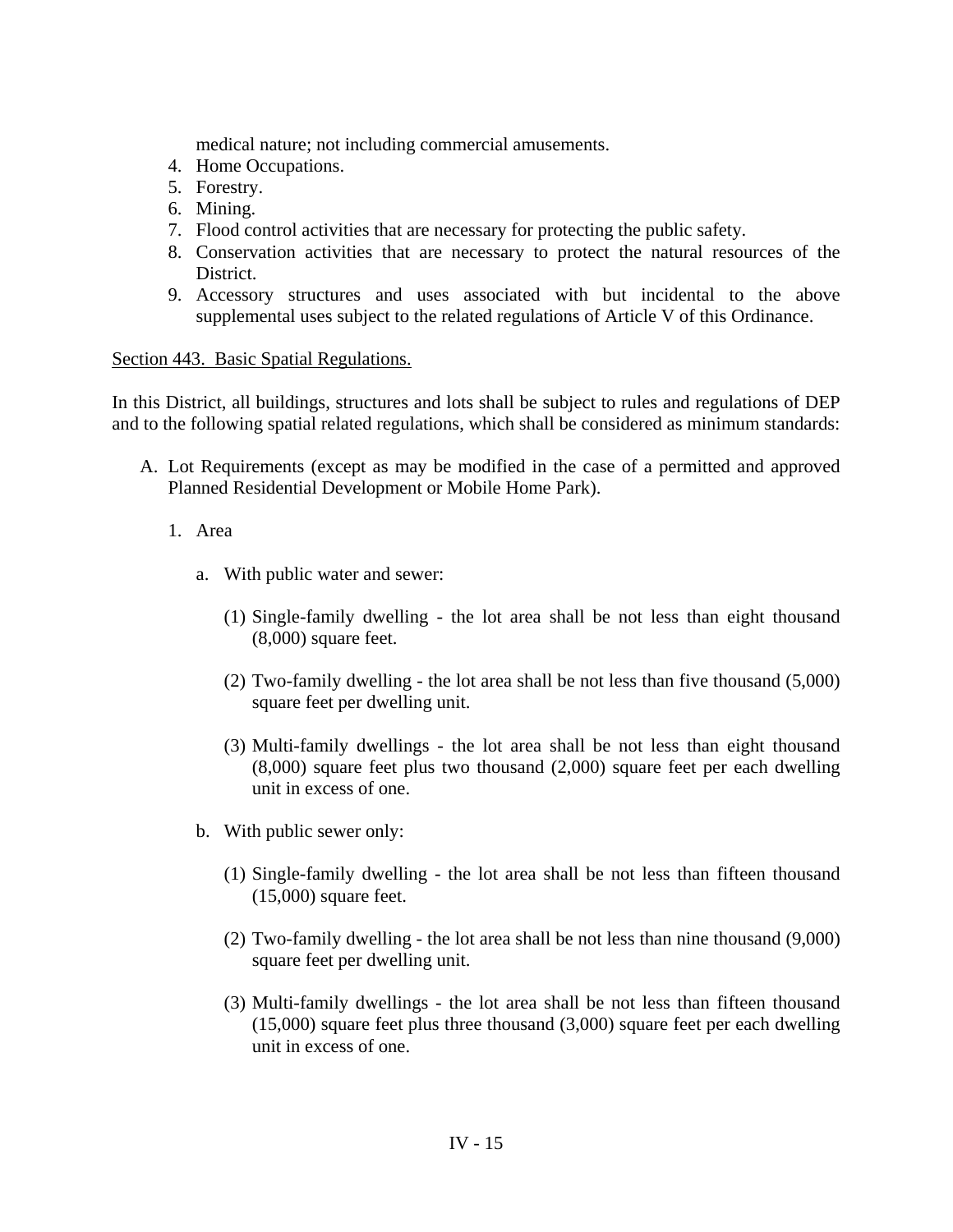- c. With neither public sewer nor public water: (includes lots serviced with public water but no public sewers).
	- (1) The lot area and lot area per dwelling unit shall be not less than one acre for a lot for which a conventional subsurface sewage system has been approved.
	- (2) The lot area and lot area per dwelling unit shall be not less than 2.98 acres gross area for a lot for which any type of on-lot sewage system other than a conventional subsurface sewage system has been approved and which meets all requirements of DEP.
- d. The minimum lot size for all non-residential uses shall be not less than one acre or as necessary to meet any other spatial requirements of the District, the use, offstreet parking, loading, and to adequately provide for any water, sewer, or drainage facilities.
- 2. Width

The lot width at the street right-of-way lines shall be not less than:

- a. Seventy-five (75) feet with lot area less than ten thousand (10,000) square feet.
- b. Ninety (90) feet with lot area of at least ten thousand (10,000) square feet but less than twenty thousand (20,000) square feet.
- c. One hundred twenty (120) feet with lot area of at least twenty thousand (20,000) square feet but less than one acre.
- d. One hundred fifty (150) feet with lot area of one acre or greater; or as necessary to meet any other spatial requirements of the District, the use, off-street parking, loading, and to adequately provide for any water, sewer, or drainage facilities.
- B. Yard Requirements

Each lot shall have front, side and rear yards of not less than the depth and width indicated below; except as may be modified in the case of a permitted and approved Planned Residential Development or Mobile Home Park.

- 1. Front yard depth, thirty (30) feet.
- 2. Side yards (2) width, ten (10) feet each.
- 3. Rear Yard depth, twenty (20) feet.
- 4. Special Buffering.
- C. Lot Coverage

The lot coverage by all buildings and structures shall be not greater than fifty percent  $(50\%)$ .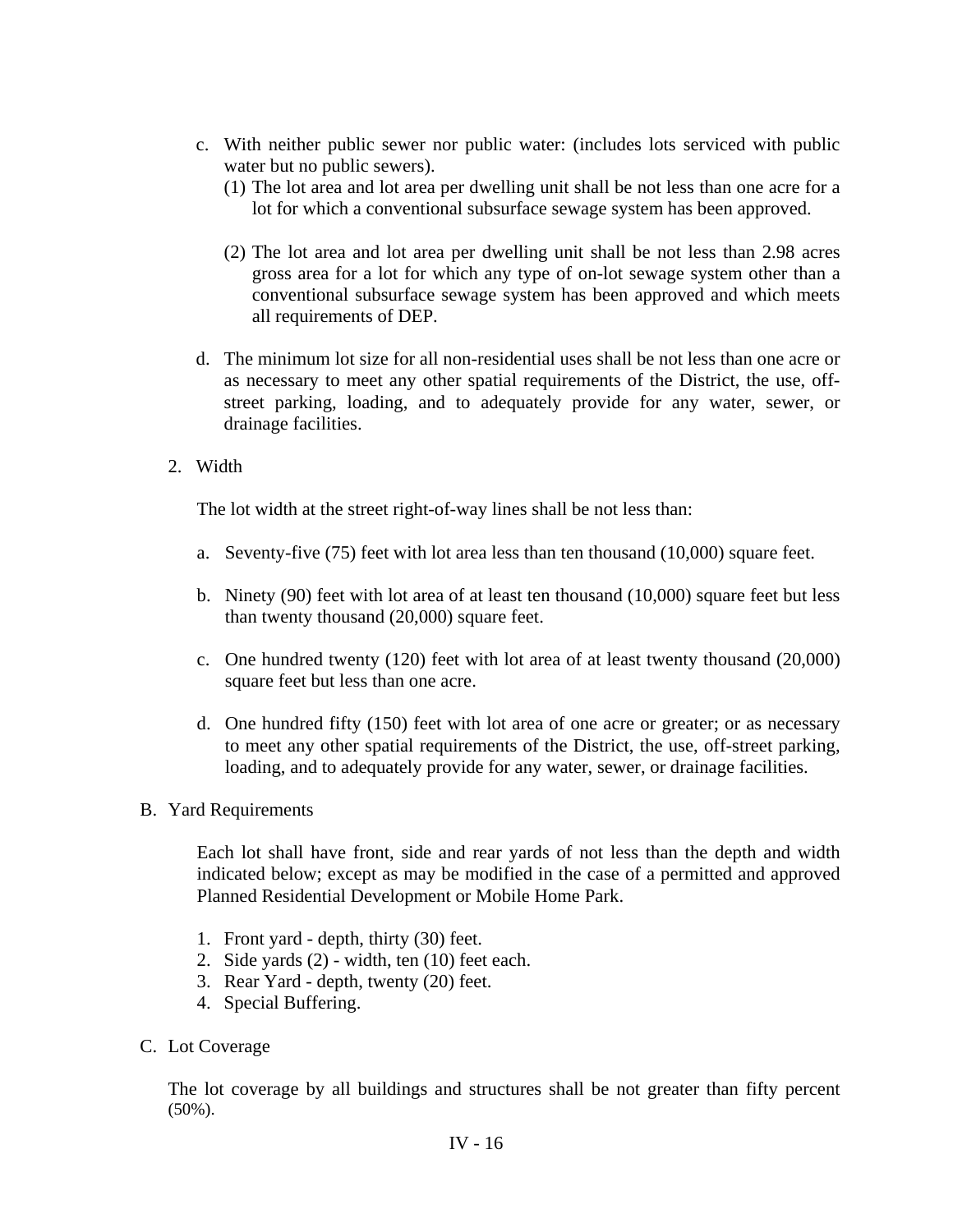# D. Building Height

No building or structure, excluding agricultural and public service structures, shall be erected to a height in excess of thirty-five (35) feet except as may otherwise be permitted under a permitted and approved Planned Residential Development.

E. Off-Street Parking and Loading

Off-street parking, loading and unloading areas shall be provided in accordance with the related regulations of this Ordinance.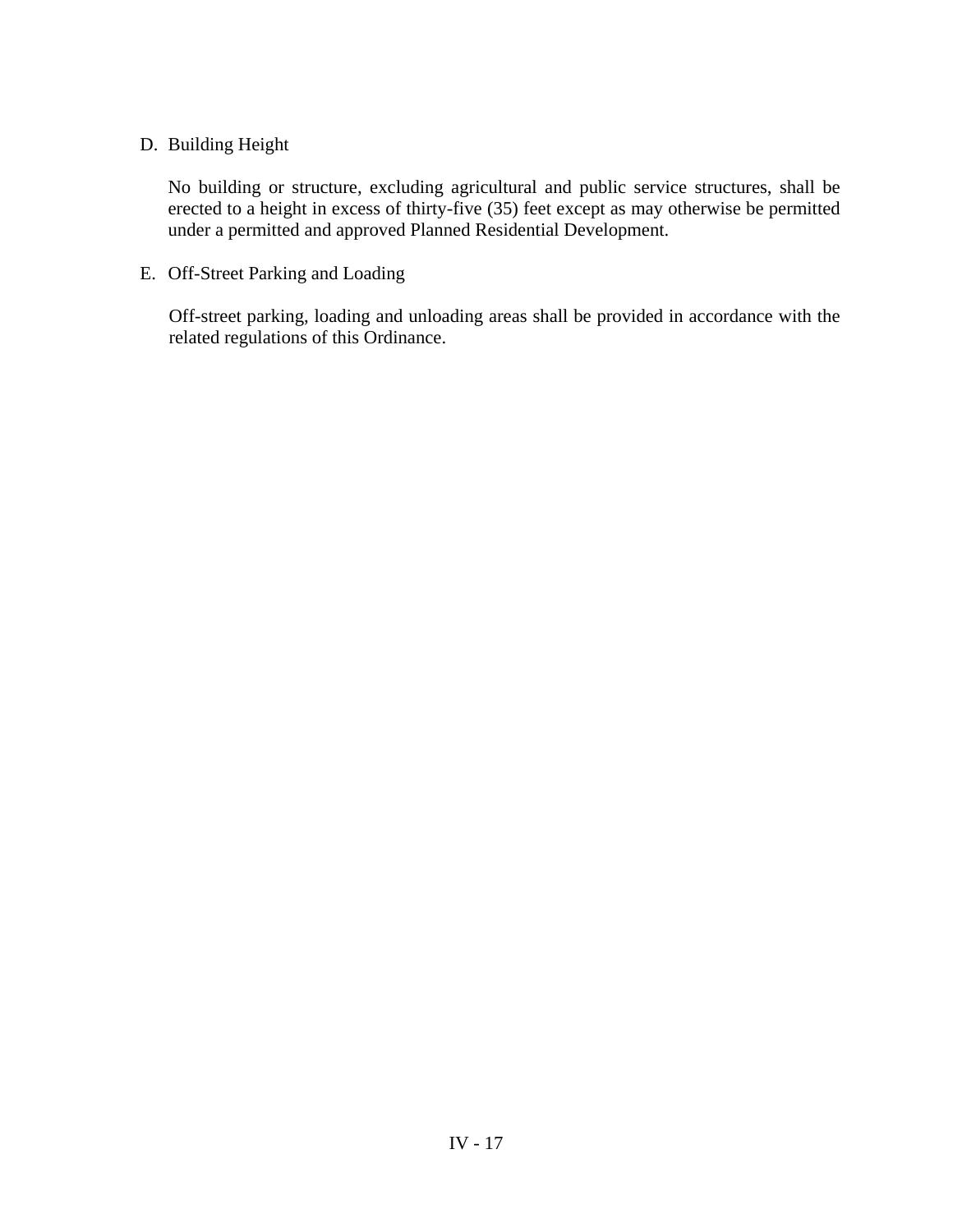# **C - I COMMERCIAL - INDUSTRIAL DISTRICT**

#### Section 451. District Purpose.

The purpose of this District is to:

Provide reasonable standards for the development of highway-oriented commercial and industrial uses along the roadside in areas where such uses already exist and where, due to the character of undeveloped land, the development of commercial and industrial uses is feasible and appropriate. The standards of this District are designed to separate access roads from major thoroughfares; to minimize traffic congestion; to protect adjoining residential uses; and to otherwise create conditions conducive to carrying out the purposes of this Ordinance.

#### Section 452. Basic Use Regulations.

In this District, buildings, structures and lots shall be subject to the following basic use regulations:

#### A. Permitted Uses

- 1. Hotels, motels and restaurants.
- 2. Home Occupations.
- 3. Drive-in theaters, golf courses, bowling alleys, skating rinks, swimming pools, and other amusement and recreational uses.
- 4. Supermarkets, laundromats, department stores and convenience stores.
- 5. Shopping centers or malls.
- 6. Animal hospitals, pet shops and kennels.
- 7. Publicly owned utility facilities and uses.
- 8. Agricultural, horticultural and forestry product processing, sales and supply.
- 9. Agricultural and automotive equipment sales, service and supply
- 10. Construction equipment and material storage, sales and supply.
- 11. Warehousing and wholesaling establishments.
- 12. Mini-warehouses.
- 13. Dry cleaning and laundering.
- 14. Campgrounds
- 15. Car washes
- 16. Shooting Ranges.
- 17. Sawmills.
- 18. Antique Sales.
- 19. Migrant Worker Camps.
- 20. Signs as permitted by and subject to the related regulations of this Ordinance.
- 21. Parking lots and garages
- 22. Butcher shops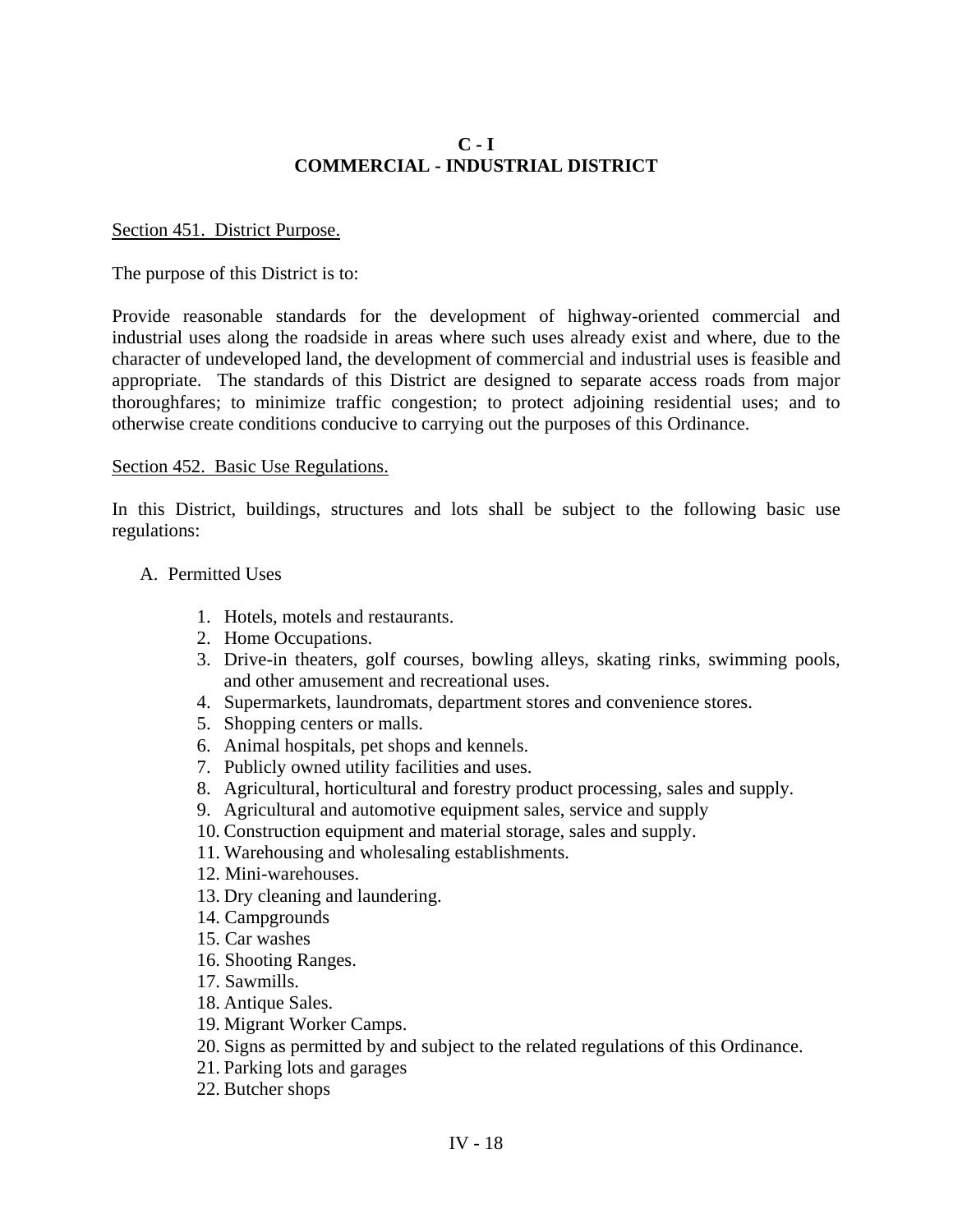- 23. Farm-Related Businesses.
- 24. Farmers and/or Flea Markets.
- 25. Churches
- 26. Accessory structures and uses associated with, but incidental to the above permitted uses

subject to the related regulations of Article V of this Ordinance.

- B. Supplemental Uses (when approved as a Special Exception by the Zoning Hearing Board).
	- 1. Vehicle service stations, repair garages, vehicle and mobile home sales, including fuel storage and supply.
	- 2. Manufacturing.
	- 3. Amusement Arcades.
	- 4. Junk Yards.
	- 5. Quarrying.
	- 6. Airstrips, Airports and heliports.
	- 7. Mobile Home Parks.
	- 8. Research Laboratory.
	- 9. Landfills, Disposal Sites.
	- 10. Cemeteries.
	- 11. Manufacturing.
	- 12. Mining.
	- 13. Forestry.
	- 14. Adult Related Facilities.
	- 15. Truck or Motor Freight Terminals, and Truck Stops.
	- 16. Flood control activities that are necessary for protecting the public safety.
	- 17. Conservation activities that are necessary to protect the natural resources of the District.
	- 18. Commercial advertising signs.
	- 19. Communication Antennae.
	- 20. Communication Towers.
	- 21. Accessory Structures and uses associated with but incidental to the above supplemental uses subject to the related regulations of Article V of this Ordinance.

#### Section 453. Basic Spatial Regulations.

In this District, all buildings, structures and lots shall be subject to the following basic spatial regulations which shall be considered as the minimum standards.

- A. Lot Requirements
	- 1. Area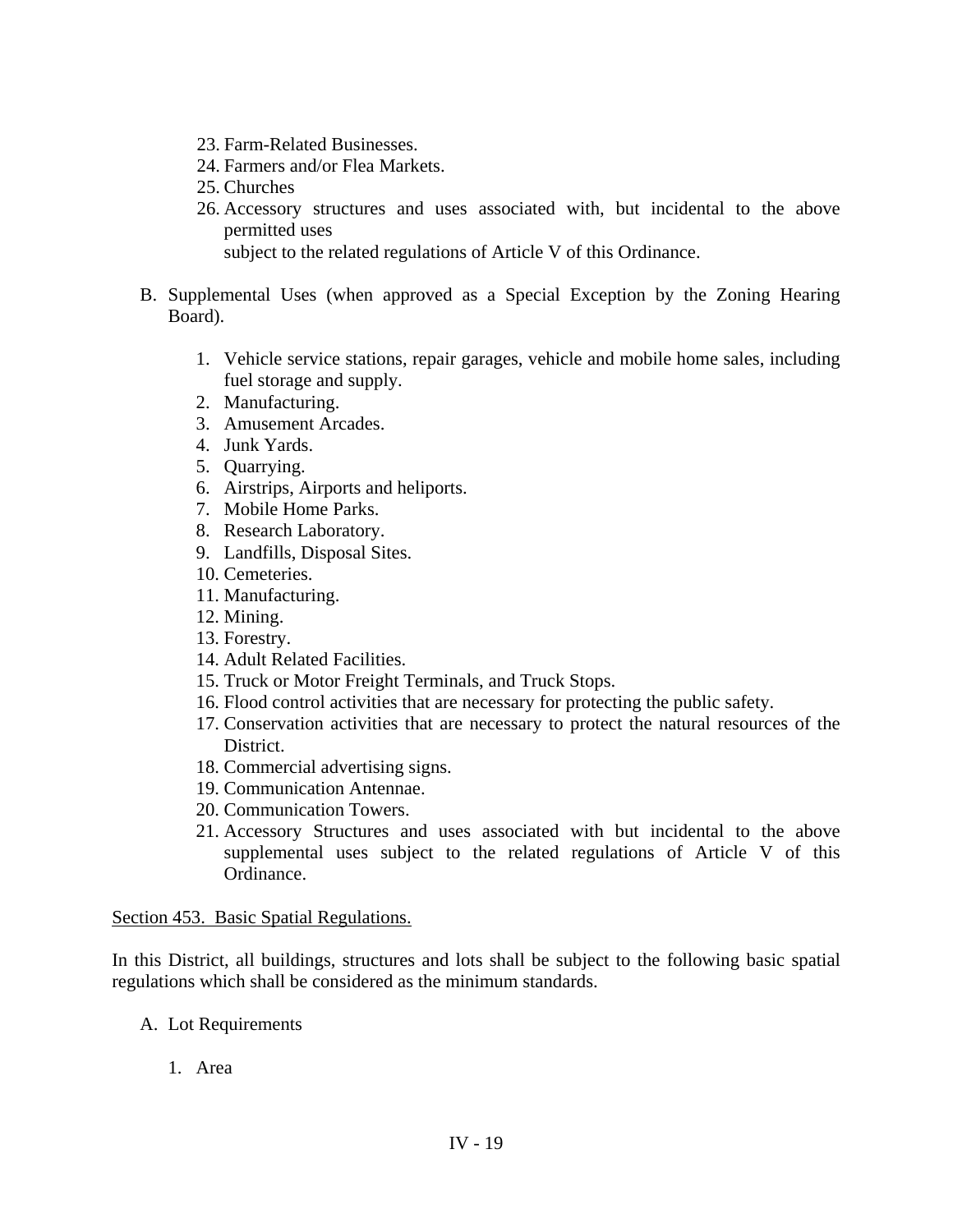- a. With public water and sewer, the lot area shall be not less than eight thousand (8,000) square feet.
- b. With public sewer only, the lot area shall be not less than fifteen thousand (15,000) square feet.
- c. With neither public sewer nor public water: (includes lots serviced with public water but no public sewers):
	- (1).The lot area and lot area per dwelling unit shall be not less than one acre for a lot for which a conventional subsurface sewage system has been approved.
	- (2).The lot area and lot area per dwelling unit shall be not less than 2.98 acres gross area for a lot for which any type of on-lot sewage system other than a conventional subsurface sewage system has been approved and which meets all requirements of DEP.
- d. The minimum lot size for all non-residential uses shall be not less than one acre or as necessary to meet any other spatial requirements of the District, the use, offstreet parking, loading, and to adequately provide for any water, sewer, or drainage facilities.
- 2. Width

The lot width at the street right-of-way lines shall be not less than:

- a. Seventy-five (75) feet with lot area less than ten thousand (10,000) square feet.
- b. Ninety (90) feet with lot area of at least ten thousand (10,000) square feet but less than twenty thousand (20,000) square feet.
- c. One hundred twenty (120) feet with lot area of twenty thousand (20,000) square

feet or greater; or as necessary to meet any other spatial requirements of the District, the uses, off-street parking, loading, and to adequately provide for any water, sewer, or drainage facilities.

### B. Yard Requirement

Each lot shall have front, side and rear yards of not less than the depth and width indicated below: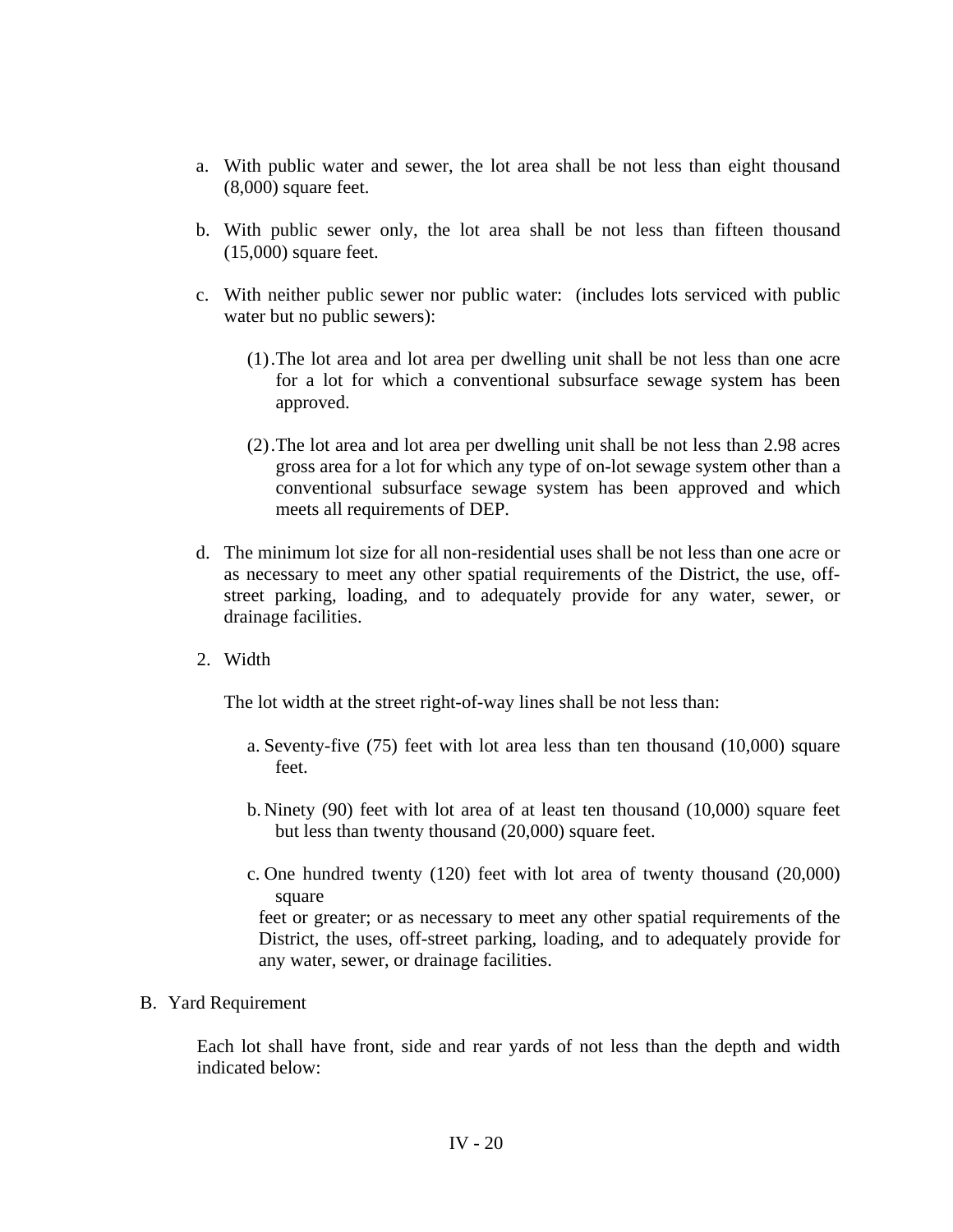- 1. Front yard depth, thirty (30) feet, or the width of a required buffer yard.
- 2. Side yards width, ten (10) feet; provided that when a mutual agreement is provided in writing by the adjoining property owners, no side yards shall be required where two or more uses adjoin side to side; however, in no case shall common walls be permitted between properties of separate ownership. In the case of a series of adjoining structures abutting and paralleling a public right-ofway, an unobstructed passage of at least twenty (20) feet shall be provided at grade level at intervals not more than four hundred (400) feet apart.
- 3. Rear Yard depth, fifty (50) feet, plus additional width necessary to provide for any required buffer yard.
- 3. Buffer yards required in lieu of other spaces:
	- a. Where abutting a residential district, a buffer yard of not less than twentyfive (25) feet shall be required.
	- b. Where abutting a street that abuts a residential district, a buffer yard of not less than fifteen (15) feet measured from the street right-of-way shall be required.
	- c. Where abutting a stream, a buffer yard of not less than fifteen (15) feet in width, measured from the edge of the stream shall be required.
	- d. All of the foregoing buffer yards shall be planted and maintained with an evergreen vegetative material to include a screen planting.
	- e. Buffer yards may be crossed by access roads and service drives not more than thirty-five (35) feet in width.

# C. Lot Coverage

- 1. The lot coverage by all buildings and structures shall not be greater than fifty percent (50%).
- 2. No less than ten percent (10%) of the lot area shall be covered with a vegetative material. The ten percent (10%) area can be provided in whole or in part by the portion of the buffer yards that are planted with a screen planting.
- D. Building Height

No building or structure except material processing elevators shall exceed thirty-five (35) feet.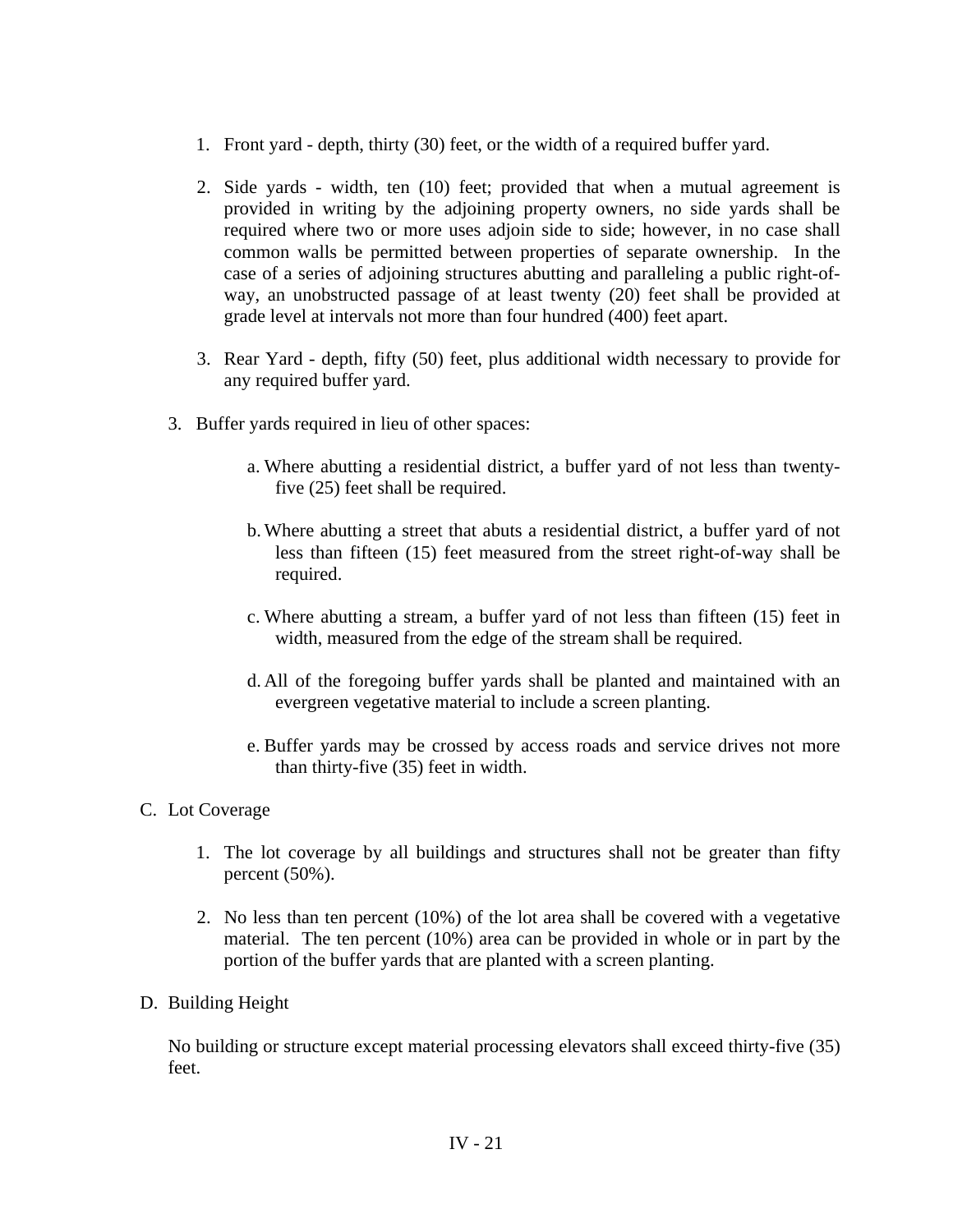E. Off-Street Parking and Loading

Off-street parking, loading and unloading areas shall be provided in accordance with the related regulations of this Ordinance.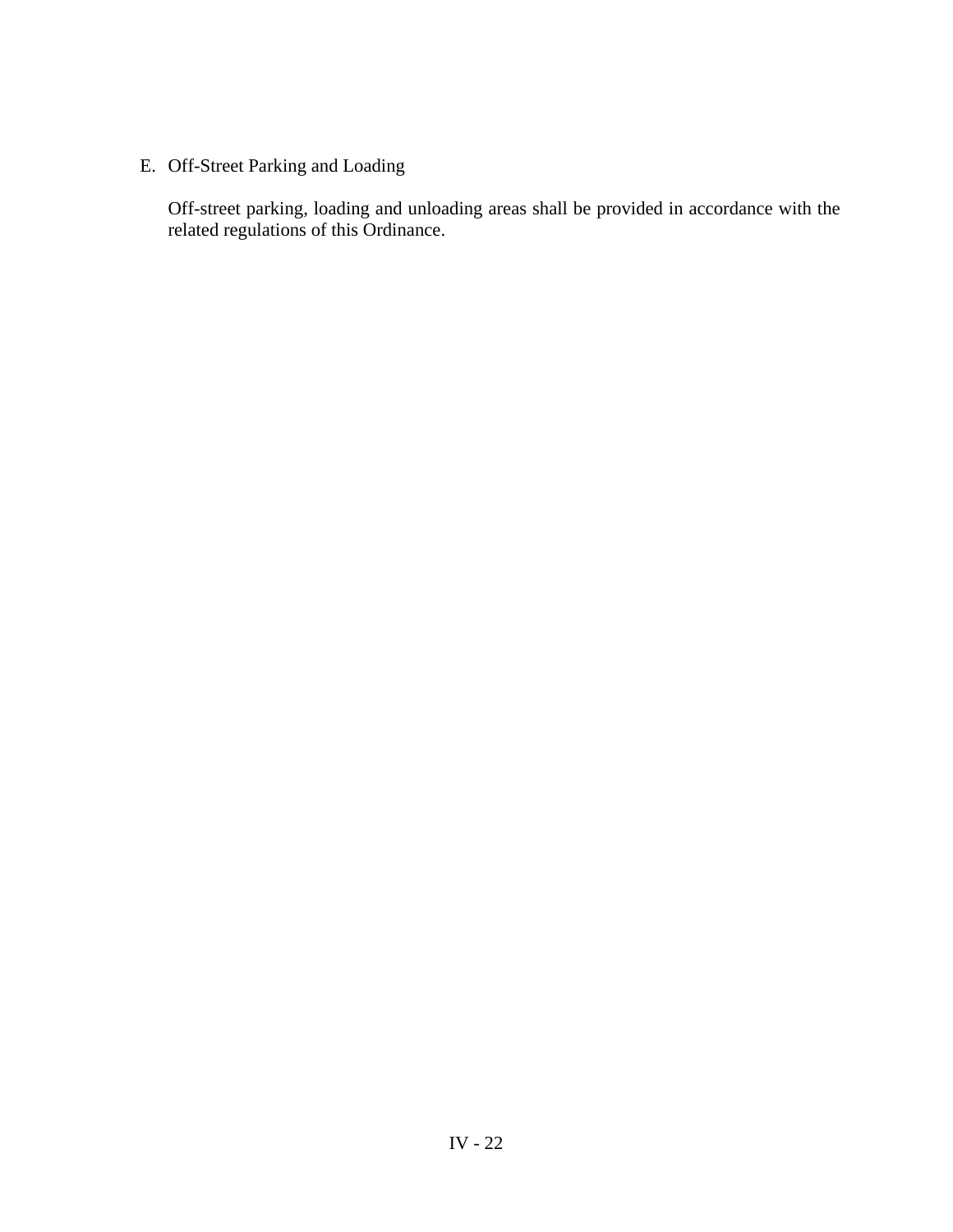# **F - P FLOOD PLAIN DISTRICT**

### Section 461. District Purpose.

The purpose of this District is to:

- A. Promote the general health, welfare and safety of the community;
- B. Reduce financial burdens imposed on the community, its governmental units and its individuals by preventing excessive development in areas subject to periodic flooding;
- C. Minimize danger to public health by protecting water supply and natural drainage; and
- D. Promote responsible flood proofing measures within the Flood Plain District.

## Section 462. Basic Use Regulations.

- A. Permitted Uses
	- 1. All uses, activities and development within the Flood Plain District shall be undertaken in strict compliance with the provisions of this Ordinance and all other Township ordinances. In addition, all such uses, activities and development shall be undertaken only in compliance with all applicable Federal and State laws including Section 404 of the Federal Water Pollution Control Act Amendments of 1972, 33 U.S.C. 1334.
	- 2. Prior to any proposed alteration of any stream or watercourse within the Township, notice shall be given to and, when applicable, a permit shall be obtained from DEP, Bureau of Dams and Waterway Management. Notice of such proposed alteration or relocation shall be given by the Owner to all affected adjacent municipalities.
	- 3. Preservation and conservation activities including, but not limited to, game lands, game farms, and wildlife preserves.
	- 4. No mobile homes, whether intended for use as a dwelling or for any other purpose, shall be located within the Flood Plain District.
	- 5. In the Floodway, no modifications, alteration, repair, or new construction of buildings, structures, fill or any combination of these shall be permitted which would impair its ability to carry and discharge flood waters or increase the elevation of the one hundred (100) year flood.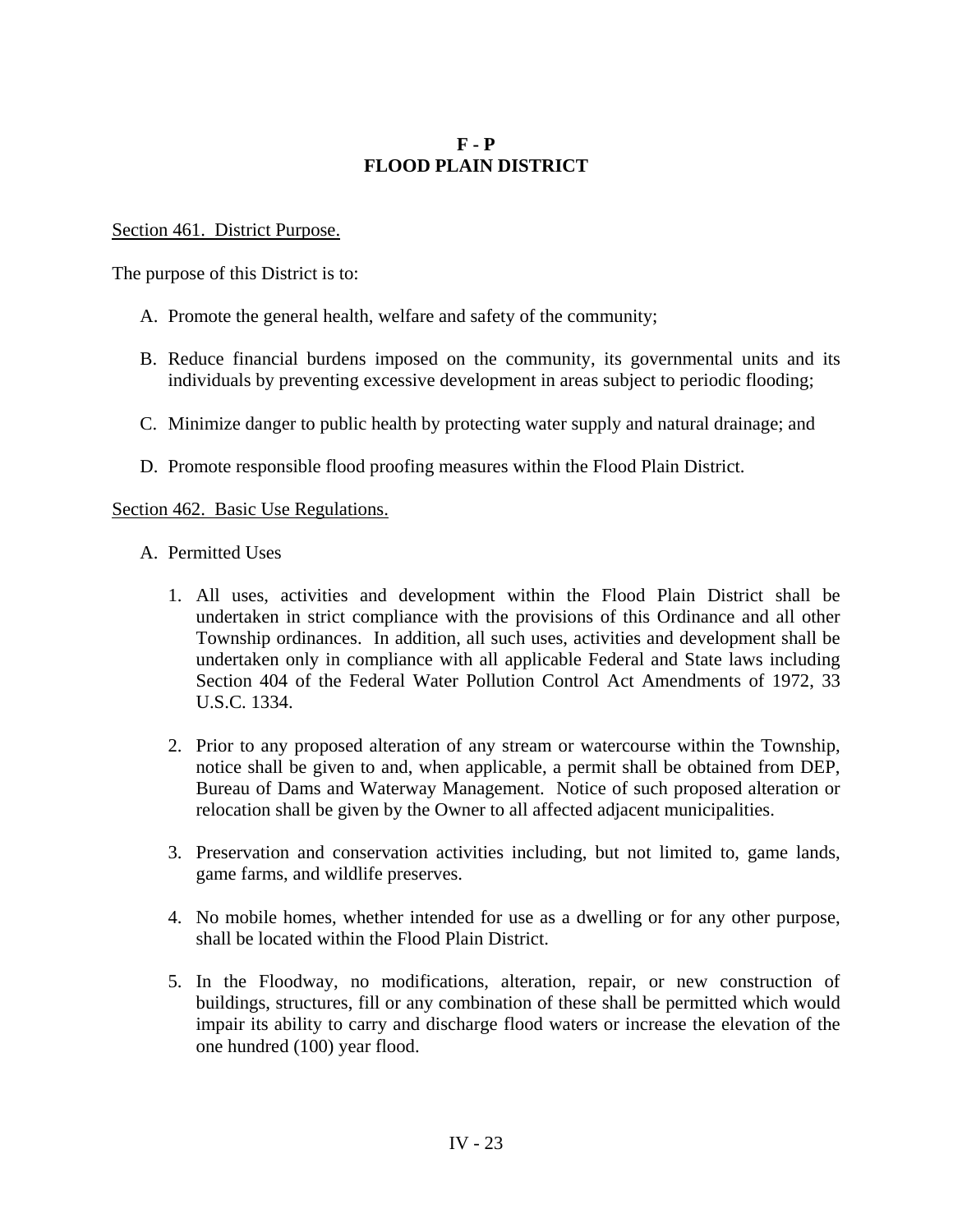- 6. In the Floodway, the following uses and activities are permitted provided that they are in compliance with the provisions of the underlying district and are not prohibited by any other ordinance and provided that they do not require structures, fill or storage of materials and equipment:
	- a. Agricultural uses such as general farming, pasture, grazing, outdoor plant nurseries, horticulture, truck farming, forestry, sod farming and wild crop harvesting.
	- b. Public and private recreational uses and activities such as parks, day camps, picnic grounds, golf courses, boat launching and swimming areas, hiking and horseback riding trails, wildlife and nature preserves, game farms, fish hatcheries, trap and skeet game ranges, and hunting and fishing areas.
	- c. Accessory uses such as yard areas, gardens, play areas and pervious parking areas, loading areas and airport landing strips.
	- d. No grading of land or deposit of fill or other development shall be permitted in the Floodway, except where necessary to accomplish one of the permitted or special uses, and no alternate plan is feasible. In addition, a report prepared by a Registered Professional Engineer who is a civil engineer or engineer qualified in hydrology having a Professional Engineer License in the Commonwealth of Pennsylvania shall be submitted to the Board of Supervisors certifying that the proposed activity will not impair the capacity of the Floodway to carry and discharge flood waters or increase the elevation of the one hundred (100) year flood. No grading or filling shall take place until written approval is received from the Board of Supervisors.
- 7. In portions of the Flood Plain District other than the Floodway, the development or use of any land shall be permitted provided that any development, use or substantial improvement complies with all the requirements of the underlying zone and further provided that no mobile home shall be permitted within the Flood Plain District. In addition, all development and substantial improvement shall comply with any requirements of the Township Subdivision and Land Development Ordinance.
- B. Supplemental Uses (when approved as a Special Exception by the Zoning Hearing Board).
	- 1. Dams, impoundment basins, culverts and bridges approved by DEP.
	- 2. Storm sewer-flap gates shall be provided on all storm water outfalls where an area or portion thereof is susceptible to back flooding.
	- 3. Utilities and public facilities and improvements such as railroads, streets, transmission lines, pipe lines, water and sewage treatment plants, and other similar or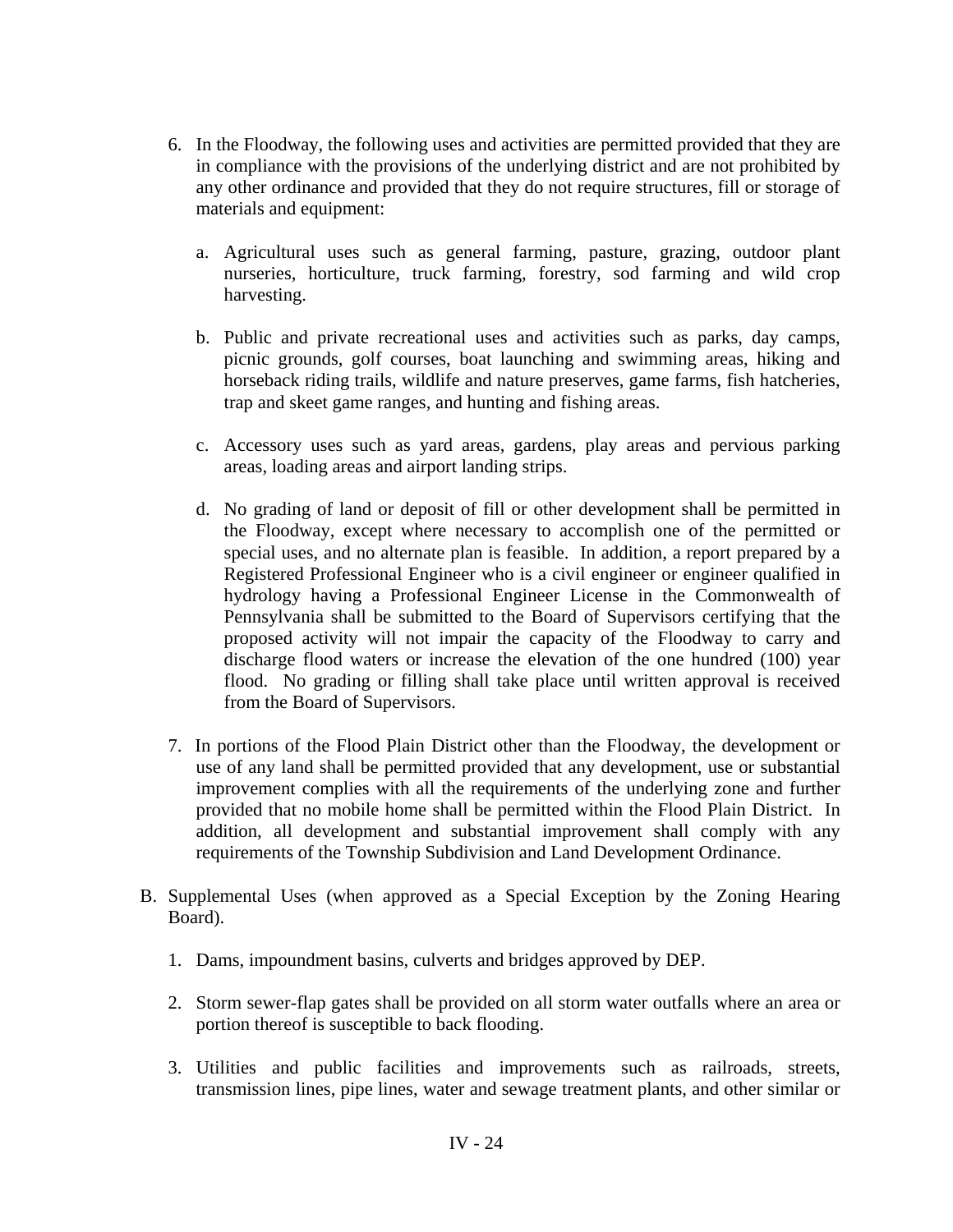related uses.

- 4. Storage of materials and equipment provided that they are not buoyant, flammable or explosive and are not subject to major damage by flooding, or provided that such material and equipment is firmly anchored to prevent flotation or movement, and/or can be readily removed from the area within the time available after flood warning.
- 5. Other similar uses and activities provided they cause no increase in flood heights and/or velocities or possibility of contamination. All uses, activities and structural developments shall be undertaken in strict compliance with the flood proofing provisions contained in all other applicable ordinances.

In the Floodway, no use shall be permitted by special exception which would impair the ability of the Floodway to carry and discharge flood waters or increase the water surface elevation of the one hundred (100) year flood except where the effect on flood heights is fully offset by stream improvements.

In passing upon applications for special exceptions and variances the Zoning Hearing Board shall consider all relevant factors and procedures specified in other sections of the Zoning Ordinance and the following:

- a. The danger to life and property due to increased flood heights or velocities caused by encroachments. No special exceptions or variances shall be granted for any proposed use, development, or activity that will cause any increase in flood levels in the Flood Plain District.
- b. The danger that materials may be swept on to other lands or downstream to the injury of others.
- c. The proposed water supply and sanitation systems and the ability of these systems to prevent disease, contamination and unsanitary conditions.
- d. The susceptibility of the proposed facility and its contents to flood damage and the effect of such damage on the individual owners.
- e. The importance of the services provided by the proposed facility to the community.
- f. The requirements of the facility for a waterfront location.
- g. The availability of alternative locations not subject to flooding for the proposed use.
- h. The compatibility of the proposed use with existing development anticipated in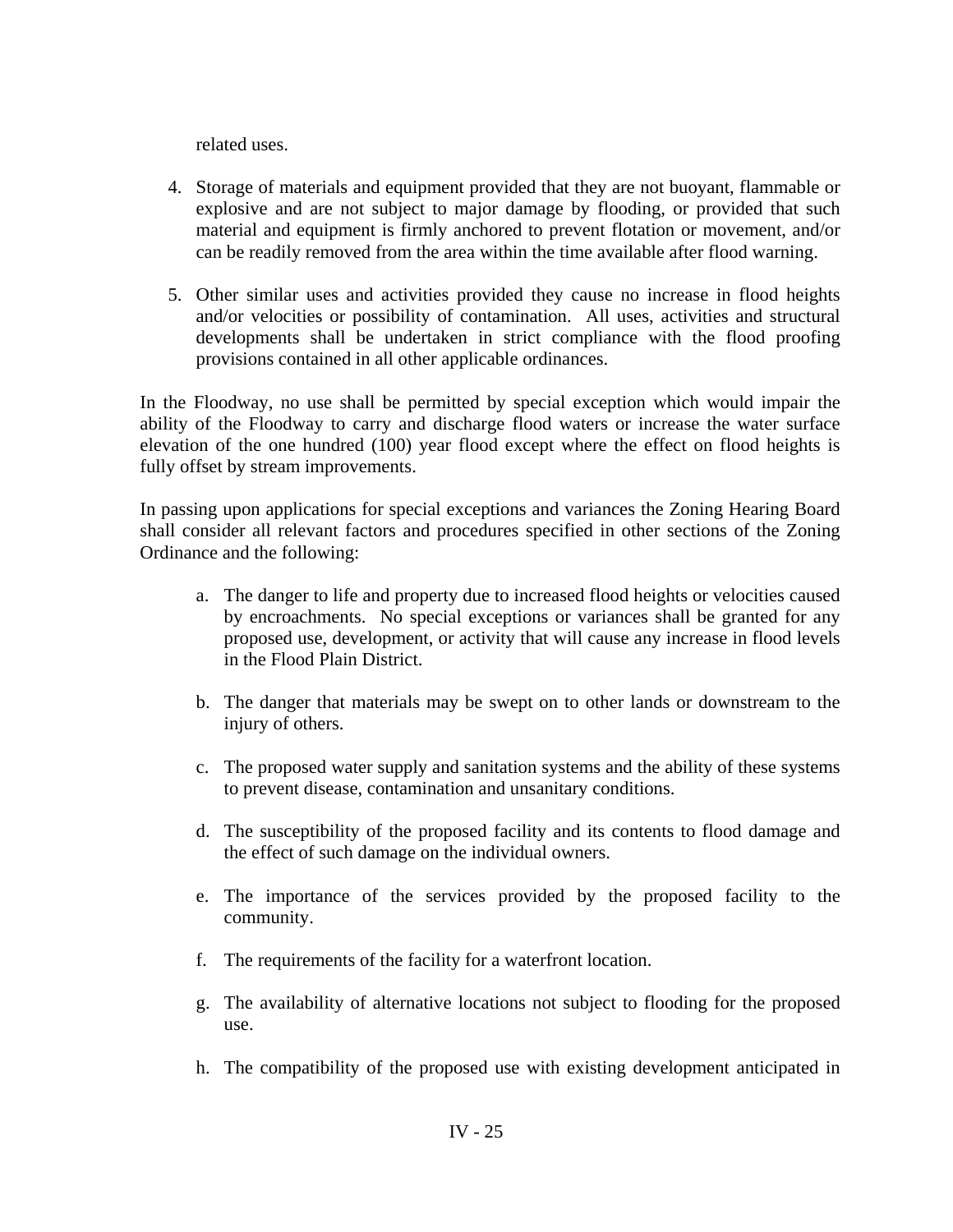the foreseeable future.

- i. The relationship of the proposed use to the comprehensive plan and floodplain management program for the area.
- j. The safety of access to the property in time of flood for ordinary and emergency vehicles.
- k. The expected heights, velocity, duration, rate of rise, and sediment transport of the flood waters expected at the site.

# Section 463. Special Regulations.

In case of any dispute concerning the boundaries of a Flood Plain District, an initial determination shall be made by the Zoning Officer, based on information provided by the Township Engineer.

Any party aggrieved by a decision of the Zoning Officer as to the boundaries of the Flood Plain District, which may include the grounds that the said data referred to therein is or has become incorrect because of changes due to natural or other causes, may appeal to the Zoning Hearing Board. The burden of proof in such an appeal shall be on the appellant.

### Section 464. Municipal Liability.

The grant of a zoning permit or approval of a subdivision plan in the Flood Plain District shall not constitute a representation, guarantee, or warranty of any kind by the municipality or by any official or employee thereof of the practicability or safety of the proposed use, and shall create no liability upon the municipality, its officials or employees.

### Section 465. Flood Control Facilities.

The Board of Supervisors, when it deems it necessary for the protection of the public health, safety or welfare, or required by the Adams County Conservation District or DEP may require the applicant for any permit under this ordinance to construct holding ponds, retention basins or other facilities for the purpose of protecting other properties from flooding.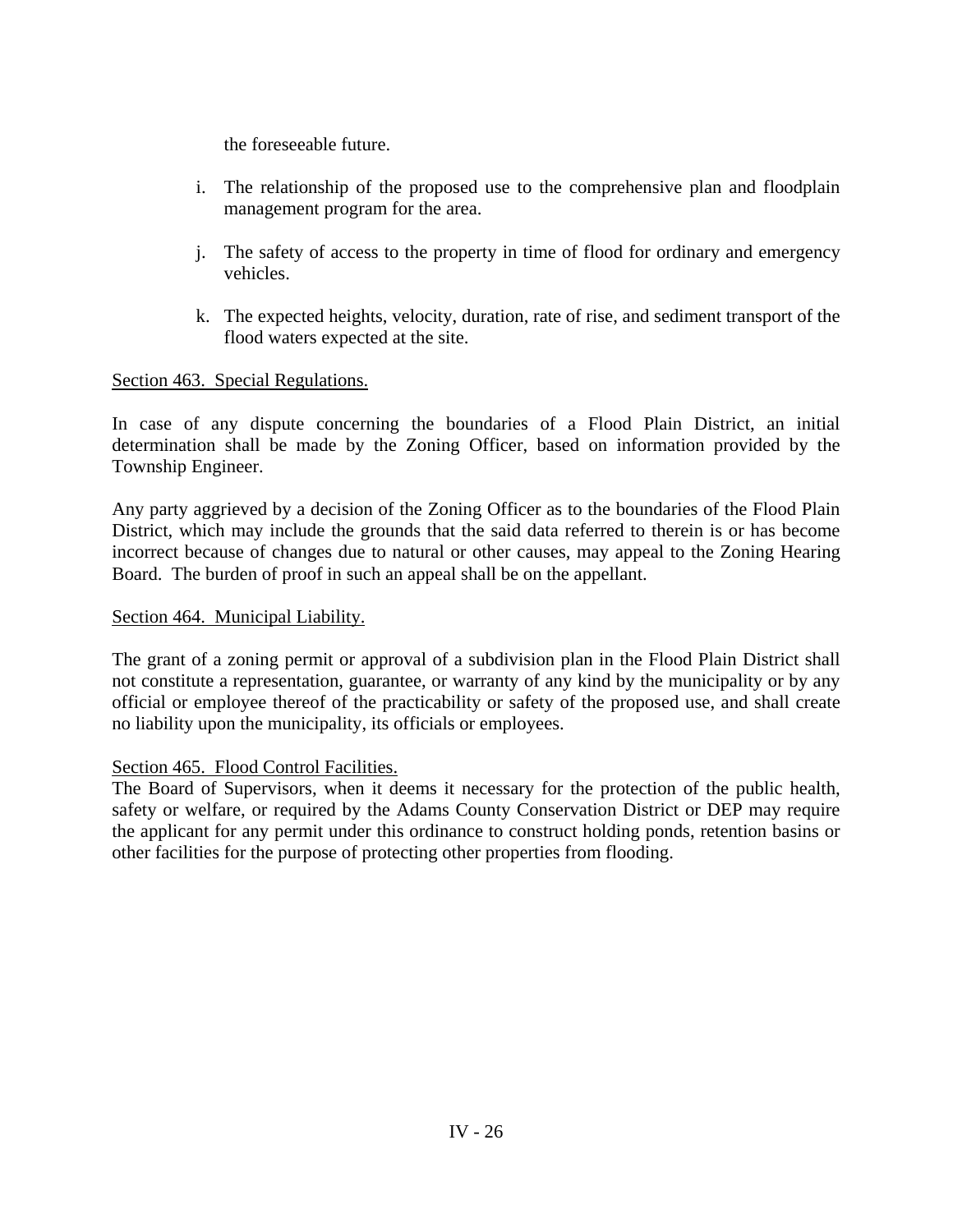### **ARTICLE V GENERAL REGULATIONS**

## Section 501. Accessory Buildings

- A. Accessory buildings shall not be constructed in any front yard.
- B. Accessory buildings shall not be constructed in that portion of the side yards that is the minimum open space required for side yards as set forth under the applicable District regulations.
- C. An accessory building may be erected within a rear yard provided that:
	- 1. It shall be at least ten (10) feet from any property line bordering the required rear yard area.
	- 2. It shall be at least ten (10) feet from the nearest wall of the main building; or this may be reduced to five (5) feet if no windows or other openings in either building are involved; or the accessory buildings may be integrated with the main building by contiguous walls, breezeway, or other connection.
- D. A Zoning Permit is not required for an accessory building having a floor area of one hundred (100) square feet or less.

### Section 502. Buffering.

- A. In general, buffering, either in the form of yard space or screening, is required in any commercial, office, industrial and high density residential areas where they border low density residential areas; around existing residential properties within certain areas; and where specifically called for in this ordinance.
- B. Where streets, highways, railroads or rivers serve as District boundaries, no buffering may be required along such boundary. Screening may be required by the Zoning Hearing Board if it determines screening is necessary for the safety or welfare of adjoining residents.
- C. Where streams or other bodies of water serve as District boundaries, such streams or rivers may serve to meet the buffering requirements provided such is approved by special exception.
- D. Screening may be required by the Zoning Hearing Board within any District where a commercial, industrial, office, institutional or high residential use is proposed adjacent to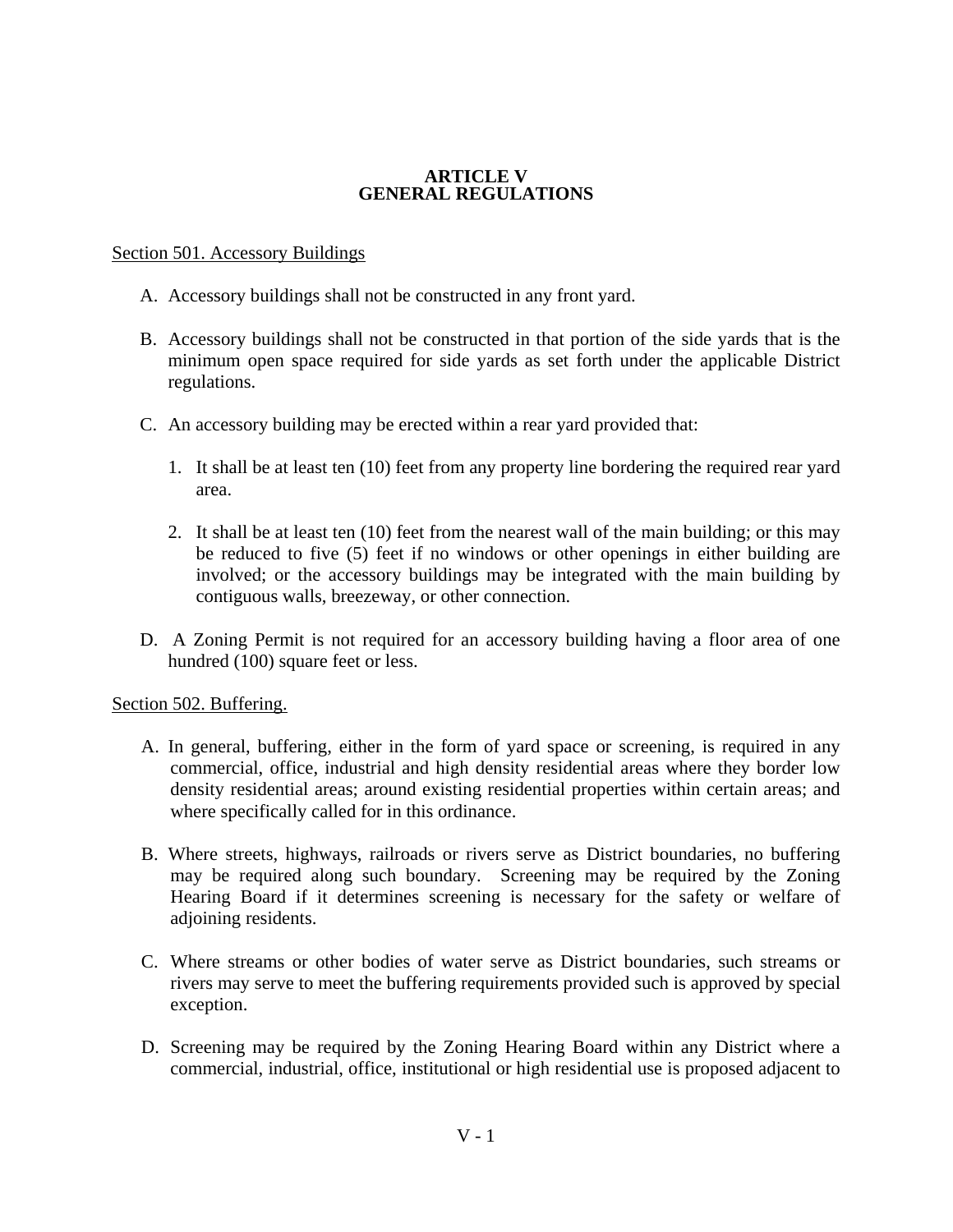existing or proposed uses of a different character if it determines screening is necessary for the safety or welfare of adjoining residents.

E. Vegetation screening planted for use as a commercial or residential screening shall not be permitted to grow over property lines and must be maintained.

## Section 503. Buffer Yards.

- A. If not specified otherwise, buffer yards shall be at least fifty (50) feet in width, measured from the applicable District boundary line. Buffer yards may be coterminous in required front, side or rear yards, but in no case shall the combined width be less than fifty (50) feet.
- B. In all buffer yards, the interior twenty-five (25) foot width shall be planted with grass seed, sod or ground cover and maintained and kept clean of all debris, rubbish, weeds and tall grass in conformance with existing regulations.
- C. No structure, manufacturing or processing activity or storage of materials shall be permitted in the buffer yard; however, parking of passenger automobiles may be permitted in the portion of the buffer yard exclusive of the exterior twenty-five (25) foot width, if not specified otherwise.
- D. Within the exterior twenty-five (25) feet, screening in accordance with Section 517 shall be included.

### Section 504. Control of Traffic and Highway Access

- A. The application for a permit for any and all uses shall be accompanied by a site plan showing building location, service and parking areas and access to highways. Where a driveway or access road gives access to a State road or highway, approval by the Pennsylvania Department of Transportation shall be required.
- B. Whenever required and/or provided under the provisions of this Ordinance, all access drives to or from public rights-of-way shall be designed according to the following standards:
	- 1. Except in the case of single-family and two-family dwellings when served by a minor residential street and approved by the Township Supervisors:
		- a. The general layout shall be such that there will be no need for motorists to back over public rights-of-way.
		- b. Non-residential access drives shall be paved and shall not exceed thirty-five (35) feet in width within twelve (12) feet of the street right-of-way, excepting as increased by the curb radii.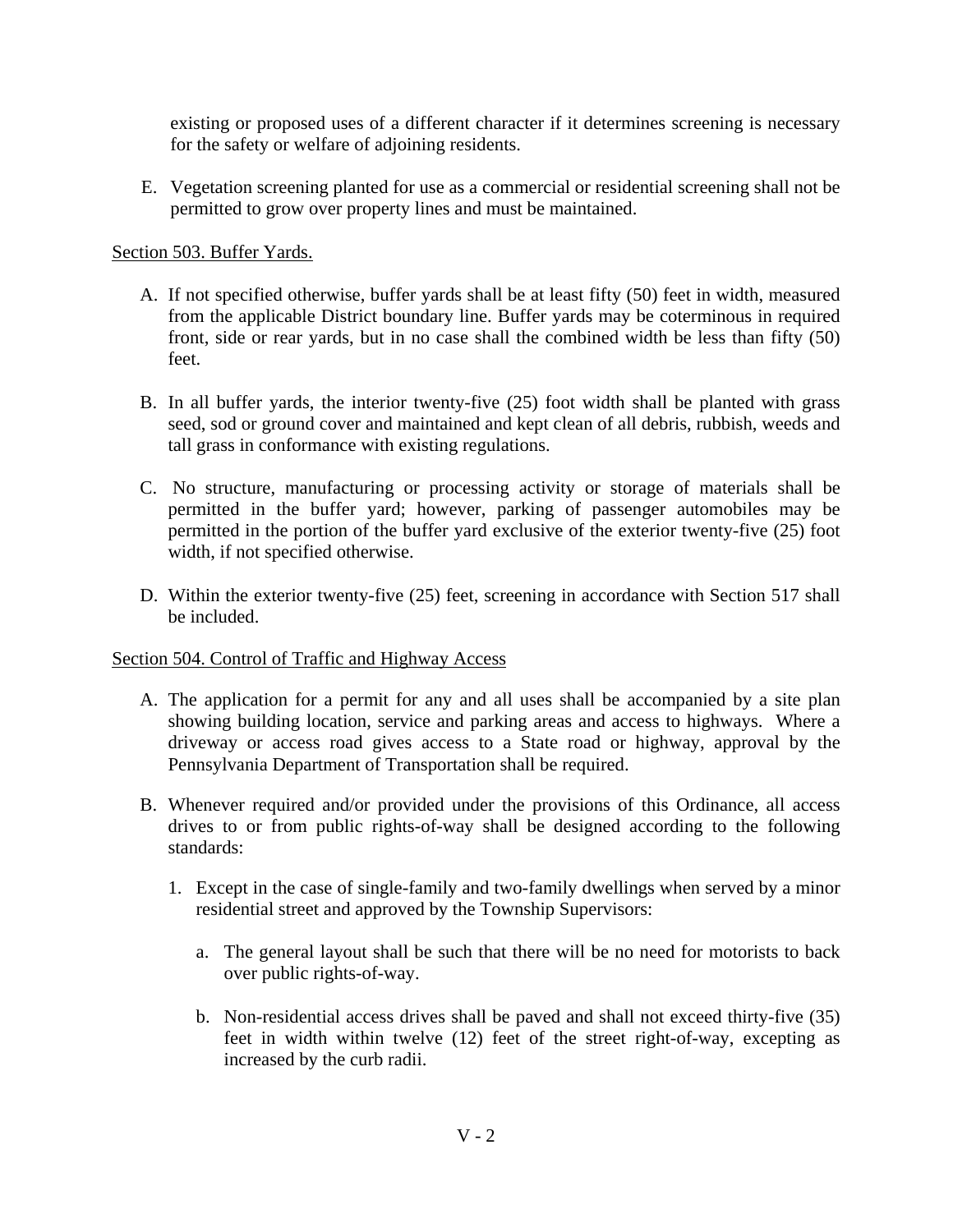- c. The number of access drives shall not exceed two per lot on anyone street frontage. The Zoning Hearing Board may grant permission for additional access drives where required to meet exceptional circumstances and where frontage of unusual length exists.
- d. Access drives shall not cross the street right-of-way line:
	- (1) Within forty (40) feet of the right-of-way line of an intersecting street and in no case less than ten (10) feet from the point of tangency when the intersecting street lines are joined by a curve; notwithstanding the above and when deemed reasonably necessary for safety by the Zoning Hearing Board, this dimension shall be increased for access drives to shopping centers, other commercial, industrial, public or institutional uses. Such access drives shall be located on major streets where practical, in a manner to permit safe ingress and egress.
	- (2) Within fifteen (15) feet of a fire hydrant, catch basin or drain inlet.
	- (3) Within forty (40) feet of an access drive-
	- (4) Within three (3) feet of a property line unless two adjoining owners mutually agree in writing to a common access drive.
- e. Access to the public highway or street shall be controlled in the interest of public safety. The off-street parking, loading, and service areas on all properties used for any purpose other than single-family residence, required by this Article shall be physically separated from the highway or street by a pipe rail or fence at least three (3) feet high and/or a planting strip.
- f. General Safety Requirements Sight Distance. Driveways shall be located in safe relationship to vision, and shall not exceed a slope of eight percent (8%) within twelve (12) feet of the street line. Where drives enter a bank through a cut, unless a retaining wall is used, the side slopes of the cut shall be graded to not more than one-half (1/2) foot vertical to one (1) foot horizontal within ten (10) feet of the point the drive intersects with the right-of-way line. The angle between the centerline of the access drive and the intersecting street shall be ninety (90) degrees or as near thereto as site conditions permit.
- g. Submission of Plans: A scaled drawing of proposed off-street parking and loading areas, access drives, and walks shall be submitted as part of the required plot plan. Any plan requiring access onto a State Highway shall be approved by the Pennsylvania Department of Transportation; and access to local roads shall be subject to approval by the Board of Supervisors.

Section 505. Conversion of Dwellings to More Units.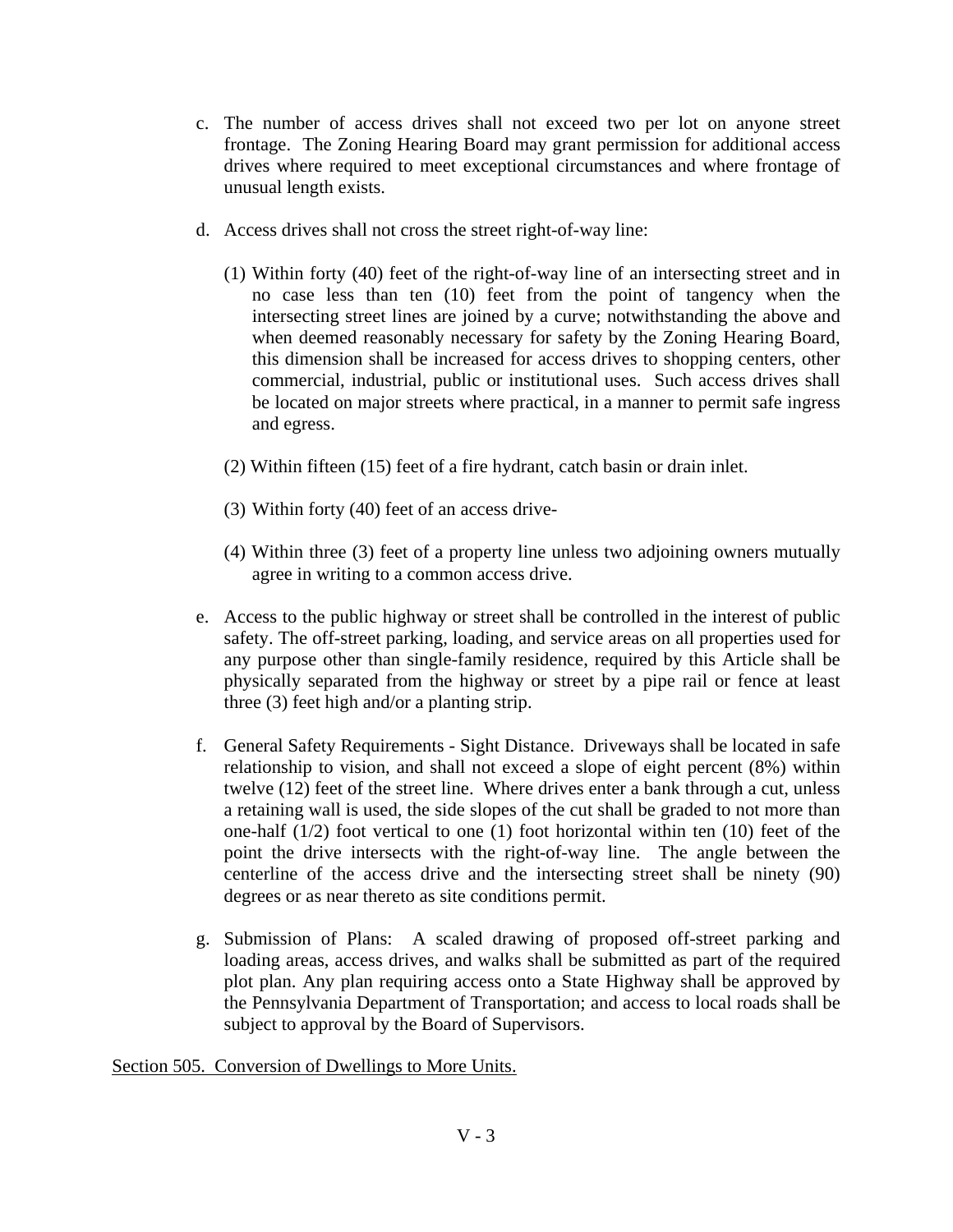A residence may not be converted to accommodate an increased number of dwelling units unless:

- A. The yard dimensions shall meet the yard dimensions required by the zoning regulations for new structures in that District;
- B. The lot area per family equals the lot area requirements for new structures in that District;
- C. The floor area per dwelling unit is not reduced to less than that which is required for new construction in that District;
- D. The conversion is in compliance with all other relevant Codes and Ordinances.

### Section 506. Drainage Regulations.

- A. All erosion and sedimentation controls set forth in the existing or hereafter enacted Subdivision and Land Development Ordinance and the following regulations shall apply to structures hereafter erected adjacent, or near, to streams and drainage channels. Should a conflict in regulations arise the Planning Commission shall determine which one shall apply.
	- 1. In all Districts, no permanent structure shall be permitted within fifteen (15) feet of the edge of any stream or existing natural drainage channel or such additional space as may be required by the Zoning Hearing Board because of existing conditions.
	- 2. If normal agricultural operations require a fence to cross a stream or drainage channel such fence shall be permitted only if it does not restrict the natural flow of water.
	- 3. All structures and lots must be adequately drained at all times.
	- 4. Fill materials may be placed along the outer lines of any stream or drainage way when approved as a special exception and authorized by the Zoning Hearing Board and when so approved shall be subject to the following conditions:
		- a. Factual evidence shall be submitted to the Zoning Hearing Board indicating that the cross section area of the stream drainage will not be reduced and will be sufficient to contain anticipated run-off based on past frequency records.
		- b. Evidence shall be submitted indicating the approval and permission for the proposed fill from DEP or the appropriate government agency.
		- c. All other regulations of the Commonwealth of Pennsylvania governing all activities within and adjacent to stream bed areas shall be in full force and effect.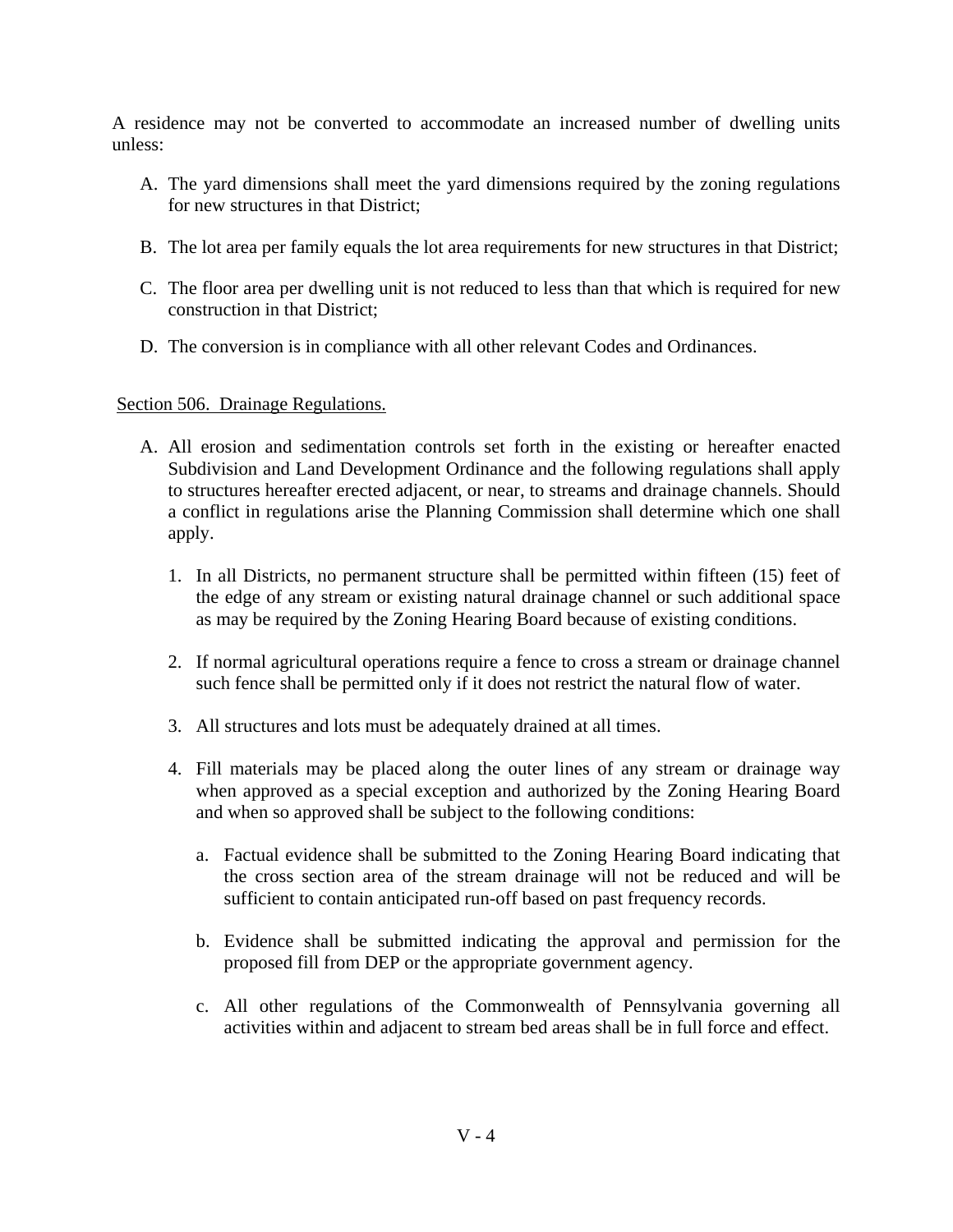## Section 507. Driveways.

An application for a permit for any driveway shall be submitted to the Zoning Officer for approval. The application shall be accompanied by a plan or sketch showing the location and other information required by this Section.

- A. Driveways serving single-family and two-family dwellings
	- 1. Number
		- a. The number of driveways may not exceed one (1) per lot.
		- b. The Zoning Hearing Board may grant permission by special exception for additional driveways where required to meet exceptional circumstances and where frontage of unusual length exists.
	- 2. Width

Driveways shall be a minimum often (10) feet in width, and may not exceed thirty-five (35) feet.

3. Offsets

Driveways may not enter a public street within:

- a. Sixty (60) feet of the street right-of-way line of an intersecting street.
- b. Fifteen (15) feet of a fire hydrant.
- c. Five (5) feet of a property line other than at a street intersection.
- 4. Distances; Slope, Cuts
	- a. A driveway must be located in safe relationship to sight distance and barriers to vision. The driveway may not exceed a slope of five (5) percent within ten (10) feet of the shoulder of the street. Where a drive enters a bank through a cut, unless a retaining wall is used, the shoulders of the cut may not exceed fifty (50) percent in slope within twenty-five (25) feet of the point at which the driveway intersects the street right-of-way. The height of the bank must not exceed three (3) feet within ten (10) feet of the street.
	- b. The minimum angle between the centerline of the driveway and the street shall be not less than sixty-five (65) degrees.
- B. All other driveways
	- 1. Shall conform to item 2,3, and 4 above.
	- 2. Shall meet the design requirement of the Latimore Township Subdivision and Land Development Ordinance. In the event of a conflict between any of the above requirements and the Subdivision and Land Development Ordinance, the Subdivision and Land Development Ordinance requirements shall prevail.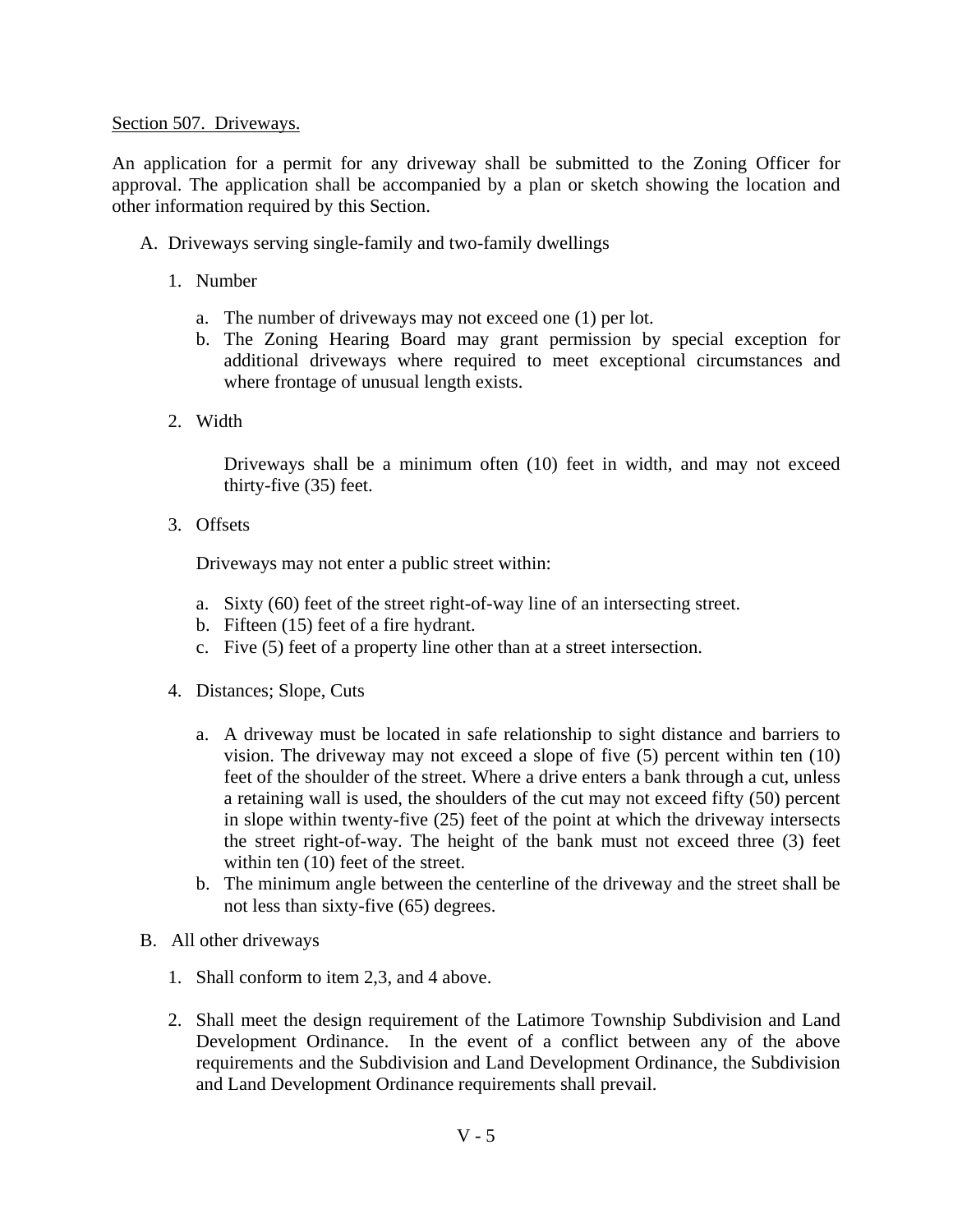## Section 508. Floor Area, Habitable.

The minimum habitable floor area of any dwelling unit hereafter established shall be as follows:

- A. Three hundred (300) square feet in the case of apartments designed for and occupied by one person.
- B. Four hundred (400) square feet in the case of all other apartment units.
- C. Nine hundred (900) square feet in the case of all other dwelling units.
- D. Seven hundred twenty (720) square feet in the case of mobile homes in Mobile Home parks.

Section 509. Height Regulations.

- A. The height of any building may exceed the maximum permitted height by one foot for each additional foot by which the width of each side yard exceeds the minimum yard regulations for the District in which the building is located; however, such additional height shall not exceed the maximum permitted by more than fifteen percent (15%).
- B. Height regulations shall not apply to spires, belfries, cupolas, penthouses, or domes not used for human occupancy, nor to chimneys, ventilators, skylights, water tanks, utility poles or towers, television antennae, silos, necessary mechanical appurtenances, or agricultural and public safety related structures.

### Section 510. Illumination.

The following standards shall apply to all exterior light fixtures within the Township, except street lighting and associated traffic devices provided by a public utility or governmental entity within a public right-of-way.

- A. The light from any luminary shall be directed downward and shaded, shielded or directed to prevent direct light from being cast beyond an angle of 35 degrees from a downward vertical axis, and to prevent glare or other objectionable problems to surrounding areas. Unshielded lamps, bulbs and tubes are not permitted, except for residential base-mounted lamps and driveway post lamps utilizing 60 watt or lesser wattage light bulbs (specifically not including spotlight or floodlights).
- B. Lighting shall be designed so that the illumination does not exceed one-tenth (0.10) footcandles beyond the property line from which the lighting originates.
- C. Except for public street lights and traffic lights, freestanding lighting fixtures shall not exceed thirty (30) feet in height. Security or floodlighting may exceed this height requirement when attached to a building provided that such lighting shall be arranged and installed to deflect and focus lights away from adjacent properties.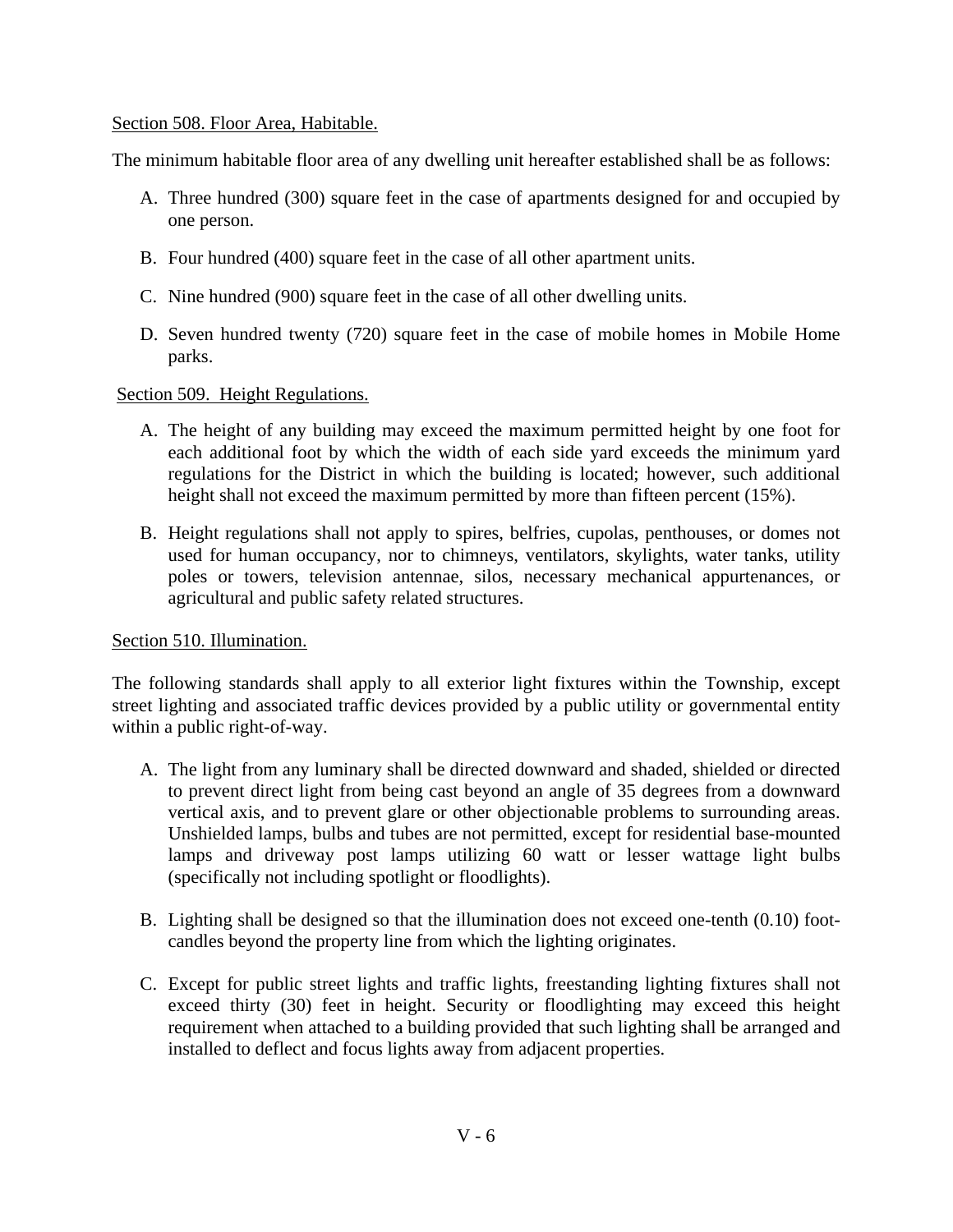- D. No luminaries shall have any blinking, flashing or fluttering lights or other illuminating device that has a changing light intensity, brightness or color, nor will any beacon lights be permitted, except for temporary holiday lighting.
- E. Neither the direct or reflected light from any luminary shall create a disabling glare causing traffic hazards to motor vehicle operators or public thoroughfares.
- F. Parking areas shall be lighted using support poles; lighting standards and luminaries, or building mounted lights. The fixtures shall be located within or adjacent to parking areas, in raised traffic islands, parking bay separators, adjacent landscape areas, or on the exterior side and rear walls of buildings. Poles, standards or luminaries shall be located so as not to be damaged by automobiles being parked (front overhand-minimum 39 inches; rear overhand – minimum 60 inches).
- G. Levels of lighting in pedestrian and vehicular use areas should adhere to the following standards:

| Minimum Average   |
|-------------------|
| Foot-candle Level |
|                   |
| $0.2 - 0.4$       |
| $0.4 - 0.6$       |
| $0.6 - 0.8$       |
| $0.6 - 1.2$       |
| $1.0 - 1.2$       |
| $0.5 - 1.0$       |
| $0.5 - 1.0$       |
|                   |

H. Where possible, short post lighting should be incorporated to reduce glare. Any divergence from the above quantities shall still remain within the limits of the Standards of the (I.E.S.).

Section 511. Non-Conforming Lots, Lot Areas, Add-Ons and Access.

- A. Where a lot held in single and separate ownership at the effective date of this Ordinance does not meet the minimum lot area requirements for the District in which it is located, no structure may be constructed, erected or altered except upon authorization as a special exception.
- B. Where a lot held in single and separate ownership, because of unusual conditions of slope, lot depth or lot width cannot be reasonably developed within the yard area requirements of the District in which it is located, such yard area requirements may be decreased as a special exception.

Any reduction of yard area requirements shall be the minimum needed to provide relief.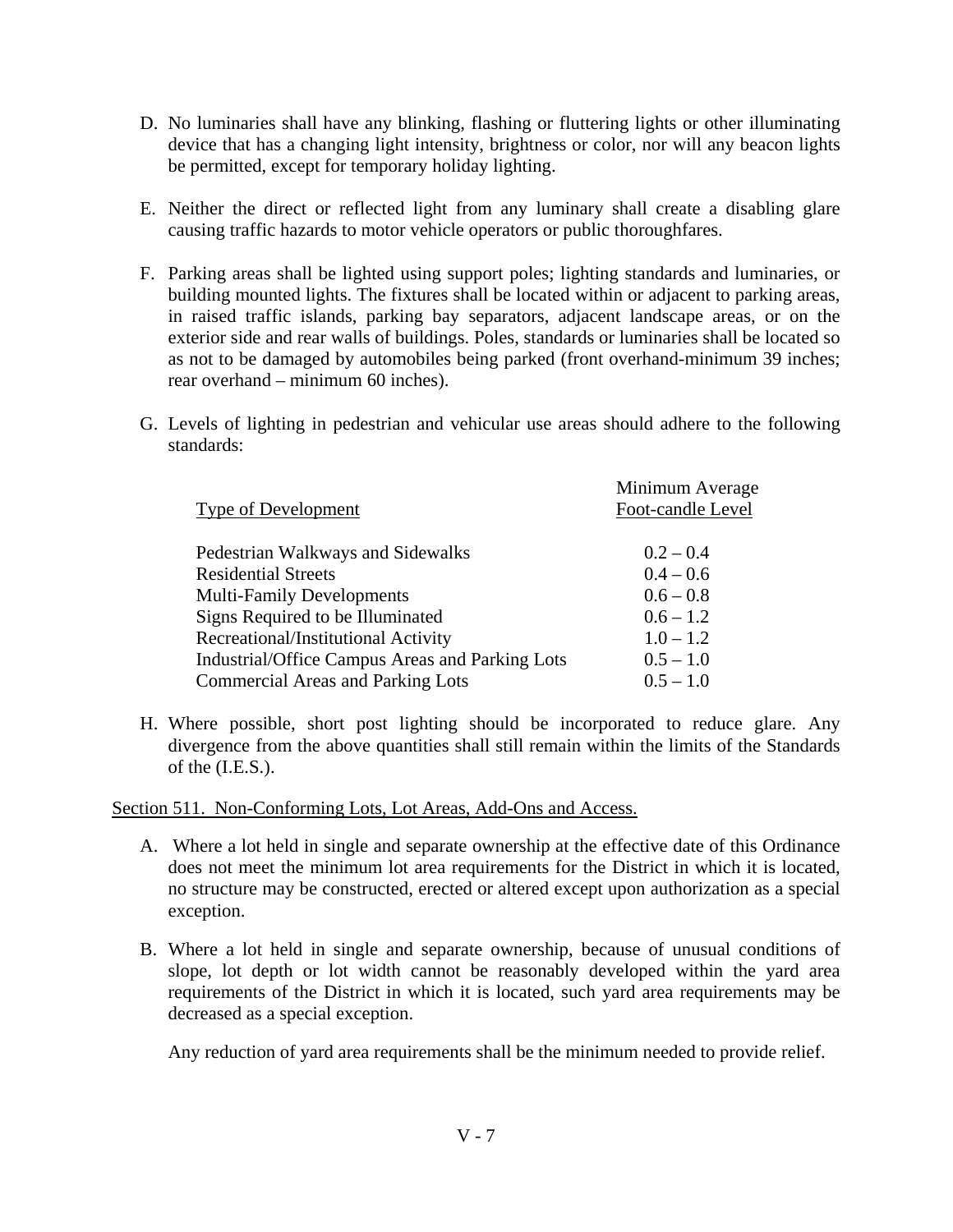- A. Where a lot which is intended to be conveyed to and become an integral part of an adjoining property and a note to that effect has been placed on the subdivision lot area requirements for the District in which the lot is located may be waived.
- B. For property held in single and separate ownership at the effective date of this Ordinance, the subdivision of one (1) flag lot for the purpose of a single-family dwelling may be permitted.

Section 512. Modular and Mobile Homes as Dwelling Units.

- A. All modular and mobile homes used as dwelling units shall meet or exceed minimum standards of all local and state building, housing, electrical, plumbing and other codes.
- B. When used as a dwelling unit, all modular and mobile homes shall have the wheels, tow bars, or any other means of propulsion, removed.
- C. When used as a dwelling unit, all modular and mobile homes shall be placed on a permanent support of concrete or masonry construction. Masonry walls shall be placed upon footers set below frost line.
- D. The area directly beneath the modular or mobile home shall be one continuous concrete pad four (4) inches thick and reinforced with a minimum of six (6) inch by six (6) inch No. 8 by No. 8 welded wire mesh.
- E. Every modular or mobile unit placed on a permanent support shall be provided with devices for anchoring the unit to prevent overturning or uplift. Where concrete platforms are provided, anchorage shall be provided by eyelets embedded in the concrete with adequate anchor plates or hooks to withstand wind forces in excess often (10) pounds per square foot.
- F. The longitudinal gradient and cross slope of an area; consisting of the dimensions of the home plus twenty (20) feet in all directions, shall not exceed five (5) percent. The minimum slope in any direction shall be one (1) percent.
- G. In cases where the perimeter of the modular or mobile home is not enclosed by a permanent foundation, a permanent fire resistant "skirt" shall be attached to the outside face of the modular or mobile home on all four (4) sides.
- H. Adequate ventilation shall be provided for the crawl space-as long as proper protection is made to prevent intrusion by rodents and/or other vermin.

Section 513. Non-Conforming Uses.

A use legally established as of the effective date of this Ordinance as amended which does not conform to the regulations of the District in which it is located shall be subject to the following:

B. Non-Conformance Listing. The Zoning Officer shall list and register and record to the satisfaction of the Board of Supervisors, all non-conforming uses and structures. Such list shall be available for public inspection upon request.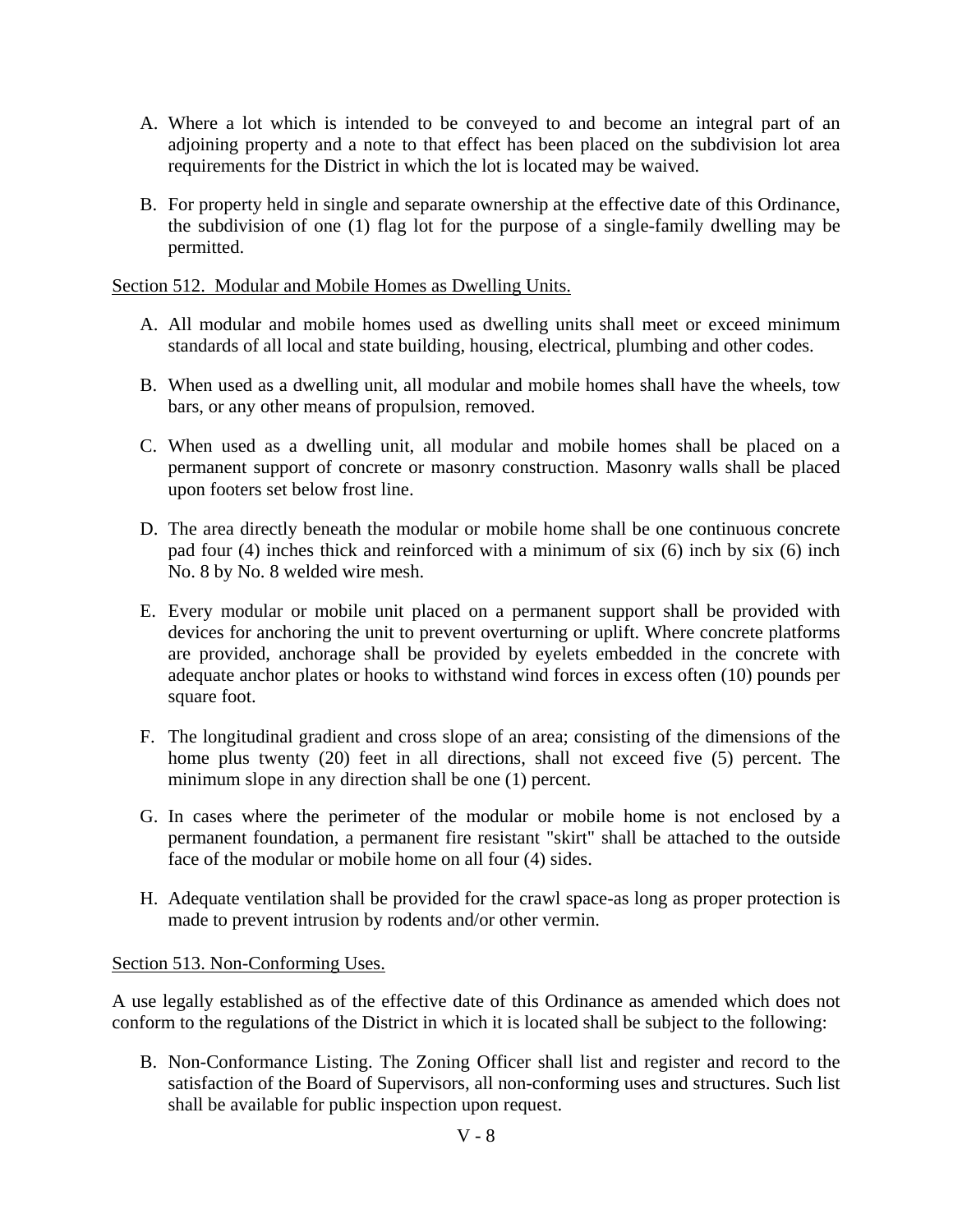- C. Certification of Non-Conformance. A certificate shall be issued by the Zoning Officer for all uses and/or structures in conflict with the regulations of the Zone in which they are situated, when requested by the owner thereof.
- D. Continuation. Any lawful uses of a structure or land existing at the effective date of this Ordinance may be continued although such uses do not conform to the provisions of this Ordinance.
- E. Extensions
	- 1. A non-conforming use of a building may be extended throughout the building if no structural alterations are made therein.
	- 2. A non-conforming use may be extended upon a lot occupied by such use and held in single and/or separate ownership at the effective date of this Ordinance when authorized as a special exception; provided that such an extension does not replace a conforming use, does not violate the yard requirements of the Zone in which the nonconforming use exists, and the expense of the extension does not exceed 80 percent of the fair market value of the building or structure existing at the time of enactment of this Ordinance.
	- 3. A non-conforming expansion of a CAO may not exceed 50% of its size at the date of this Ordinance, or to the maximum provided by a CAO, whichever is less.
- E. Changes
	- 1. If no structural alterations are made, any non-conforming use of a structure, or structure and premises may, as a special exception, be changed to another nonconforming use provided that the Zoning Hearing Board, either by general rule or by making findings in the specific case, shall find that the proposed use is equally appropriate or more appropriate to the District than the existing non- conforming use. In permitting such change, the Zoning Hearing Board may require appropriate conditions and safeguards in accord with the provisions of this Ordinance.
	- 2. Any structure, or structure and land in combination, on which a non-conforming use is superseded by a permitted use, shall thereafter conform to the regulations for the District, and the non-conforming use may not thereafter be resumed.
- F. Restoration. A non-conforming building which is damaged by fire, explosion, or act of nature, may be reconstructed, repaired or rebuilt and used for the same purposes, provided that:
	- 1. The reconstruction of the building is commenced within one year from the date of the destroying of the building and is carried to completion without undue delay, and
	- 2. The reconstructed building does not exceed the height, area, and volume of the building destroyed, and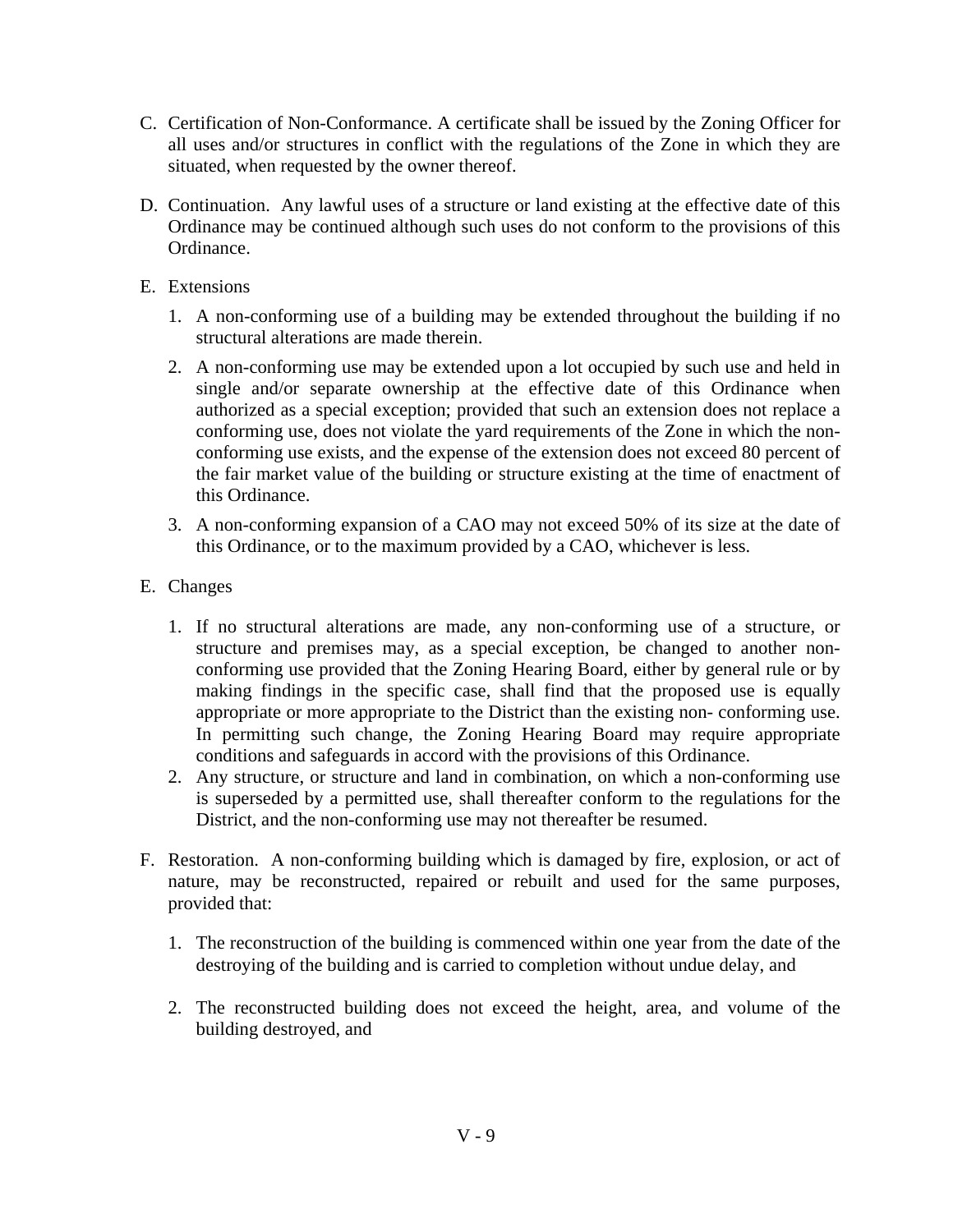- 3. The reconstructed building shall comply with the area regulations of the District in which it is located; provided, however, reconstruction may be carried out upon existing sound foundations, and
- 4. The reconstruction costs do not exceed fifty (50) percent of the pre-damaged fair market value, and
- 5. The reconstruction reduces the nonconformity of the structure to the maximum extent feasible.
- G. Alterations. A non-conforming building or structure may be altered, improved or reconstructed provided such work does not exceed fifty (50) percent of the fair market value of the building or structure or provided the building or structure is changed to a conforming use.
- H. Abandonment. When a non-conforming use of a structure, or structure and premises in combination, is discontinued or abandoned for twelve (12) consecutive months or for eighteen (18) months during any three year period (except when death, involuntary or government action impedes access to or use of the premises), the structure, or structure and premises in combination, shall not thereafter be used except in conformity with the regulations of the District in which it is located.
- I. District Changes. Whenever the boundaries of a District shall be changed so as to transfer an area from one District to another District of a different classification, the foregoing provisions shall apply to any non-conforming uses existing therein.

# Section 514. Off-Street Parking. Loading and Unloading.

A. General Regulations

.

- 1. Off-street parking facilities shall be provided to lessen congestion in the streets. The facilities required herein shall be available throughout the hours of operation of the particular business or use for which such facilities are provided. As used herein, the term "parking space" includes either covered garage space or uncovered parking lot space located off the public right-of-way.
- 2. The design, surfacing, access and lighting of off-street parking, loading and unloading facilities shall be in conformance with the related provisions of this Section, provided further that no off-street parking, loading or unloading facility shall be located less than ten (10) feet from any property line, except where a street access way crosses a property line, nor be laid out in such a manner as would allow vehicles to project into any adjoining property.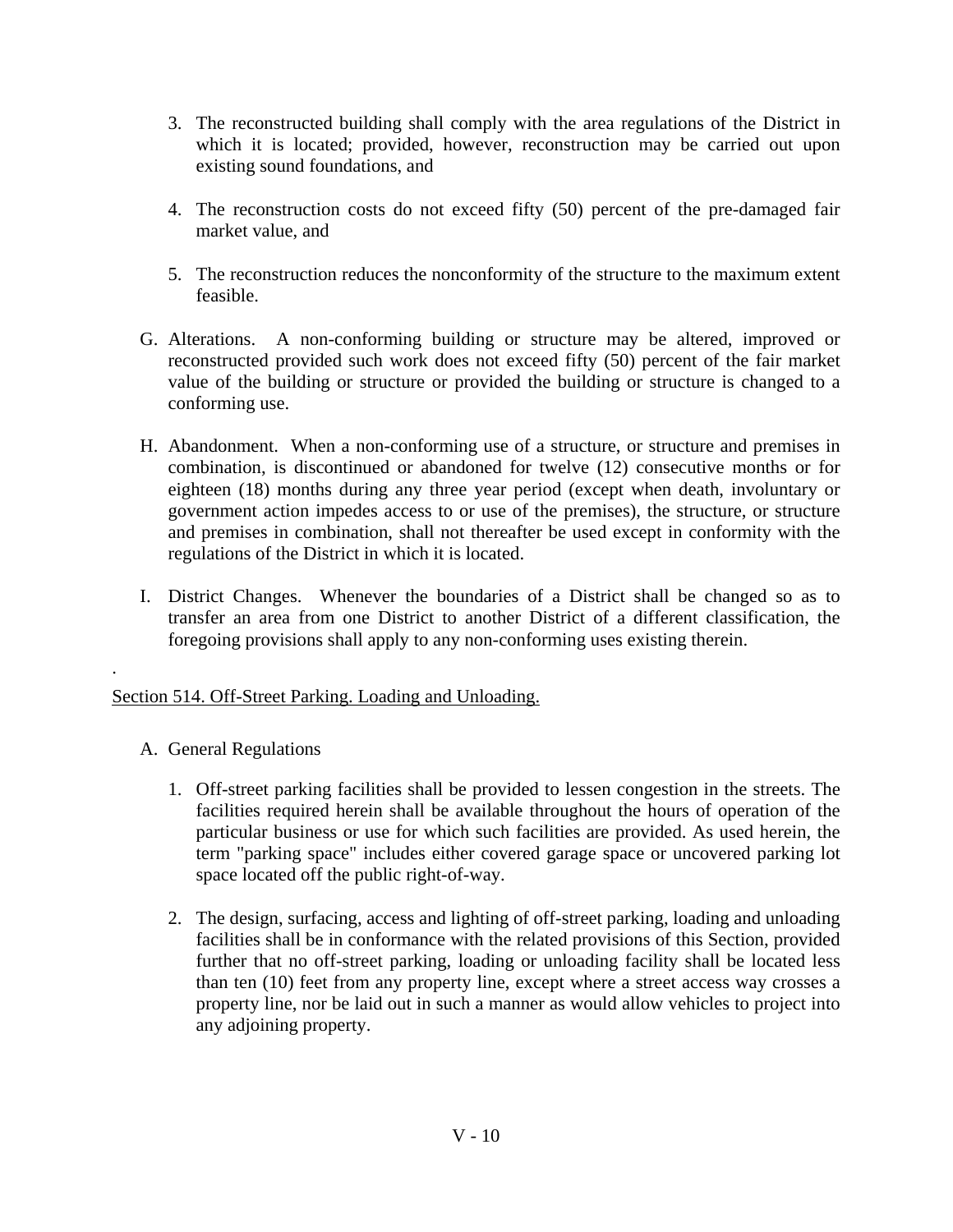- 3. A garage may be located wholly or partly inside the walls of the principal building, or attached to the outer walls. If separated from the principal building, the garage shall conform to all accessory building requirements.
- 4. Parking spaces may be located on a lot other than that containing the principal use with the approval of the Zoning Hearing Board.
- B. Parking Facilities Required

Any structure or building hereafter erected, converted, or enlarged for any of the following uses, or any open area hereafter used shall be provided with not less than minimum parking spaces, as set forth below, which spaces shall be readily accessible to the users served thereby. Fractional numbers of parking spaces shall be increased to the next whole number.

- 1. Residential Parking
	- a. Dwelling. One-family, two (2) parking spaces for each family unit.
	- b. Dwelling. Two-family, two (2) parking spaces for each family unit.
	- c. Multi-family dwellings including conversion apartments. The total number of parking or garage spaces shall not be less than two (2) times the number of dwelling units in the building. A garage accessory to an apartment house shall provide only for the storage of vehicles of the owner, tenants, and employees. The required number of parking spaces may be reduced for dwellings designed for and erected to house elderly citizens, but not to less than twenty percent (20%) of the number of dwelling units provided.
	- d. Boarding or rooming houses, hotels, motels, and tourist homes. At least one parking space for each guest room. If a restaurant in connection with the above is open to the public, the off-street parking facilities shall not be less than those required for restaurants, in addition to those required for guest rooms.
	- e. For the purpose of this Ordinance, in Residential Districts when parking spaces are required for dwellings, an attached or unattached garage or carport on the premises and that portion of the driveway off the public right-of-way may be considered as space.
- 2. Commercial Parking. The following regulations shall be applied to new facilities included within and/or comprising shopping centers, plazas, and neighborhood centers hereafter erected. The requirements herein may be modified and in some cases removed by the Zoning Hearing Board when it is determined by the Board that requirements are too stringent or otherwise not applicable; or that public parking lots and facilities are available in sufficient number to negate the need for customer parking on the premises.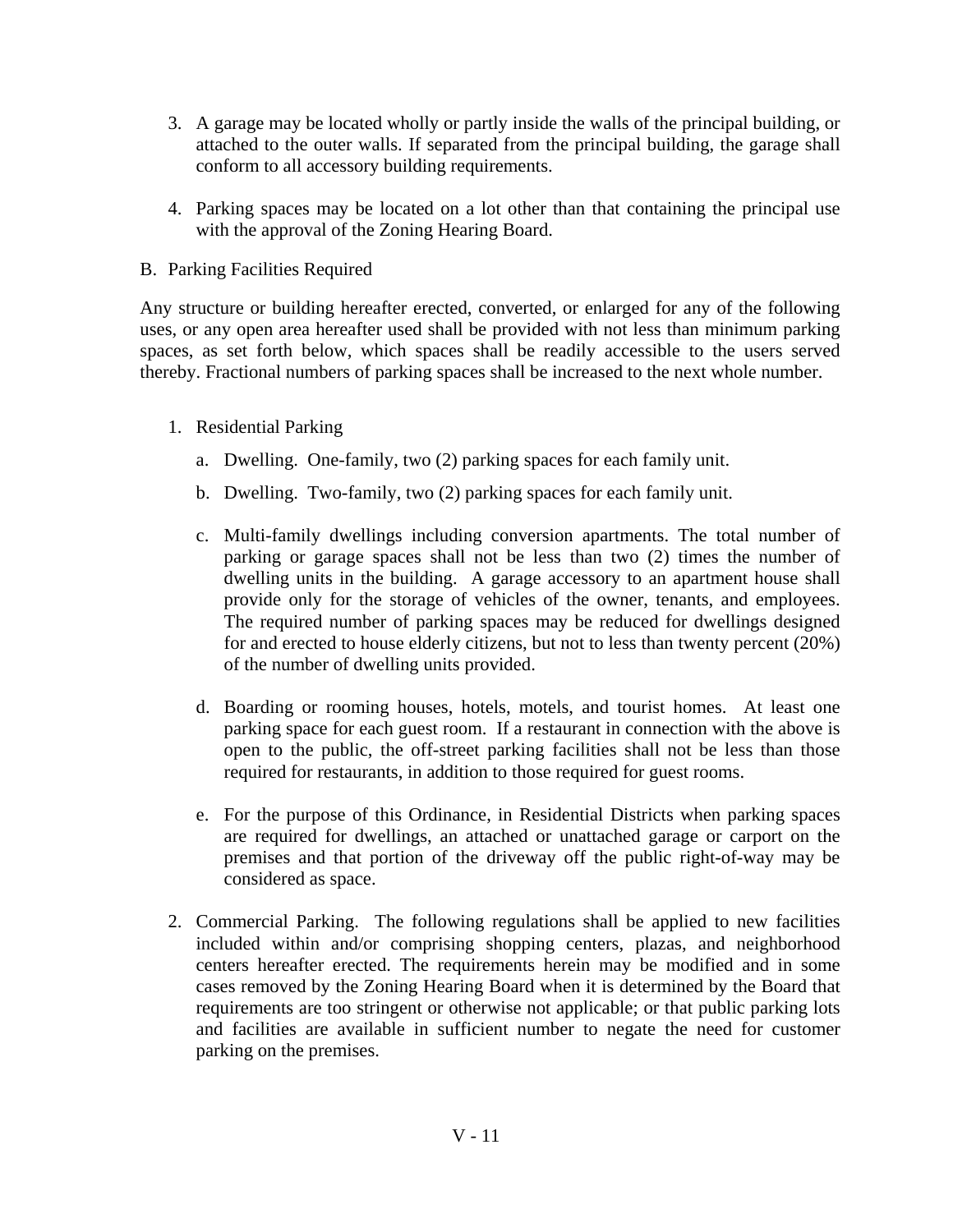- a. Theaters, auditoriums, churches, schools, stadiums, or any other place of public or private assembly. At least one (1) parking space for each three (3) seats provided for public or private assembly.
- b. Retail stores and other places for trade or business. One (1) vehicle space for each two hundred (200) square feet of floor area for public use plus one (1) for each one and one-half (1 ½) employees.
- c. Restaurants, tearooms, and cafeterias including taprooms, taverns and nightclubs. One (1) vehicle space for each fifty (50) square feet of floor area for public use.
- d. Bowling Alley. Five (5) vehicle spaces for each alley.
- e. Office Building. At least one (1) parking space for each two hundred fifty (250) square feet of floor area or fraction thereof, or one (1) space for each one and onehalf (1  $\frac{1}{2}$ ) employees, whichever requirement is the greater.
- f. Repair garages, automotive sales and service establishments, and gasoline service stations. At least one (1) parking space for each two hundred (200) square feet of floor or ground area, or fraction thereof, devoted to repair or service facilities, which shall be in addition to the space allocated for the normal storage of motor vehicles. In no event shall parking be permitted on the public rights-of-way.
- g. Parking Garages. No parking space shall be required in yard areas; however, no parking shall be permitted on the public rights-of-way.
- h. Hospitals, Sanitariums, Nursing Homes and Assisted Living Facilities. At least one (1) parking space for each two (2) patients for whom accommodations are provided in the case of medical hospitals, and one (1) parking space for each three (3) patients for whom accommodations are provided in the case of such facilities as sanitariums and nursing homes; such spaces shall be in addition to those necessary for doctors, administrative personnel and other regular employees.
- i. Medical, dental and other health care offices. Six (6) vehicle spaces for each practitioner plus one (1) space for each employee.
- j. Drive-in and outdoor Establishments. Provisions for parking for drive-in facilities must meet the approval of the Zoning Hearing Board and under no conditions will parking on the public rights-of-way be permitted.
- k. Dance Halls, Roller Rinks, Clubs, Lodges and other similar places. At least one (1) parking space for each two hundred (200) square feet of floor area.
- l. Swimming Pool. At least one (1) parking space for each five (5) persons for whom facilities for dressing are provided; or at least one parking space for every sixty (60) square feet of water surface, including areas for swimming, wading and diving, whichever requirement is the greater.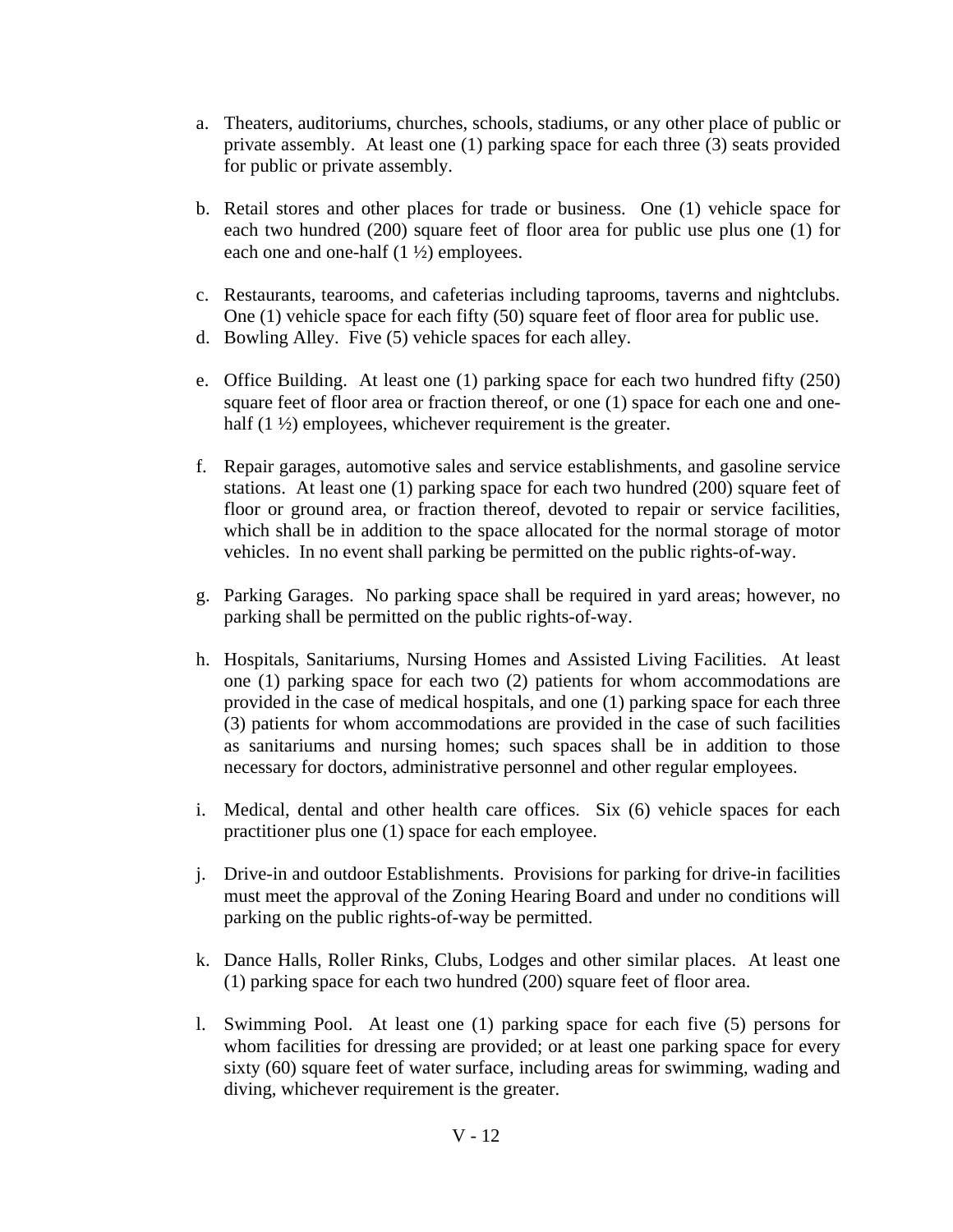- m. Undertaking Establishments. At least one (1) parking space for each one hundred (100) square feet of floor area for public use. Such space shall be in addition to: (1) employee parking needs; and (2) a service area for mobile equipment, such as hearses and ambulances.
- n. Other Commercial Buildings. At least one parking space for each three hundred (300) square feet of floor area, or faction thereof, or one parking space for each one and one-half (1 ½) employees, whichever requirement is the greater.
- 3. Home Occupations. (Note the following guides are for spaces in addition to the ones required for the residence):
	- a. Legal Office: One space for each employed person (the resident attorney, an associate, etc.) and two additional spaces for clients and occasional sales persons or consultants.
	- b. Architects, Landscape Architects, Engineers and Accountants. One space for the resident and one additional space for each employee. Two additional spaces for clients and/or other visitors.
	- c. Physicians and Dentists: One space for the resident and one additional space for each employee, associate or other affiliated person; and three (3) additional spaces for patients.
	- d. Realtors, Insurance Agents, Offices of Elected Officials: Three (3) spaces.
	- e. Barber Shops and Beauty Parlors: Four (4) spaces. If there is only one customer facility provided, (one barber chair, one dryer, etc.) three (3) spaces may be approved.
	- f. Dressmakers, Milliners and others: Three (3) spaces.
- 4. Commercial and Industrial Parking. These regulations shall apply to industrial expansion and industrial installation erected after the effective date of this Ordinance. Off-street parking shall be provided in accordance with the following schedule:
	- a. Industrial and manufacturing establishments. One and one-half  $(1-\frac{1}{2})$  vehicle parking spaces for each two (2) employees when the establishment operates with only one (1) shift. In the case of multiple shifts, one (1) parking space for each employee on the largest shift shall be provided.
	- b. Truck terminals and wholesale warehouses. One and one-half  $(1-\frac{1}{2})$  parking spaces for each two (2) employees on the largest shift.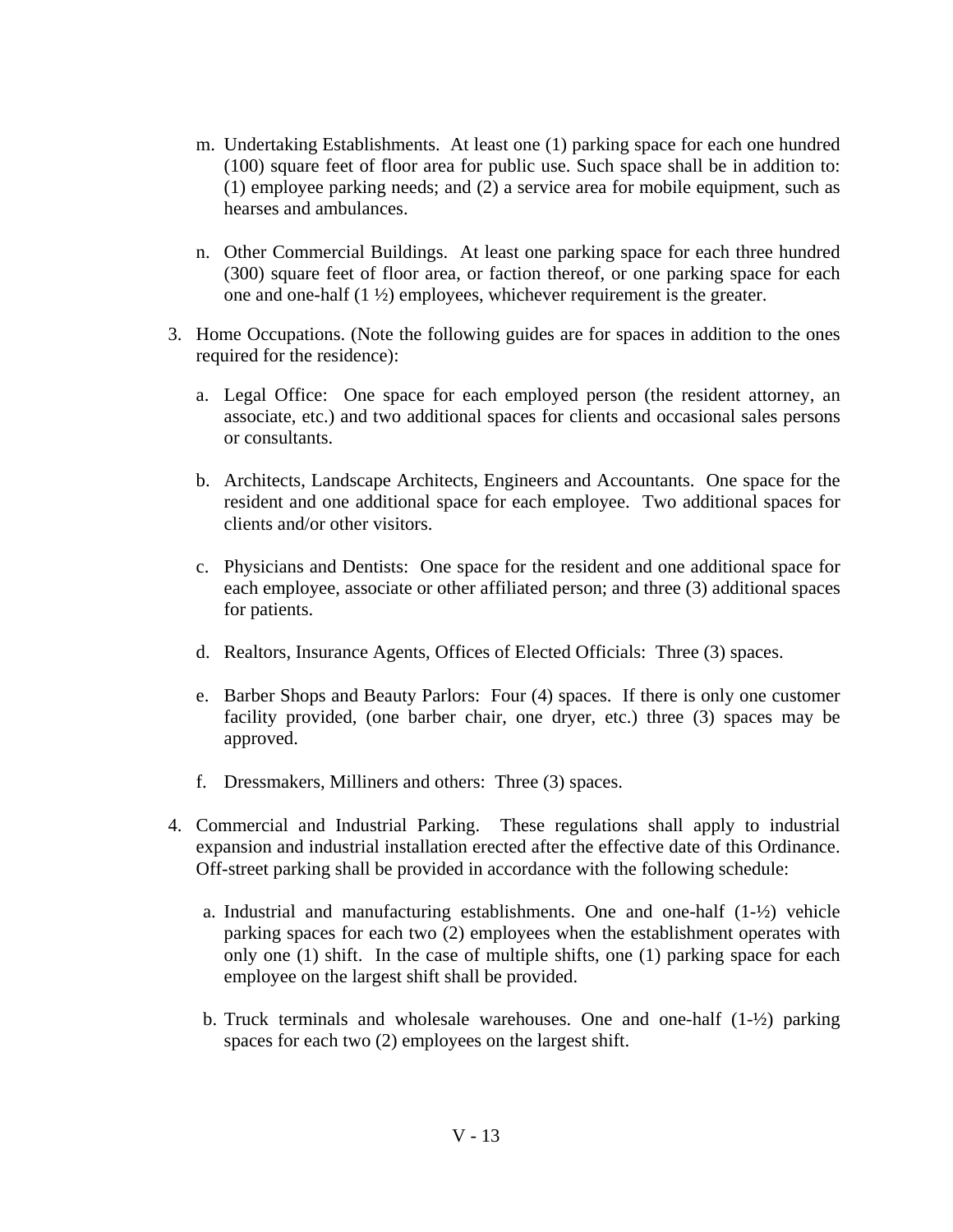- c. Visitors. Space shall be provided in addition to the above parking requirements according to the specific needs. For the purpose of this Ordinance, traveling salesmen and out-of-town personnel are visitors.
- C. Loading and Unloading Space
	- 1. In addition to the off-street parking space required herein, any building erected, converted or enlarged in any District for commercial, office building, manufacturing, wholesale, hospital or similar uses, shall provide adequate off-street area for loading and unloading of vehicles according to the following schedule:

|                                   | <b>Gross Floor Area</b> | Minimum Number |
|-----------------------------------|-------------------------|----------------|
| Use                               | <b>Square Feet</b>      | Of Spaces      |
| Stores, manufacturing, wholesale, | <b>Under 8,000</b>      |                |
| commercial, hospitals, laundry    | 8,000 to 40,000         |                |
| mortuary, dry cleaning            | 40,000 to 250,000       | 3              |
|                                   | Each additional 200,000 |                |
| <b>Office Buildings, Hotels</b>   | Under 100,000           |                |
|                                   | 100,000 to 300,000      | 2              |
|                                   | Each additional 300,000 | ာ              |

- 2. In no case where a building is erected, converted or enlarged for commercial, manufacturing, or business purposes shall the public rights-of-way be used for loading or unloading of material.
- 3. Off-street loading and unloading spaces shall conform to the following:
	- a. No exterior portion of an off-street loading or unloading facility (including access drives) shall be located within fifty (50) feet of any land within a residential zone. Where possible, off-street loading and unloading facilities shall be located on the face of a building not facing any adjoining land in a residential zone;
	- b. Every loading and unloading space shall be connected to a street by means of an access drive. The access drive shall be at least twenty-four (24) feet wide for twoway travel, or fifteen (15) feet wide for one-way travel, exclusive of any parts of the curb and gutters;
	- c. Off-street loading and unloading facilities (including access drives) shall be drained to prevent damage to other properties or public streets. Furthermore, all off-street loading of the loading or unloading facility surface, particularly next to access drives;
	- d. The following lists the required minimum loading and/or unloading space sizes, in feet (excluding access drives, entrances and exits):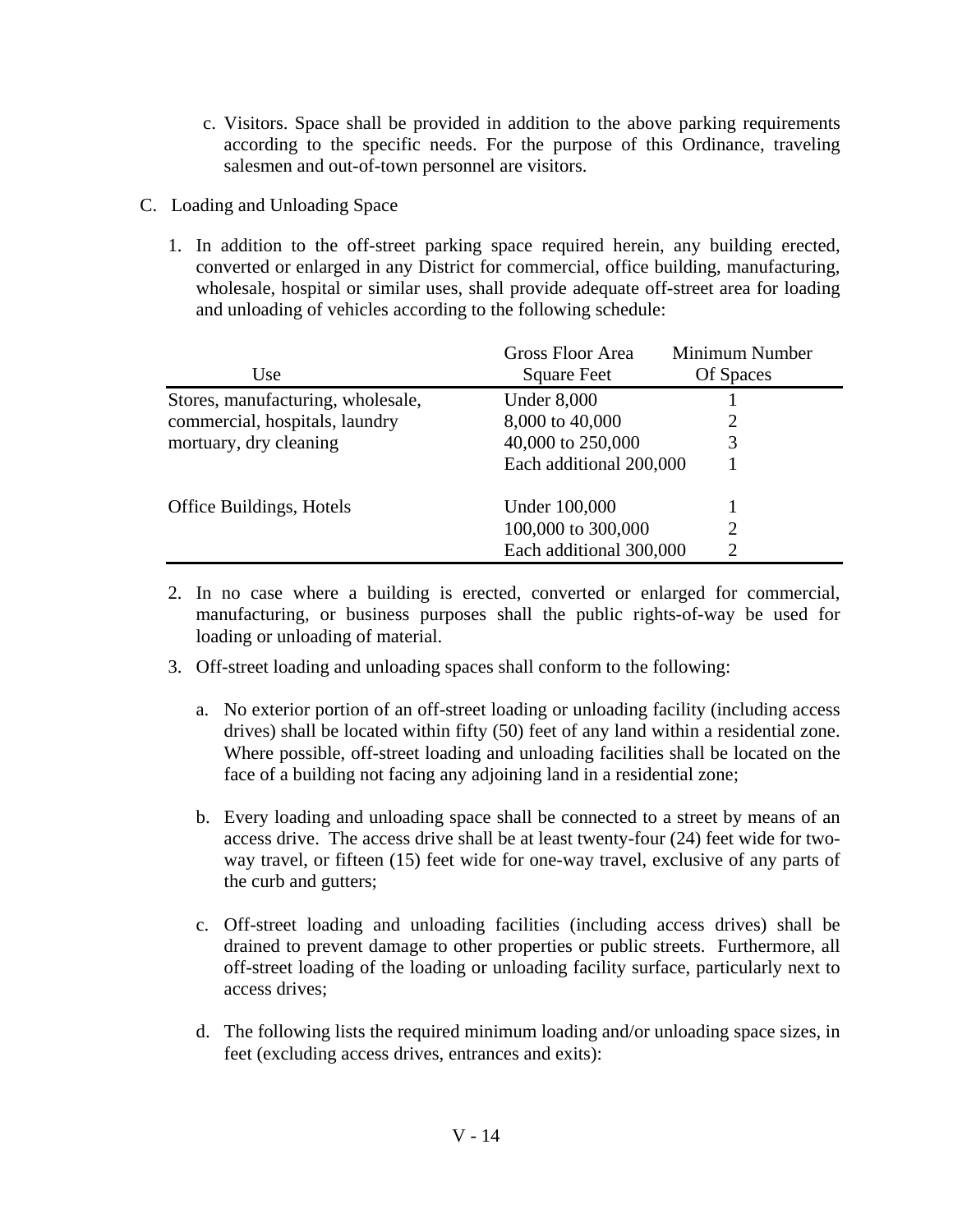|                                           |        |        | Height                     |  |
|-------------------------------------------|--------|--------|----------------------------|--|
| Facility                                  | Length | Width  | (If covered or obstructed) |  |
| Industrial, Wholesale<br>And Storage Uses | 63 ft. | 12 ft. | 15 ft.                     |  |
| All Other Uses                            | 33 ft. | 12 ft. | 15 ft.                     |  |

- e. Adequate lighting shall be provided if the loading facility is to be used at night. The lighting shall be arranged so as not to be directed, reflected or cause glare off the site; and
- f. All off-street loading and unloading facilities shall be surrounded by a fifteen-foot wide landscape strip, designed in accordance with paragraph M and N of this Section.
- D. Service Areas (Parking, Drives and Loading)
	- 1. Residential Districts
		- a. Service areas may be placed in required yard areas but not closer than ten (10) feet from any property line.
		- b. Where the extremities of a service area are closer than twelve (12) feet from any property line, curbs shall be installed and shall be located such that when wheels (front or rear) of a vehicle are in contact, no portion of the vehicle will overhang any part of the adjacent yard area or landscape strip by more than two and onehalf (2 1/2) feet.
		- c. Joint drives serving contiguous lots are not recommended. They may be approved as a special exception by the Zoning Hearing Board when no alternative is available.
		- d. Off-street service areas must have an all-weather paving capable of providing a solid, dust-free surface at all times.
		- e. Off-street service areas shall otherwise comply with the requirements as hereinafter set forth.
	- 2. Commercial Oriented Districts
		- a. Off-street service areas shall be provided for every commercial enterprise hereafter erected or substantially altered.
		- b. Off-street service areas, where permitted, may be placed on the premises provided that:
			- (1) no part of any vehicle on the premises shall overhand any adjacent yard area or landscape strip by more than two and one-half (2 1/2) feet.
			- (2) storage of material shall not be permitted unless within a structure or behind a screen providing visual protection to adjacent properties.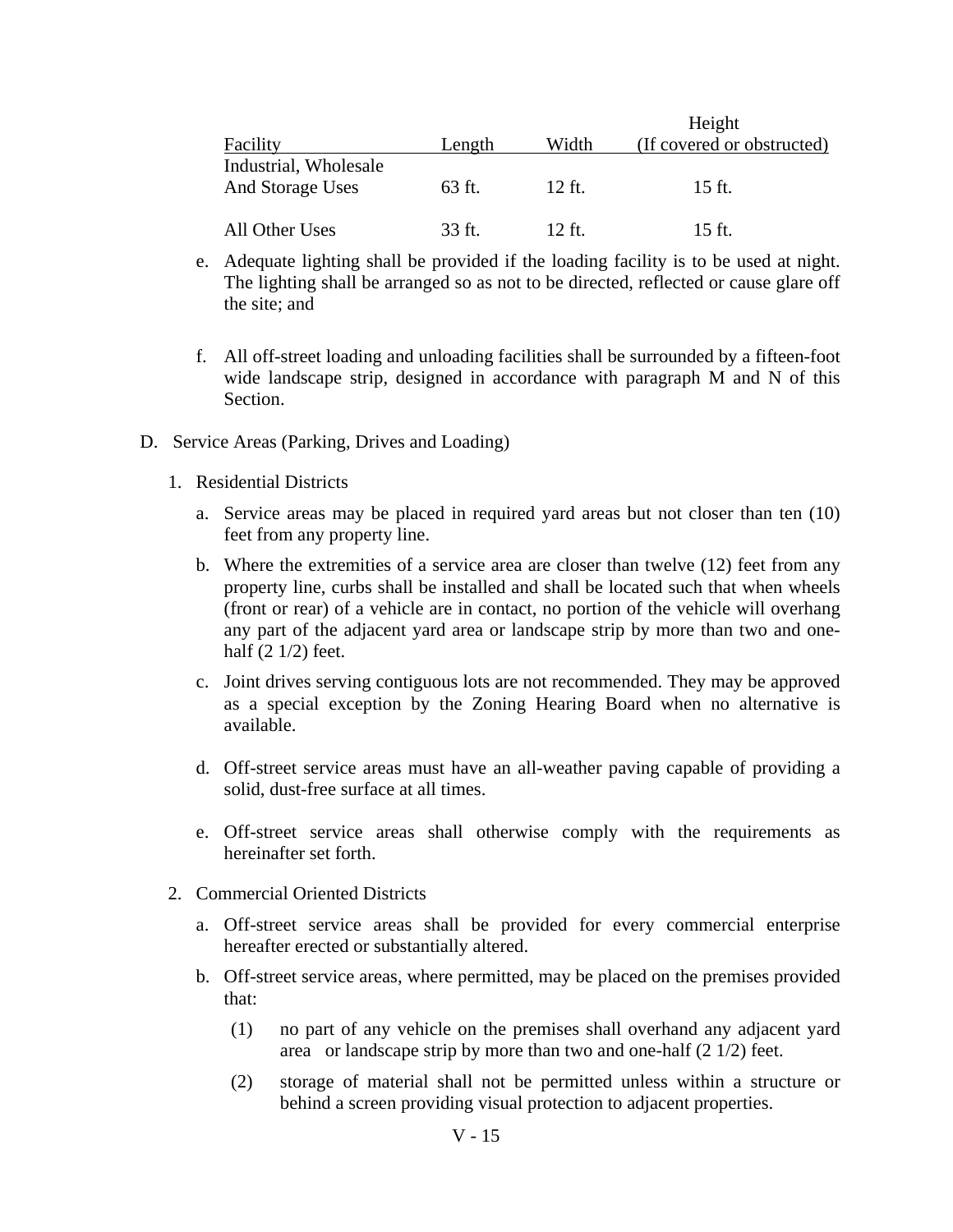- (3) they comply with the requirements as hereinafter set forth.
- c. All off-street service areas shall be paved so as to provide an all-weather surface, firm and dust free at all times. Paving shall be as specified by the Township Engineer.
- 3. Industrial Oriented Districts
	- a. Off-street service areas may be placed anywhere on the premises except where specifically prohibited. (Buffer yards and portions of yards adjacent to public right-of-way lines.)
	- b. No parking or loading area shall be established within ten (10) feet of any property line and shall otherwise conform to the requirements as hereinafter set forth.
- E. Drainage

Parking lots shall be graded to a minimum slope of three-quarter percent (0.75%) to provide for drainage.

F. Parking Space Sizes

The following lists required minimum space sizes in feet:

Parallel 22 x 8 Non-parallel 20 x 10 Physically Handicapped 20 x 13

G. Design Standards for Handicapped Parking Spaces

Off-street parking facilities shall conform with the Americans With Disabilities Act Accessibility Guidelines.

H. Aisles

Aisles are intended principally to provide vehicular access within a parking compound and entrance/exit area for individual parking spaces. Aisles may not be used to intersect streets. All aisles shall have the minimum widths indicated in the following table:

|                  | Width of Driveway in Feet | Width of Driveway in Feet |
|------------------|---------------------------|---------------------------|
| Angle of Parking | One-Way Traffic           | Two-Way Traffic           |
|                  |                           |                           |
| 90 Degrees       | 22                        | 24                        |
| 60 Degrees       | 18                        | 24                        |
| 45 Degrees       | 13                        | 24                        |
| 30 Degrees       | 12                        | 24                        |
| Parrallel        | 12 <sup>°</sup>           | 24                        |
|                  |                           |                           |

All aisles in areas where there is no parking permitted shall be twelve (12) feet wide for each lane of traffic.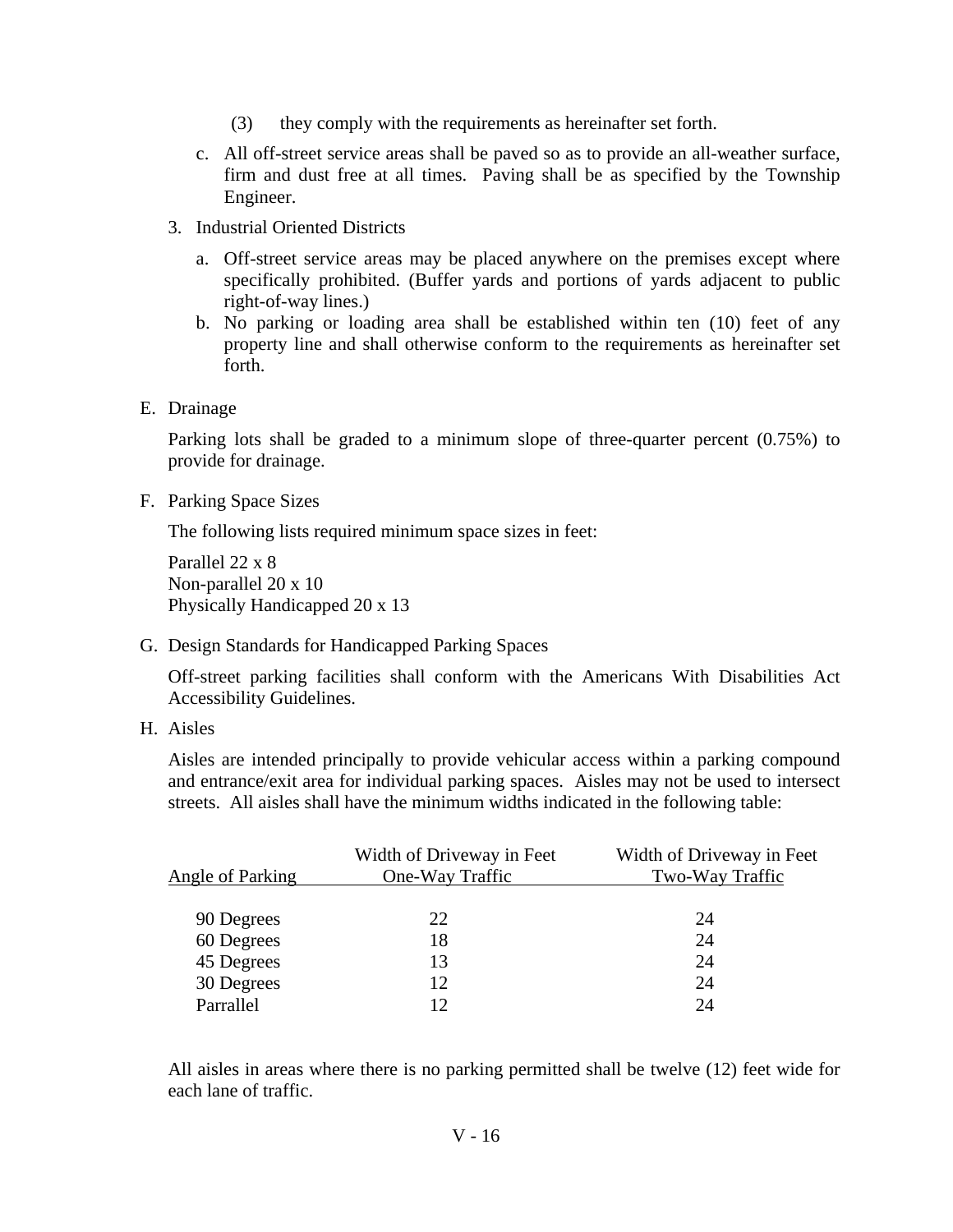I. Marking of parking Spaces and Interior Drives

All parking lots shall be adequately marked and maintained for the purpose of defining parking stalls and interior drives. As a minimum, the lines of all parking stalls and interior drives (including directional arrows, etc.) shall be solid and four (4) inches in width. Parking lots with greater than thirty (30) spaces shall define parking spaces from aisles by raised curbs.

J. Curb Radii

Not less than four (4) foot radius of curvature shall be permitted for horizontal curves in parking areas.

K. End Stalls

All dead-end parking lots shall be designed to provide sufficient backup area for all end stalls.

L. Lighting

Adequate lighting shall be provided if the parking lot is to be used at night. The lighting shall be arranged so as not to reflect or glare on adjoining lots or streets.

- M. Perimeter Landscaping
	- 1. When a parking lot abuts a street, a landscape strip shall be provided along the entire streetline. This landscaping strip may be located within any other landscape strip required to be located along a street.
	- 2. The following lists the required width of landscape strips:

| Number of Spaces in Parking    | Landscape Strip Width in Feet |                    |
|--------------------------------|-------------------------------|--------------------|
| Lot Including Joint Facilities | Side and Rear Yard            | Street R.O.W. Line |
| Less than 100                  |                               | 20                 |
| 100 to 250                     | 10                            |                    |
| Over $250$                     | l ()                          | 30                 |

- 3. Vegetative ground cover alone is not sufficient to meet this requirement. A mixture of deciduous and evergreen trees, shrubs, or other approved material shall be provided. At least one (1) shade tree shall be provided for each seventy-five (75) linear feet of landscaping area. These trees shall have a clear trunk at least five (5) feet above finished grade level.
- N. Interior Landscaping
	- 1. In any parking lot containing twenty-five (25) or more parking spaces (except a parking garage), five percent (5%) of the total area of the lot shall be devoted to interior landscaping. Such interior landscaping may be used at the end of parking space rows to break up rows of parking spaces, at least every ten parking spaces, and to help visually define travel lanes through or next to the parking lot.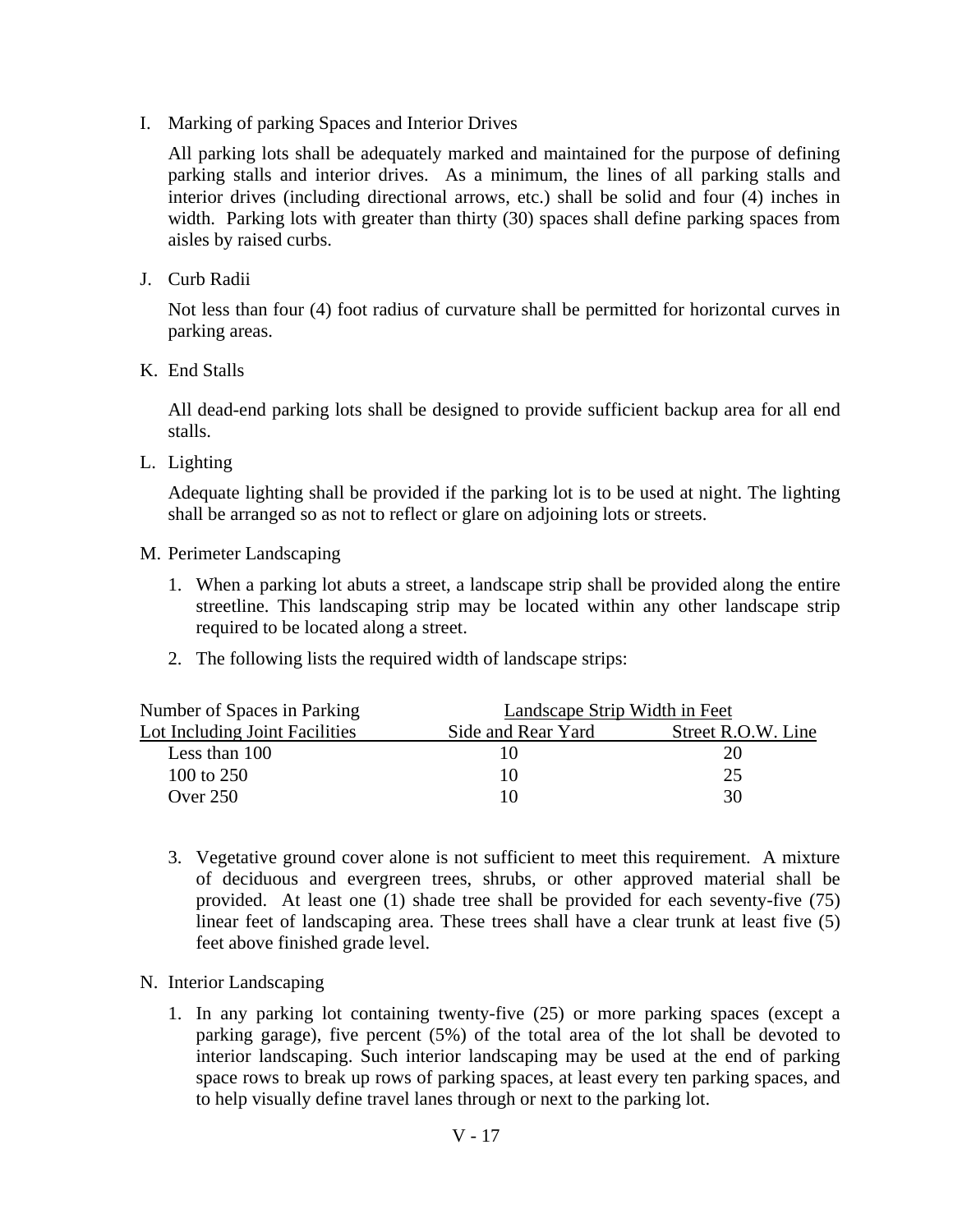- 2. Landscaped areas situated outside of the parking lot, such as peripheral areas and areas surrounding buildings, shall not constitute interior landscaping.
- 3. For the purpose of computing the total area of any parking lot, all areas within the perimeter of the parking lot shall be counted, including all parking spaces and access drives, aisles, islands, and curbed areas.
- 4. Ground cover alone is not sufficient to meet this requirement. Strips and interior landscaping shall comply with the following:
	- a. Any required landscaping shall include a combination of three (3) or more of the following elements: deciduous trees, ground cover, evergreens, shrubs, vines, flowers, rocks, gravel, earth mounds, berms, walls, fences, screens, sculptures, fountains, sidewalk furniture, or other approved materials. Artificial plants, trees, and shrubs may not be used to satisfy any requirement for landscaping or screening. No less than eighty percent (80%) of the required landscaping area shall be vegetative in composition, and no outdoor storage shall be permitted within required landscape areas.
	- b. For each seven hundred and fifty (750) square feet of required area for landscape strips, one shade/ornamental tree shall be provided. For every three hundred (300) square feet of interior landscaping required, one shade tree shall be provided. If deciduous, these trees shall have a clear trunk at least five (5) feet above finished grade; if evergreen, these trees shall have a minimum height of six (6) feet. All required landscape strips shall have landscaping materials distributed along the entire length of the lot line abutting the yard.
- 5. Parked vehicles may not overhang interior landscaped areas more than two and onehalf (2 1/2) feet. Where necessary, curbing shall be provided to insure no greater overhang.
- 6. If a parking lot under twenty-five (25) spaces is built without interior landscaping, and later, additional spaces are added so that the total is twenty-five (25) or more, the interior landscaping shall be provided for the entire parking lot.
- O. Speed Bumps

All speed bumps provided as part of access drives or parking lot aisles shall be marked with permanent yellow diagonal stripes. In no case shall the overall height (or depth) of speed bumps exceed two (2) inches.

- P. Joint Parking Lots
	- 1. In commercial shopping centers over three (3) acres in size, joint parking lots may be permitted. These joint facilities can reduce the total number of parking spaces required by a maximum of twenty percent (20%). Therefore, the resulting joint parking lot will be required to provide at least eighty percent (80%) of the total number of spaces required by the sum of all of the shopping center's tenants. Such reduced parking spaces must be appropriately distributed upon the lot to provide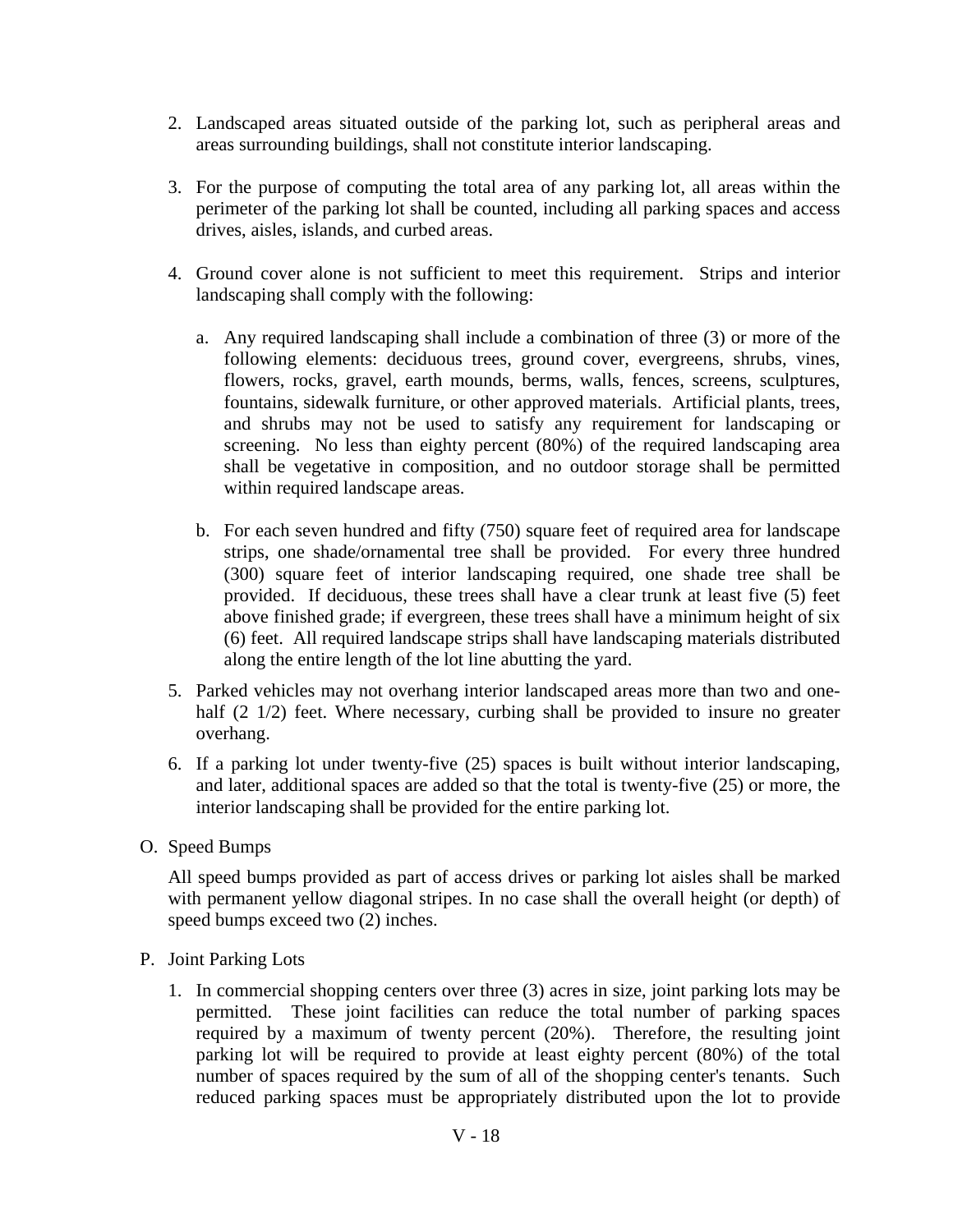convenient walking distance between every vehicle and each of the shopping center's stores.

- 2. Required parking spaces may be provided in spaces designated to jointly serve two (2) or more establishments or uses, provided that the number of required spaces in such joint facility shall be less than the total required separately for all such establishments or uses. Where it can be conclusively demonstrated that one (1) or more such uses will be generating a demand for parking spaces, primarily during periods when the other use(s) is not in operation, the total number of required parking spaces may be reduced to:
	- a. That required number of spaces that would be needed to serve the use generating the most demand for parking; plus,
	- b. Twenty percent (20%) of that number of required parking spaces needed to serve the use(s) generating the demand for the lesser spaces.
- Q. Prohibited Use of a Parking Lot

Automobile parking lots are for the sole purpose of accommodating the passenger vehicles of persons associated with the use, which requires them. Parking lots shall be used for the following:

- 1. The sale, display or storage of automobiles or other merchandise;
- 2. Performing services (including services to vehicles);
- 3. Loading and unloading purposes except during hours when business operations are suspended; and,
- 4. Except in specifically designated areas, the parking of recreational vehicles as defined herein.

# Section 515. Performance Standards.

The purpose is to establish minimum environmental standards with which all proposed land uses and structures must comply. Evidence of ability to comply with the following shall be required prior to the issuance of a Zoning and/or Building Permit, and continued compliance shall be required during the operation of such land uses and structures.

# A. Coverage Guidelines

If not specified otherwise, all buildings, parking lots and structures shall not exceed thirty (30) percent of land area exclusive of open space.

# B. Privacy

All new land developments and structures shall, by site planning, location and orientation of structures, provide visual and acoustical privacy between themselves and adjoining lots and structures. The conditions of existing adjacent lots and structures shall govern the design of new lot developments and structures in the question of privacy.

# C. Open Space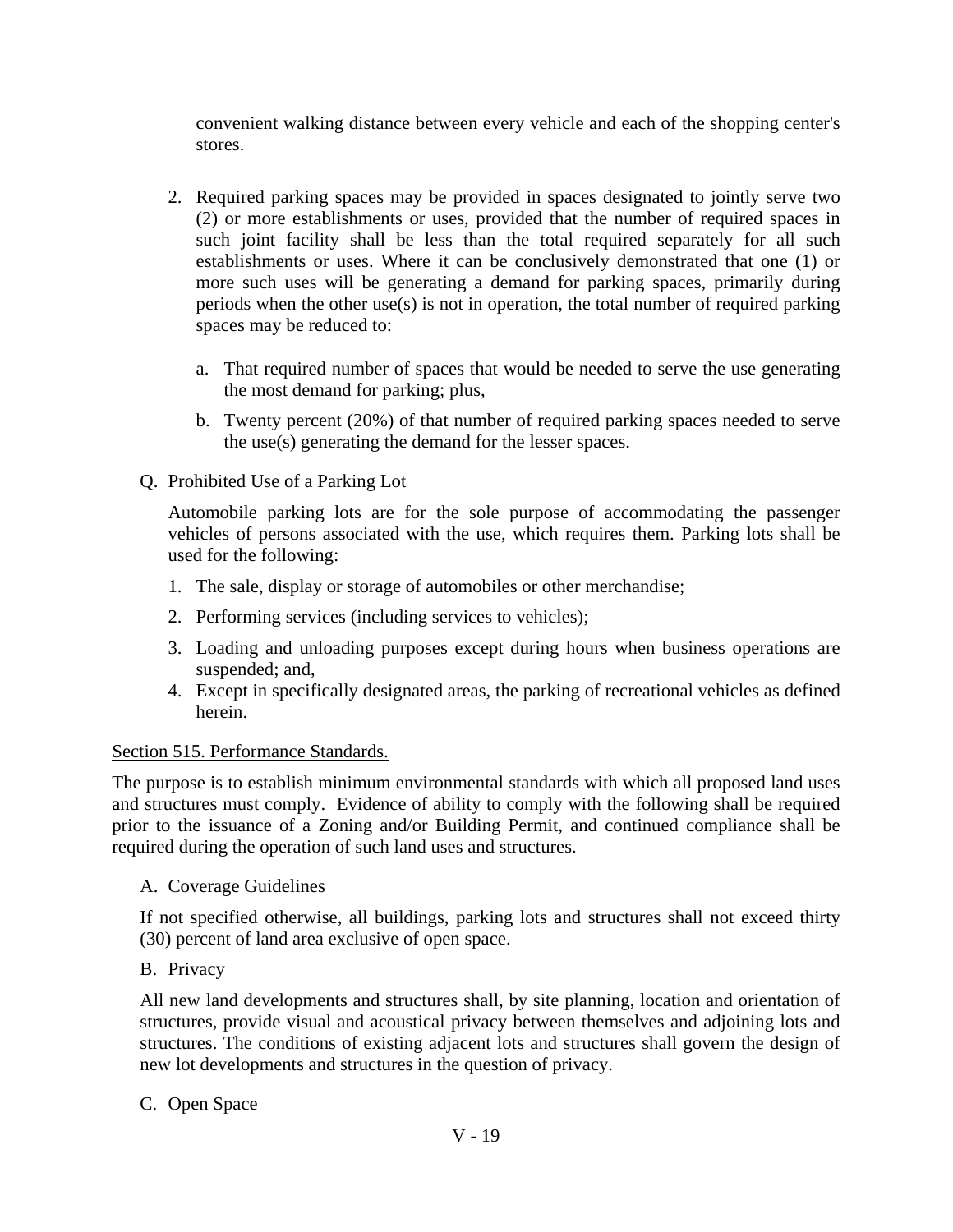- 1. Open space shall be required as deemed necessary to preserve slope area, protect natural drainage ways, provide for public utilities, and to meet any other open space requirements of the Township Subdivision and Land Development Ordinance.
- 2. In the case of Planned Residential Developments or Cluster Developments, no less than twenty-five (25) percent of the total land area shall be devoted to recreational use and common open space, in addition to the space required for slopes and drainage ways in (1) above; and adequate assurance for the perpetuation and grounds maintenance thereof shall be provided by the developer.

### D. Noxious Uses

All uses of land, buildings and structures shall be prohibited that may be noxious or injurious by reason of the production or emission of water pollutants, dust, smoke, refuse matter, odor, gas, fumes, noise, vibration, or similar substances or conditions; provided, however, that all agricultural activities controlled through good agricultural husbandry practices are permitted and any other uses may be permitted if adequate provisions, restrictions, and safeguards to protect the health, safety, and the general welfare of the community are established by a written agreement between the Developer and the Township, and further subject to the USE REGULATIONS of the District in which the use is to be located and compliance with applicable State and Federal regulations as they are periodically amended.

1. Noise.

The sound level of any operation (other than the operation of motor vehicles or other transportation facilities, operations involved in the construction or demolition of structures, emergency alarm signals or time signals) shall not exceed the decibel levels in the designated octave bands stated below. The sound pressure level shall be measured with a Sound Level Meter and an Octave Band Analyzer that conform to the specifications published by the American Standards Association. (American Standard Sound Level Meters for Measurement of Noise and Other Sounds, Z 24.3 - 1944, American Standards Association, Inc., New York, New York; and the American Standard Specification for an Octave B Filter Set for the Analysis of Noise and Other Sounds, Z 24.10 -1953, American Standards Association, Inc., New York, New York shall be used). Sound pressure levels shall be measured at the property line on which the emission occurs. The maximum permissible sound pressure levels for smooth and continuous noise shall be as follows: (All of the following decibel levels shall apply in each case).

| <b>Frequency Band</b> | <b>Maximum Permitted</b>        |
|-----------------------|---------------------------------|
| (Cycles per Second)   | Sound Pressure Level (Decibels) |
| $0 - 150$             | 67                              |
| $150 - 300$           | 59                              |
| $300 - 600$           | 52                              |
| $600 - 1200$          | 46                              |
| $1200 - 2400$         | 40                              |
| $2400 - 4800$         | 34                              |
| Above 4800            | 32                              |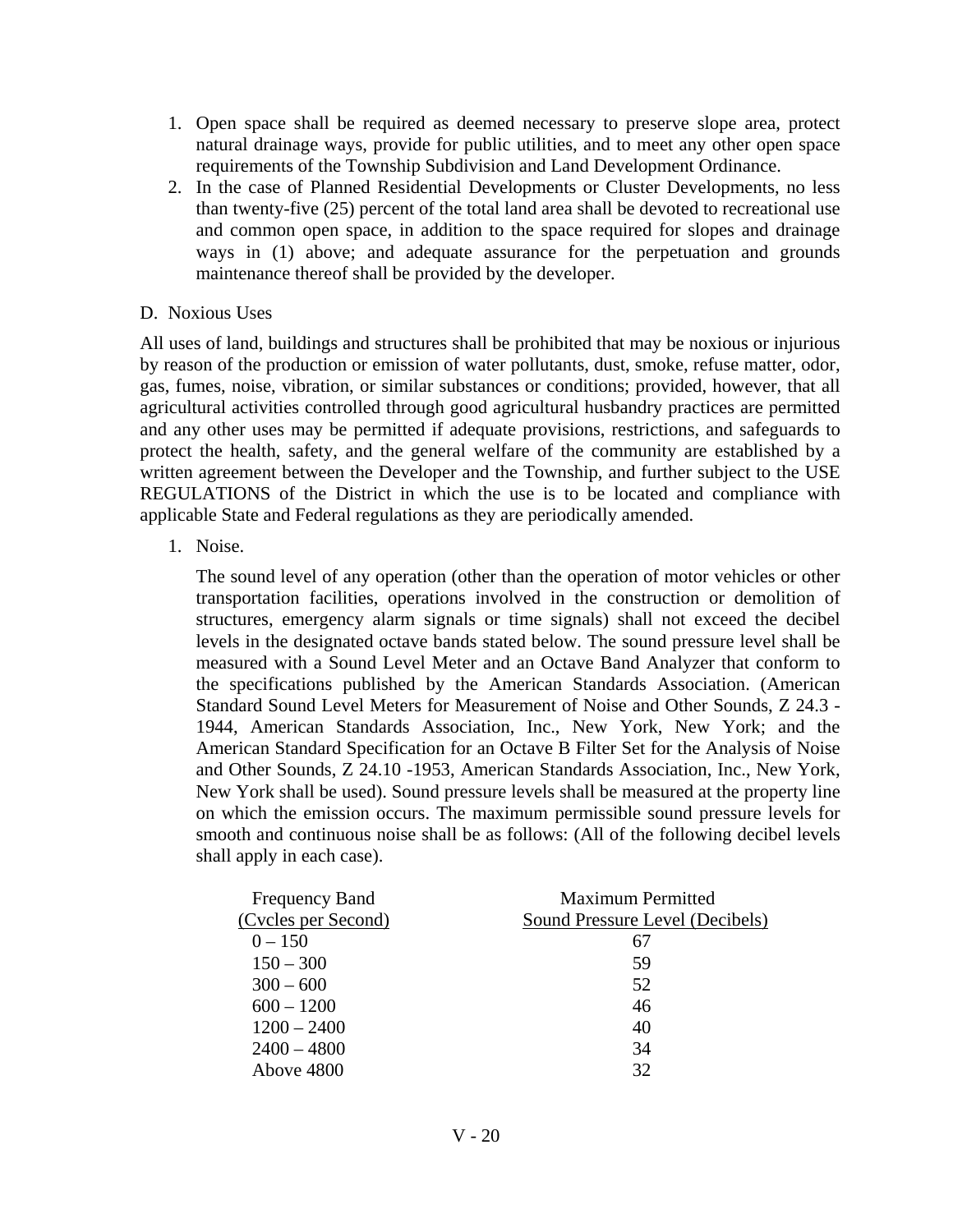If the noise is not smooth and continuous or is radiated during sleeping hours, one or more of the corrections below shall be added to or subtracted from each of the decibel levels given herein.

| <b>Type of Operations or Character of Noise</b>                                                                                                                                                                                                                | Corrections<br>in Decibels |
|----------------------------------------------------------------------------------------------------------------------------------------------------------------------------------------------------------------------------------------------------------------|----------------------------|
| Noise occurs between the hours of 10 P.M. and 7 A.M.                                                                                                                                                                                                           | $-3$                       |
| Noise occurs less than 5 percent of any one-hour period                                                                                                                                                                                                        | $+5$                       |
| Noise is of periodic character (hum, scream, etc.) or impulsive<br>character (hammering, etc.). (In the case of impulsive noise,<br>the correction shall apply only to the average pressure during<br>an impulse; and impulse peaks shall not exceed the basic |                            |
| standards given above).                                                                                                                                                                                                                                        | -5                         |

- 2. Smoke and Gases.
	- a. No smoke shall be emitted from any chimney or other source of visible gray opacity greater than No. 1 on the Ringlemann Smoke Chart published by the U.S. Bureau of Mines, except that smoke of a shade not darker than No.2 on the Ringlemann Chart may be emitted for not more than 4 minutes in any 30-minute period.
	- b. The emission of dust, dirt, fly ash, fumes, vapors or gases which can cause any damage to human health, animals, vegetation or property or which can cause any soiling or staining of persons or property at any point beyond the lot line of the use creating emission is herewith prohibited.
	- c. No emission of liquid or solid particles from any chimney or other source shall exceed three-tenths (0.3) grains per cubic foot of the covering gas at any point beyond the lot line of the use creating the emission. For measurement of the amount of particles in gases resulting from combustion, standard correction shall be applied to a stack temperature of 500 degrees F. and 50% excess air in stack at full load.
- 3. Odor.

Odorous matter released by any operation or activity shall not exceed the odor threshold concentration beyond lot lines, measured either at ground level or habitable elevation. The standard for measuring the intensity of odor in the air shall be the "Standard Method for Measurement of Odor in Atmosphere (Dilution Method)" ASTM Method D1391-57, American Society of Testing and Material, Philadelphia, Pennsylvania, 1957.

4. Heat.

No use shall produce heat perceptible beyond its lot lines.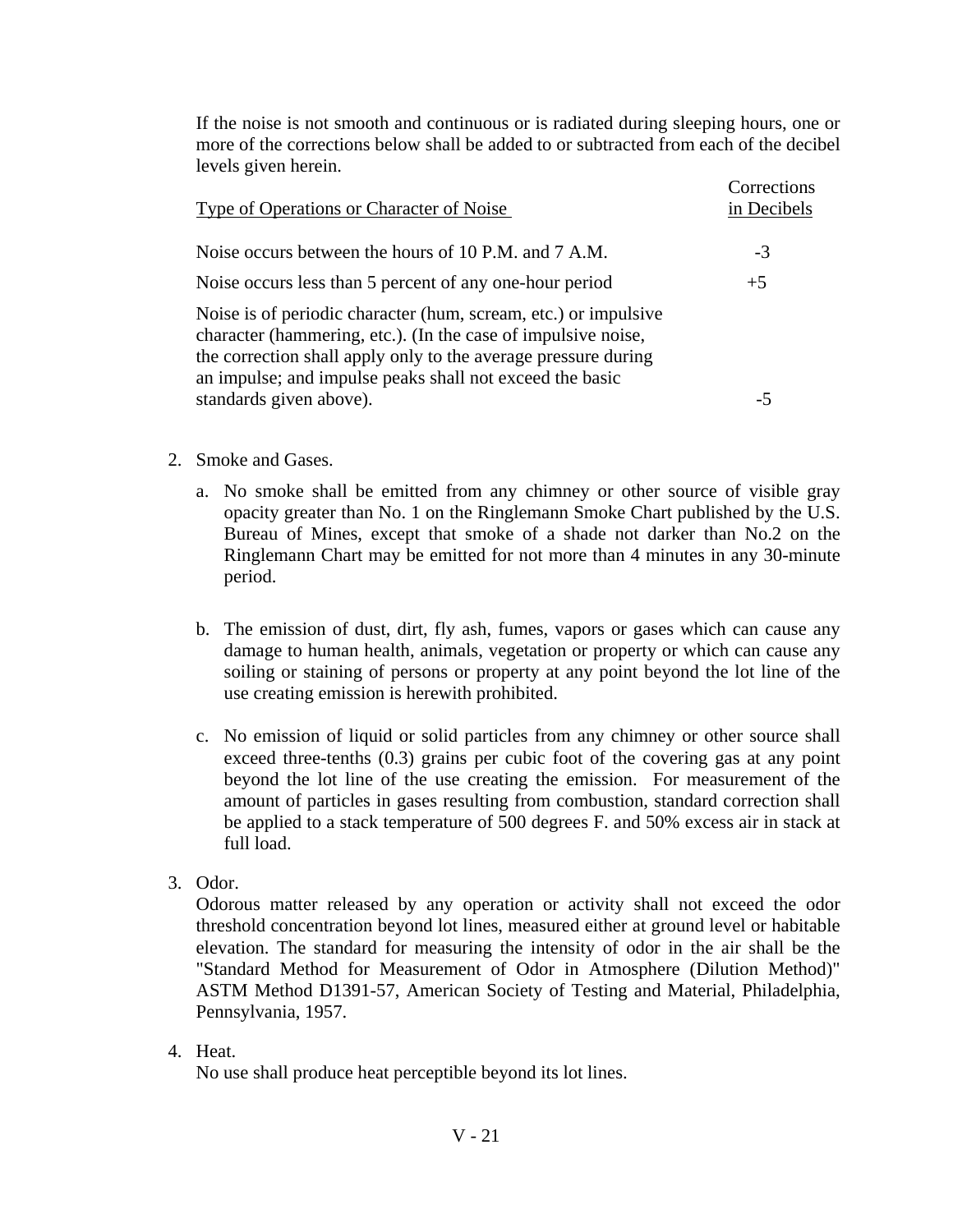### 5. Glare.

- a. Lighting devices which produce objectionable direct or reflected glare on adjoining properties or thoroughfares shall not be permitted. No light in excess of five-tenths (0.5) footcandles shall be emitted on adjoining property for a distance of more than twenty-five (25) feet from the property line of the property on which the source of the light is located.
- b. All lighting devices located within one hundred (100) feet of any property line adjoining a residential use or zoning classification shall be designed with shields, reflectors or refractor panels which direct and cut off the light at a cutoff angle that is less than ninety degrees (90°). "Cutoff angle" is defined as the angle formed by a line drawn from the direction of the light rays at the ground from the light source above which no light is emitted.
- 6. Vibrations.

No use shall cause earth vibrations or concussions detectable beyond the limits of the property except as permitted by Rules and Regulations of DEP.

7. Fire Hazards.

Any activity involving the use or storage of flammable or explosive materials shall be protected by adequate fire-fighting and fire-prevention equipment and by such safety devices as are normally used in the handling of any such material. Such hazards shall be kept removed from adjacent activities to a distance which is compatible with the potential danger involved.

8. Radioactivity or Electrical Disturbance.

No use shall emit dangerous radioactivity at any point, or electrical disturbance adversely affecting the operation of any equipment at any point other than that of the creator of such disturbance.

### 9. Air Pollution.

Air pollution shall be subject to the requirements and regulations established by DEP.

10. Erosion.

No erosion, by either wind or water, shall be permitted which will carry objectionable substances onto neighboring properties or public right of ways.

11. Water Pollution.

Water pollution shall be subject to the requirements and regulations established by DEP.

12. Ground Water.

No use shall be permitted which would contaminate or destroy any public or private ground water supply.

13. Storm Water.

All storm water management systems shall be designed to control storm water runoff so that the storm water runoff at the site boundary after development is no greater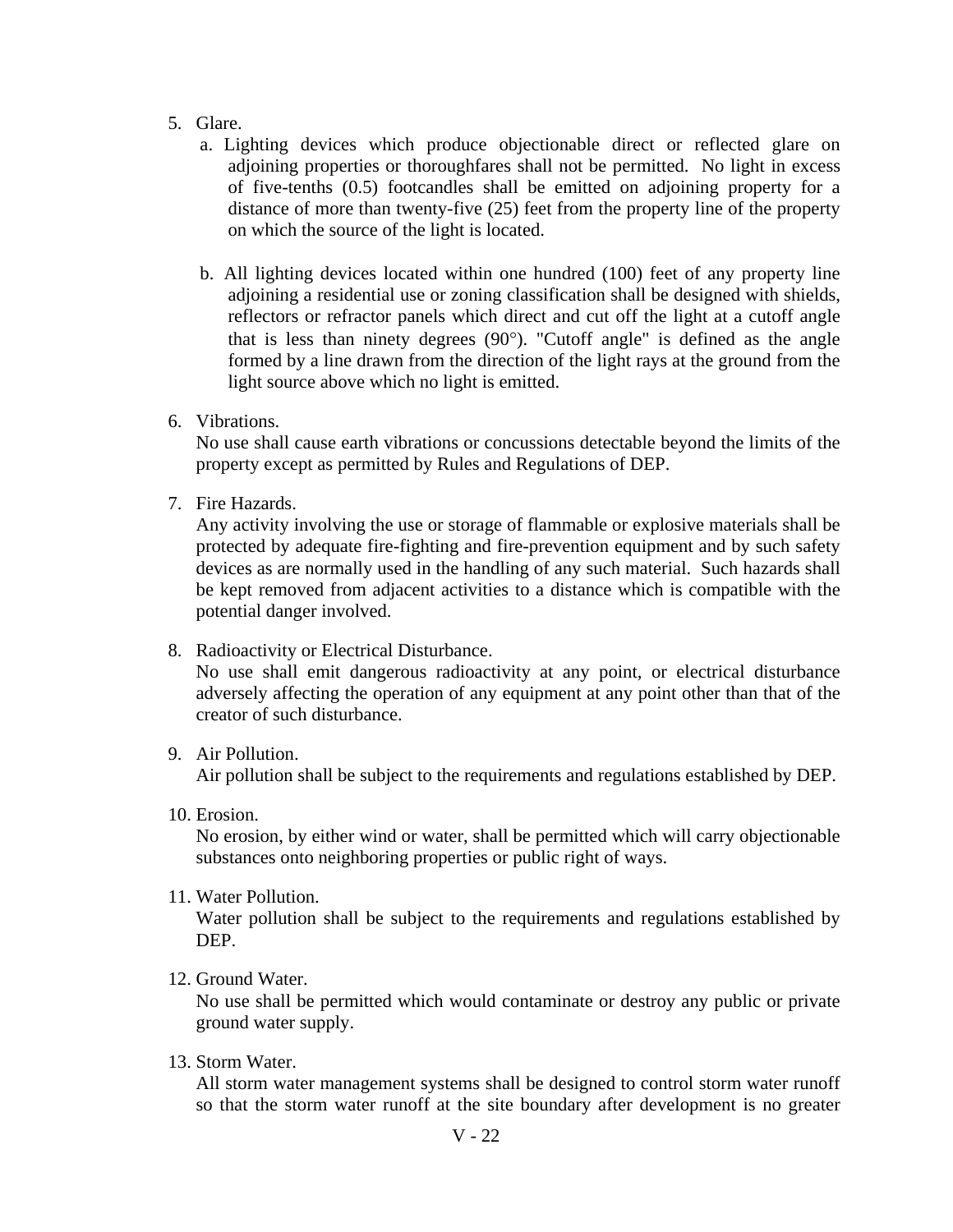than the pre-development runoff for any storm event up to and including the hundred (100) year storm.

All storm water runoff control facilities (i.e., pipes, inlets, and open channels) shall be designed in conformance with the applicable standards of PennDOT, the Soil Conservation Service, DEP and regulations adopted pursuant to the requirements of the Pennsylvania Storm Water Management Act.

As a minimum, all storm water runoff control facilities shall be designed to accommodate the twenty-five (25) year storm event runoff.

E. Enforcement Provisions.

The Zoning Officer, prior to the issuance of a Zoning Permit, may require the submission of statements and plans indicating the manner in which dangerous and objectionable elements are to be eliminated or reduced to acceptable limits and tolerances. In addition, the Zoning Officer may require the posting of a bond sufficient to guarantee compliance.

F. Measurement Procedures.

Methods and procedures for the determination of the existence of any dangerous and elements shall conform to applicable standard measurement procedures published by the American Standards Association, Inc., New York, the Manufacturing Chemists' Association, Inc., Washington, D.C., the United States Bureau of Mines, and DEP.

Section 516. Required Trash Areas.

- A. All commercial, industrial, and multi-family residential uses that provide trash and/or garbage collection areas shall be enclosed on at least three (3) sides by a solid wall or fence of at least four (4) feet in height if such area is not within an enclosed building or structure.
- B. Provisions for adequate vehicular access to and from such area or areas for collection of trash and/or garbage as determined by the Zoning Officer shall be required.

### Section 517. Setback Requirements for Corner Buildings.

On a corner lot the principal building and its accessory structures shall be required to have the same setback distance from all street right-of-way lines as required for the front yard in the district in which such structures are located. The two (2) remaining lot lines shall have a setback distance equal to the side yard setback requirement for that district.

### Section 518. Screening.

- A. Plant materials used in the screen planting shall be at least four (4) feet in height when planted and of such species as will produce, within two years, a complete visual screen of at least eight (8) feet in height.
- B. The screen planting shall be maintained permanently, and any plant material which does not live shall be replaced within one (1) year.
- C. The screen planting shall be so placed and maintained that, at maturity, it will be not closer than three (3) feet from any street right-of-way or property line.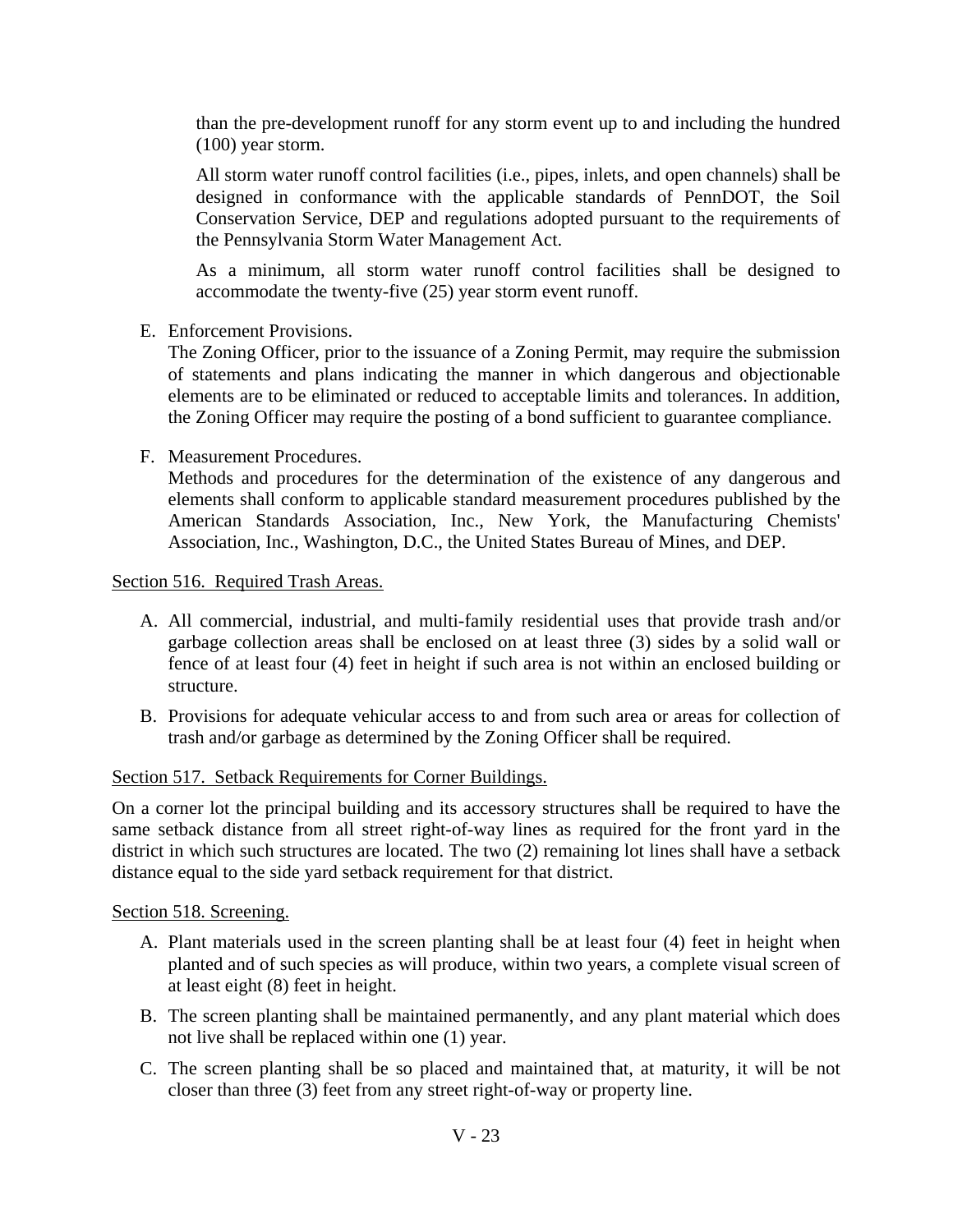- D. A clear-sight triangle shall be maintained at all street intersections and where private accessways intersect public streets.
- E. The screen planting shall be broken only at points of vehicular or pedestrian access.

### Section 519. Signs.

Signs may be erected and maintained only when in compliance with the provisions of this Article and any and all other Ordinances and Regulations relating to the erection, alteration or maintenance of signs and similar devices.

### A. General Signs

- 1. The following types of signs shall be permitted in all Districts:
	- a. Signs advertising the sale or rental of the premises upon which they are erected, when erected by the owner or broker or any other person interested in the sale or rental of such premises, may be erected and maintained, provided: (1) the size of any such sign is not in excess of six (6) square feet, and (2) not more than two signs are placed upon any property in single and separate ownership, unless such property fronts upon more than one street, in which event two such signs may be erected on each frontage.
	- b. Signs advertising the sale or development of the premises upon which they are erected, when erected in connection with the development of the premises by a builder, contractor, developer, or other person interested in such sale or development, may be erected and maintained, provided: (1) the size of any sign is not in excess of six (6) square feet, and (2) not more than two signs are placed upon any property in single and separate ownership, unless such property fronts upon more than one street, in which event two such signs may be erected on each frontage.
	- c. Signs indicating the location and direction of premises available for or in process of development, but not erected upon such premises and having inscribed thereon the name of the owner, developer, builder, or agent, may be erected and maintained, provided: (1) the size of any such sign is not in excess often (10) square feet; and (2) not more than one such sign is erected on each five hundred (500) feet of street frontage.
	- d. Signs bearing the word "sold" or the word "rented" with the name of the persons effecting the sale or rental may be erected and maintained, provided the conditions in subsection "a" hereof, are complied with.
	- e. Signs of mechanics, carpenters, painters, and other artisans may be erected and maintained during the period such persons are performing work on the premises on which such signs are erected, provided: (1) the size thereof is not in excess of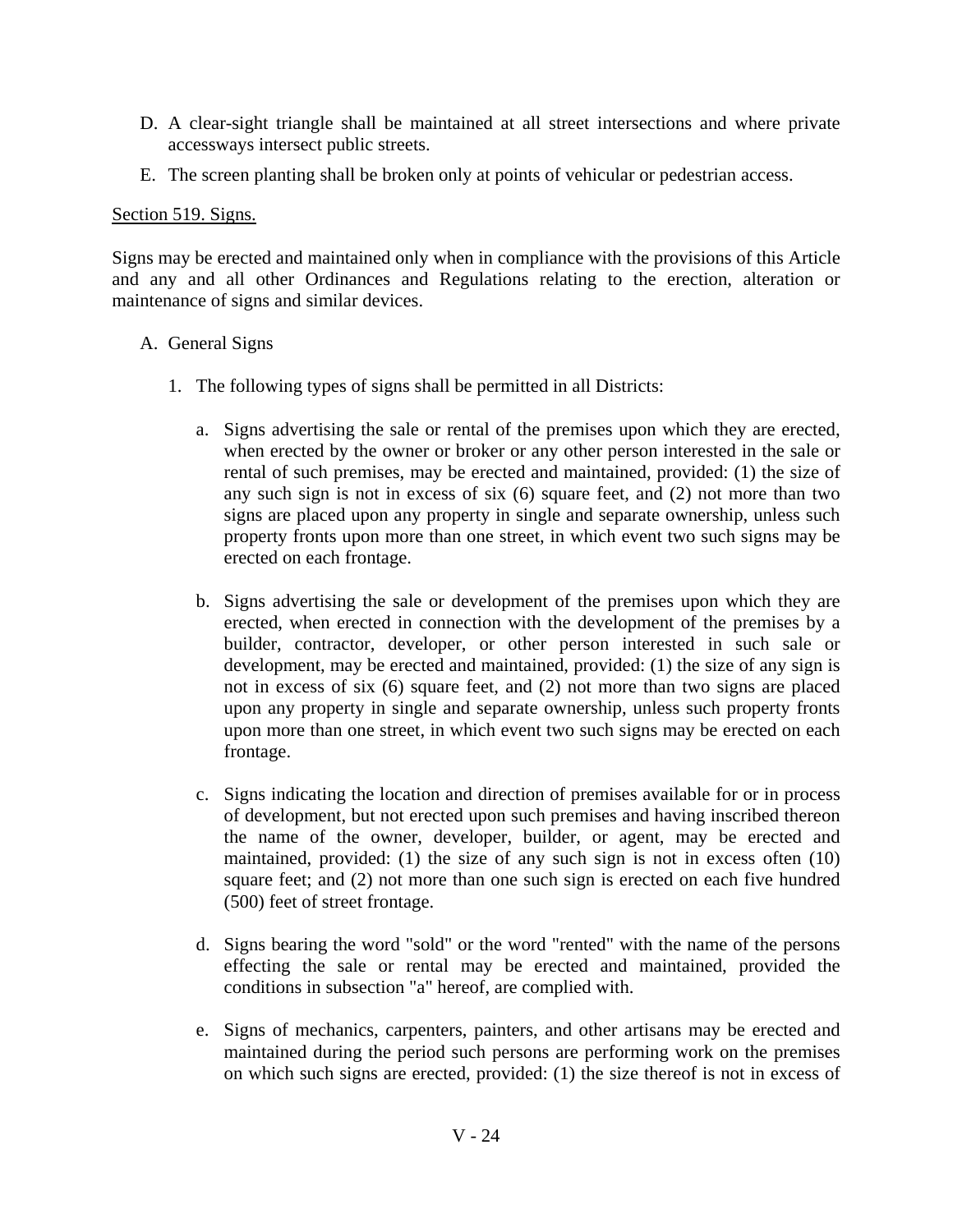twelve (12) square feet; and (2) such signs are removed promptly upon completion of the work.

- f. Trespassing signs, or signs indicating the private nature of a driveway or property provided that the size of any sign shall not exceed two (2) square feet.
- g. Signs of schools, colleges, churches, hospitals, sanitariums, or other institutions of a similar nature may be erected and maintained, provided: (1) the size of any such sign is not in excess of thirty- two (32) square feet; and (2) not more than two signs are placed on a property in single and separate ownership, unless such property fronts upon more than one street, in which event two such signs may be erected on each frontage.
- h. Off-premise signs advertising the sale of farm products when permitted by this Ordinance, provided: (1) the size of any such sign is not in excess of thirty-two (32) square feet; and (2) not more than two signs in anyone direction of travel from the premises are used.
- i. Signs advertising home occupations shall be not larger than four (4) square feet, bearing the name and occupation of the practitioner; and no more than two (2) such signs shall be permitted.
- B. Business Identification Signs
	- 1. Signs bearing the name of the occupant and products manufactured, processed, sold or displayed may be erected and maintained on the premises of permitted commercial and industrial uses. The size of business identification signs shall not exceed one hundred (100) square feet in area; and if attached to a wall surface of the building, shall not project beyond the ends of the wall nor more than five (5) feet above the roof line.
	- 2. For related businesses (e.g. office-professional service, real estate, apartment, etc.), signs identifying the business and service, or the apartment name shall not exceed twenty-five (25) square feet in area.
	- 3. Signs as permitted in Residential District.
	- 4. Signs identifying businesses in non-conforming structures and the non-conforming use of land shall not exceed twenty (20) square feet in area. Such signs may be backlighted. Completely hidden diffused lighting may also be accepted.
- C. Commercial Advertising Signs
	- 1. Commercial advertising signs, outdoor advertising structures, or billboards which advertise products or businesses not connected with the site or building on which they are located shall be permitted and regulated as a separate, supplemental use in the CI District.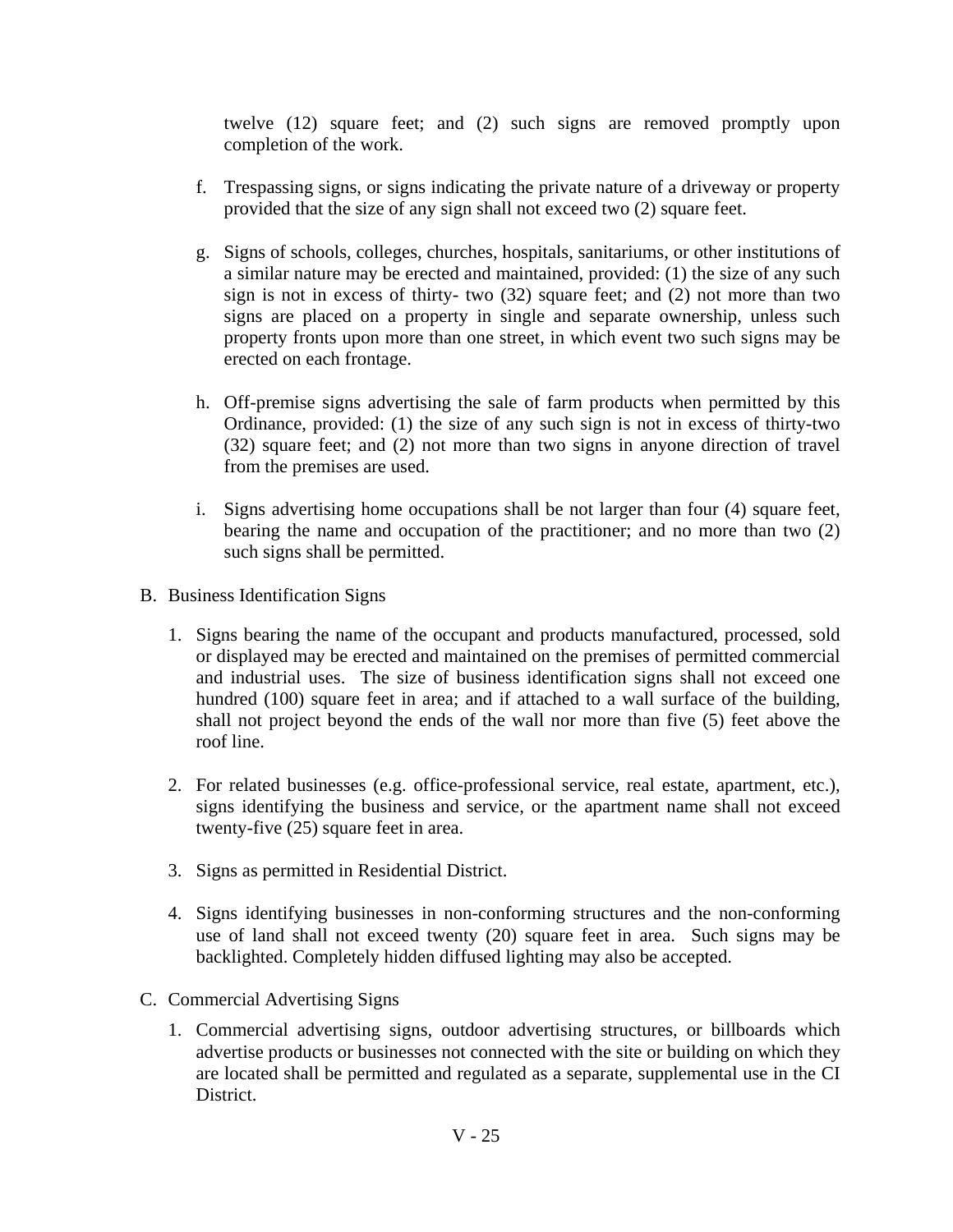- 2. No such sign shall be located at a lesser distance than two hundred (200) lineal feet for (a) the district boundary of any adjoining residential district; or (b) any building used for residential purposes.
- 3. No such sign shall be located on a lot having a frontage or width along the street, road or highway adjacent to the sign of less than one hundred fifty (150) feet.
- 4. No commercial advertising sign shall be closer than fifty (50) feet to any property line, nor located closer than fifty (50) feet to the legal right of way of any existing street, road or highway or from the dedicated right of way line of any street, road or highway as shown in a subdivision or land development plan approved by the Township.
- 5. There shall not be more than one (1) commercial advertising sign structure per lot displaying a maximum of three hundred (300) square feet of advertising space. A backup structure facing in the opposite direction with an interior angle of less than ninety (90) degrees and conforming with the general lines and measurements of the first structure shall also be permitted provided the aggregate advertising space thereon shall not exceed three hundred (300) square feet.
- 6. No portion of any sign shall exceed a height of twenty-five (25) feet above ground level.
- 7. All such signs shall be attached to the ground by a single vertical metal or concrete post, pillar, pole or column.
- 8. Signs shall not be located on the same side of any road, street or highway at a lesser distance from each other (measured in both directions) than one thousand (1,000) lineal feet.
- 9. Signs may be illuminated, but no direct ray of light shall extend beyond the face of the sign.
- 10. The construction of all commercial advertising signs shall comply with all building construction regulations of the Township.
- 11. Every sign shall be identified on the structure with the name of the owner.
- 12. All properties upon which a billboard is erected shall be regularly maintained so as not to create a nuisance by means of weeds, litter or vector habitation.
- 13. No billboard shall obstruct the view of motorists on adjoining roads, or the view of adjoining commercial or industrial uses, which depend upon visibility for identification.
- D. General Regulations for All Signs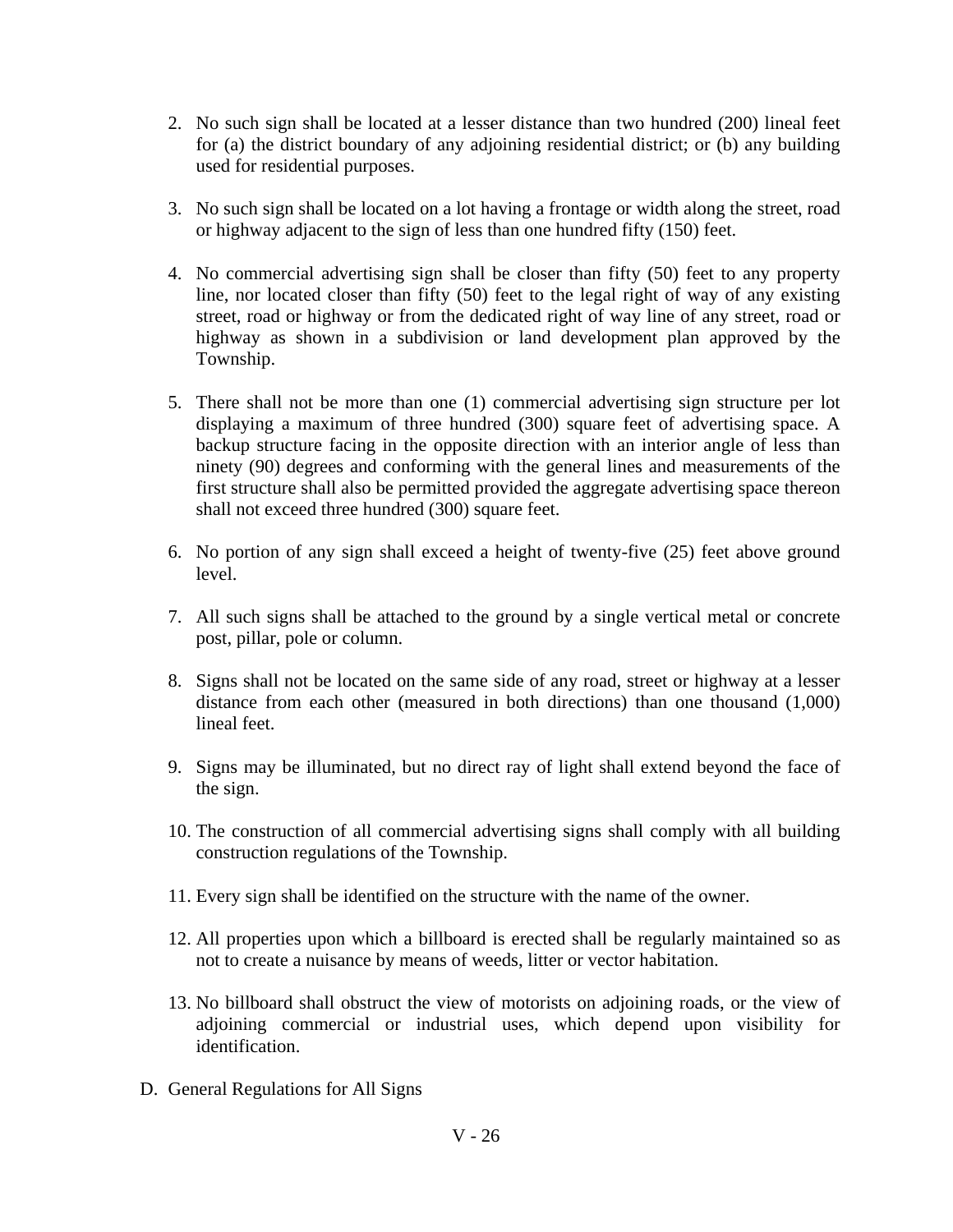- 1. The following regulations shall apply to all permitted sign uses:
	- a. Signs must be constructed of durable material, maintained in good condition and not allowed to become dilapidated.
	- b. No sign shall be placed in such a position that it will cause danger to traffic on a street by obscuring the view.
	- c. No sign, other than an official traffic sign, shall be erected within or over a public right-of-way, unless authorized by the PennDOT or Board of Supervisors.
	- d. No permit shall be required for the erection, alteration, or maintenance of any signs as permitted in subsection "A" hereof, General Signs.
	- e. Each sign, signboard, poster, or advertising bulletin and all appurtenances shall be removed when the circumstances leading to its erection or display no longer apply.
	- f. No sign, whether stationary, animated, sequential, flashing or oscillating, shall be permitted in any District when by reason of its intensity, color, location or movement it may interfere or cause confusion with traffic lights, signals, or other controls or be detrimental to adjoining property.
- 2. Except for commercial signs under Section C., no sign in Latimore Township shall exceed one hundred (l00) square feet.
- 3. Lights for Signs

No light, whether constant, flashing or oscillating, shall be permitted in any District when by reason of intensity, color, location, or movement or direction of its beam, it may interfere or abrogate public safety or be detrimental to occupants of adjoining property.

### Section 520. Special Uses.

This Ordinance shall not apply to any building of the Township if the Board of Supervisors shall, after a public hearing, decide that such building or extension thereof or such use of any premises is reasonably necessary for the convenience or welfare of the public.

# Section 521. Storage and Parking of Certain Vehicles.

- A. Automotive vehicles or trailers of any kind or type without current license plates shall not be parked or stored on any residential property other than in completely enclosed buildings.
- B. One (1) boat, and one (1) travel trailer may be stored in any District if they have a current license, and provided that:
	- 1. The vehicle shall not project beyond the front line of the dwelling.
	- 2. The lot is improved with a dwelling occupied by the owner of the vehicle(s).
	- 3. The vehicle(s) should be placed in such a manner so there is no encroachment into the side and rear yard set-back areas.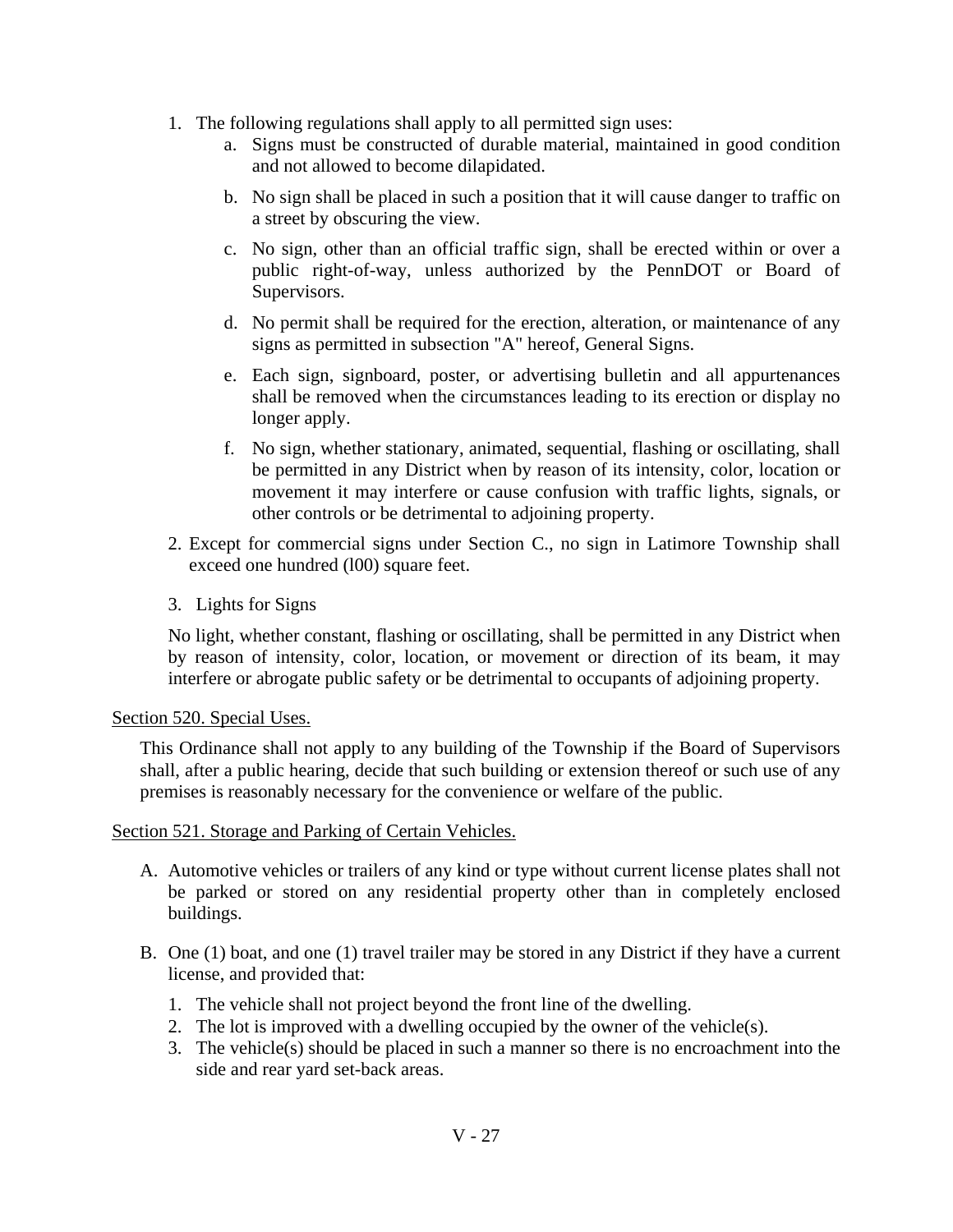### Section 522. Swimming Pools.

- A. Every outdoor swimming pool must conform to all applicable requirements of State Law and in addition must be completely surrounded by a fence or wall not less than four (4) feet in height, which shall be constructed according to Section 522 of this Ordinance. All gates or doors opening through such enclosure shall be equipped with a self-closing and self-latching device for keeping the gate or door securely closed at all times when not in actual use, except that the door of any dwelling which forms a part of the enclosure need not be so equipped.
- B. The pool may not be located closer than twenty (20) feet to any property line of the parcel upon which it is located; however, the required fence enclosure may be located between one (1) of the minimum required setback lines and the property line. When located between the setback line and the property line, such a fence shall not exceed eight (8) feet in height.
- C. No swimming pools or enclosures shall be constructed in the front yard of any lot or tract of land in any District.
- D. Farm ponds and/or lakes are not included, provided that swimming was not the primary purpose for their construction.
- E. If a pool is elevated two and one-half (2 1/2*)* feet or more above existing grade by a vertical wall or support to contain water, the fence or wall requirement may be modified by the Zoning Hearing Board.

# Section 523. Temporary Buildings.

- A. Temporary buildings, construction trailers, equipment, and materials used in conjunction with construction work only may be permitted in any District during the period construction work is in progress, but such temporary facilities shall be removed upon completion of the construction work.
- B. Storage of such facilities or equipment beyond the completion date of the project shall require a Zoning Permit authorized by the Zoning Officer.

# Section 524. Unenclosed Storage.

- A. In all Districts, no outdoor stockpiling of any material or outdoor storage of trash is permitted in front yards.
- B. Except as provided in other Township Ordinances, the accumulation of trash or junk outof-door for a period in excess of fifteen (15) days is prohibited in all Districts.

# Section 525. Uses Not Provided For.

Whenever in any District established under this Ordinance a use is not specifically permitted, an application shall be made by a property owner to the Zoning Officer for such use. The Zoning Officer shall refer the application to the Zoning Hearing Board, which shall have the authority to permit the use or deny the use. The use may be permitted if it is similar and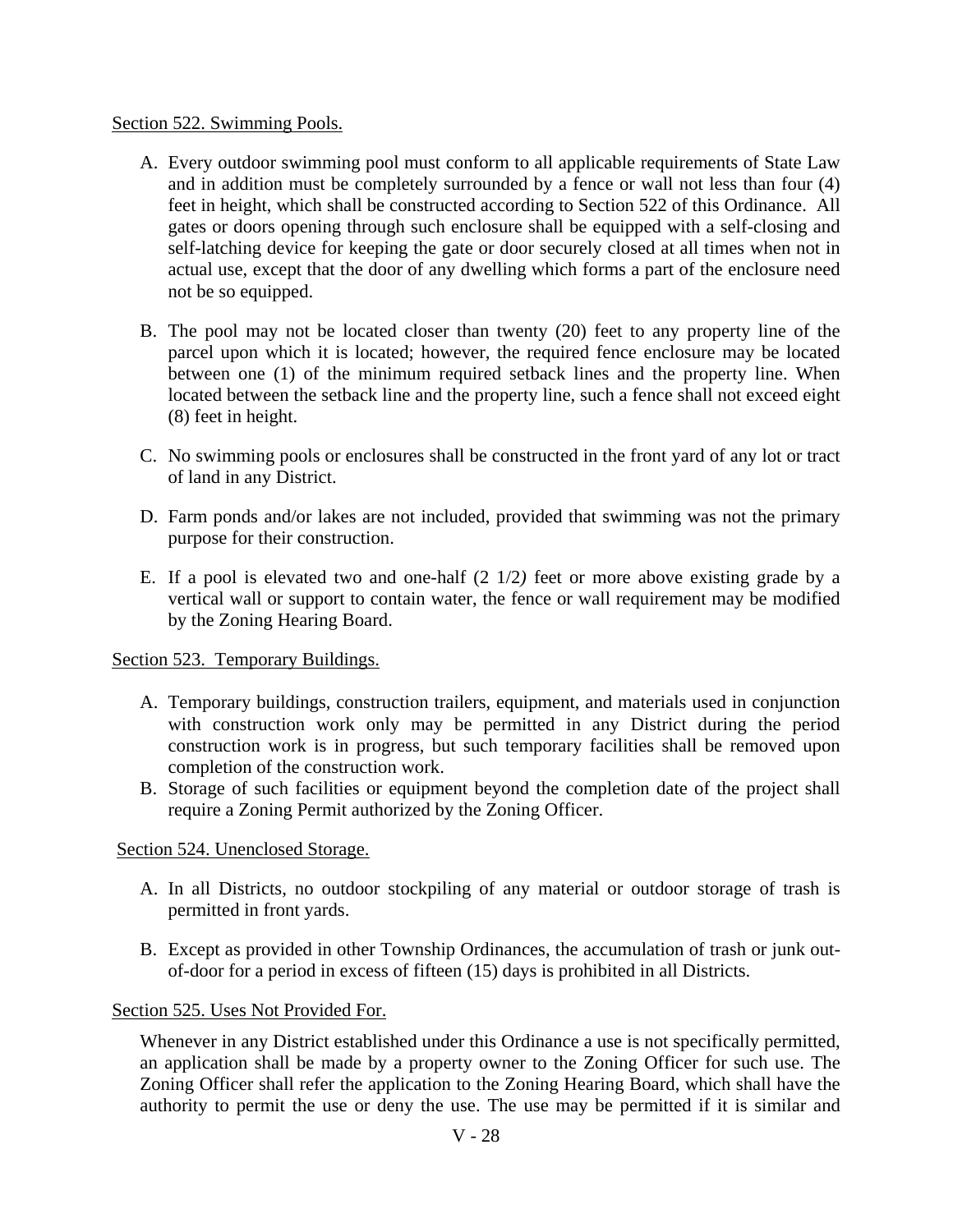compatible with permitted uses in the District and in no way is in conflict with the general purpose and intent of this Ordinance.

### Section 526. Visibility at Intersections.

On any comer lot, nothing shall be erected, placed, planted or allowed to grow in such a manner as materially to impede vision between a height of two and one-half (2 1/2) feet and ten (10) feet between the centerline grades of the intersecting streets within the "clear-sighttriangle" area defined in accordance with the Township Subdivision and Land Development Ordinance.

### Section 527. Walls and Fences.

- A. No fence or wall (except a retaining wall or a wall of a building permitted under the terms of this Ordinance) over four (4) feet in height shall be erected closer to any wall of a residence (on the subject property or a neighboring property) than the required side yard width of the applicable District, unless that portion of the fence or wall exceeding four (4) feet in height shall contain openings therein equal to fifty percent (50%) or more of the area of said portion offence or wall; provided that the required openings shall be deemed to include any openings that occur in that portion of the fence or wall that is within the first four (4) feet of height of the fence measured from the ground.
- B. In any District, no fence or wall (except a retaining wall or wall of a building permitted under the terms of this Ordinance) shall be erected to a height of more than eight (8) feet in any yard area, unless authorized by Special Exception.
- C. This does not include any fences erected principally to control agricultural livestock.

# Section 528. Yards.

# A. Front Yard Exception

- 1. When the setback of existing buildings is greater than the minimum provided, the required setback of a building hereafter erected shall be the same as or greater than the average setback of existing buildings in the same block on the same side of the street.
- 2. The front yard of a proposed building may be decreased in depth to the average formed by the alignment of existing buildings within one hundred (100) feet on each side of the proposed building, and within the same block, if such alignment of existing buildings is less than the front yard requirement for the District.
- B. Rear Yard Exception
	- 1. When a rear yard abuts an alley, a structure shall not be erected closer than twentyfive (25) feet from the centerline of said alley.
- C. Projections
	- 1. No principal building, and no part of a building shall be erected within, or shall project into the front, side or rear yard of a lot, except cornices, eaves and gutters, steps, chimneys, or similar appurtenances, which may project into yard areas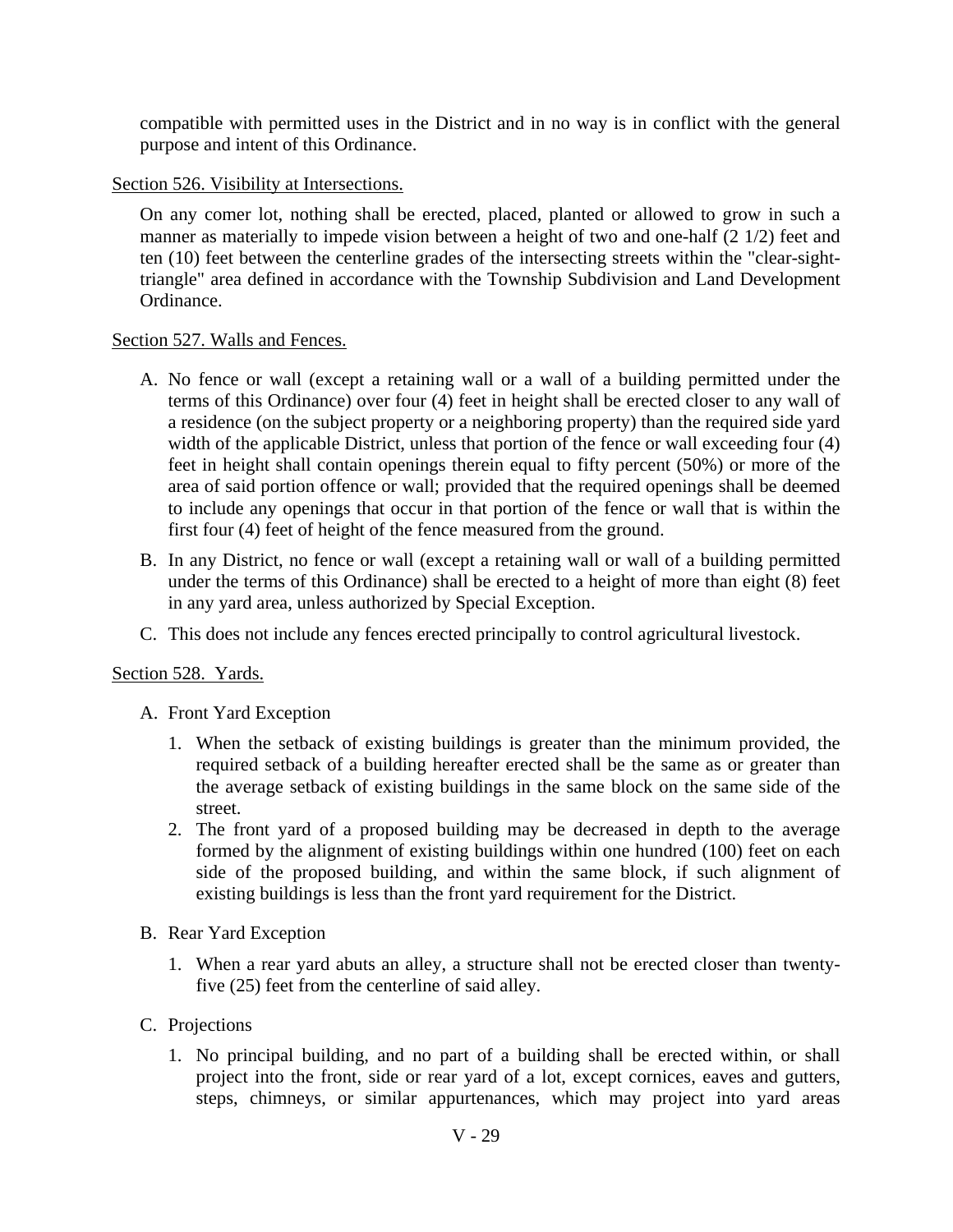provided that the projection is not more than eighteen (18) inches. However, covered porches, stoops, patios and attached carports, whether enclosed or unenclosed shall be considered as part of the principal building and shall not project into a required yard area.

- D. Storage of Material in Yards
	- 1. The outdoor display or storage of any equipment or material, other than incidental lawn ornaments, furniture and play equipment, shall not be permitted in any front yard area required by this Ordinance.
	- 2. This does not apply to implements of husbandry in the A-C-I or A-C-II Districts.

# Section 529. Keeping Dangerous Animals.

- A. Prohibitions. Except as provided in Subsection B. below, no person shall own, keep or harbor dangerous animals in the Township.
- B. Exceptions. Subsection A above shall not apply to any keeping of such animals in a bona fide licensed veterinary hospital for treatment, or to persons who lawfully hold permits for exotic wildlife possession, exotic wildlife menageries, or as exotic wildlife dealers; provided, however, all such persons shall comply with all other provisions of this Ordinance.
- C. Notice of Keeping Dangerous Animals. Upon the written complaint of any person that a person owns or is keeping or harboring a dangerous animal on premises in the Township, the Zoning Officer shall forthwith cause the matter to be investigated and if, after investigation, the facts indicate that such person named in the complaint is, in fact, the owner, or is keeping or harboring any such dangerous animal in the Township, he/she shall forthwith send written notice to such person, requiring such person to safely remove said animal from the Township within three (3) days of the date of said notice. Notice as herein provided shall not be required where such dangerous animal has previously caused serious physical harm or death to any person, or has escaped or is at large, in which case the Zoning Officer shall cause said animal to be immediately seized and impounded, according to the provisions of Subsection D below, or killed, if seizure and impoundment are not possible without of risk of serious physical harm or death to any person.
- D. Seizure and Impounding of Dangerous Animal. The Zoning Officer shall forthwith cause to be seized and impounded any dangerous animal where the person owning, keeping or harboring such animal has failed to comply with the notice sent pursuant to Subsection C above. Upon a seizure and impoundment, said animal shall be delivered to a place of confinement, which may be with any organization, which is authorized by law to accept, own, keep or harbor such animals. If, during the course of seizing and impounding such animal, the animal poses a risk of serious physical harm or death to any person, such person or persons authorized by the Zoning Officer may render said animal immobile, by means of tranquilizers or other safe drugs, or if that is not safely possible, then said animal may be killed.
- E. Cost to be Paid by Responsible Persons. Any reasonable costs incurred by the Zoning Officer in seizing, impounding or confining any dangerous or wild animal shall be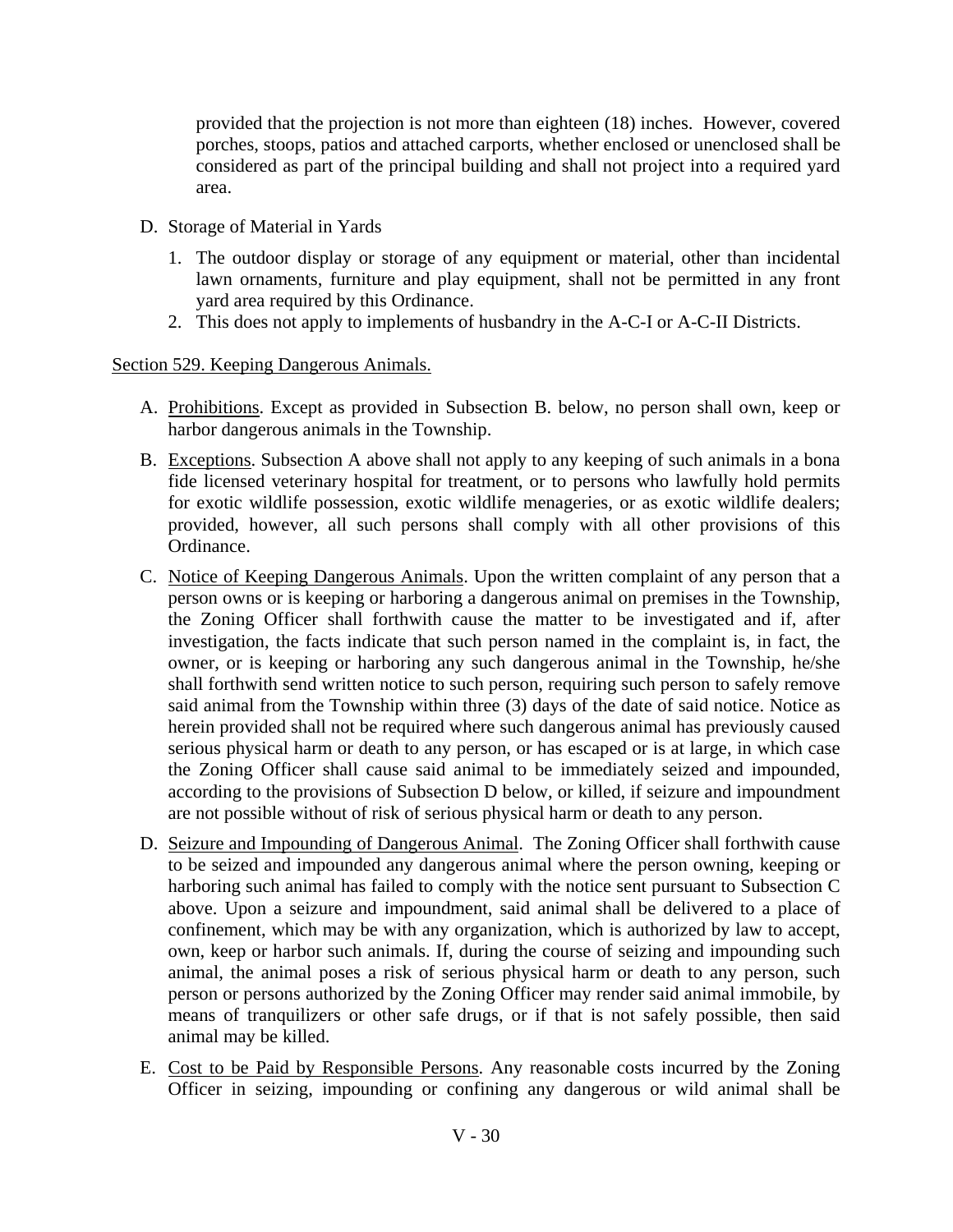charged against the owner, keeper or harborer of such animal, and shall be collected by the Township Solicitor. Such charges shall be in addition to any fine or penalty provided for violating this Ordinance.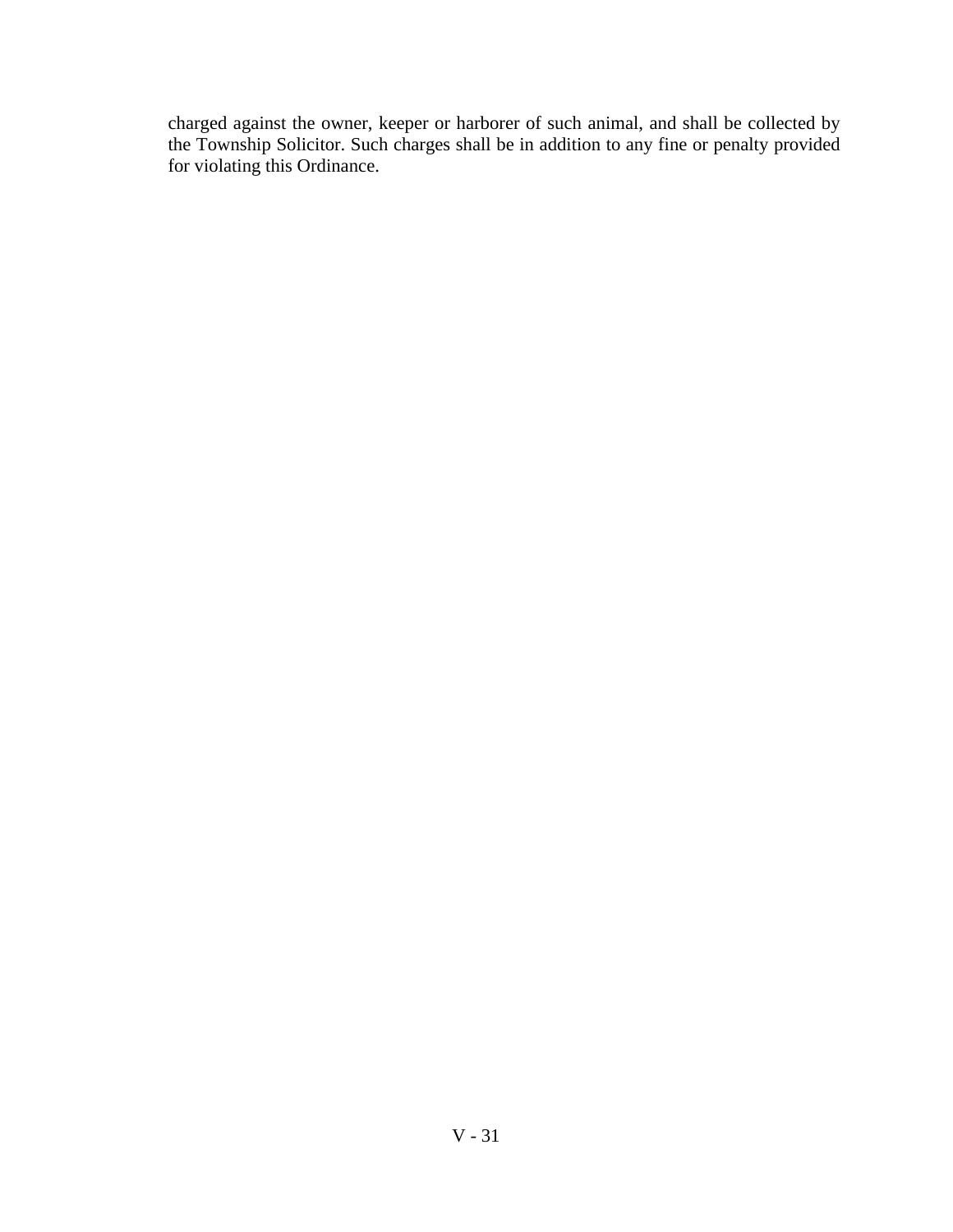### **ARTICLE VI USE REGULATIONS**

#### Section 601. Adult-Related Facilities.

- A. Each Adult-Related Facility shall be located on a single lot having a minimum area of five (5) acres.
- B. The lot width at the street right-of-way line shall be a minimum of two hundred (200) feet.
- C. The lot of such business shall not be located within five hundred (500) feet of any residence, residential use, or residential zoning district.
- D. The lot of such business shall not be located within one thousand (1000) feet of any religious structure, public recreation facility, school facility, daycare center or public library.
- E. The lot of such business shall not be located within one thousand (1000) feet of another adult related facility.
- F. No material, merchandise, film or services offered for sale, rent, lease, loan, or for view shall be exhibited, displayed or graphically represented outside of a building or structure or that can be seen from the exterior of the building.
- G. Signs for such business shall be limited to wall mounted signs. No sign for such business shall be erected depicting or giving a visual representation of the types of items and/or services offered within the establishment; nor display any representations of the human form.
- H. Each and every entrance of the structure shall be posted with a notice of at least four (4) square feet that the use is an adult regulated facility restricting persons under the age of eighteen from entrance.
- I. The building occupied as an adult related facility shall have an opaque covering over all windows and/or glass doors to prevent items and/or services from being visible from the outside of the building.
- J. Any buildings or structures must be set back at least one hundred (100) feet from any property or street right-of-way line.
- K. A buffer yard at least one hundred (100) feet wide must be located on the site in all instances.
- L. Trees and shrubs must be planted in the buffer yard so as to form an effective visual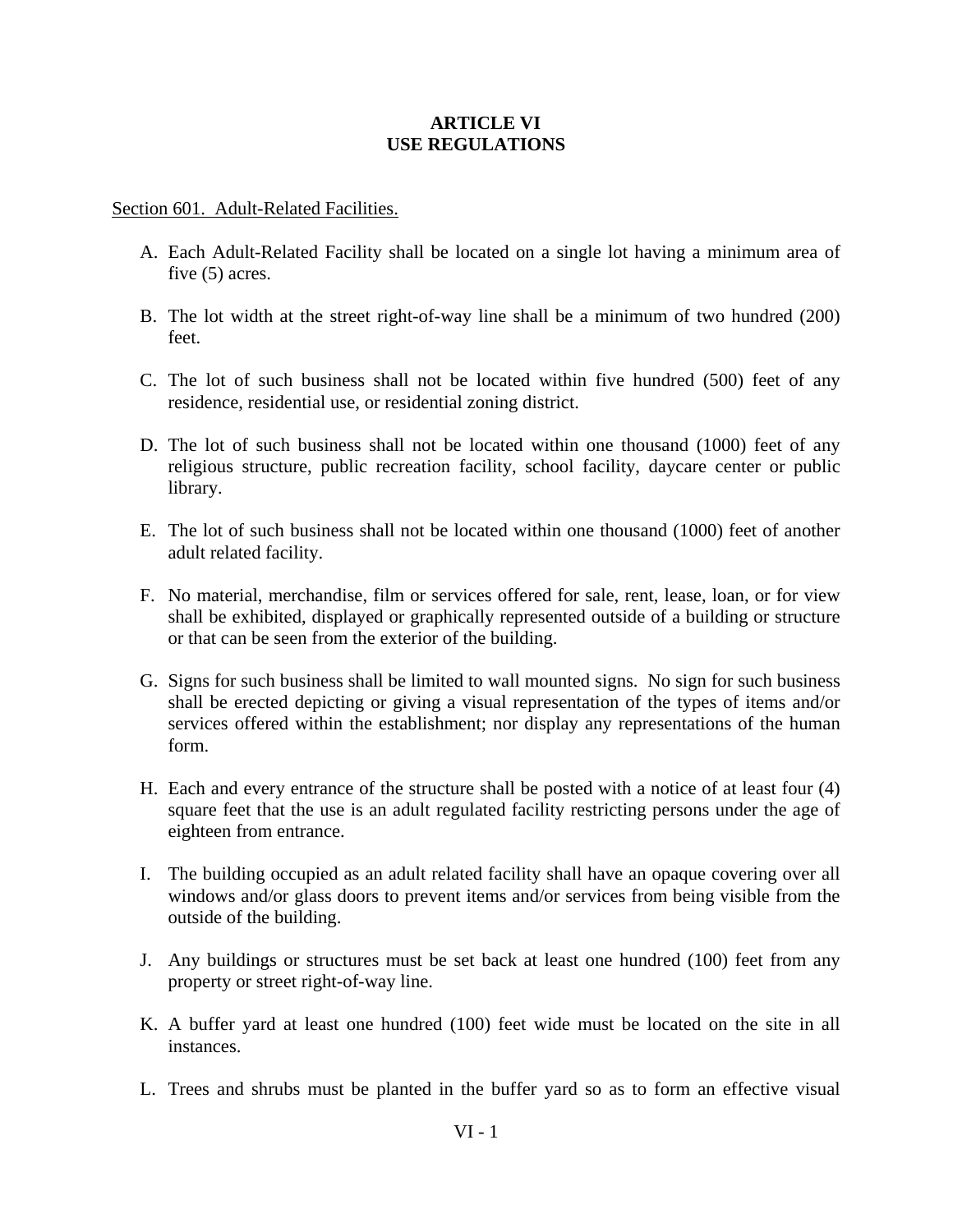barrier between the business and all adjoining properties, including road frontage. Trees shall be of such dimensions and variety that they will achieve a minimum height of six (6) feet in the year after issuance of the permit.

- M. Lot coverage, including building, structures, sidewalks, parking areas and all other impervious material, shall not exceed fifteen (15) percent.
- N. Satisfactory provisions shall be made to minimize harmful or unpleasant effects (noise, odors, fumes, glare, vibration, smoke, vapors and gases).
- O. Strict adherence to any and all other ordinances of Latimore Township.

Section 602. Airstrips, Airports and Heliports.

- A. All airstrips or airports shall have a minimum lot area of twenty (20) acres, and three (3) acres for Heliports.
- B. The approach zone to any of the proposed runways or landing strips shall be in accordance with the regulations of applicable Federal and/or State agencies.
- C. There shall be no existing flight obstructions such as towers, chimneys or other tall structures or natural obstructions outside of the airport and located within the proposed approach zones.
- D. Any building, hangar or structure shall be located a sufficient distance away from the landing strip in accordance with the recommendations of applicable Federal and/or State agencies.
- E. Building heights in airport approach zones shall be limited to provide a clear glide path from the end of the useable landing strip. The glide path shall be a plane surface laid out in accordance with the operating characteristics of the aircraft for which the airport is designed. The first five hundred (500) feet of the glide path shall be wholly within the airport property.
- F. The applicant shall furnish evidence of the obtainment of a license from PennDOT, Bureau of Aviation, prior to the approval of the supplemental use application.
- G. No part of the take-off/landing strip and/or pad shall be located nearer than three hundred (300) feet from any property line.

Section 603. Amusement Arcades.

- A. All activities shall take place within a completely-enclosed building.
- B. The applicant must furnish evidence as to how the use will be controlled so as to not constitute a nuisance due to noise or loitering outside the arcade.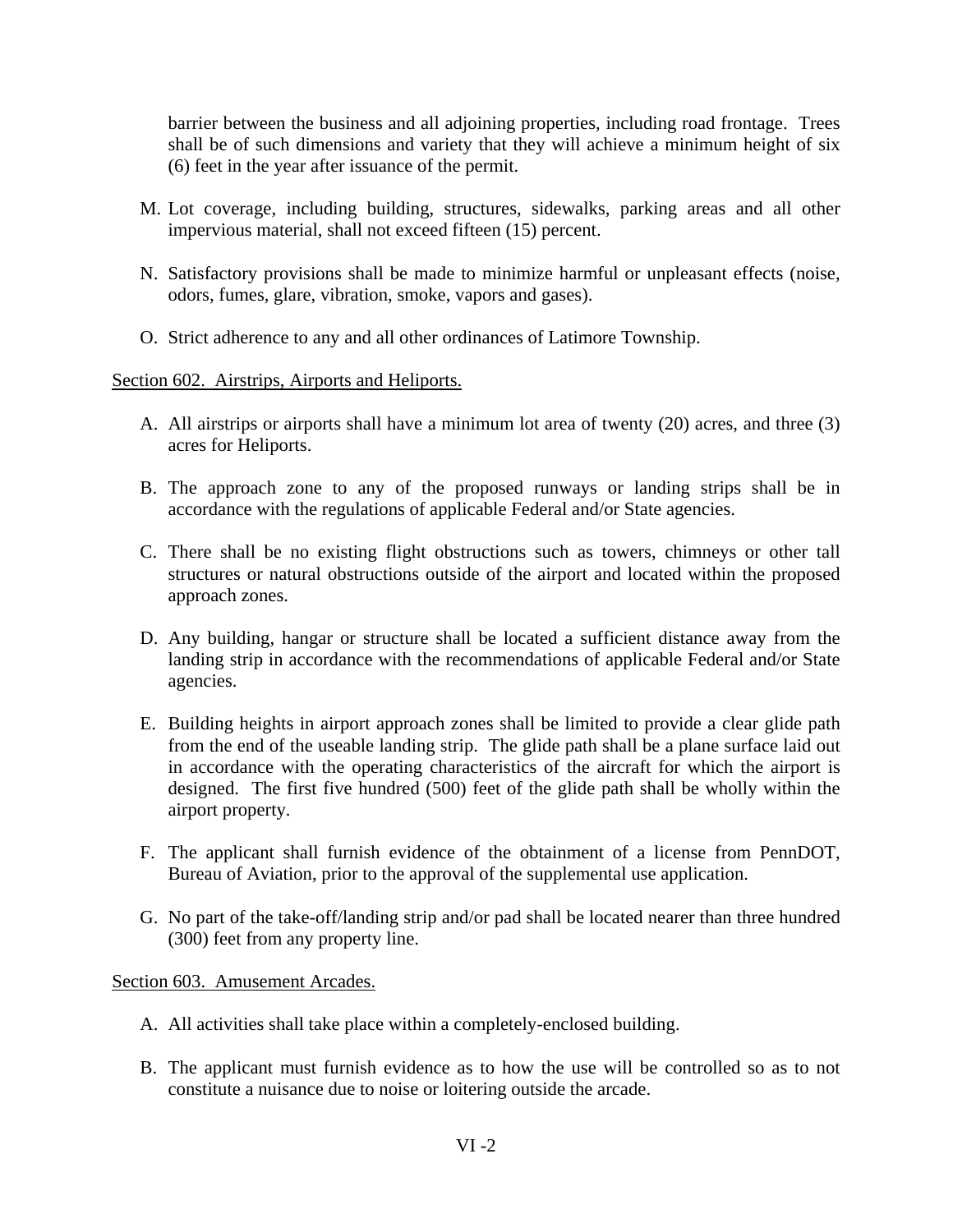- C. In addition, any accessory uses (e.g., snack bar) shall also require parking in accordance to Section 513. B. 2. of this Ordinance.
- D. A working plan for the cleanup of litter shall be furnished and implemented by the applicant.

Section 604. Antique Sales.

- A. Any outdoor display of articles for sale shall be at least fifty (50) feet from any property or street line.
- B. Adequate off-street parking must be provided as required in Section 513 of this Ordinance.
- C. A sign no larger than fifty (50) square feet may be permitted and shall be set back at least forty (40) feet from any street line.

Section 605. Campgrounds.

- A. All campgrounds shall have a minimum lot area of ten (10) acres.
- B. Setbacks All campsites shall be located at least fifty (50) feet from any property line and one hundred (100) feet from any street line.
- C. The proposed campground must comply with the appropriate health, sanitary and safety regulations of Latimore Township and the Commonwealth of Pennsylvania.
- D. Each campsite shall provide a minimum of one thousand five hundred (1,500) square feet, and shall either provide parking space for one automobile which will not interfere with the convenient and safe movement of traffic, or equivalent parking shall be provided in a common area or lot.
- E. Buffers and screens shall be provided as necessary to adequately protect neighboring properties. This includes but is not limited to fences, walls, plantings and open spaces.
- F. Consideration shall be given to traffic problems. If the nature of the campground is such that it will generate a high volume of vehicular traffic, then access shall be via an arterial or collector street.
- G. No campground may be located within one thousand (1,000) feet of an existing dwelling.

### Section 606. Cemeteries.

 A. All burial plots or facilities shall be located at least 100 feet from all property lines or rights-of-way.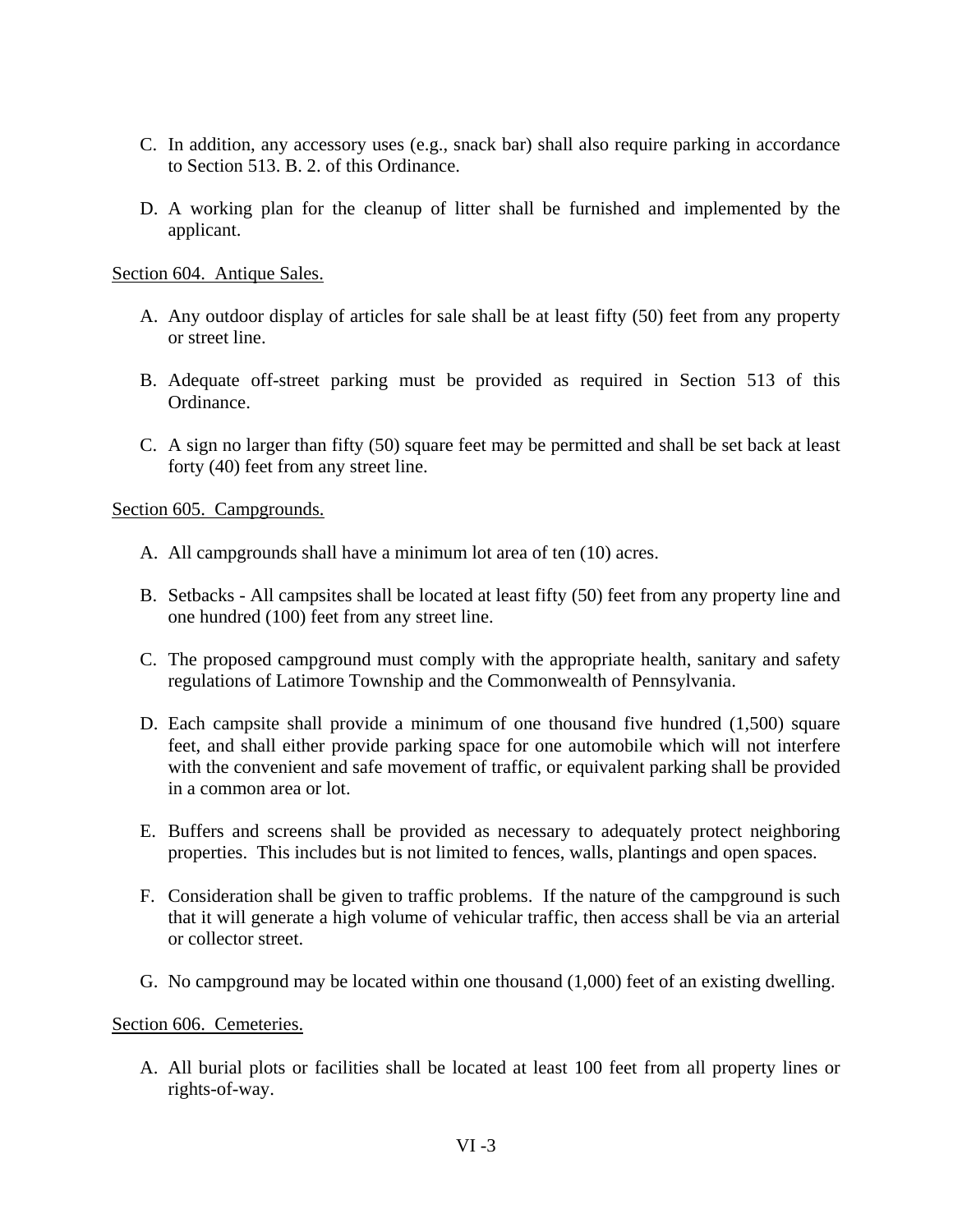- B. Assurances must be provided that water supplies of surrounding properties will not be contaminated by burial activity within the proposed cemetery.
- C. No burial plots or facilities are permitted on flood plain land.

### Section 607. Colleges or Boarding Schools.

- A. All colleges or boarding schools shall have a minimum lot area of twenty (20) acres.
- B. Sewer and water systems approved by DEP must be utilized.
- C. Access shall be via an arterial or collector street.
- D. Buildings shall be at least fifty (50) feet apart, except that where they face end to end or corner to corner they shall be at least thirty (30) feet apart.
- E. Maximum building coverage shall not exceed forty (40) percent of the total land area.
- F. Any buildings or other structures must be set back at least fifty (50) feet from any property line.
- G. The lot width at the street right-of-way line shall be a minimum of two hundred (200) feet.

### Section 608. Private Clubs.

- A. Access must be via an arterial or collector street.
- B. Buffers and screens shall be provided as necessary to adequately protect neighboring properties. This includes but is not limited to fences, walls, plantings and open spaces.
- C. The use shall not constitute a public or private nuisance.

### Section 609. Commercial Recreational Establishments (Outdoor Or Indoor).

- A. Setbacks The area to be used for recreational purposes must be set back at least fifty (50) feet from any property or street line.
- B. Access shall be via an arterial or collector street.
- C. Where an outdoor recreational use, other than a golf course, adjoins a residential use, trees or shrubs must be planted on the site of this use so as to form an effective visual barrier between the outdoor recreational use and adjoining residential properties.
- D. Any booths or other structures used for the collection of admission and/or parking fees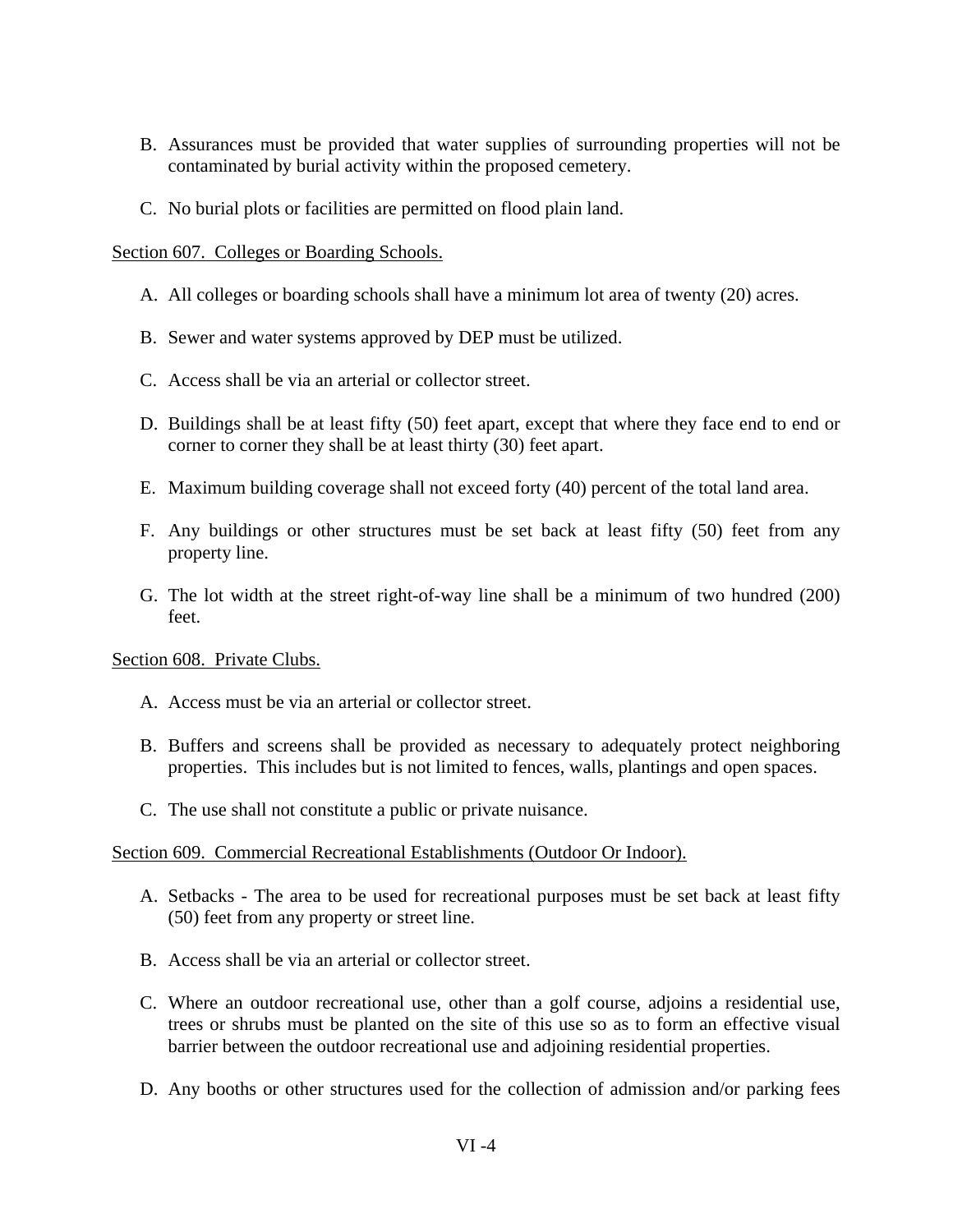shall be set back and arranged to prevent vehicle back-ups on adjoining roads during peak arrival periods. Any other collection of fees (roaming parking lot attendants) shall be conducted in a manner to prevent vehicle back-ups on adjoining roads. If, at any time after the opening of the commercial recreation facility, the Township determines that traffic back-ups are occurring on adjoining roads, and such back-ups are directly related to the means of access to the subject property, the Township can require the applicant to revise the means of access to relieve the undue congestion.

- E. Traffic Impact The applicant shall furnish a traffic study prepared by a professional traffic engineer.
- F. Any exterior public address system shall be designed and arranged so that the audible levels of any messages conveyed over the system will not exceed the ambient levels of the use. Such measurements shall be conducted at the property lines.

### Section 610. Commercial Or Training Schools.

- A. All commercial schools shall have a minimum lot area of five (5) acres.
- B. The lot width at the street right-of-way line shall be a minimum of two hundred and fifty (250) feet.
- C. Access shall be via an arterial or collector street.

### Section 611. Communication Antennas, Towers and Equipment.

- A. Any commercial structures shall be set back from each property line at a distance one and one-half (1-1/2) times its height.
- B. All towers shall be completely enclosed by an eight (8) foot high fence and self-locking gate.
- C. All ground-mounted satellite dish antennas that are used to transmit video format data shall be completely enclosed by an eight (8) foot high non-climbable fence that includes signage warning of dangerous radiation levels. Any gates within the fence shall be locked when unattended.
- D. The applicant shall furnish expert testimony regarding the construction methods or other measures used to prevent (1) the toppling of any structure onto adjoining properties and/or roads; and (2) the wind-borne scattering of ice onto adjoining properties and/or roads.
- E. Communications Towers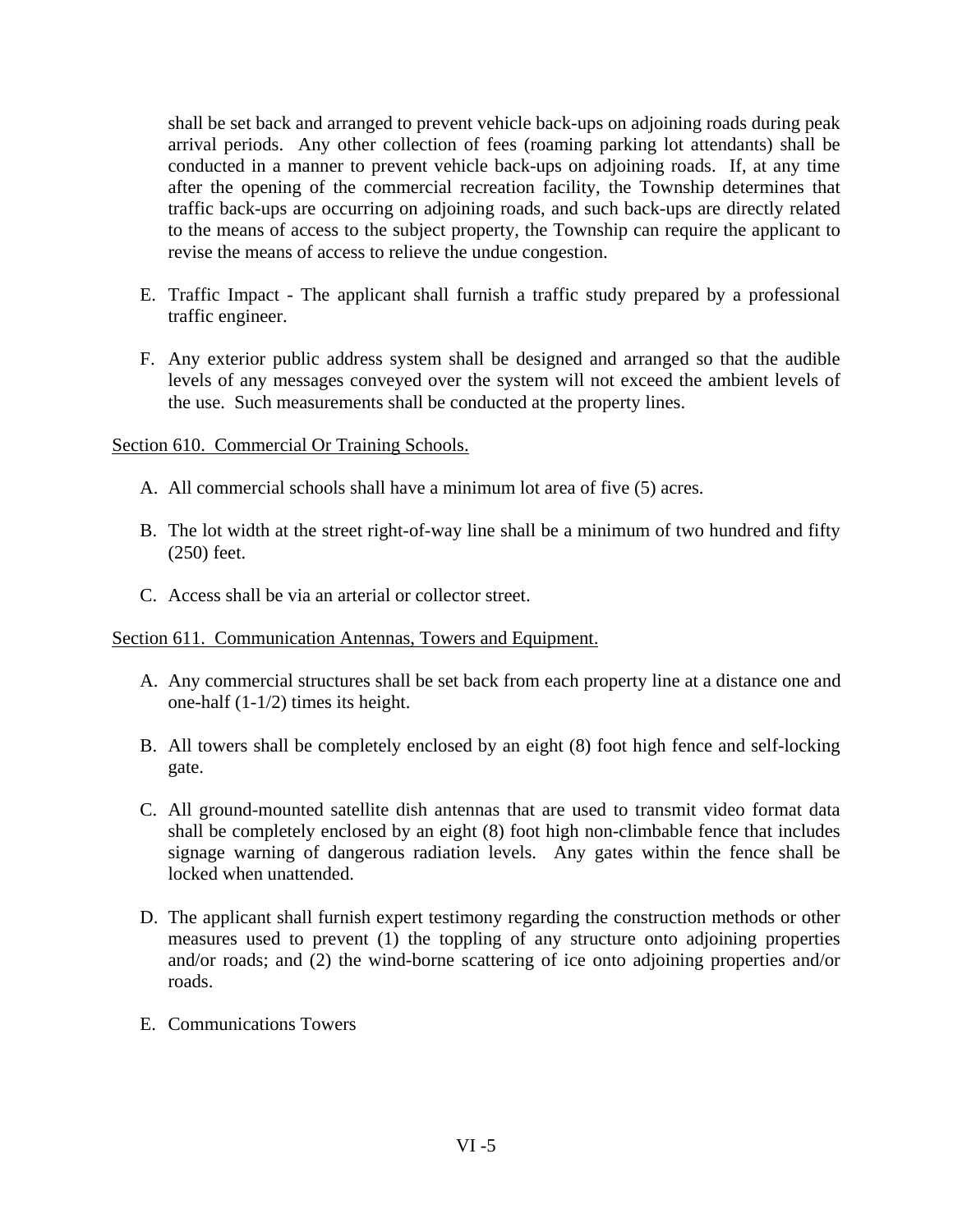- 1. The applicant shall demonstrate that it is licensed by the Federal Communications Commission to operate a Communications Tower, if applicable, and Wireless Communications Antennas.
- 2. The applicant shall demonstrate that the proposed Communications Tower and Communications Antenna mounted thereon comply with all applicable standards established by the Federal Communications Commission governing human exposure to electromagnetic radiation.
- 3. Communications Towers shall comply with all applicable Federal Aviation Administration and Commonwealth Bureau of Aviation regulations.
- 4. Any applicant proposing the construction of a new Communications Tower shall demonstrate that a good faith effort has been made to obtain permission to mount the Communications Tower on an existing building, structure, or Communications Tower. Written documentation of such good faith effort shall be provided with the Special Exception application. A good faith effort shall require that all owners of potentially suitable structures within a one (1) mile radius of the proposed Communications Tower site be contacted and that one (1) or more of the following reasons for not selecting such structure apply:
	- a. The proposed antennas and related equipment would exceed the structural capacity of the existing structure and that reinforcement cannot be accomplished.
	- b. The proposed antennas and related equipment would cause radio frequency interference with other existing equipment for that existing structure, and that the interference cannot be abated.
	- c. The existing structures are not of adequate location, space, access, or height to accommodate the proposed antennas and equipment or to allow the antennas and equipment to perform their intended function.
	- d. Addition of the proposed antennas and related equipment would result in electromagnetic radiation from such structure exceeding applicable standards established by the Federal Communications Commission governing human exposure to electromagnetic radiation.
	- e. A commercially reasonable agreement could not be reached with the owners of such structures.
- 5. Access to the Communications Tower and Communications Equipment Building shall be provided by means of a public street or easement to a public street. The easement shall be a minimum of twenty (20) feet in width and shall be improved to a width of at least (10) feet with a dust-free, all weather surface for its entire length.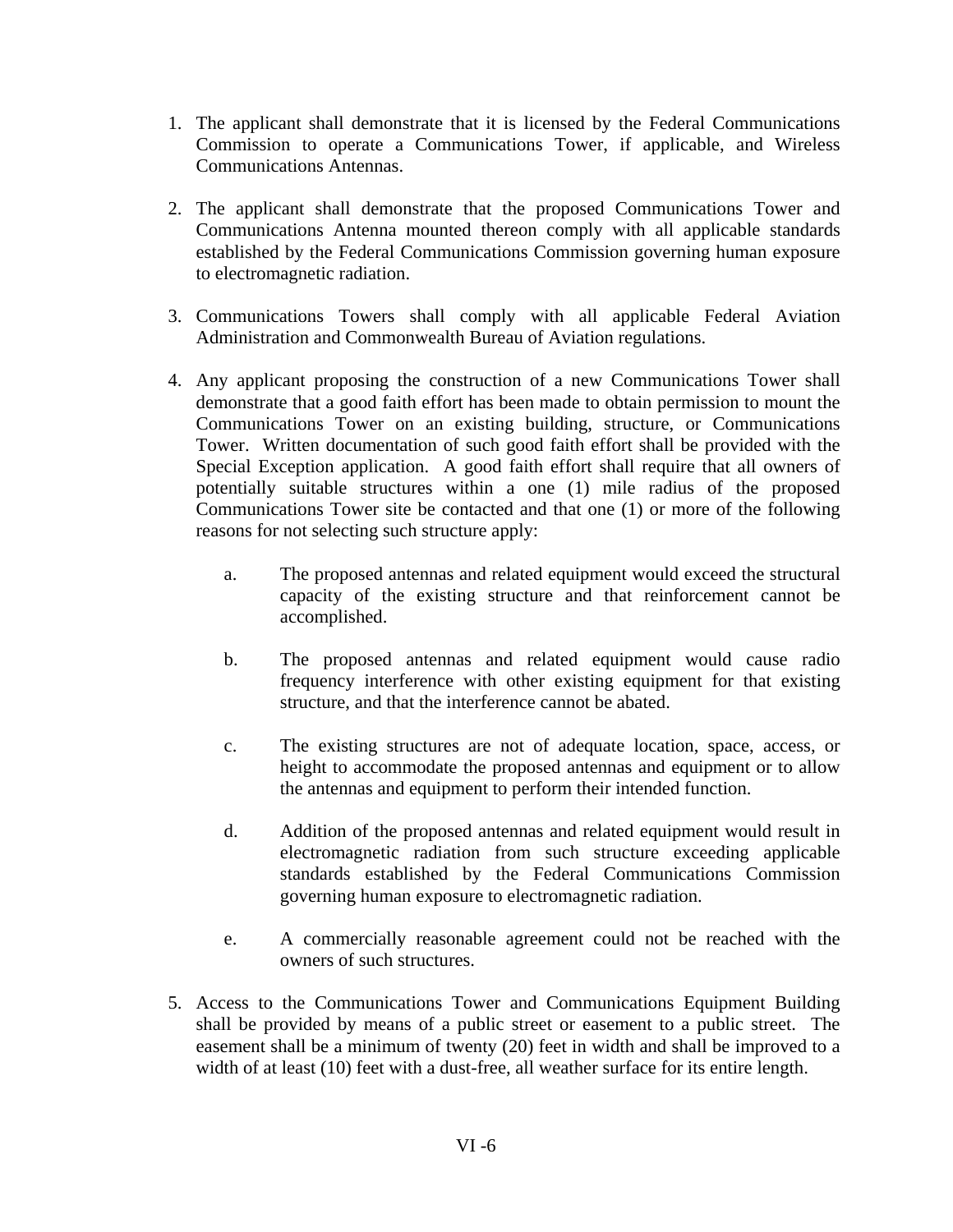- 6. A Communications Tower may be located on a lot occupied by other principal structures, and may occupy a leased parcel within a lot meeting the minimum lot size requirements for the applicable zoning district.
- 7. Although submission of a land development plan shall be required, recording of the plan of subdivision or land development shall not be required for a lease parcel on which a Communication Tower is proposed to be constructed.
- 8. The applicant shall demonstrate that the proposed height of the Communications Tower is the minimum height necessary to perform its function provided, however, that the maximum height of any Communications Tower shall be one hundred ninety (190) feet.
- 9. The base of Communications Towers shall be landscaped so as to screen the foundation and base of the Communications Equipment Building from view from abutting properties.
- 10. The Communications Equipment Building shall comply with the required yard and height requirements of accessory structures in the applicable zoning district.
- 11. The applicant shall submit certification from a Pennsylvania registered professional engineer that a proposed Communications Tower will be designated and constructed in accordance with the current Structural Standards for Steel Antenna Towers and Antenna Supporting Structures, published by the Electrical Industrial Association/Telecommunications Industry Association, and applicable Latimore Township Building Ordinances, if any.
- 12. The applicant shall submit a copy of its current Federal Communications Commission license; the name, address, and emergency telephone number for the operator of the Communications Tower; and a Certificate of Insurance evidencing general liability coverage in the minimum amount of \$1,000,000 per occurrence and property damage coverage in the minimum amount of \$1,000,000 per occurrence covering the Communications Tower and Communications Antennas.
- 13. All guy wires associated with a guyed Communications Tower shall be clearly marked so as to be visible at all times, and shall be located within a fenced enclosure.
- 14. The site of a Communications Tower shall be secured by a fence with a maximum height of eight (8) feet to limit accessibility by the general public. An evergreen screen shall be planted around the external perimeter of the protective fence. Evergreen trees shall be a minimum of six (6) feet at planting, and shall reach a minimum height of fifteen (15) feet at maturity. Any trees, which die within a year of planting, shall be replaced by the applicant.
- 15. No signs or lights shall be mounted on a Communications Tower, except as may be required by the Federal Communications Commission, Federal Aviation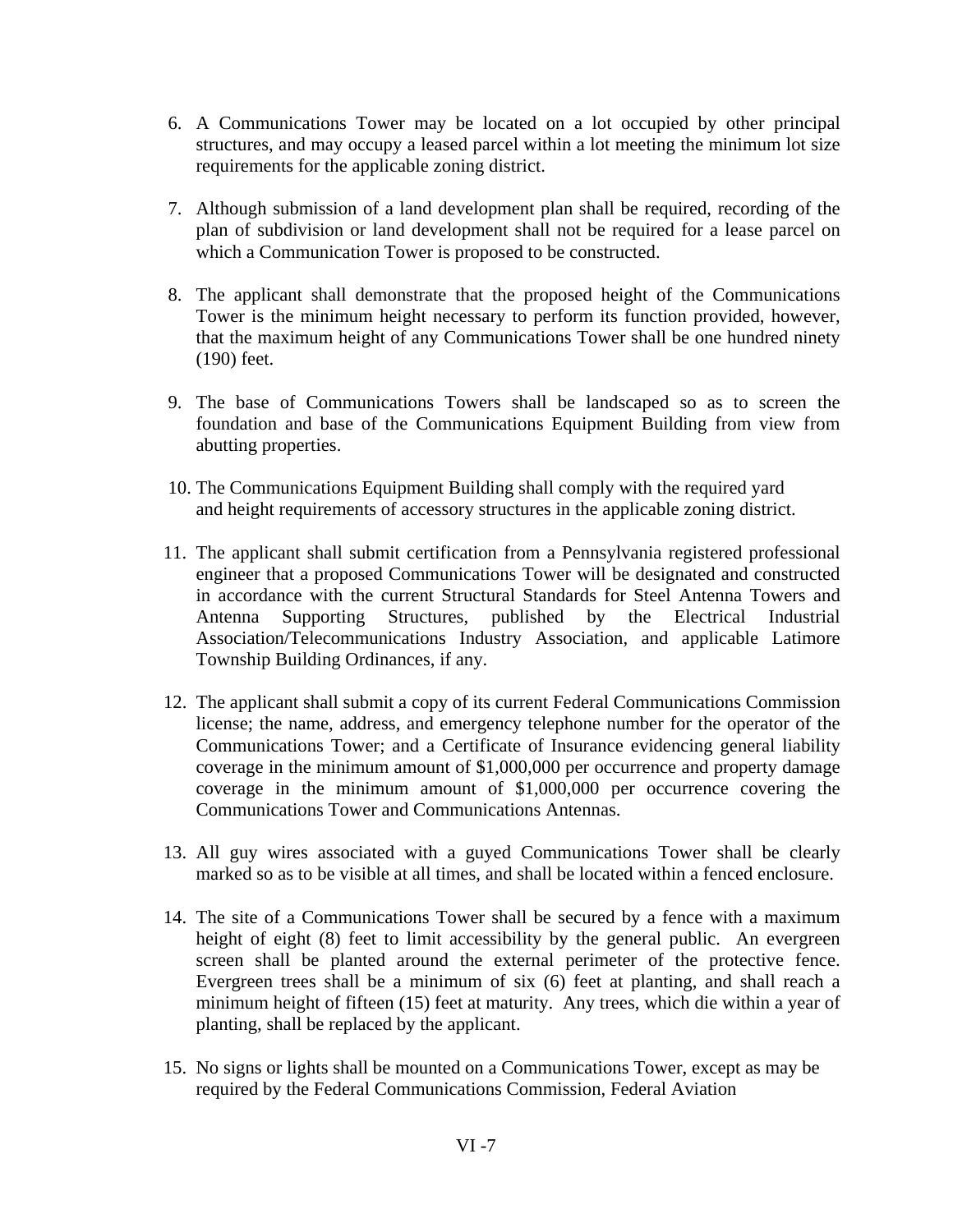Administration, or other governmental agency, which has jurisdiction.

- 16. Communication Towers shall be protected and maintained in accordance with the requirements of Latimore Township Ordinances.
- 17. The applicant shall sign a Tower Removal Agreement, with language satisfactory to the Latimore Township Solicitor, providing that if a Communications Tower remains unused for a period of twelve (12) consecutive months, the owner or operator shall dismantle and remove the Communications Tower within six (6) months of the expiration of such twelve (12) month period. The agreement shall include a tower removal bond of sufficient amount, as determined by the Latimore Township Engineer, to enable the removal of the tower by the Township should the applicant fail to meet the provisions of the Tower Removal Agreement.
- 18. One (1) off-street parking space shall be provided within the fenced area required by this section.
- 19. The applicant shall demonstrate that the proposed tower will not negatively affect surrounding areas as a result of support structure failure, falling ice or other debris, or radio frequency interference. All towers shall be fitted with anti-climbing devices, as approved by the manufactures.
- 20. A list of the contents of the equipment building or box, with specific attention to any potentially unsafe or toxic substances, including batteries, located in the facility shall be provided to the Township.
- 21. Information regarding the intended power supply and auxiliary power supply for the facility shall be provided to the Township.
- 22. Where the construction of new support structure is proposed, the applicant shall use a monopole where the proposed site meets one (1) or more of the following locational criteria:
	- a. Within one (1) mile of an area or property listed in the National Register of Historic Places.
	- b. Within one (1) mile of an area or property deemed eligible by the State Historic Preservation Officer to be eligible for listing in the National Register of Historic Places.
	- c. Within five hundred (500) feet of any residential subdivision or land development containing more than twenty-five (25) contiguous dwelling units and a dwelling unit density of greater than one (1) dwelling unit per acre.

Section 612. Concentrated Animal Operations (CAO's).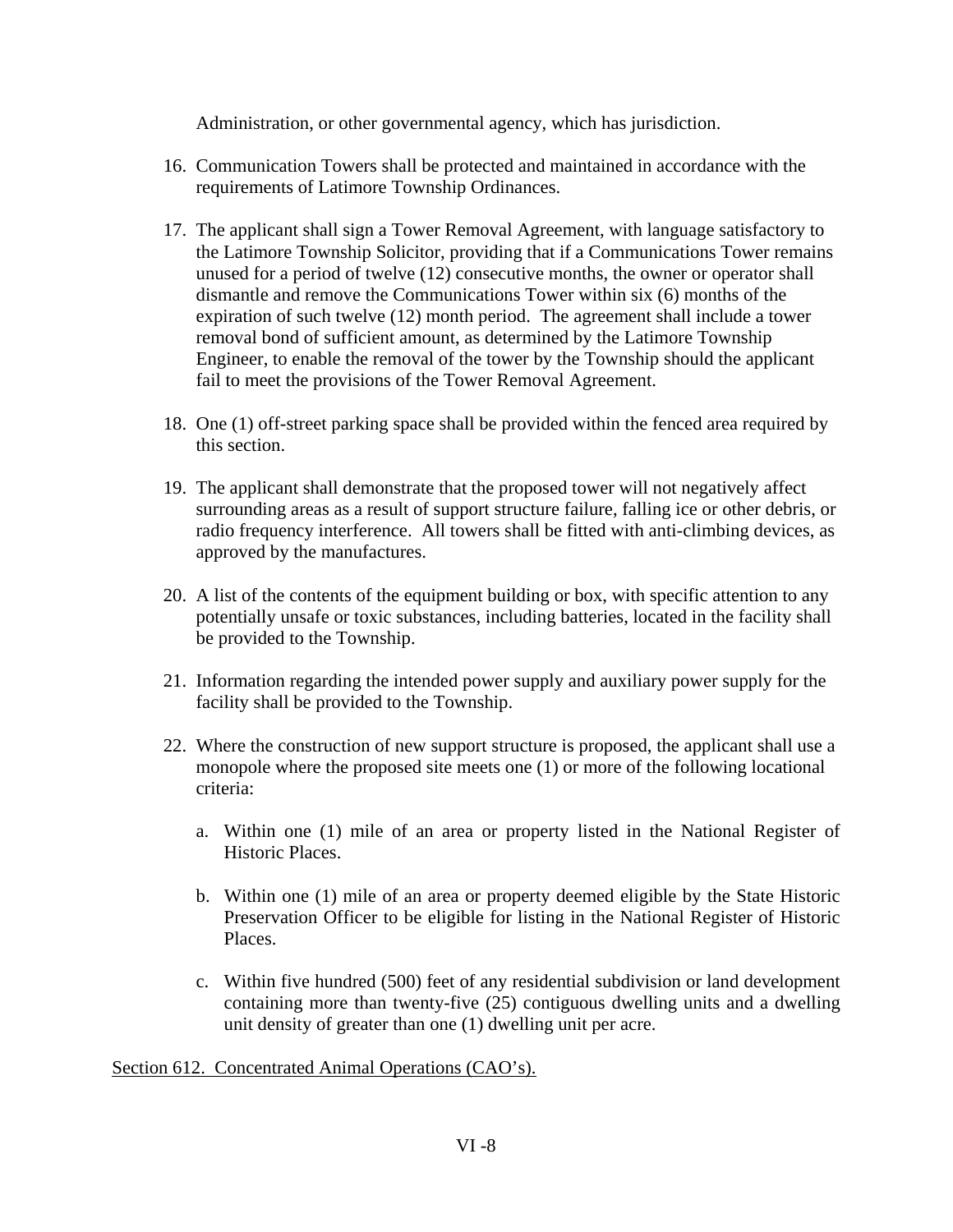- A. Owners of all CAO's shall submit to the Township a Nutrient Management Plan as defined under the Draft Nutrient Management Act and developed in accordance with the current Rules and Regulations of the State Conservation Commission, and produce evidence that the Plan has been approved by the Adams County Conservation District.
- B. All operations and facilities shall comply with any other Township Ordinances dealing with manure storage and handling.
- C. The Plan shall be accompanied by drawings outlining the locations and nature of existing and proposed facilities drawn to scale and be of sufficient specificity that the Township or its representative(s) can easily determine the exact location and nature of the facility, and must be in compliance with the Latimore Township Subdivision and Land Development Ordinance.
- D. The Plan shall describe the method and facilities used to remove, store, transport, treat or dispose of all livestock or poultry wastes during all seasons. The Plan shall include calculations of the number of AEU's proposed, the amount of manure produced, the amount of land needed for its disposal and proof that sufficient land is owned or leased to safely dispose of all manure. Amounts of fertilizer planned to be used shall be included in the Plan.
- E. If the land owned by the operator of a CAO is not adequate for the total disposal of manure to be generated, the operator must demonstrate to the Board of Supervisors that acceptable arrangements have been made with owner(s) of other permitted land adequate for disposal of the total manure generated at all times.
- F. All land on which manure is to be applied must have a current Conservation Farm Plan which is being implemented.
- G. The Nutrient Management Plan shall include provisions for control of runoff, and the protection of ground and surface water. The operator must also comply with other Township ordinances with respect to odor, vectors and other nuisances not inconsistent with the Pennsylvania Right to Farm Law.
- H. The owner of a CAO must establish and maintain an access to the Operation so that all motor vehicles making a right turn (whether entering or leaving the property) can do so without first having to enter the left hand travel lane of the public highway upon which the property is located. The Township Zoning Hearing Board shall have the right to designate the direction in which traffic to and from the Operation shall travel.
- I. The owner of a CAO whose property is located along a Township road must improve the highway upon which the property is located to PennDOT standards for the type of traffic generated by the Operation from the nearest PennDOT highway from which the traffic will originate and depart to the point of access to the Operation, including the full width of the access drive.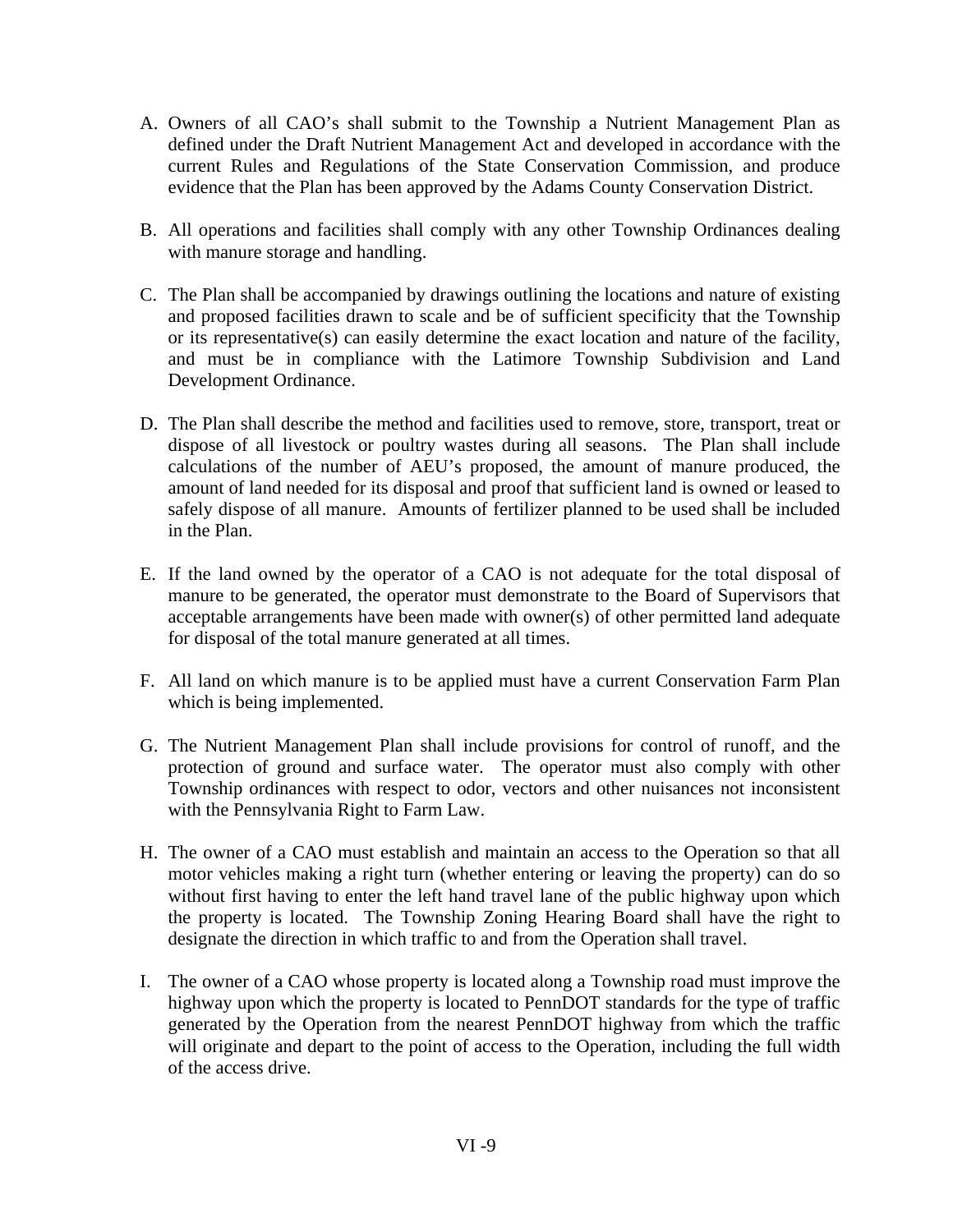- J. 1. Minimum lot size shall be 50 contiguous acres. Where a lot is comprised of more than one tract, the owner of such tracts shall combine them under a single deed, which will preclude individual tracts from being placed in separate ownership without processing a subdivision plan in accordance with the Latimore Township Subdivision and Land Development Ordinance. The deed shall be recorded in the Adams County Recorder of Deeds Office, and a copy of such deed shall be included in the applicant's Supplemental Use application.
	- 2. Setbacks: The following setbacks are required:
		- a. For new CAO's the structure housing the Operation shall be located no closer than two hundred (200) feet from any front property line, no closer than one hundred fifty (150) feet from any side or rear property line, no closer than seven hundred (700) feet from any dwelling or water well not owned by the owner of the Operation, any church, school, public building, community park or institutional building. For expansion of existing CAO's, any additional building coverage shall comply with the setback requirements stated above so as not to increase the degree of non-conformity of the existing operation, if such non-conformity exists, with the setback requirements established by this Section.
		- b. For any new or expansion of an existing CAO any manure storage facility shall be located in accordance with the setback requirements established by the Pennsylvania Manure Management Act and the Rules and Regulations promulgated thereunder.
	- 3. Maximum lot coverage shall not exceed ten percent (10%).
- K. A Water Supply Feasibility Report prepared by a licensed hydrogeologist shall be prepared to demonstrate that sufficient water resources are available to serve the proposed use. The report shall assess any water quality and water quantity impacts for all public and private wells within one (1) mile of the proposed Operation. Prior to securing Supplemental use approval, the applicant shall construct all wells necessary for the proposed use; shall perform appropriate pump tests; and shall monitor all wells within a one (1) mile radius of the site to verify that sufficient water is available for the proposed use and that no adverse impact will result to wells within said one (1) mile radius.
- L. The applicant shall demonstrate, to the satisfaction of the Zoning Hearing Board, that its methods of disposing of dead animals are in strict compliance with applicable standards of DEP. Dead turkeys, chickens, or piglets shall be kept in airtight containers. Larger dead animals shall be kept in a manner so as to minimize the spread of odors and disease.
- M. A Land Development Plan shall be submitted to, and approved by, the Township in accordance with the requirements of the Latimore Township Subdivision and Land Development Ordinance.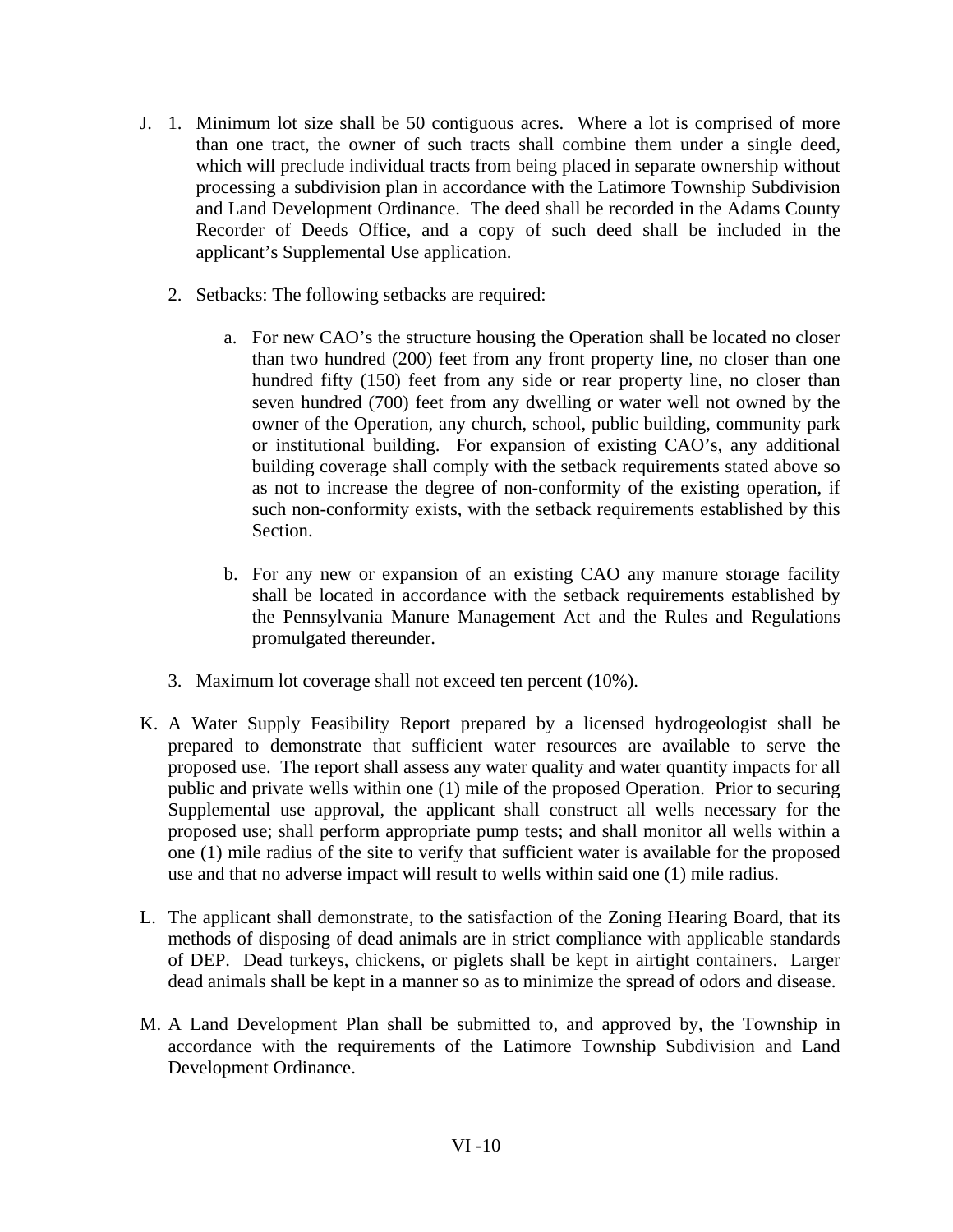- N. The perimeter of any parking area shall be landscaped with at least three (3) of the following materials: landscape mulch, grass, shrubs, and trees.
- O. Each structure or other confined area shall be equipped with such equipment, machinery, mechanisms, processes and/or other devices as are needed to eliminate, reduce and/or control odors, insects, and the adverse effects of pollution and other environmental problems. It is the intent of this provision that the applicant for a supplemental use to conduct a CAO shall be required to demonstrate that the structure shall be equipped with the most advanced technological equipment available so as to eliminate, reduce or control the adverse effects of odors, insects, pollution and other environmental problems upon neighboring properties.
- P. A Stormwater Management Plan shall be prepared for all intensive agricultural uses. The Stormwater Management Plan shall be submitted to the Township Engineer for review and approval.
- Q. An Erosion and Sedimentation Control Plan shall be prepared for all Concentrated Animal Operation uses. The Erosion and Sedimentation Control Plan shall be submitted to the Adams County Conservation District and or other agencies with appropriate jurisdiction for review and approval.

### Section 613. Convalescent Homes, Hospitals, Assisted Living Facilities

- A. All nursing homes, hospitals or assisted living facilities shall have a minimum lot area of five (5) acres. Any such establishment providing convalescent care or care for the chronically sick shall provide an additional lot area of at least one thousand (1,000) square feet per bed for such care.
- B. The lot width at the street right-of-way line shall be a minimum of two hundred and fifty (250) feet.
- C. Access shall be via an arterial or collector street.
- D. Public sewer and public water approved by DEP must be utilized.
- E. Buffers and screens shall be provided as necessary to adequately protect neighboring properties. This includes but is not limited to fences, walls, plantings and open spaces.
- F. No building shall be located closer than one hundred (100) feet to any lot line.

### Section 614. Drive-In Businesses.

- A. Access shall be via an arterial or collector street.
- B. All lights must be diverted toward the business or downward on the lot.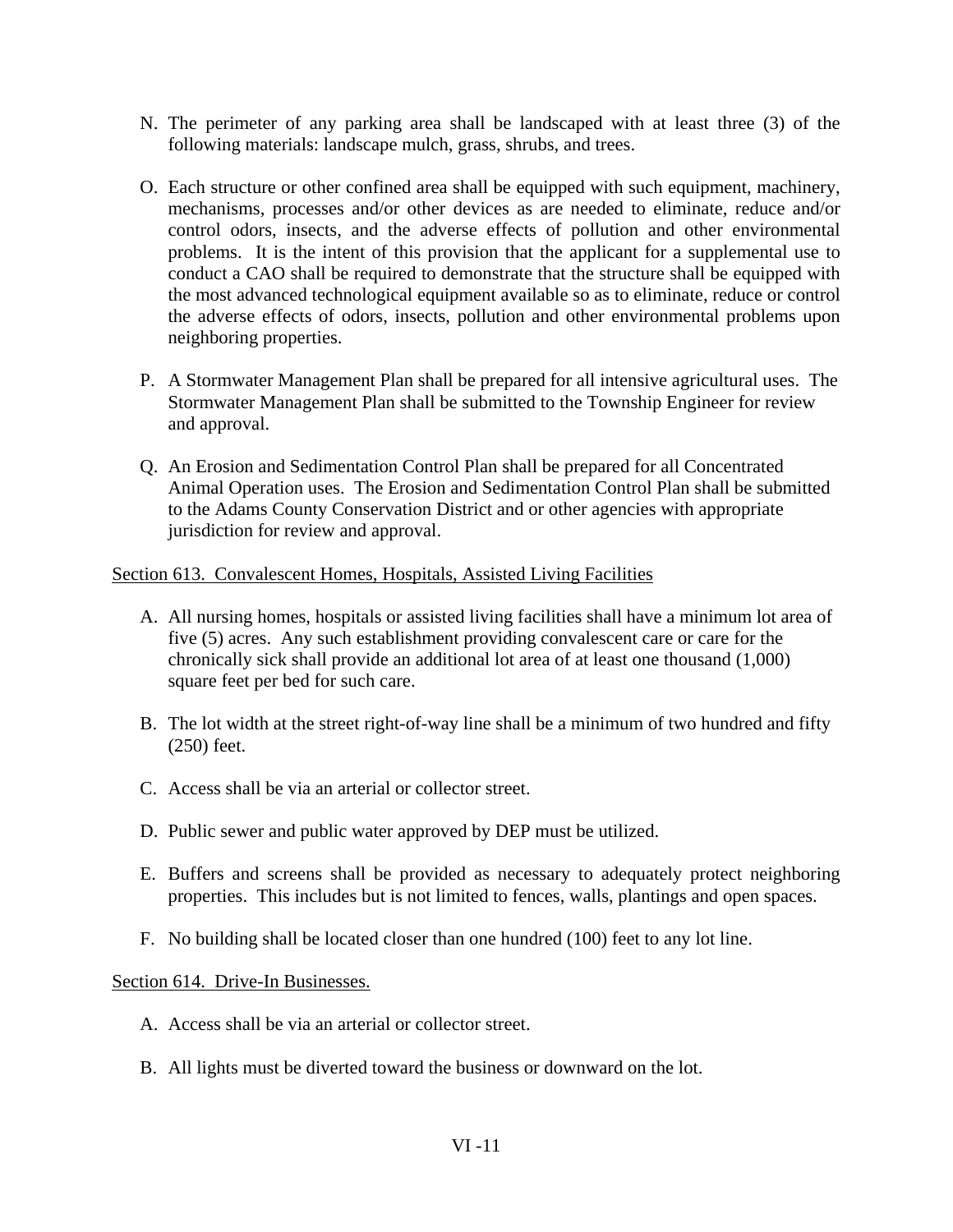- C. No outdoor stockpiling or storage of trash is permitted. No materials may be stored so as to create a fire hazard.
- D. At least fifteen (15) percent of the lot on which the business is situated must be devoted to natural landscaping. Natural landscaping shall consist of live plants, grasses or ornamental shrubs as approved by the Board of Supervisors.
- E. Sufficient space shall be available for customers waiting in the drive-thru lane to avoid congestion on public road. Under no circumstances shall less than eight (8) stacking spaces be provided.

Section 615. Drive-In Theaters.

- A. All drive-ins shall have a minimum lot area of forty (40) acres.
- B. The lot width at the street right-of-way line shall be a minimum of four hundred (400) feet.
- C. Access shall be via arterial or collector street.
- D. Any sign shall not exceed one hundred (100) square feet in size, and shall be set back at least one hundred (100) feet from any street right-of-way line.
- E. Any buildings or structures must be set back at least one hundred (100) feet from any property or street right-of-way line.
- F. A buffer yard at least one hundred (100) feet wide must be located on the site in all instances where the site adjoins a residential use. A fifty (50) foot buffer yard is required where the site adjoins all other uses.
- G. Trees and shrubs must be planted in the buffer yard so as to form an effective visual barrier between the drive-in theater and adjoining residential properties. Trees shall be of such dimensions and variety that they will achieve a minimum height of twenty (20) feet in the first four (4) years after issuance of the permit.
- H. Noise level shall conform to the requirements; and no audible sounds from loud speakers or car speakers shall be heard outside the buffer yard.

#### Section 616. Eating Establishments.

- A. Adequate off-street parking spaces shall be provided as required in Section 513 of this Ordinance.
- B. Access shall be via an arterial or collector street.
- C. Adequacy of the water and sewer facilities shall be attested to by the U.S. Public Health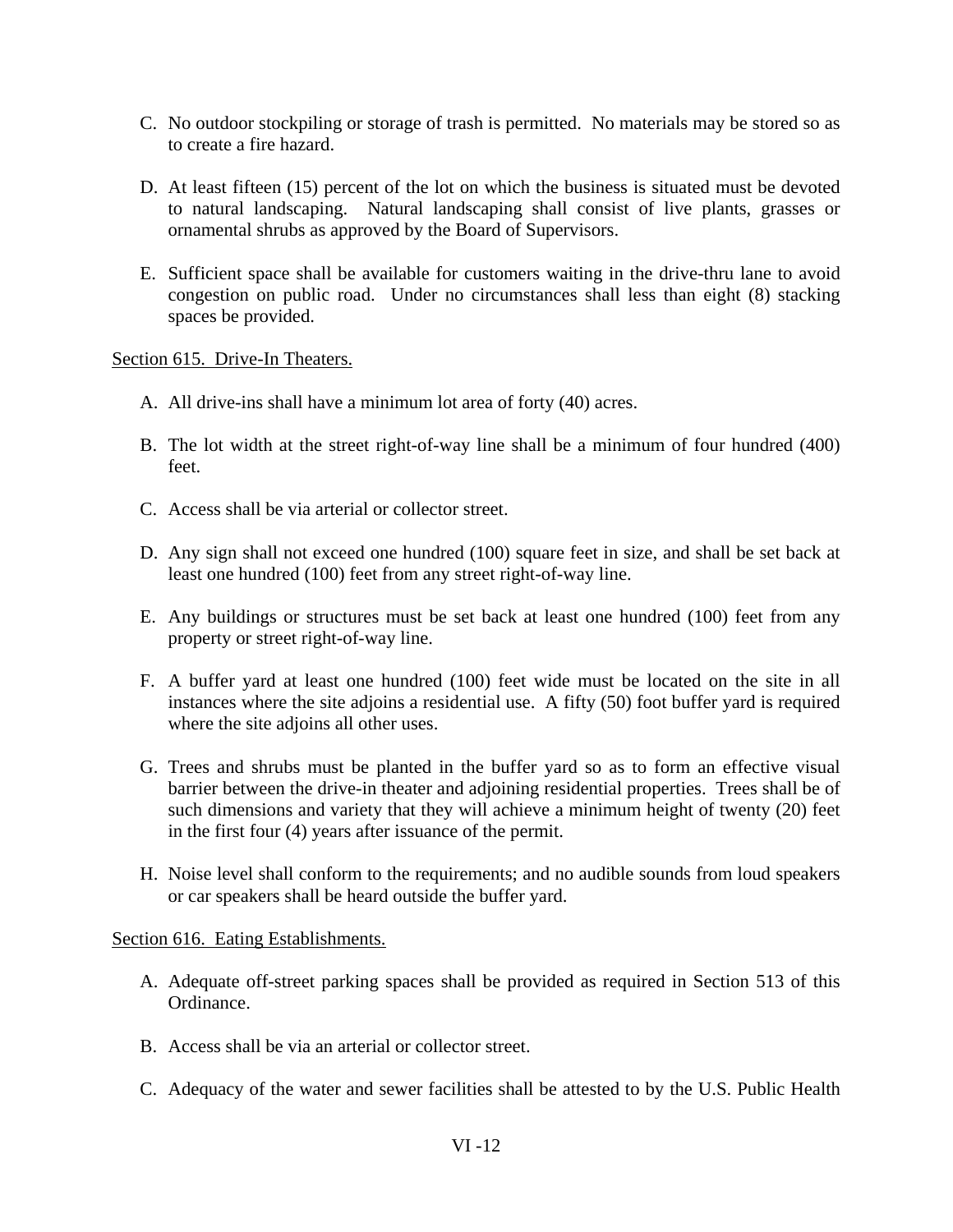Service and DEP.

### Section 617. Farm Occupations.

Farm occupations may be permitted as a supplemental use if the proposed use is accessory to the principal agricultural use of the property, and subject to the following standards:

- A. For the purposes of this section, farm occupations may involve any one of a wide range of uses, so long as it remains secondary to and compatible with the active farm use. Retail sales shall only be permitted incidental to production of goods on the site;
- B. No more than the equivalent of two (2) full-time nonresidents shall be employed by the farm occupation, and at least one (1) owner/operator of the farm occupation must reside on the site;
- C. The use must be conducted within one (1) completely enclosed building. Where practicable the farm occupation shall be conducted within an existing farm building. However, any new building constructed for use by the farm occupation shall be located behind the farm's principal buildings, or must be no less than one hundred (100) feet from any adjoining roads or properties;
- D. Any new building constructed for use by the farm occupation shall be of a design so that it can be readily converted to agricultural use, or removed, if the farm occupation is discontinued;
- E. No part of a farm occupation shall be located within one hundred (100) feet of any side or rear lot line, nor three hundred (300) feet of any adjoining land within a residential zone. Such distances shall be measured as a straight line between the closest points of any physical improvement associated with the farm occupation and the property/zoning line;
- F. The farm occupation shall occupy no more than four thousand (4,000) square feet of gross floor area, nor more than one (1) acre of lot area. However, any access drive serving the farm occupation and the farm shall not be calculated as land serving the farm occupation;
- G. No more than fifty percent (50%) of the land devoted to a farm occupation shall be covered by buildings, structures, parking or loading areas, or any other impervious surfaces;
- H. Any sign used for a farm occupation shall not exceed ten (10) square feet in size; and,
- I. For farm parcels of up to fifty (50) acres in size, while the farm occupation is in operation, no non-farm subdivision of the site shall be permitted.

Section 618. Golf Courses.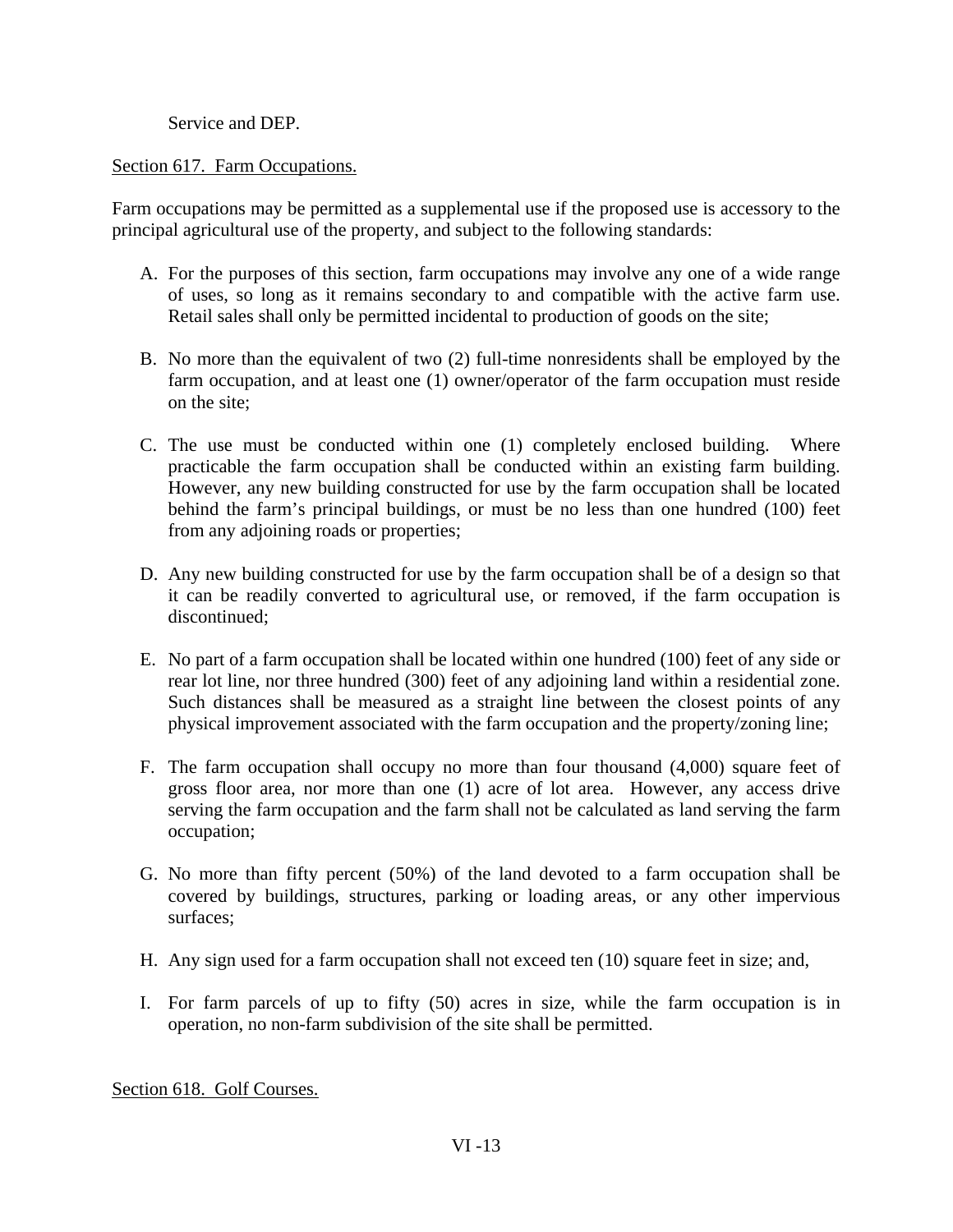- A. Does not include driving ranges or miniature golf courses.
- B. All golf courses shall have a minimum lot area of forty (40) acres.
- C. All buildings must be set back at least one hundred (100) feet from any property line.
- D. A buffer yard fifty (50) feet wide must be located on the site in all instances where the site adjoins a residential use. The buffer yard shall be naturally landscaped, have no impervious cover and shall not be used for building, parking, loading or storage.
- E. The lot width at the street right-of-way line shall be a minimum of three hundred (300) feet.
- F. All Golf Courses shall be built to the standards of the American Golf Federation Environmental Standards.
- G. In no case shall the golf course design permit or encourage a golf ball to be driven across any building, building lot, parking lot, street, access drive, or driveway.
- H. Golf Paths shall be graded so as to discharge storm water runoff. Surface conditions of paths shall be provided with a dust free surface.
- I. The golf course design shall minimize golf path crossings of streets, access drives and driveways. Easily identifiable golf paths must be provided for crossing of streets, access drives or driveways. The golf course design shall both discourage random crossing and require use of the golf path crossings of streets, access drives and driveways. Golf path crossings shall conform with the following.
	- 1. Each crossing shall be perpendicular to the traffic movements.
	- 2. Only one (1) street, access drive or driveway may be crossed at each location.
	- 3. No crossing is permitted between a point fifteen (15) feet and one hundred fifty (150) feet from the cartway edge of a street, access drive or driveway intersection.
	- 4. The crossing must be provided with a clear sight triangle of seventy-five (75) feet, measured along the street, access drive or driveway centerline of the golf path, five (5) feet from the edge of the roadway. No permanent obstruction over three (3) feet high shall be placed within this area.
	- 5. Golf path intersections shall be designed to provide adequate sight distance with regard to both horizontal and vertical alignment.
	- 6. The golf cart path shall not exceed a slope of eight (8%) percent within twentyfive (25) feet of the cartway crossing.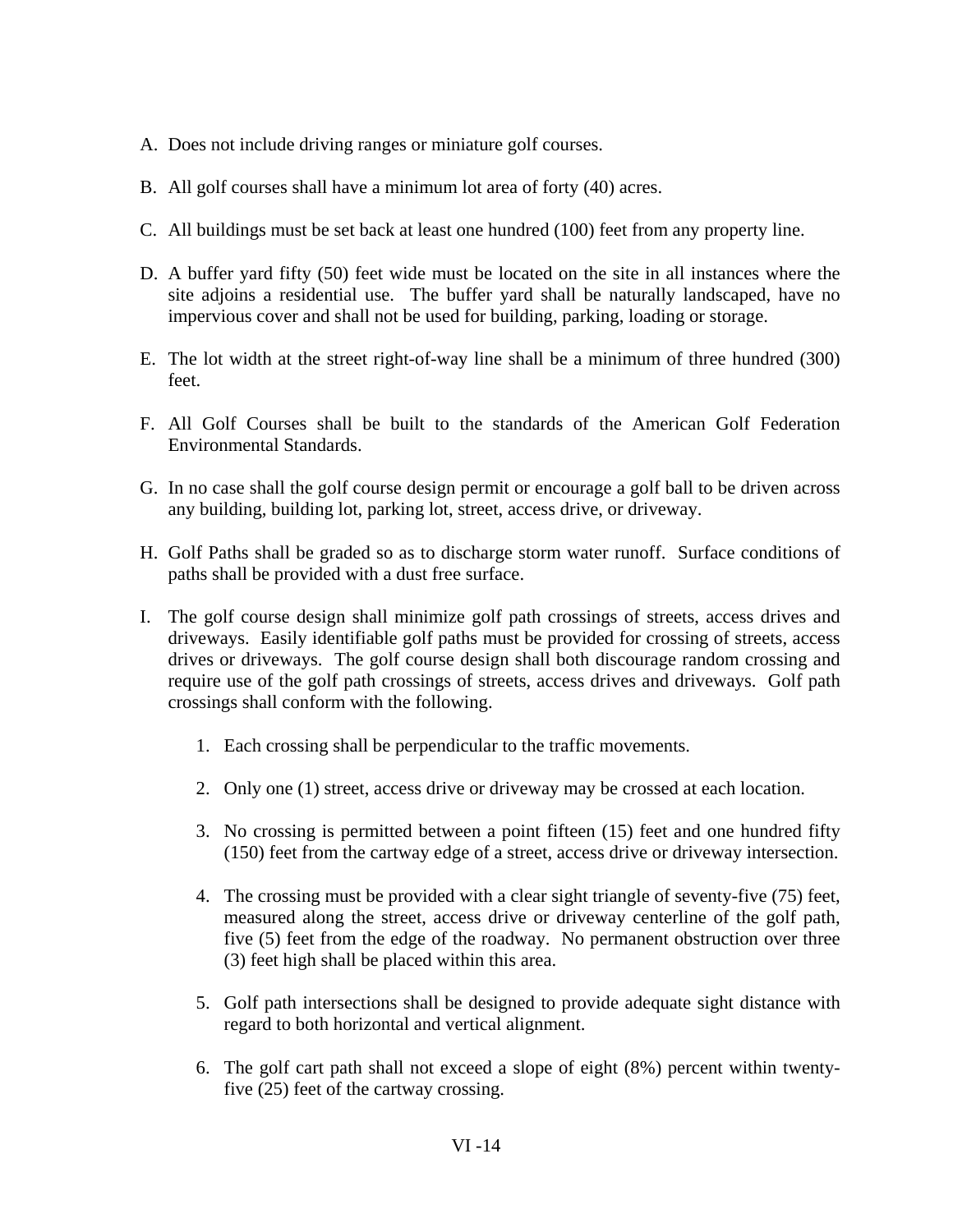- 7. Golf path crossings shall be signed warning motorists and pedestrians and golfers. The surface of the golf path shall be brightly painted with angle stripes.
- 8. Golf path crossings of collector or arterial streets shall consist of a tunnel that is located below street grade. The golf course design shall both prohibit on-grade crossing of collector or arterial streets and require the use of the tunnel. The construction of the collector or arterial roadway crossing of the tunnel shall comply with PennDOT standards.
- 9. All golf course buildings shall be set back seventy-five (75) feet from any adjoining roads and one hundred (100) feet from adjoining residential structures or parcels.
- 10. All outdoor storage of maintenance equipment and/or golf carts shall be set back at least one hundred (100) feet and screened from adjoining residential structures and roads.
- 11. All dumpsters and off-street parking and/or loading areas shall be screened from adjoining or nearby residences. In addition, all off-street loading and dumpsters shall be screened from adjoining roads.

Section 619. Home Occupations.

- A. A home occupation shall be carried on entirely within a dwelling and shall not have the effect of modifying or changing the character or the external appearance of the dwelling unit. No display of products or services shall be visible outside the dwelling.
- B. Home occupation is deemed to include but is not necessarily limited to: Barber, Hairdresser, Dressmaker, Milliner, Professional Office of Attorney, Architect, Landscape Architect, Engineer, Accountant, Physician, Dentist, Realtor, Insurance Agent, Clergyman, Teacher, Artist and Municipal Official.
- C. Off-street parking spaces shall be provided as required in Section 513 of this Ordinance.
- D. No person other than a resident of the dwelling unit may practice the occupation. No more than two (2) persons shall be employed to provide secretarial, clerical or other assistance.
- E. Not more than thirty (30) percent of the ground floor area of a dwelling unit may be devoted to a home occupation or profession.
- F. A name plate or sign not larger than two (2) square feet in area is permitted. It must be illuminated only by indirect lighting.
- G. No more than one (1) home occupation may be located in any dwelling unit.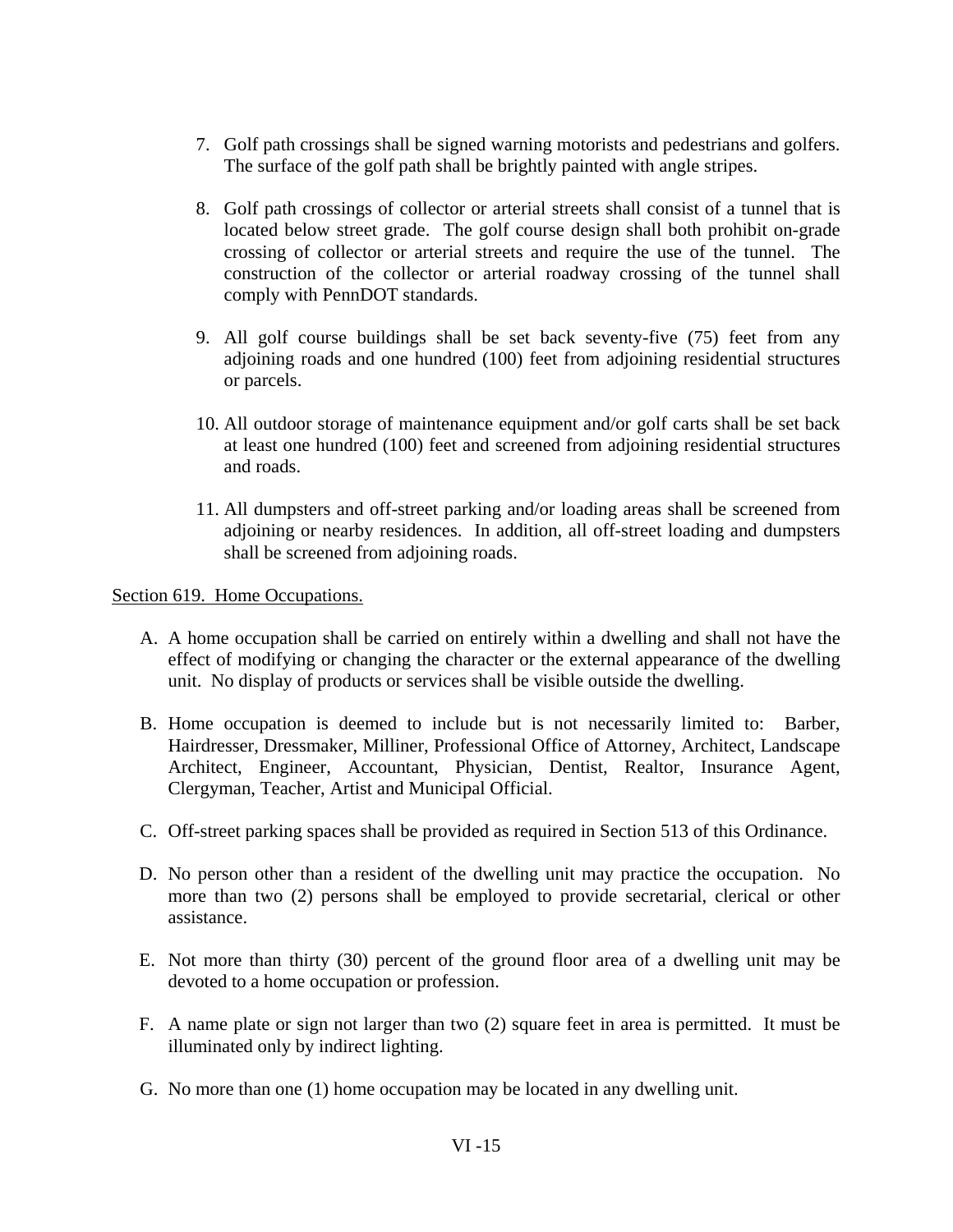- H. No mechanical equipment shall be employed in a home occupation, other than that customarily utilized for hobby or domestic purposes.
- I. No sales of any goods or merchandise shall occur on the premises, other than those goods or merchandise which are produced on the premises.
- J. No accessory building or structure shall be utilized for any aspect of a home occupation.

### Section 620. Hotels and Related Facilities.

- A. Minimum lot area five (5) acres.
- B. Both public sewer and public water shall be utilized.
- C. The following accessory uses may be approved as part of the permitted use.
	- 1. Auditorium
	- 2. Barber and beauty shops
	- 3. Tavern or nightclub
	- 4. Gift Shop
	- 5. Meeting facilities
	- 6. Recreational uses and swimming pools
	- 7. Restaurants
	- 8. Sauna, spa or steam room
	- 9. Solarium
	- 10.Valet Shop
	- 11.Other similar retail sales and personal services
- D. The above accessory uses (aside from outdoor recreational uses) shall be physically attached to the main hotel building except that one (1) freestanding restaurant, tavern or nightclub shall be permitted on the same lot as a principal hotel, subject to the following:
	- 1. The proposed restaurant, tavern or nightclub shall offer the preparation and serving of food and drink to be consumed on the premises; no drive-thru or takeout services shall be provided.
	- 2. No additional freestanding signs (other than those permitted for the principal hotel use) shall be permitted.
	- 3. If a nightclub is proposed, the applicant shall furnish evidence as to what means assure that the proposed nightclub will not constitute a nuisance to adjoining uses (including the hotel) by way of noise, litter, loitering and hours of operation.
	- 4. Sufficient off-street parking spaces have been provided and located to conveniently serve the freestanding restaurant, tavern and/or nightclub without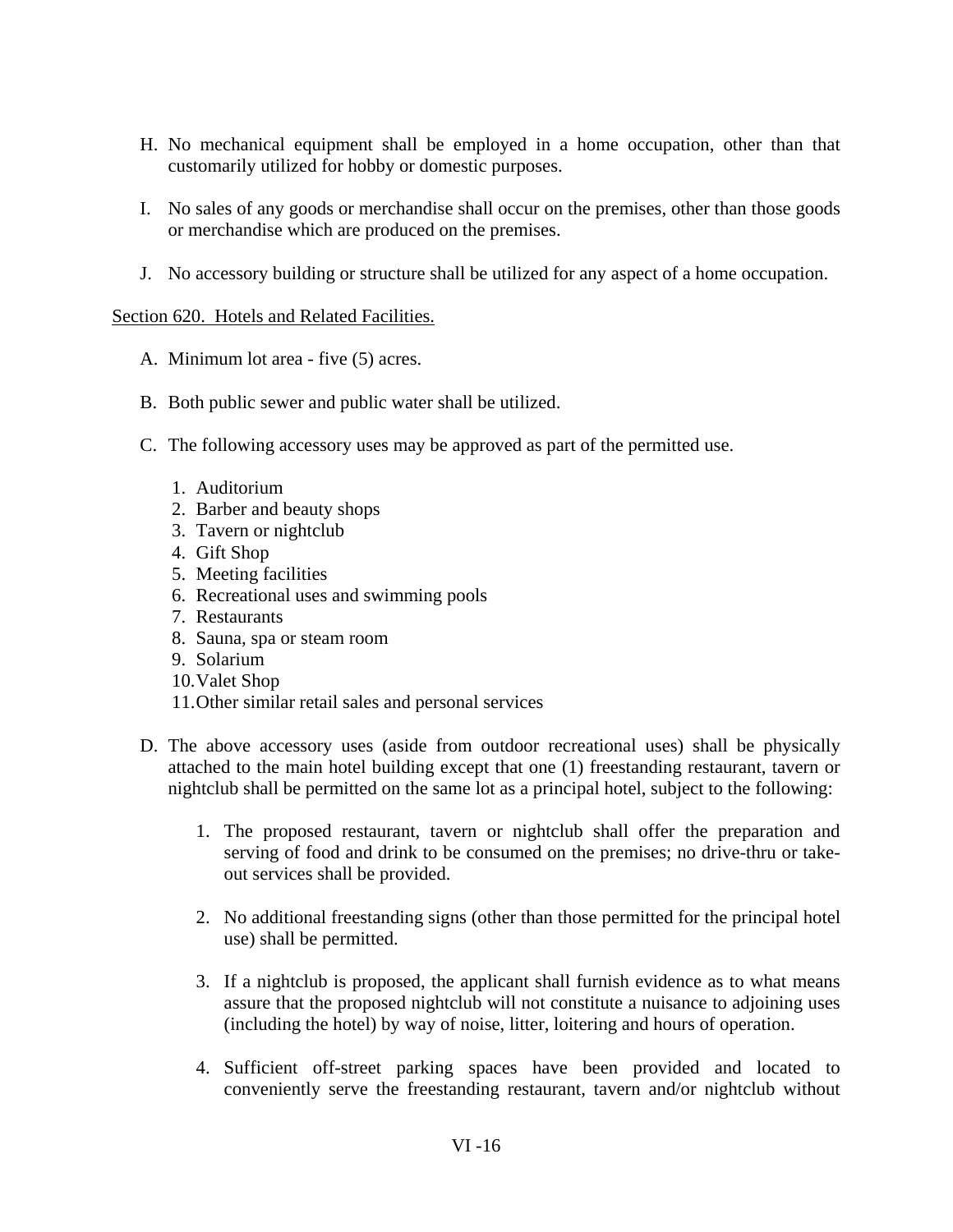interfering with required off-street parking associated with the hotel use.

5. No part of any nightclub shall be located within six hundred (600) feet of any residentially-zoned land.

### Section 621. Junk Yards.

 All junk yards existing at the effective date of this Ordinance, within one (1) year thereafter, and all new junk yards, where permitted, shall comply with the following Provisions and any other Ordinance or Regulation of the Township:

- A. Such uses shall be conducted in a manner as will not interfere with or abrogate public health and safety, constitute a nuisance or otherwise be detrimental to adjoining property and public thoroughfares and, when deemed necessary by the Zoning Hearing Board to achieve same, shall be enclosed by a protective device or planting of such material and height as determined by the Board.
- B. Junk Yards shall comply with the Township "Junk Yard Ordinance," Ordinance Number 80-9, adopted by the Township Board of Supervisors on December 29, 1980 as amended.

Section 622. Kennels, Animal Hospitals.

- A. All kennels or animal hospitals shall have a minimum lot area of five (5) acres.
- B. All buildings, dog runs, fenced enclosures and similar structures shall be located at least one hundred (100) feet from all property lines or street rights-of-way.
- C. Satisfactory evidence must be presented to show that adequate disposal of animal waste and carcasses will be provided in a manner that will not be a public health hazard or a public nuisance.

### Section 623. Laundry, Dry Cleaning Establishments.

- A. Access shall be via an arterial or collector street.
- B. Public sewer and public water approved by DEP must be utilized.
- C. Satisfactory evidence must be presented to show that adequate disposal of toxic material will be provided in a manner that will not be a public health hazard or a public nuisance.

Section 624. Manufacturing.

- A. All manufacturing shall have a minimum lot area of three (3) acres.
- B. The lot width at the street right-of-way line shall be a minimum three hundred (300) feet.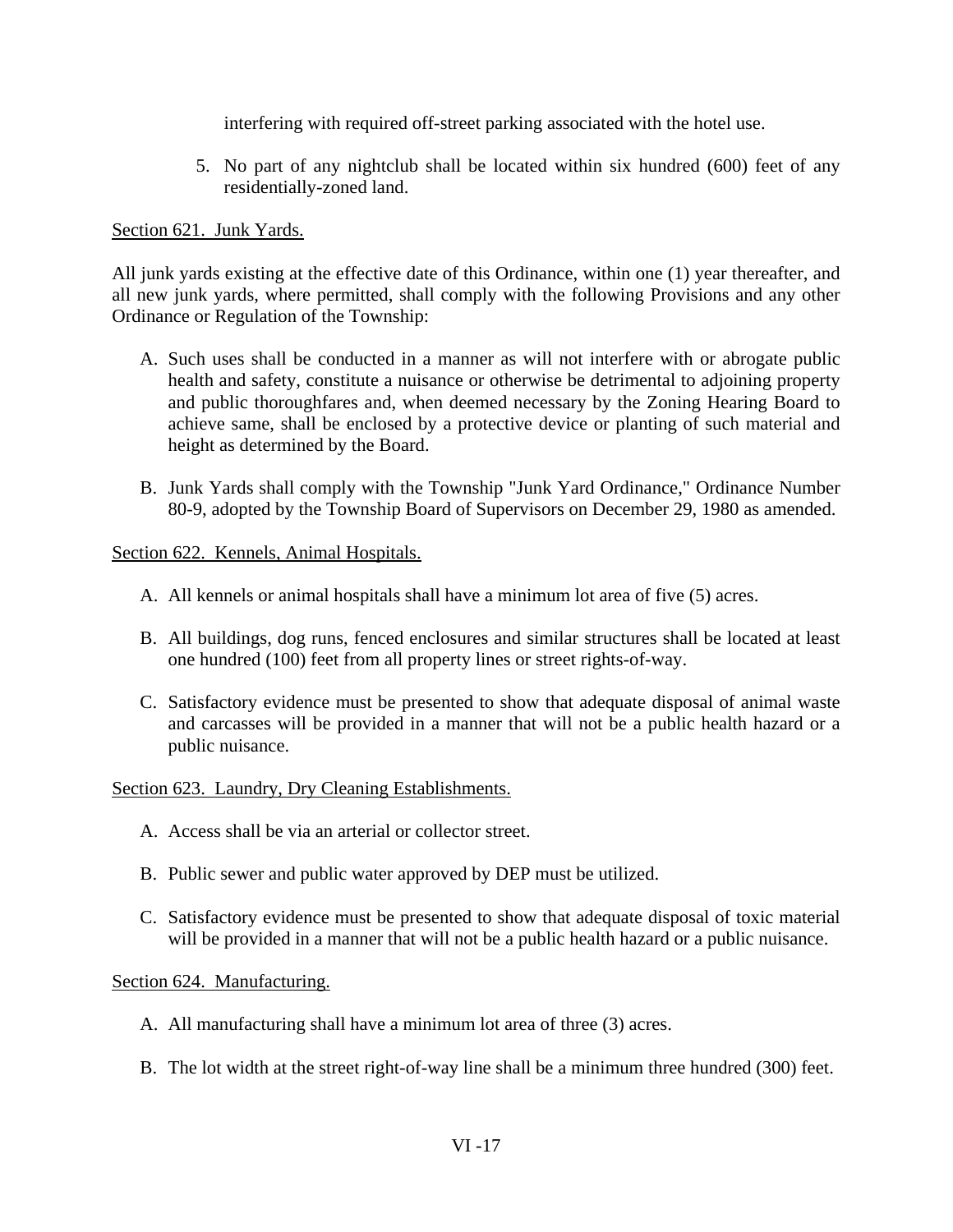- C. All buildings must be set back at least one hundred (100) feet from a street right-of-way line.
- D. A buffer yard at least fifty (50) feet wide must be located on the site in all situations where the site adjoins a residential use. This yard shall be naturally landscaped, have no impervious cover, and shall not be used for buildings, parking, loading or storage purposes.
- E. Access shall be via an arterial or collector street. Traffic routes and exits shall be far enough from houses so that truck noise and vibration will be minimized.
- F. Satisfactory provision shall be made to minimize harmful or unpleasant effects (noise, odors, fumes, glare, vibration, smoke, vapors and gases, electrical emissions and industrial wastes).

Section 625. Medical Clinics.

- A. All medical clinics shall have a minimum lot area of three (3) acres.
- B. The lot width at the street right-of-way line shall be a minimum of two hundred (200) feet.
- C. Access shall be via an arterial or collector street.
- D. Sewer and water systems approved by DEP must be utilized.
- E. Appearance should be harmonious with adjoining properties. This feature includes but is not limited to: landscaping, height control, sign control, building coverage, and architectural controls.
- F. Buffers and screens shall be provided as necessary to adequately protect neighboring properties. This includes but is not limited to fences, walls, plantings and open spaces.
- G. Accessory services, including laboratories and pharmacies for the use of patients visiting medical practitioners in the clinic, may be permitted as part of the clinic facility, subject to the following specific conditions:
	- 1. All entrances to parts of the building in which these accessory services are provided shall be from within the building and any direct access from the street is prohibited.
	- 2. The hours during which these services are provided shall be no greater than or the same as those during which medical practitioners are receiving patients.
	- 3. Signs or other evidence advertising or indicating the provision of these services visible from outside the building are prohibited; except that there may be erected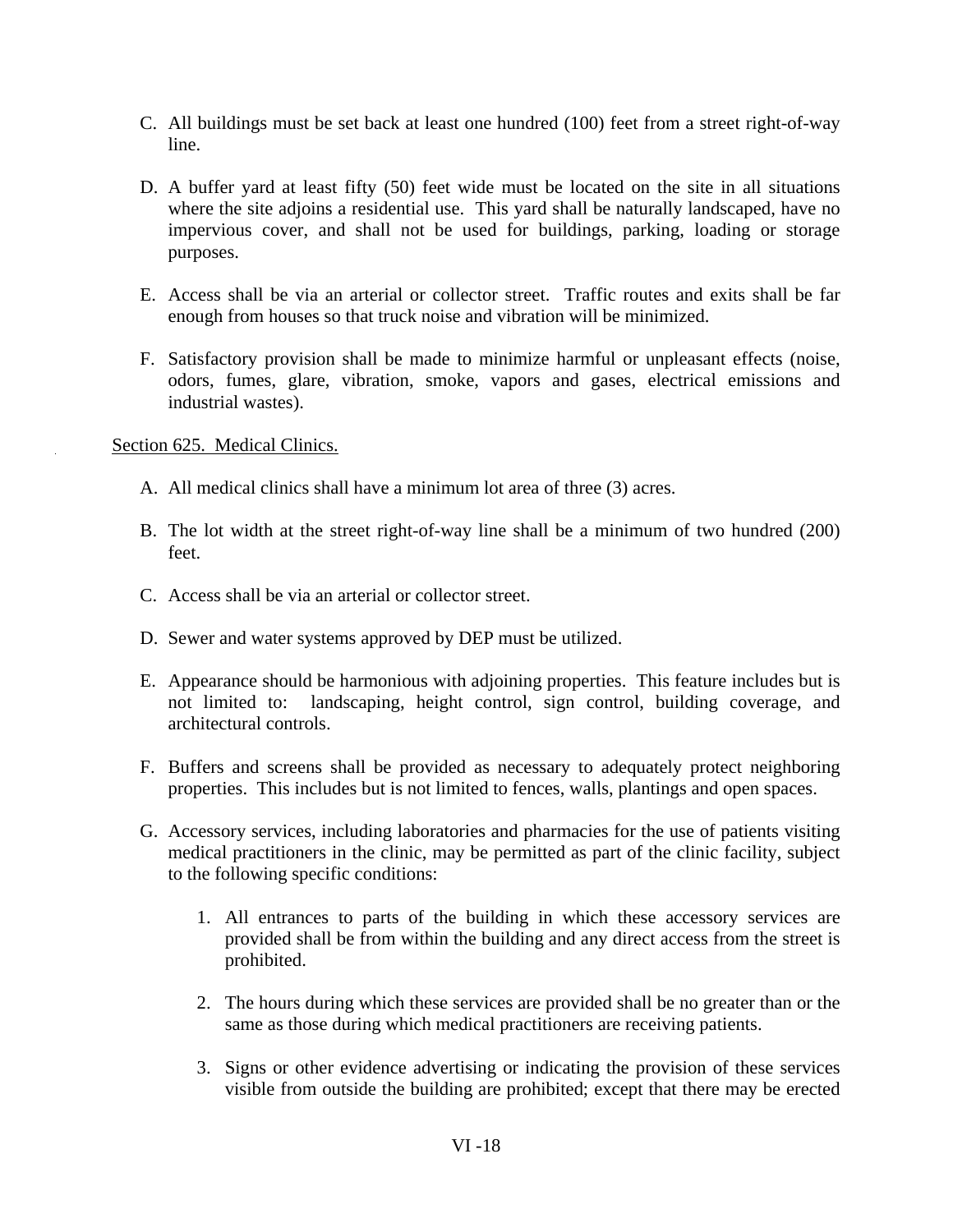one sign not exceeding two (2) square feet in area attached to the building, any illumination thereof being white, non-flashing, and limited to an enclosed lamp design.

 H. Adequate provision for infectious medical waste shall be made. Proof of this arrangement shall be provided to the Zoning Officer upon request.

## Section 626. Migrant Worker Camps.

- A. Where permitted, migrant worker camps shall have a minimum lot area, or land area exclusively appertaining thereto, of one thousand five hundred (1,500) square feet for every occupant quartered or intended to be quartered within the camp; shall have buildings located at least:
	- 1. One hundred (100) feet from the centerline of any public thorough-fare, or adjoining property in separate ownership.
	- 2. Two hundred (200) feet from any food processing facility or permanent dwelling.
	- 3. Five hundred (500) feet from any structure quartering livestock or poultry.
- B. Migrant Workers Camps shall conform to all rules and regulations of Chapter 177, Title 25, of DEP as amended.
- C. The construction or installation of a structure to serve as a migrant workers camp must be performed in accordance with a Land Development Plan prepared in accordance with the Subdivision and Land Development Ordinance of Latimore Township and approved by the Board of Supervisors. Compliance with the relevant provisions of the Pennsylvania Sewage Facilities Act is required.

### Section 627. Mini-Warehouses.

- A. Off-street parking spaces shall be provided at the rate of one (1) space per each twentyfive (25) units, plus one (1) per two hundred fifty (25) square feet of office space, plus two (2) per any resident manager.
- B. Parking shall be provided by parking/driving lanes adjacent to the buildings. These lanes shall be at least twenty-six (26) feet wide when cubicles open onto one side of the lane only, and at least thirty (30) feet wide when cubicles open onto both sides of the lane.
- C. Required parking spaces may not be rented as, or used for, vehicular storage. However, additional external storage area may be provided for the storage of privately-owned travel trailers and/or boats, so long as such external storage area is screened from adjoining residentially-zoned land and adjoining roads, and is located behind the minimum front yard setback line. This provision shall not be interpreted to permit the storage of partially dismantled, wrecked, or inoperative vehicles.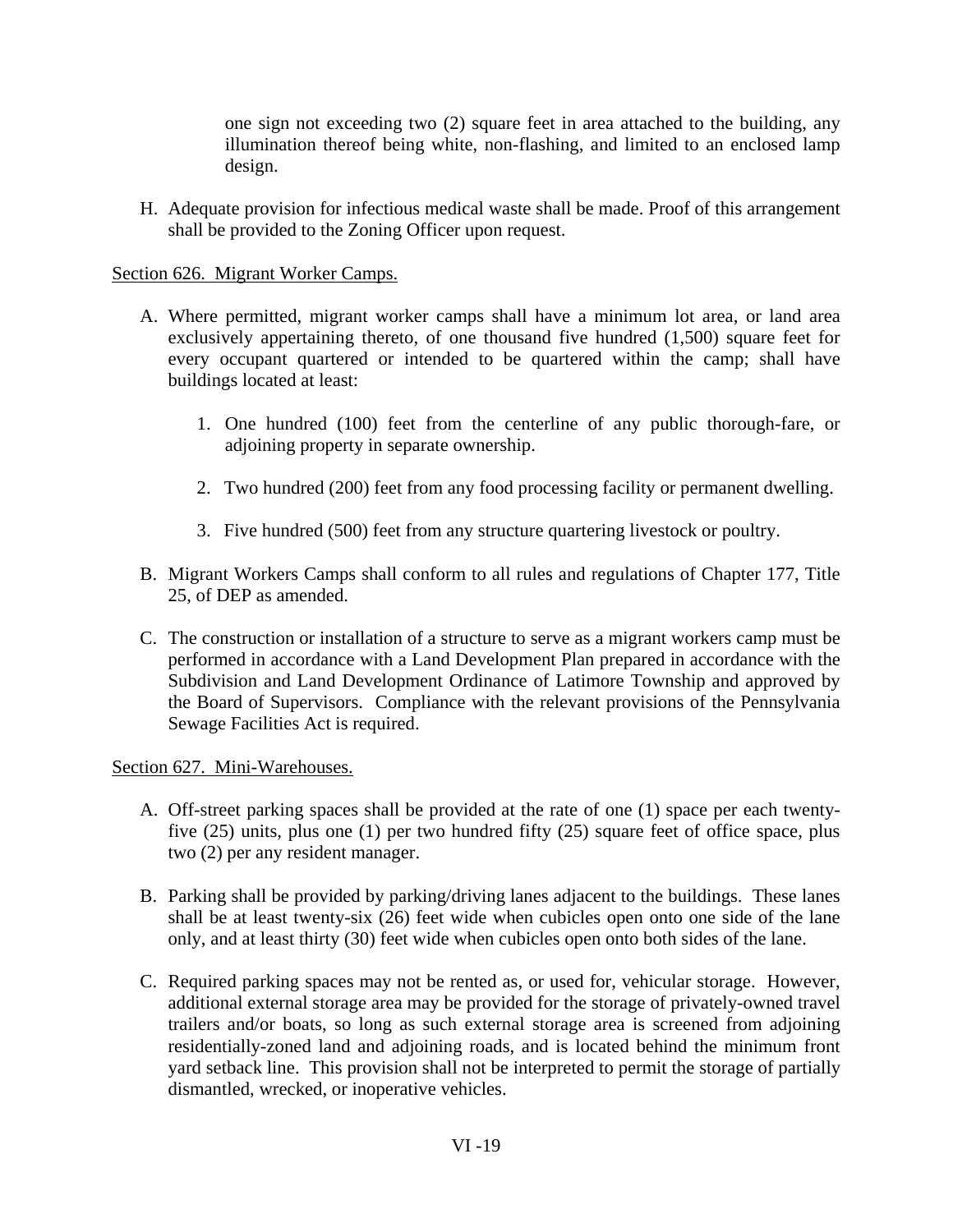- D. All storage shall be kept within an enclosed building except that the storage of flammable, highly combustible, explosive or hazardous chemicals shall be prohibited. Any fuel tanks and/or machinery or other apparatuses relying upon such fuels shall be stored only in an external storage area as described above.
- E. An on-site manager shall be required to be on the site on a full-time basis and shall be responsible for maintaining the operation of the facility in conformance with the conditions of approval and all applicable ordinances. Any apartment for a resident manager shall comply with all of those requirements listed within the zone, and shall be entitled to all residential accessory uses provided in this Ordinance.
- F. Because of the danger from fire or explosion caused by the accumulation of vapors from gasoline, diesel fuel, paint, paint remover, and other flammable materials, the repair, construction, or reconstruction of any boat, engine, motor vehicle, or furniture is prohibited.
- G. All mini-warehouse properties shall be buffered from view using screening from any adjoining residential property or any property where residential use is permitted.
- H. Mini-warehouses shall be used solely for the dead storage of property. No business shall be conducted within, out of, or from the storage units. The following are also prohibited upon the site:
	- 1. Auctions, commercial wholesale or retail sales, or garage sales.
	- 2. The servicing, repair, or fabrication or motor vehicles, boats, trailers, lawn mowers, appliances, or other similar equipment.
	- 3. The operation of power tools, spray-painting equipment, table saws, lathes, compressors, welding equipment, kilns, or other similar equipment.
	- 4. The establishment of a transfer and storage business.
	- 5. Any use that is noxious or offensive because of odors, dust, noise, fumes, or vibrations.

The applicant shall adequately demonstrate that all mini-warehouse rental and/or use contracts shall specifically prohibit these uses.

### Section 628. Off-Street, Off-Site Parking Lots for Nearby Uses.

- A. The off-site parking lot shall be within two hundred (200) feet walking distance of the lot on which the principal use is located.
- B. A safe pedestrian access way shall be provided between the off-site parking lot and the principal use.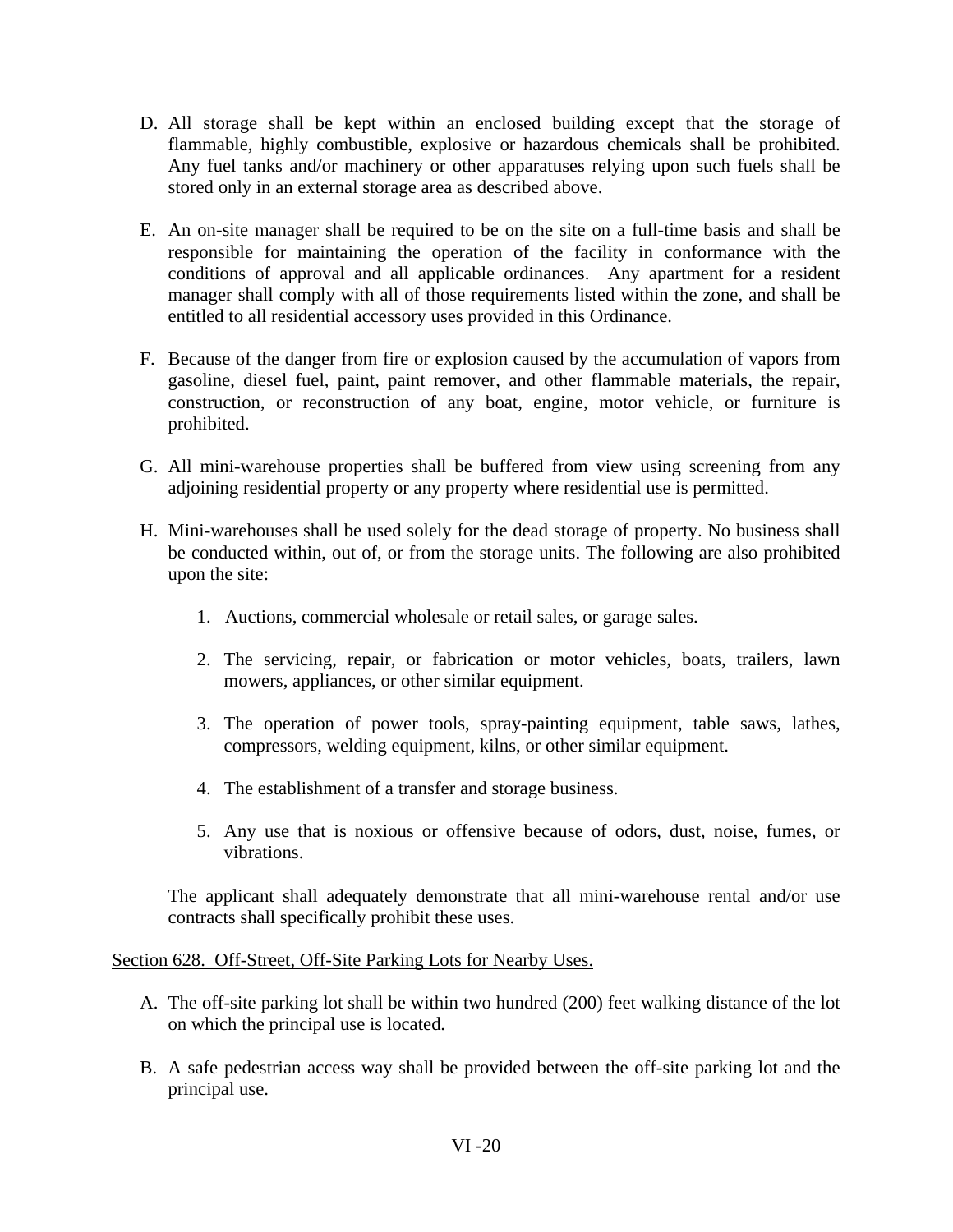- C. No more than seventy-five (75%) percent of the total number of required parking spaces shall be provided off-site.
- D. When possible, the off-site parking lot shall be designated for employee use.
- E. The parking lot shall conform with all other off-street parking design requirements of the Subdivision and Land Development Ordinance.
- F. Off-street, off-site parking lots shall only be permitted where it can be demonstrated that insufficient areas exist upon the site for required parking and that such insufficiency is not the result of building expansion which occurred after the effective date of this Ordinance.

Section 629. Public and Private Schools.

- A. All off-street parking lots shall be set back twenty-five (25) feet and screened from adjoining property lines.
- B. All buildings shall be set back at least one hundred (100) feet from any adjoining land within a residential zone.
- C. If education is offered below the college level, an outdoor play area shall be provided, at a rate of sixty-five (65) square feet per individual enrolled. Off-street parking lots shall not be used as outdoor play areas. Outdoor play areas shall not be located within the front yard and must be set back twenty-five (25) feet from all property lines. Outdoor play areas shall be completely enclosed by a minimum four (4) foot high fence and screened from adjoining residentially-zoned properties. Any vegetative materials located within the outdoor play area shall be of a nonharmful type (poisonous, thorny, allergenic, etc.). All outdoor play areas must provide a means of shade such as a shade tree(s) or pavilion(s).
- D. Enrollment shall be defined as the largest number of students on the site at any one time during a seven (7) day period.
- E. Passenger "drop-off" and "pick-up" areas shall be provided and arranged so that students do not have to cross traffic lanes on or adjacent to the site.

Section 630. Public Uses.

- A. The applicant must demonstrate that the proposed location within the Zone is necessary for public service and convenience and that the use cannot be supplied with equal effectiveness, if located elsewhere.
- B. The applicant must demonstrate that the amount of land within the proposed use is the minimum necessary to effectively serve the use and to comply with all applicable standards of the Zone.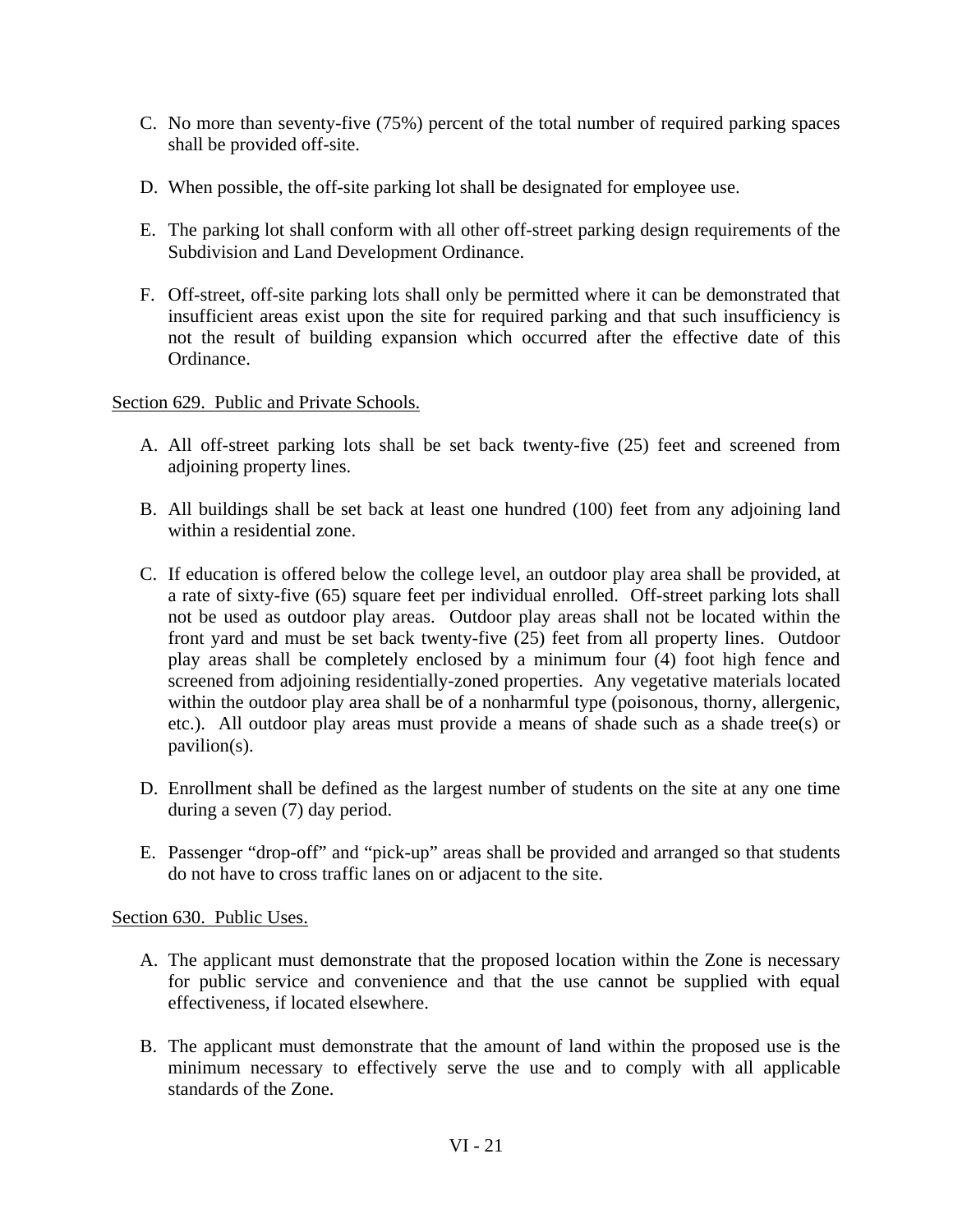C. That the land within the proposed use is not Class I, II, or III prime agricultural soils, as delineated by the latest version of the Soil Survey.

Section 631. Public Utilities.

- A. Any permitted building shall not include the storage of vehicles or equipment used in the maintenance of any utility and no equipment causing unreasonable noise, vibration, smoke, odor, or hazardous effect shall be installed.
- B. Unhoused equipment shall be enclosed with a fence or wall not less than six (6) feet in height which shall be so constructed as not to have openings, holes or gaps larger than six (6) inches in any dimension. Such fence must be surrounded by evergreen plantings. When the equipment is totally enclosed within a building, no fence or screen planting shall be required.
- C. A buffer yard of at least seventy five (75) feet must be provided along all property lines.

Section 632. Quarrying, Quarry-Related Manufacturing.

- A. All quarrying shall be subject to and in accordance with the Pennsylvania "Surface Mining Conservation and Reclamation Act" of 1971 and any amendments thereto.
- B. The top of the slope or quarry wall shall be set back from any adjoining property line or public right-of-way in accordance with the following schedule:

| Depth of Excavation      | <b>Required Setback</b> |
|--------------------------|-------------------------|
| Not greater than 10 feet | 50 feet                 |
| 10 feet to 20 feet       | 100 feet                |
| Greater than 20 feet     | 150 feet                |

- C. The applicant shall submit a scaled site plan which depicts the location and identification of uses of all buildings within a circular area having a radius of 1,500 feet from the proposed site of the use being sought.
- D. Should the Board of Supervisors, after a period of operation for one (1) year, determine that the conditional use is detrimental to the health, safety and general welfare of the Township, the Supervisors shall give the operator of the use written notification of the specific detrimental effects, and the operator must correct the specified detrimental effects within ninety (90) days from such date of notice. Failure to correct the detrimental effects within (90) days will result in a notice of termination being sent to the operator by said Supervisors. The operator must cease said use within one (1) year after receipt of said termination.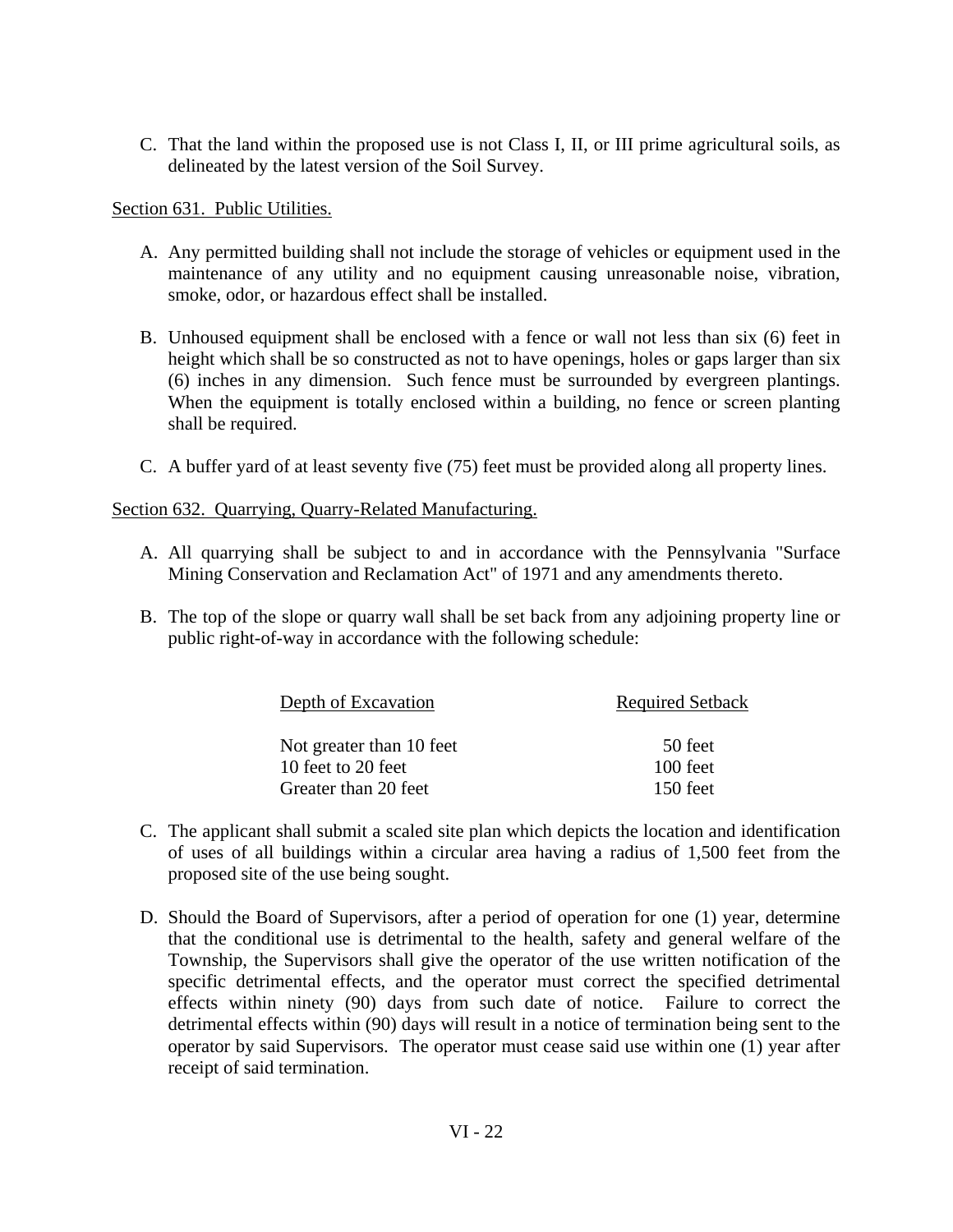### Section 633. Recreation Vehicle and Recreation Vehicle Parks.

- A. Recreation Vehicles shall not include nor should they be confused with sectional and/or prefabricated homes hauled on trucks or other vehicles.
- B. Recreation Vehicle Parks, in Districts where permitted, shall be subject to the following safeguards and regulations:
	- 1. The driveways, exits, entrances, and walks shall be lighted and paved in accordance with Municipal Standards. One-way traffic driveways shall be not less than twelve (12) feet wide and two-way traffic shall be not less than twentytwo (22) feet wide.
	- 2. An area of not less than three thousand (3,000) square feet shall be provided for each vehicle.
	- 3. The minimum width of each vehicle space shall be forty (40) feet.
	- 4. The minimum depth of each vehicle space shall be not less than sixty (60) feet; or thirty percent (30%) longer than the length of the vehicle, whichever requirement is greater.
	- 5. Each vehicle shall be located not less than twenty-five (25) feet from any building and not less than thirty (30) feet from lines bounding adjacent property.
	- 6. Separate provision shall be made for the parking of tow equipment on or adjacent to the vehicle space, or at a location removed from the vehicle space. There shall be one (1) such off-street parking space not less than ten (10) feet wide and twenty (20) feet long for each vehicle space in the park.
	- 7. In addition to the off-street parking as required in 6. above, there shall be additional off-street parking spaces required equal to one-half (1/2) of the number of vehicle spaces provided in the park.
	- 8. The plan of any proposed Recreation Vehicle Park Development shall be presented to the Planning Commission for approval before any construction and any vehicle shall be permitted on the site.
	- 9. Sewers.
		- a. Each Vehicle Park shall be provided with sewage disposal facilities. The proposed provisions for sewage shall be presented to the Zoning Hearing Board and the Township Engineer for approval before any vehicle shall be permitted on the site. Approval shall be required from DEP.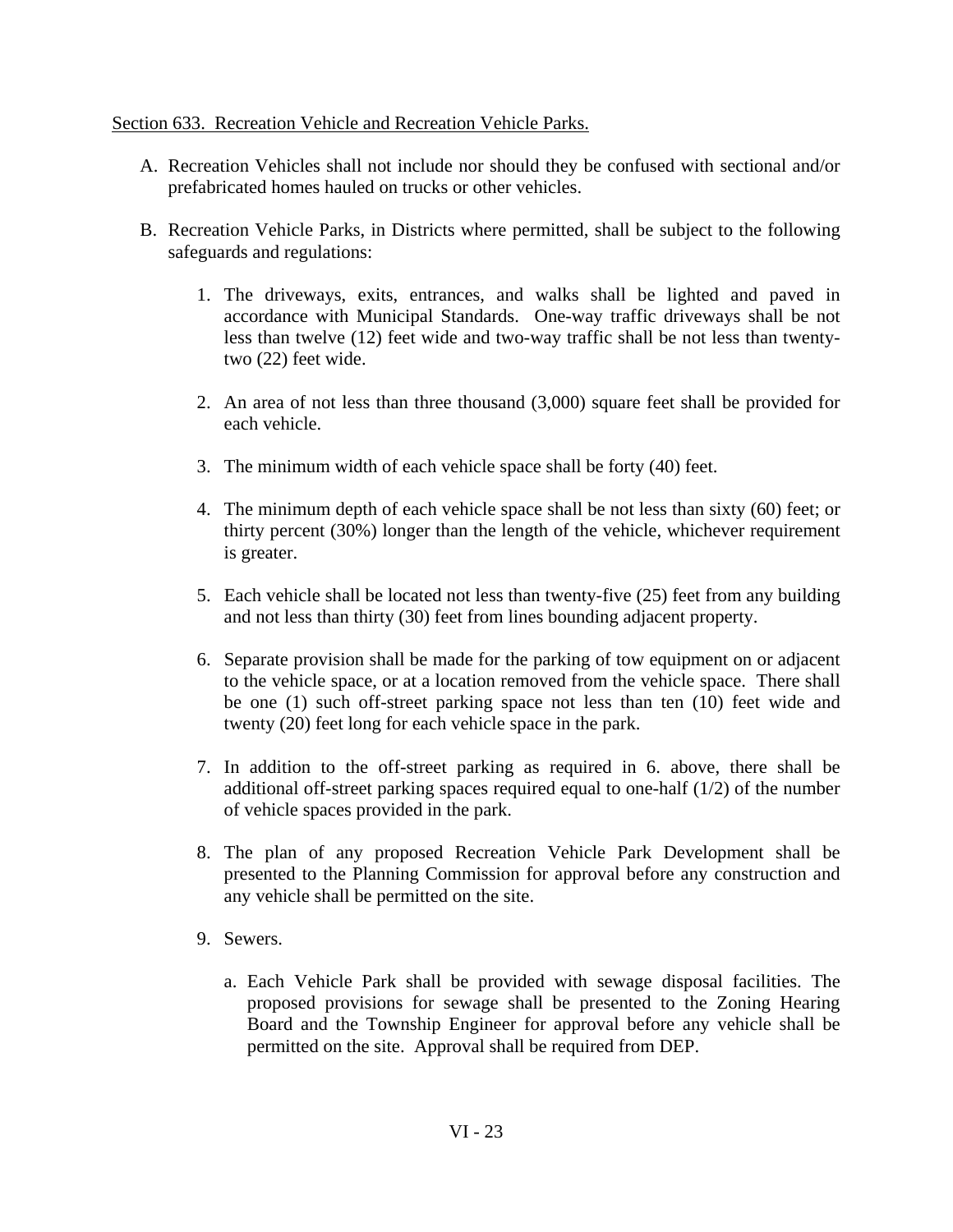b. A Recreation Vehicle Park may be approved by the Planning Commission without individual sewerage connection, provided the park is serviced by approved central toilet facilities and central shower facilities. Approvals shall be required from the Board of Supervisors and DEP.

Section 634. Recycling Facilities for Paper, Plastic, Glass, and Metal Products.

- A. All operations, including collection shall be conducted within a completely-enclosed building.
- B. There shall be no outdoor storage of materials processed, used or generated by the operation.
- C. The applicant shall explain the scope of operation, and offer expert testimony regarding the measures used to mitigate problems associated with noise, fumes, dust, and litter.
- D. The applicant will be required to assure regular maintenance of the site to immediately collect stray debris.

### Section 635. Research Laboratories.

- A. Access shall be via an arterial or collector street.
- B. Buffers and screens shall be provided as necessary to adequately protect neighboring properties. This includes but is not limited to fences, walls, plantings and open spaces.
- C. Satisfactory provision shall be made to minimize harmful or unpleasant effects (noise, odors, fumes, glare, vibration, and smoke). Toxic materials may only be stored or disposed of in a manner that will not be a public health hazard or a public nuisance.
- D. Adequate provision for infectious medical waste shall be made. Proof of this arrangement shall be provided to the Zoning Officer upon request.

### Section 636. Sanitary Landfills, Waste Handling Facilities, Incinerators.

- A. Such facility shall be established and operated only under the strict supervision of a duly appointed Latimore Township Municipal Authority specifically ordained for purpose of operating such facility.
- B. All sanitary landfills, waste disposal sites and incinerators shall have a minimum lot area of forty (40) acres.
- C. No landfilling, dumping or incineration, building or structures shall be located within two hundred (200) feet of any property line.
- D. Access must be via an arterial or collector street.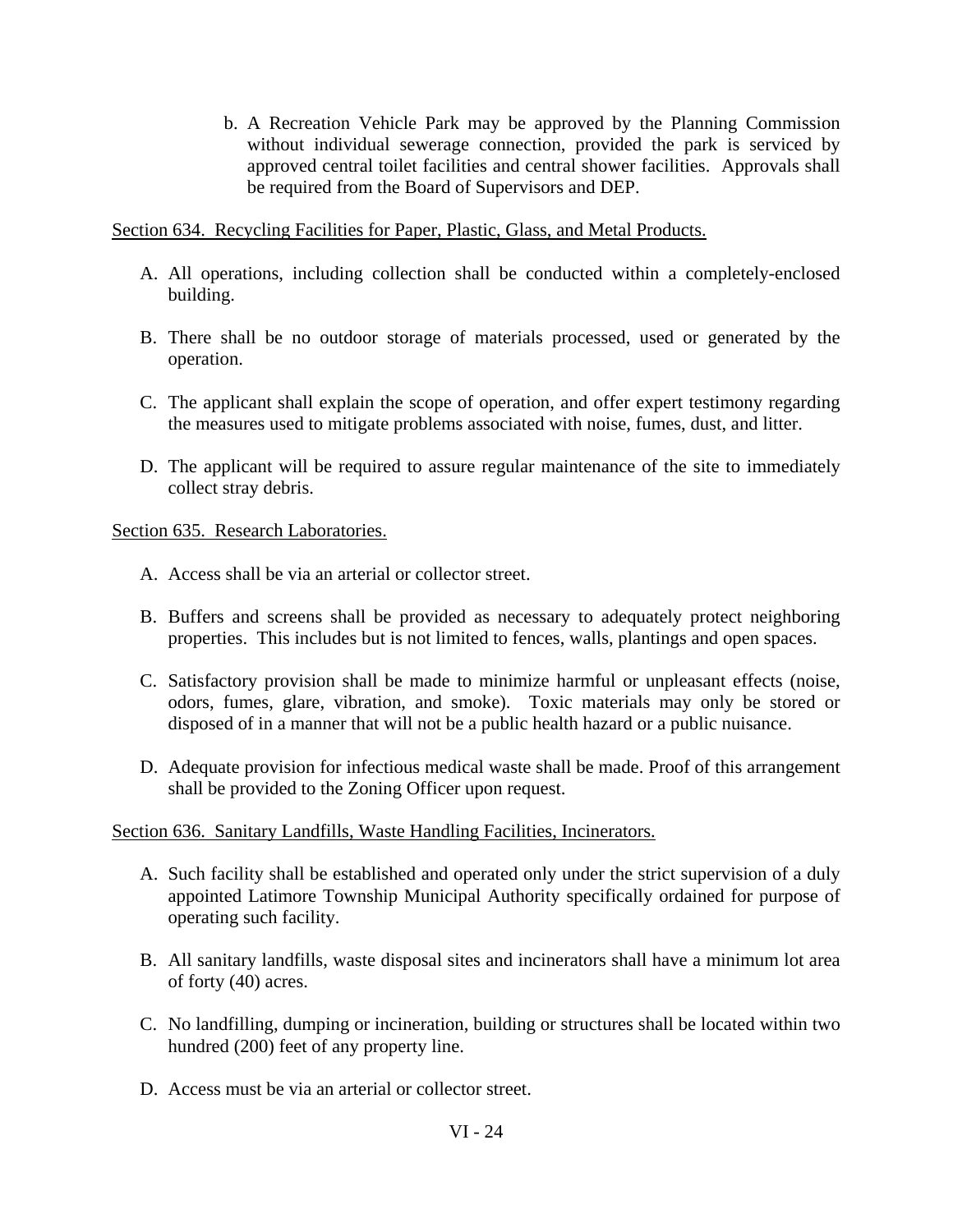- E. Such facility must be part of a solid waste plan approved by the Board of Supervisors.
- F. Buffers and screens shall be provided as necessary to adequately protect neighboring properties. This includes but is not limited to fences, walls, plantings and open space.
- G. Satisfactory provision shall be made to minimize harmful or unpleasant effects (noise, odors, fumes, glare, vibration, and smoke). Toxic materials may only be stored or disposed of in a manner that will not be a public hazard or nuisance.
- H. Waste handling facilities are permitted by supplemental use subject to the following criteria:
	- 1. All principal waste handling facilities for "municipal and residual wastes" as defined by the PA DEP, shall be operated, and/or designated to be operated, by the Solid Waste Authority of Latimore Township.
	- 2. Any processing and/or treatment of waste (including, but not limited to, incineration, composting, steaming, shredding, compaction, material separation, refuse derived fuel, pyrolusis, etc.) shall be conducted within a wholly-enclosed building.
	- 3. No waste shall be deposited, stored or disposed of, and no building or structure shall be located, within two hundred (200) feet of any property line, and five hundred (500) feet of any land within a residential zone.
	- 4. Any external area used for the unloading, transfer, storage, or deposition of waste must be completely screened from view at the property line. (The use of an earthen berm is encouraged where practical.) In addition, such areas must also be completely enclosed by an eight (8) foot high fence, with no openings greater than two (2) inches in any direction.
	- 5. The applicant must demonstrate compliance (through a written statement) and continue to comply with all applicable State and Federal standards and regulations.
	- 6. The use shall be screened from all adjoining properties.
	- 7. All uses shall provide sufficiently-long stacking lanes into the facility, so that vehicles waiting to be weighed and/or unloaded will not back up onto public roads.
	- 8. All access drives on the site shall be completely paved, except in the case of landfills where access drives are required to be paved for a distance of at least two hundred (200) feet from the street right-of-way line. In addition, if portions of onsite access drives are unpaved, then a fifty (50) foot long gravel section of driveway shall be placed just beyond the preceding two hundred (200) foot paved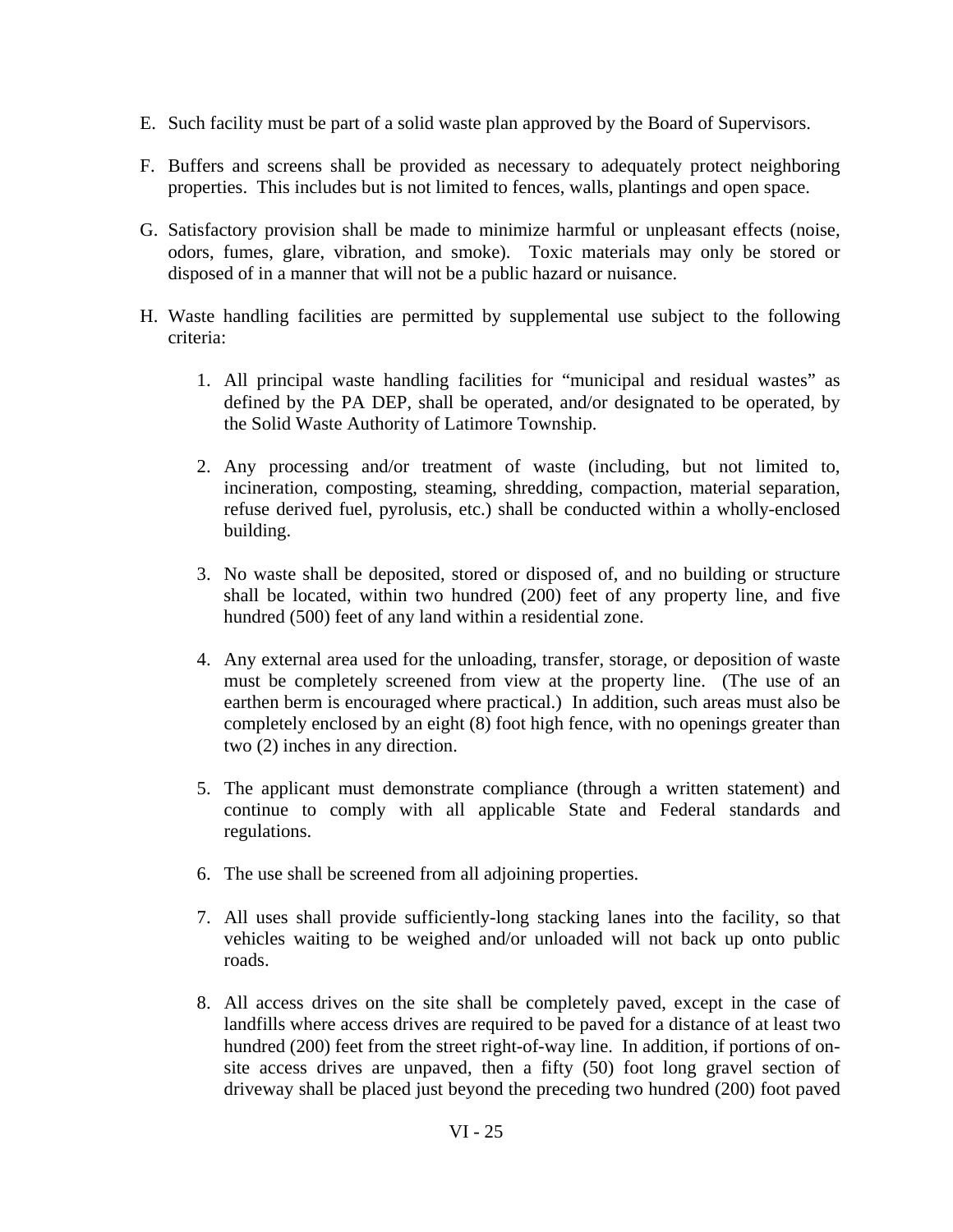section to help collect any mud that may have attached to a vehicle's wheels.

- 9. Access to the site shall be limited to those posted times when an attendant is on duty. In order to protect against the indiscriminate and unauthorized dumping, all areas of the site shall be protected by locked barricades, fences, gates, or other positive means designed to deny access to the area at unauthorized times or locations.
- 10. Litter control shall be exercised to prevent the scattering of wind-borne debris, and a working plan for the clean up of litter shall be submitted to the Township.
- 11. The unloading, processing, treatment, transfer, and disposal of waste shall be continuously supervised by a qualified facility operator.
- 12. Any waste that is to be recycled shall be stored in leak- and vector-proof containers. Such containers shall be designed to prevent their being carried by wind or water. These containers shall be stored within a completely-enclosed building.
- 13. All storage of waste shall be indoors in a manner that is leak- and vector-proof. During normal operation, no more waste shall be stored on the property than is needed to keep the facility in constant operation; but, in no event for more than twenty-four (24) hours.
- 14. A contingency plan for the disposal of waste during a facility shutdown, shall be submitted to the Township.
- 15. Leachate from the waste shall be disposed of in a manner in compliance with any applicable State and Federal laws or regulations. If leachate is to be discharged to a municipal sewage facility, pre-treatment shall be required and appropriate permits shall be obtained from the applicable agencies and authorities. In no event shall leachate be disposed of in a storm sewer, to the ground, or in any other manner inconsistent with DEP's regulations.
- 16. All structures shall be set back at least a distance equal to their height.
- 17. The applicant shall submit an analysis of raw water needs (groundwater or surface water) from either private or public sources, indicating quantity of water required. If the source is from a municipal system, the applicant shall submit documentation that the public authority will supply the water needed.

In addition, if the facility is to rely upon non-public sources of water, a water feasibility study will be provided to enable the municipality to evaluate the impact of the proposed development on the groundwater supply and on existing wells. The purpose of the study will be to determine if there is an adequate supply of water for the proposed development and to estimate the impact of the new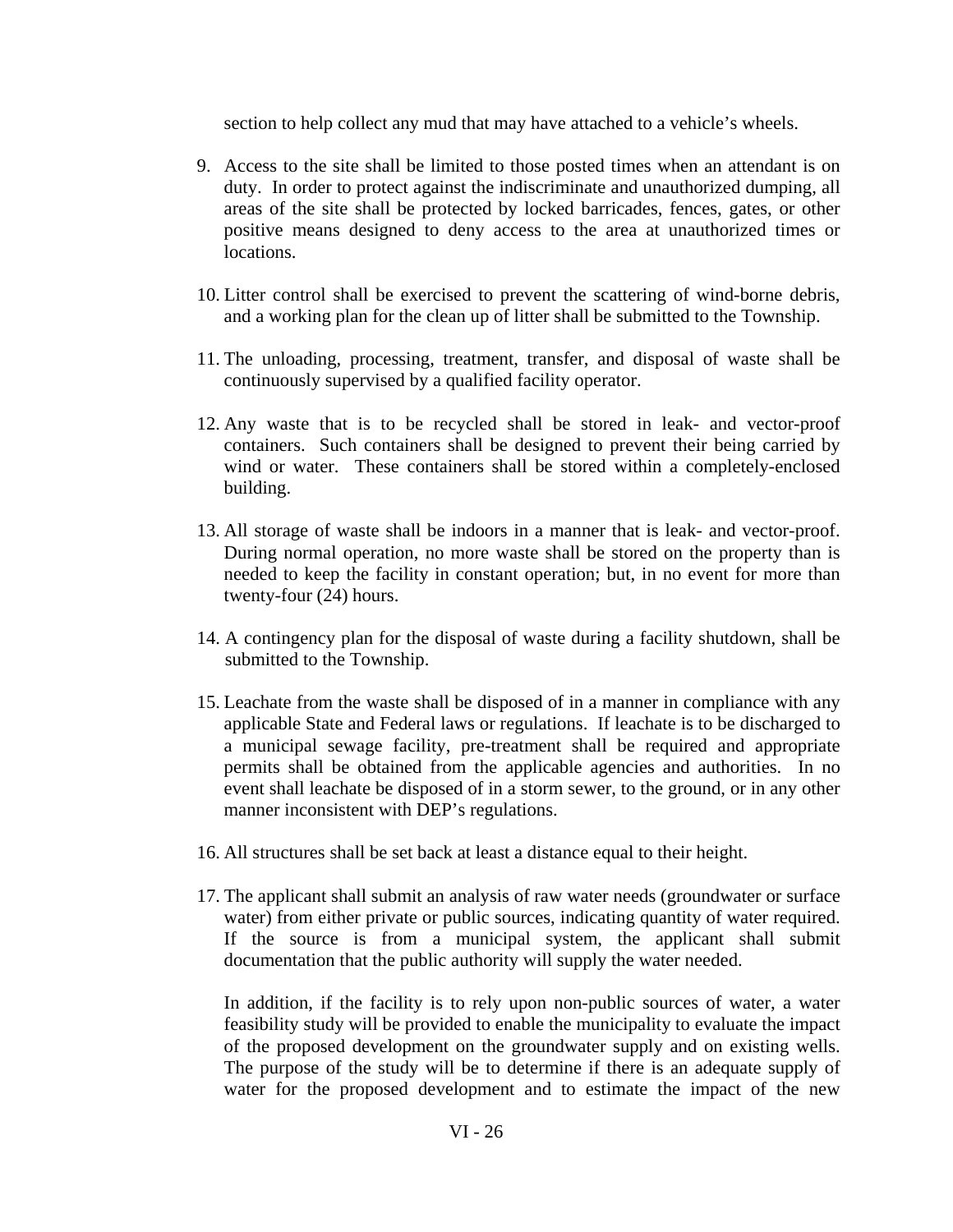development on existing wells in the vicinity. The water feasibility shall be reviewed by the municipal engineer. A water system which does not provide an adequate supply of water for the proposed development, considering both quantity and quality, or does not provide for adequate groundwater recharge, considering the water withdrawn by the proposed development, shall not be approved by the municipality.

A water feasibility study shall include the following information:

- a. calculation of the projected water needs;
- b. a geologic map of the area with a radius of at least one mile from the site;
- c. the location of all existing and proposed wells within one thousand (1,000) feet of the site, with a notation of the capacity of all high-yield wells;
- d. the location of all existing on-lot sewage disposal systems within one thousand (1,000) feet of the site;
- e. the location of all streams within one thousand (1,000) feet of the site and all known point sources of pollution;
- f. based on the geologic formation(s) underlying the site, the long-term safe yield shall be determined;
- g. a determination of the effects of the proposed water supply system on the quantity and quality of water in nearby well, streams, and the groundwater table;
- h. a statement of the qualifications and the signatures) of the person(s) preparing the study;
- 18. The applicant shall provide a qualified traffic analysis as described in the Subdivision and Land Development Ordinance.
- 19. A minimum one hundred (100) foot wide landscape strip shall be located along all property lines. No structures, storage, parking, or any other related activity or operation shall be permitted within this landscape strip. Any fences or other screening erected on the site, must not be located within this landscape strip.
- 20. The applicant shall furnish expert testimony regarding emergency preparedness measures provided and/or otherwise available to respond to potential hazards regarding the spill of waste materials during transport to and from the site, and potential hazards regarding firefighting of waste materials upon the site.
- 21. No principal waste handling facility shall be located within one (1) mile of another, as measured in a straight line between closest property lines.

### Section 637. Sawmill Operations.

A. No saw or other machinery shall be less than one hundred (100) feet from any property or street line.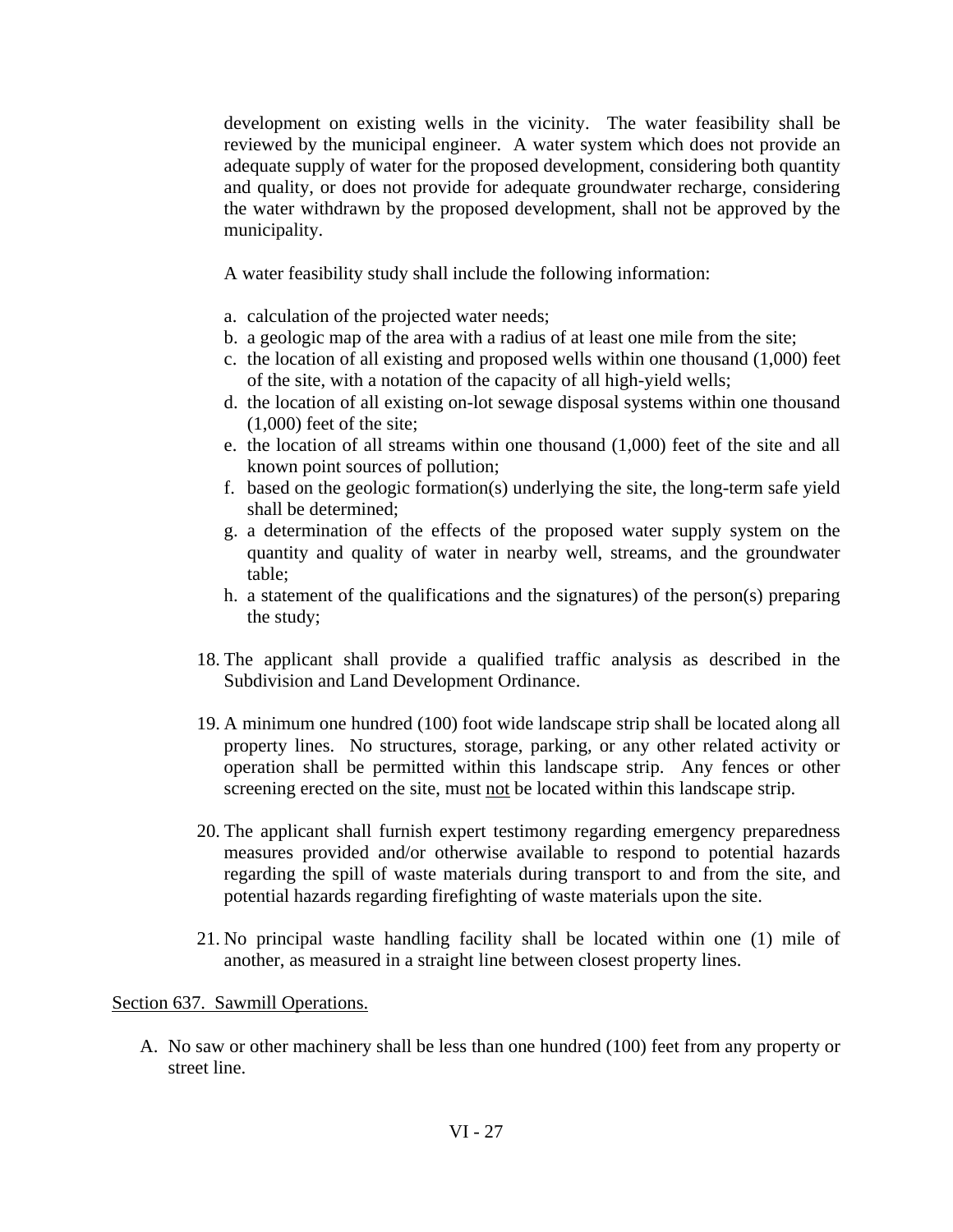B. All power saws and machinery will be secured against tampering and locked when not in use.

# Section 638. Shopping Centers and Malls.

- A. All shopping centers or malls shall have a minimum lot area of ten (10) acres.
- B. The lot width at the street right-of-way shall be a minimum of three hundred (300) feet.
- C. All buildings must be set back at least one hundred (100) feet from a street right-of-way line.
- D. Access must be via an arterial or collector street.
- E. A buffer yard at least one hundred (100) feet wide must be provided on the site in all instances where the site adjoins a residential use. The buffer yard shall be naturally landscaped, have no impervious cover and shall not be used for building, parking, loading or storage purposes.
- F. Both public sewer and public water shall be utilized.

### Section 639. Shooting Ranges.

- A. The range area must be at least two hundred (200) feet from any property line or street right-of-way line.
- B. Shooting Ranges:
	- 1. May not substantially inure or detract from the lawful existing or permitted use of neighboring properties.
	- 2. May not substantially damage the health, safety or welfare of the Township or its residents and property owners.
	- 3. Must comply with all applicable State and local laws, rules and regulations regarding the discharge of a firearm.
	- 4. Shall limit the storage of ammunition to only that utilized for each day's activity, and in no event shall ammunition remain on the property for greater than twentyfour (24) hours. The storage of live ammunition may only occur indoors in an area secured from general access.
	- 5. Shall limit the number of shooters to the number of firing points or stations identified on the development plan.
	- 6. Shall require all shooters to satisfactorily complete an orientation safety program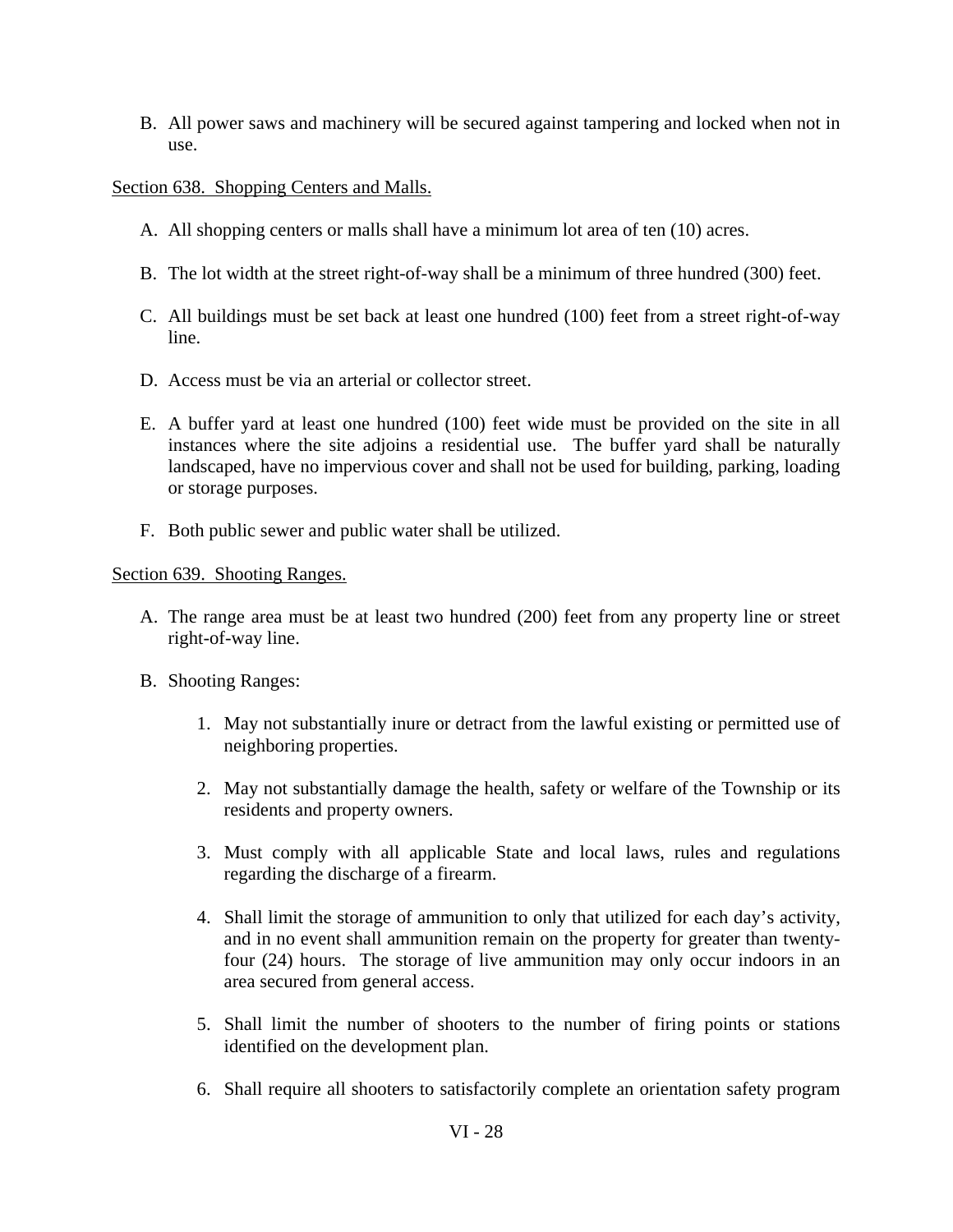given in accordance with the National Rifle Association before they are allowed to discharge firearms.

- 7. Shall prohibit the use of alcoholic beverages.
- 8. Shall limit firing to the hours between one (1) hour after sunrise and one (1) hour preceding sunset.

## Section 640. Stables and Riding Academies.

- A. Minimum lot area ten (10) acres.
- B. Any structure used for the boarding of horses shall be set back at least two hundred (200) feet from any property line.
- C. All stables shall be maintained so to minimize odors perceptible at the property lines.
- D. All outdoor training, show, riding, boarding, running, or pasture areas shall be enclosed by a minimum four (4) foot-high fence, which is located at least ten (10) feet from all property lines.
- E. All parking compounds and unimproved overflow parking areas shall be set back at least ten (10) feet from adjoining lot lines. Unimproved overflow parking areas shall also provide a fence delineating such occasional parking facilities and preventing the parking and/or movement of vehicles across neighboring properties.

Section 641. Warehousing and Wholesale Trade Establishments.

- A. Access shall be via an arterial or collector street.
- B. Buffers and screens shall be provided as necessary to adequately protect neighboring properties. This includes but is not limited to fences, walls, plantings and open spaces.
- C. The applicant shall provide a detailed description of the proposed use in each of the following topics:
	- 1. The nature of the on-site activities and operations, the types of materials stored, the frequency of distribution and restocking, the duration period of storage of materials, and the methods for disposal of any surplus or damaged materials. In addition, the applicant shall furnish evidence that the disposal of materials will be accomplished in a manner that complies with State and Federal regulations;
	- 2. The general scale of the operation, in terms of its market area, specific floor space requirements for each activity, the total number of employees on each shift, and an overall needed site size;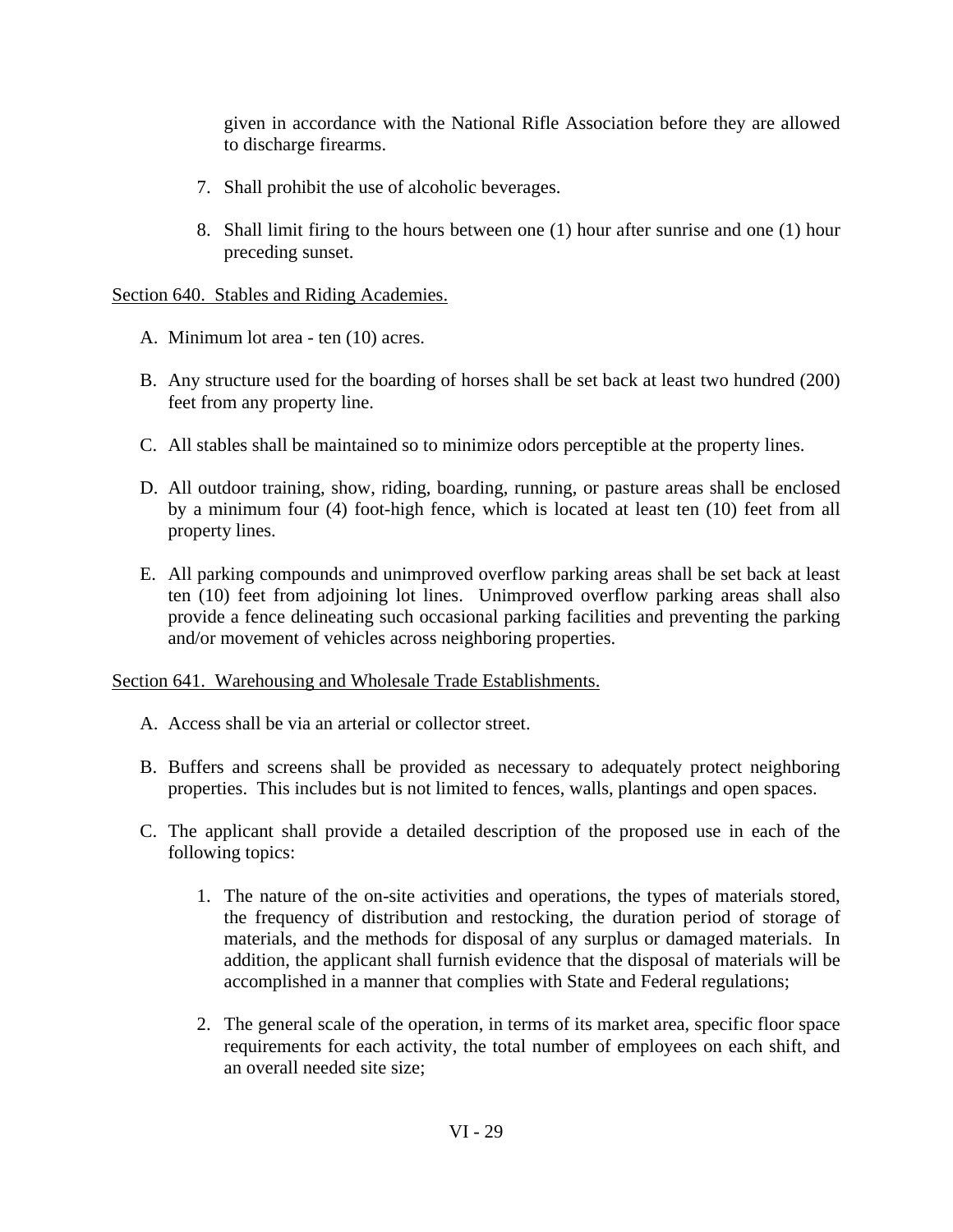- 3. Any environmental impacts that are likely to be generated (e.g., odor, noise, smoke, dust, litter, glare, vibration, electrical disturbance, wastewater, storm water, solid waste, etc.) And specific measures employed to mitigate or eliminate any negative impacts. The applicant shall further furnish evidence that the impacts generated by the proposed use fall within acceptable levels, as regulated by applicable laws and ordinance.
- 4. A traffic study prepared by a professional traffic engineer.
- D. All access drives onto the site shall be paved for a distance of at least two hundred (200) feet from the street right-of-way line. In addition, a fifty (50) foot long gravel section of driveway should be placed just beyond the preceding two hundred (200) foot paved section to help collect any mud that may have attached to a vehicle's wheels.
- E. The owner and/or operator shall be responsible for removing any mud from public roads caused by persons traveling to and from the establishment.
- F. The applicant shall be required to provide sufficient off-street parking and loading so as not to require such parking or loading on or along any road, not upon adjoining property. If, at any time after the opening of the facility, the Supervisors determine that parking, loading or traffic back ups are occurring on adjoining roads, and such are directly related to the lack of on-site facilities on the subject property, the Supervisors can require the applicant to revise and/or provide additional on-site parking and/or loading space. In addition, the Supervisors may require an unimproved grassed overflow parking area to be provided for peak use periods. Such overflow parking areas shall be accessible only from the interior driveways of the permanent parking lot. Overflow parking areas shall contain fencing to prevent vehicles from crossing adjoining properties or directly accessing adjoining roads.
- G. The applicant shall submit and continuously implement a working plan for the clean up of litter and other debris.

# Section 642. Vehicle Service Stations.

- A. In the District where permitted, such shall be subject to the following safeguards and regulations:
	- 1. No service station shall be located closer than five hundred (500) feet to any lot line of a school, hospital or public institution for human care.
	- 2. Gasoline pumps, lubricating or other dispensing devices shall be located no less than twenty-five (25) feet from any public right-of-way line.
	- 3. All activities except those required to be performed at the fuel pumps shall be performed within a completely enclosed building.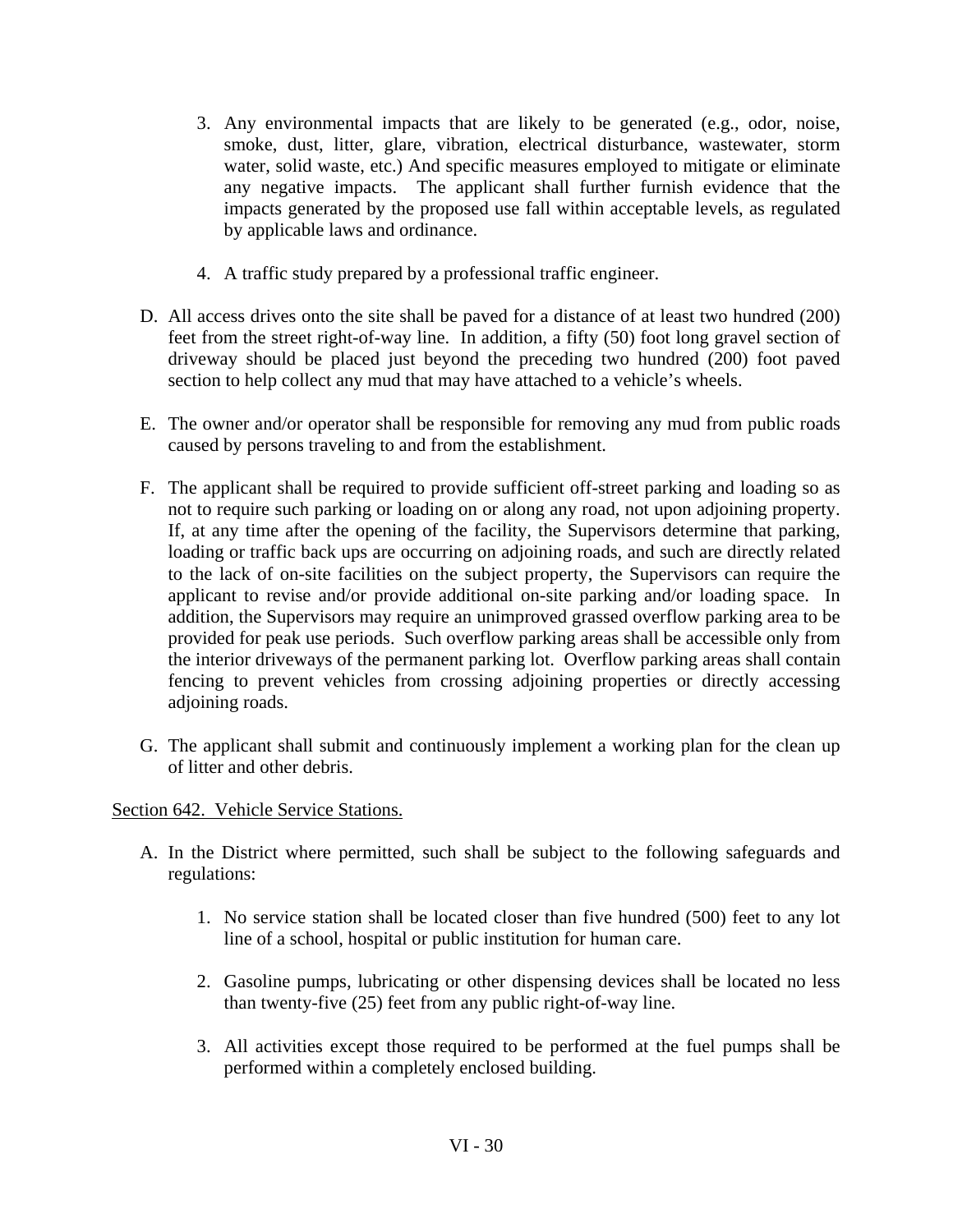- 4. No vehicles, including rental vehicles and trailers, shall be parked or otherwise stored within any required yard area.
- 5. No automobile parts including tires, dismantled vehicles, equipment including rental equipment other than vehicles and trailers, or similar articles shall be stored out-of-doors; except that such may be temporarily stored out-of-doors provided that such are entirely enclosed by a solid visual screen or fence or wall constructed of permanent materials to a height of at least six (6) feet and such stored articles do not extend above said screen; provided further that no such storage area may extend into any required yard area.
- 6. All vehicles shall be repaired and removed from the premises promptly, and in any case not to exceed one hundred twenty (120) days.

# Section 643. Truck Or Motor Freight Terminals.

- A. The subject property shall have a minimum of three hundred (300') feet of road frontage along an arterial or urban collector road.
- B. The subject property shall be located no closer than five hundred (500') feet from a residential zone and/or property containing a school, day-care facility, park, playground, library, hospital, or nursing, rest or retirement home.
- C. All structures (including, but not limited to, air compressors, fuel pump islands, kiosks) shall be set back at least fifty (50') feet from any street right-of-way line.
- D. Access driveways shall be a minimum of twenty-eight (28') feet and a maximum of thirty-five (35') feet wide. All access drives onto the same road shall be set back at least one hundred fifty (150') feet from one another, as measured from closest points of cartway edges.
- E. Off-street parking shall be provided at a rate equal to that required for each of the respective uses comprising the truck stop. The applicant shall also present credible evidence that the number of "oversized" off-street parking spaces provided for trucks will be adequate to accommodate the expected demand generated by truck patrons. Any gates or other barriers used at the entrance to parking areas shall be set back and arranged to prevent vehicle back-ups onto adjoining roads during peak arrival periods.
- F. Trash receptacles shall be provided amid off-street parking areas that shall be routinely emptied. Furthermore, a working plan for the regular clean-up of litter shall be furnished and continuously implemented by the applicant.
- G. All uses involving drive-through restaurant and/or drive-through vehicle service and/or washing shall provide sufficient on-site stacking lanes to prevent vehicle backups on adjoining roads.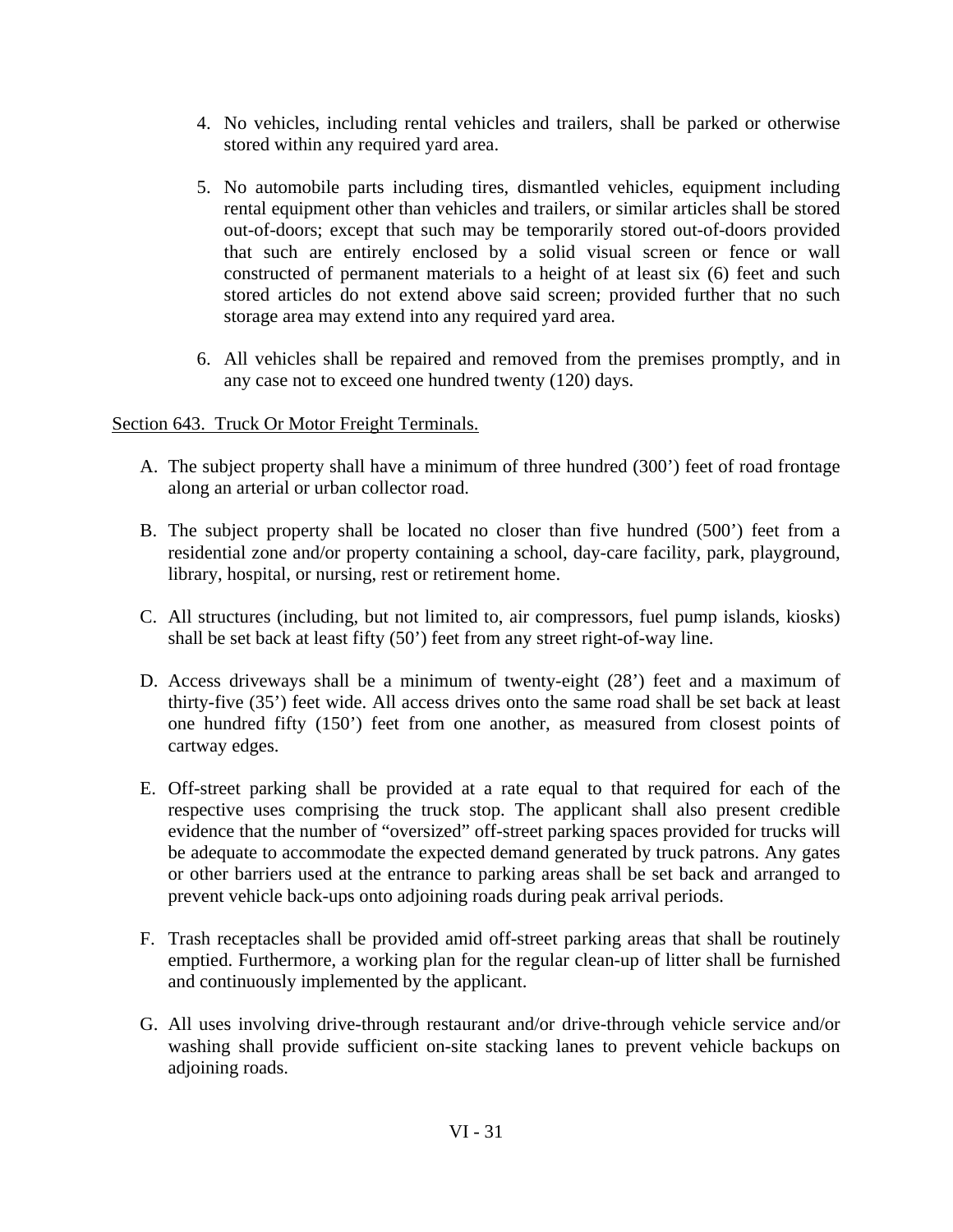- H. All vehicle service and/or repair activities shall be conducted within a completely enclosed building. No outdoor storage of parts, equipment, lubricants, fuels, or other materials used or discarded in any service or repair operations, shall be permitted.
- I. The outdoor storage of unlicensed vehicles is prohibited.
- J. All vehicles and machinery shall be repaired and removed from the premises promptly.
- K. The demolition or junking of vehicles and machinery is prohibited. Demolished vehicles and/or parts thereof, shall be removed within two (2) weeks after arrival.
- L. Any exterior public address system shall be designed and operated so that the audible levels of any messages conveyed over the system will not exceed the ambient noise levels of the use, as measured at each of the property lines.
- M. A traffic study prepared by a professional engineer shall be submitted to the Township. The report shall address study area boundaries, existing and proposed site uses, existing and proposed roadway intersections, analyses of existing and proposed traffic volumes and turning movements, and recommended improvements.
- N. The applicant shall furnish evidence that the storage and disposal of materials and wastes will be accomplished in a manner that complies with all applicable State and Federal regulations.

# Section 644. Truck Stops.

Within the (C-I) Zone, truck stops are permitted by supplemental use subject to the following criteria:

- A. The subject property shall have a minimum of three hundred (300) feet of road frontage along an arterial road; and shall access on to U.S. Route 15, Route 94 or a feeder road thereto.
- B. The subject property shall be located no closer than five hundred (500) feet from any residential zone and/or property containing a school, day-care facility, park, playground, library, hospital, nursing, rest or retirement home, or medical residential campus;
- C. All structures (including, but not limited to, air compressors, fuel pump islands, and kiosks) shall be set back at least fifty (50) feet from any street right-of-way line;
- D. Access driveways shall be a minimum of twenty-eight (28) feet, and a maximum of thirtyfive (35) feet wide. All access drives onto the same road shall be set back at least one hundred fifty (150) feet from one another, as measured from closest points of cartway edges;
- E. Off-street parking shall be provided at a rate equal to that required for each of the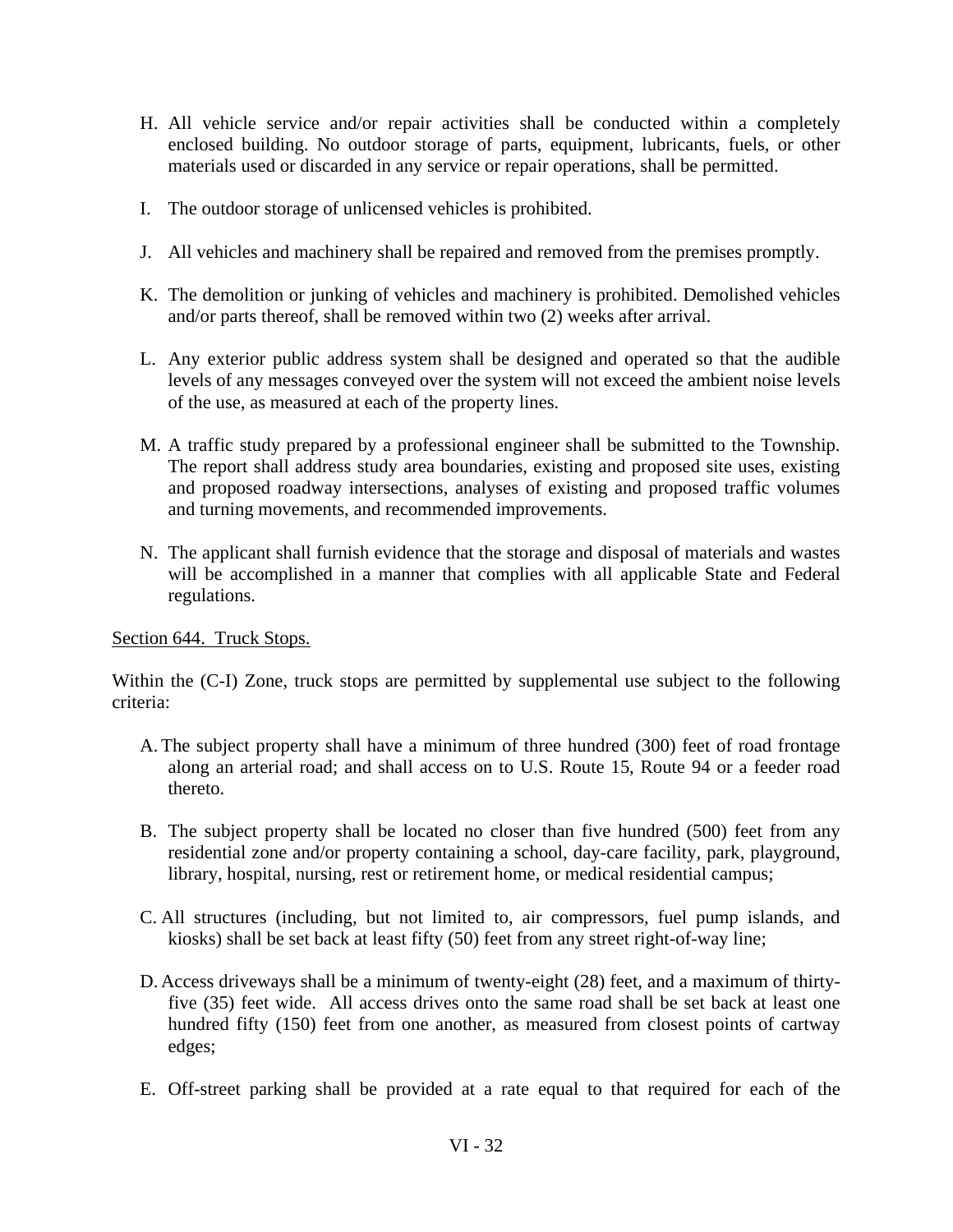respective uses comprising the truck stop. The applicant shall also present credible evidence that the number of "oversized" off-street parking spaces provided for trucks will be adequate to accommodate the expected demand generated by truck patrons. Any gates or other barriers used at the entrance to parking areas shall be set back and arranged to prevent vehicle back-ups onto adjoining roads during peak arrival periods;

- F. Trash receptacles shall be provided amid off-street parking areas, which shall be routinely emptied. Furthermore, a working plan for the regular clean-up of litter shall be furnished and continuously implemented by the applicant;
- G. All uses involving drive-thru restaurant and/or drive-thru vehicle service and/or washing shall provide sufficient on-site stacking lanes to prevent vehicle back-ups on adjoining roads;
- H. All vehicle service and/or repair activities shall be conducted within a completely enclosed building. No outdoor storage of parts, equipment, lubricants, fuels, or other materials used or discarded in any service or repair operations, shall be permitted;
- I. The outdoor storage of unlicensed vehicles is prohibited;
- J. All vehicles and machinery shall be repaired and removed from the premises promptly;
- K. The demolition or junking of vehicles and machinery is prohibited. Demolished vehicles and/or parts thereof, shall be removed within two (2) weeks after arrival;
- L. Any exterior public address system shall be designed and operated so that the audible levels of any messages conveyed over the system will not exceed the ambient noise levels of the use, as measured at each of the property lines;
- M. The applicant shall submit a traffic study prepared by a professional engineer to address the issues listed in Section 636 of this Ordinance;
- N. The applicant shall furnish evidence that the storage and disposal of materials and wastes will be accomplished in a manner that complies with all applicable State and Federal regulations.

Section 645. Exotic Wildlife.

- A. No person shall possess, deal or keep in captivity, by way of menagerie or otherwise, any exotic wildlife without first obtaining a permit from the Game Commission of the Commonwealth of Pennsylvania authorizing same.
- B. Persons shall house exotic wildlife in a safe and sanitary manner on a minimum lot area of three (3) acres.
- C. All pens, cages or enclosures used to confine exotic wildlife shall be located at least one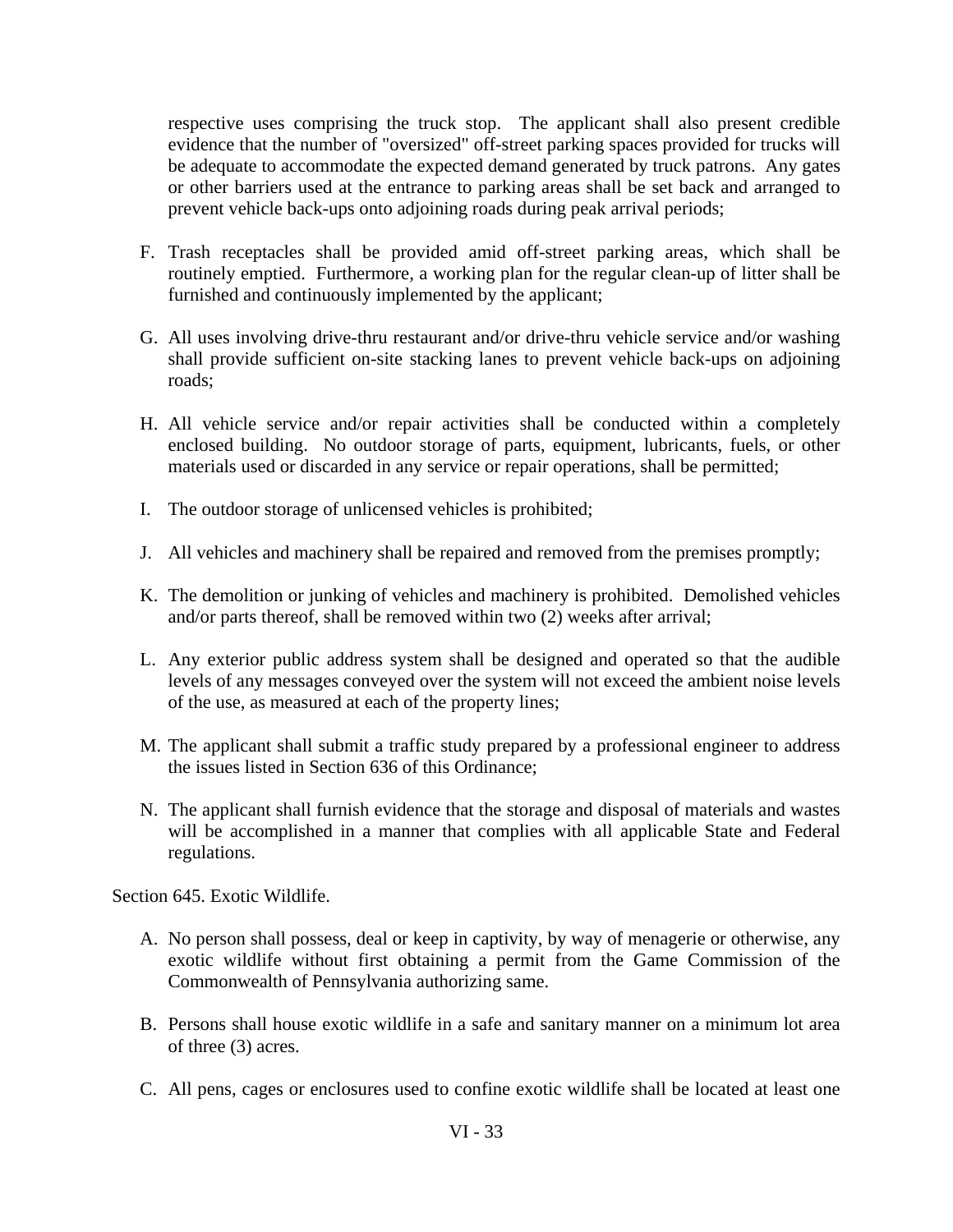hundred (100) feet from all property lines or street rights-of-way.

D. Satisfactory evidence must be presented to show that adequate disposal of animal waste and carcasses will be provided in a manner that will not be a public health hazard or a public nuisance.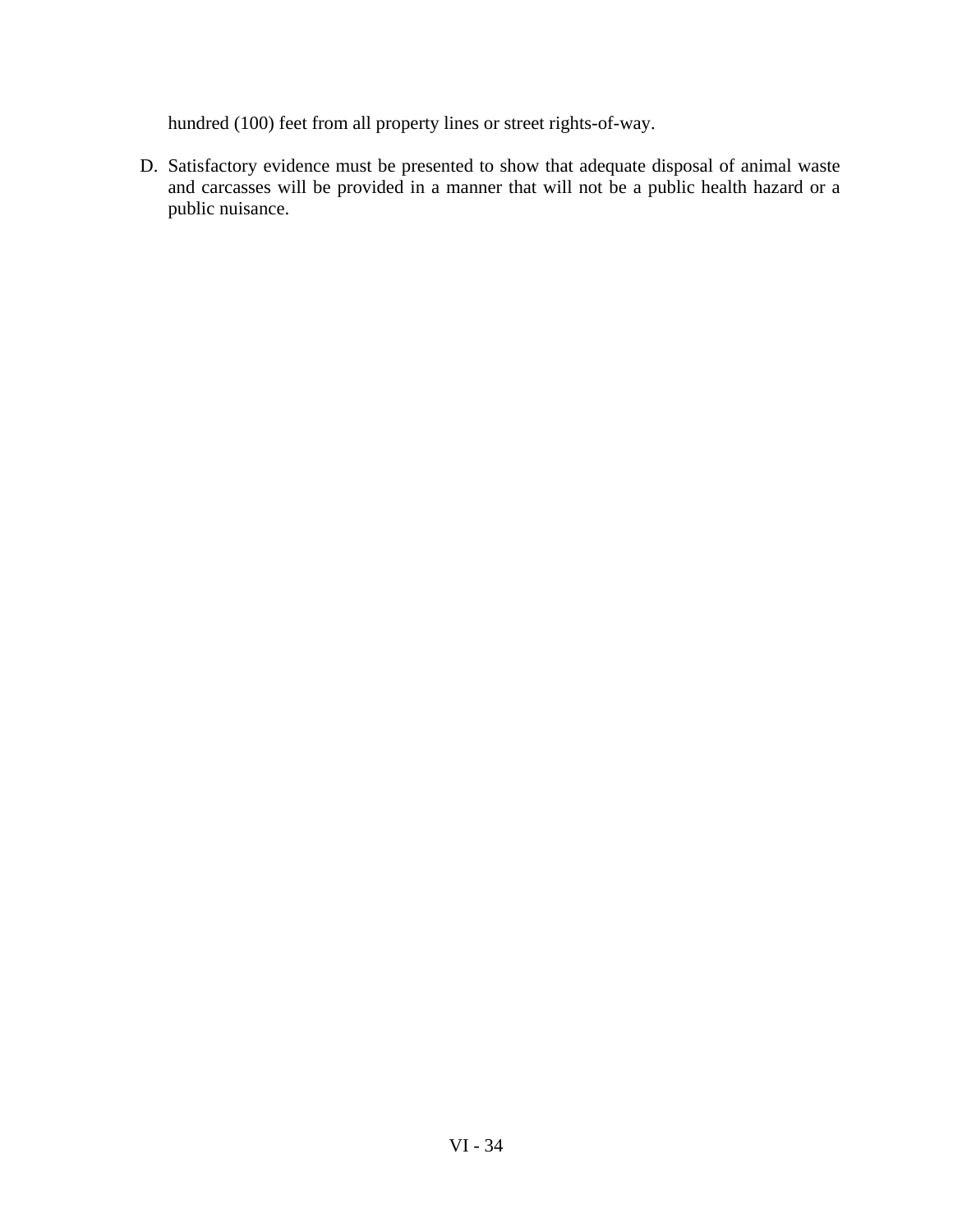## **ARTICLE VII MOBILE HOME PARKS**

#### Section 701. Mobile Home Parks.

- A. In Districts where permitted or permitted as a special exception, Mobile Home Parks shall be subject to the following regulations and shall also comply with all applicable regulations of the Commonwealth of Pennsylvania.
	- 1. The design and improvement of mobile home parks, including streets, drainage, sewers, water, and the placement of mobile home units therein, shall be in accordance with the standards and requirements of the Subdivision and Land Development Ordinance of this Municipality.
	- 2. Mobile Homes located in a mobile home park must comply with the foundation and anchorage requirements provided in Sections 511 and 712 of this Ordinance. In cases where the perimeter of the mobile home is not enclosed by a permanent foundation, a permanent fire resistant "skirt" shall be attached to the outside face of the mobile home on all four (4) sides. Adequate ventilation may be provided for crawl space as long as adequate protection is made to prevent intrusion by rodents and other vermin.
- B. Mobile homes shall not include, nor should they be confused with, sectional and/or prefabricated homes hauled on trucks or other vehicles.

Temporary Quarters - Mobile units providing temporary quarters either residential or commercial, shall not be permitted in any District except in an approved Recreation Vehicle Park.

- C. A Mobile Home Park shall consist of a minimum of ten (10) acres and each mobile home site or space within the park shall have an area meeting the development standards as herein required.
- D. No mobile home shall be occupied until the Zoning Officer has verified that it has been connected to the sanitary sewer and water supply systems.
- E. No mobile home lacking toilet and washing facilities or cooking or food storage facilities or any of these shall be permitted, nor shall any self-propelled vehicles used as living accommodations or travel trailers designed for temporary occupancy be permitted for residential purposes for a period exceeding fourteen (14) days.
- F. It shall be unlawful for a mobile home to be removed from Latimore Township until all taxes owed on the property or by the residents of the mobile home have been paid in full as verified by the Township Tax Collector.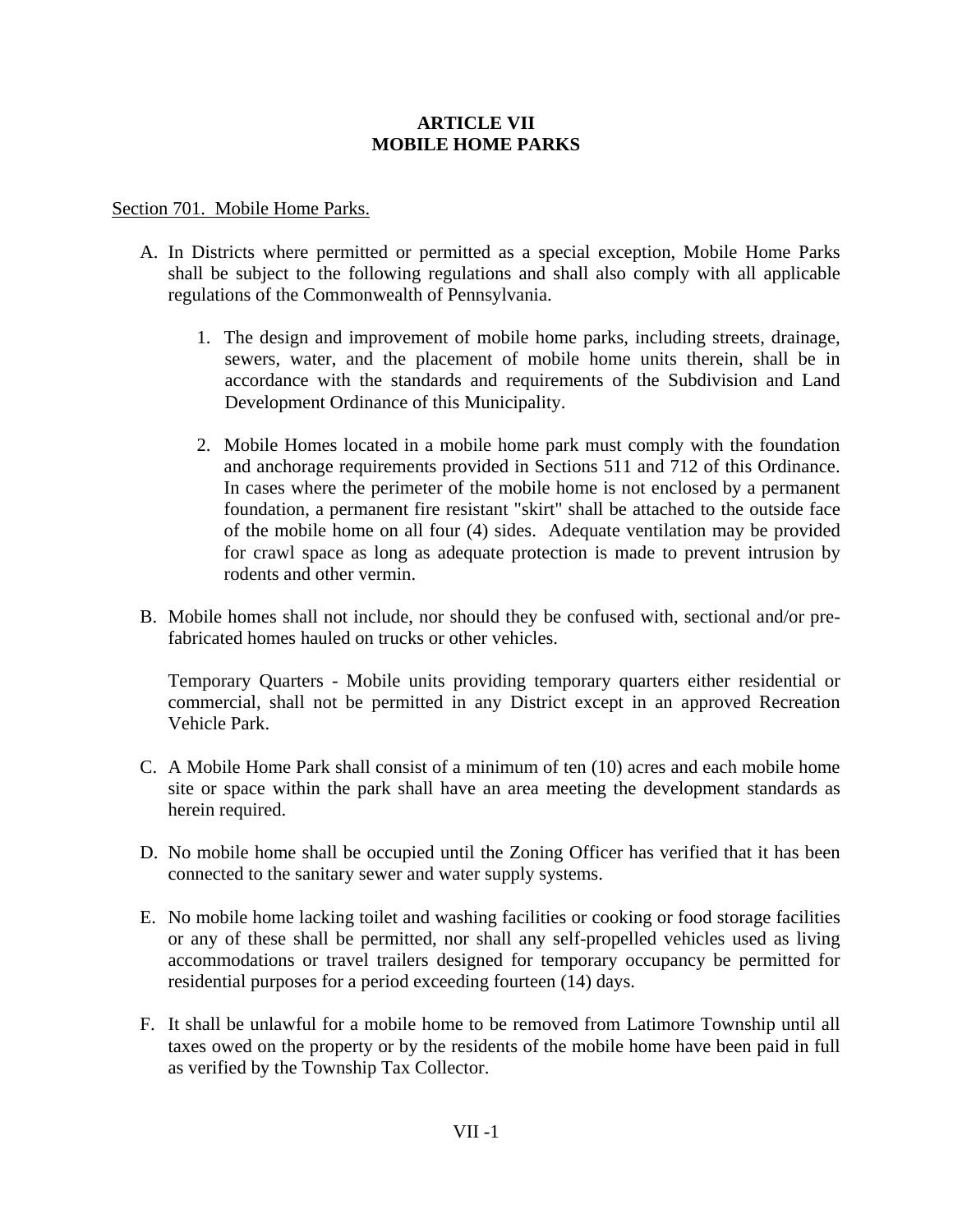### Section 702. Renewable Mobile Home Park Permit.

 A. It shall be unlawful for any person, corporate, or otherwise, to construct a new mobile home park or alter or extend any existing mobile home park in Latimore Township unless a valid permit has been issued.

The Board of Supervisors may grant a Mobile Home Park Permit for a period not to exceed twelve (12) months from the date of approval of such permit, which shall be renewable by January 15 of each year thereafter. The Board of Supervisors or its duly authorized representative shall inspect each Mobile Home Park prior to granting an annual permit for conformance with the provisions of this Ordinance and any other applicable regulations. The permit fee shall be established by the Board of Supervisors.

It shall be incumbent upon the proprietor of a Mobile Home Park to keep a register and to report therein the name of person or head of family occupying each said mobile home, showing date of entry on said land, make and size of the mobile home, and the names of all persons living in said mobile home. Said register shall be subject to inspection periodically by the Board of Supervisors.

- B. Every person holding a certificate and/or license shall file a written notice to DEP and the Latimore Township Board of Supervisors within ten (10) days after having sold, transferred, given away, or otherwise disposed of any interest in or control of any Mobile Home Park.
- C. Whenever, upon inspection of any Mobile Home Park, it is determined that conditions or practices exist which are in violation of any provisions of this Ordinance, or of any regulations adopted pursuant thereto, Board of Supervisors shall give written notice to the person to whom the Township license was issued, advising him that unless such conditions or practices are corrected within a reasonable period of time specified in the notice, the license to operate in the Township shall be suspended. At the end of such period, such Mobile Home Park shall be inspected and if such conditions or practices have not been corrected, and the licensee has not requested a hearing, the Supervisors shall suspend the license and give notice, in writing, of such suspension to the person to whom the certificate and license is issued.
- D. The Board of Supervisors, Zoning Officer, or other authorized Township representative may inspect a Mobile Home Park periodically to determine compliance with this Ordinance. As a result of such inspection a notice for any violations of this Ordinance may be given.

# Section 703. Lots Requirements.

 A. Individual mobile home lots located in a Mobile Home Park shall contain at least ten thousand (10,000) square feet of lot area and shall not be less than eighty (80) feet wide at the building setback line.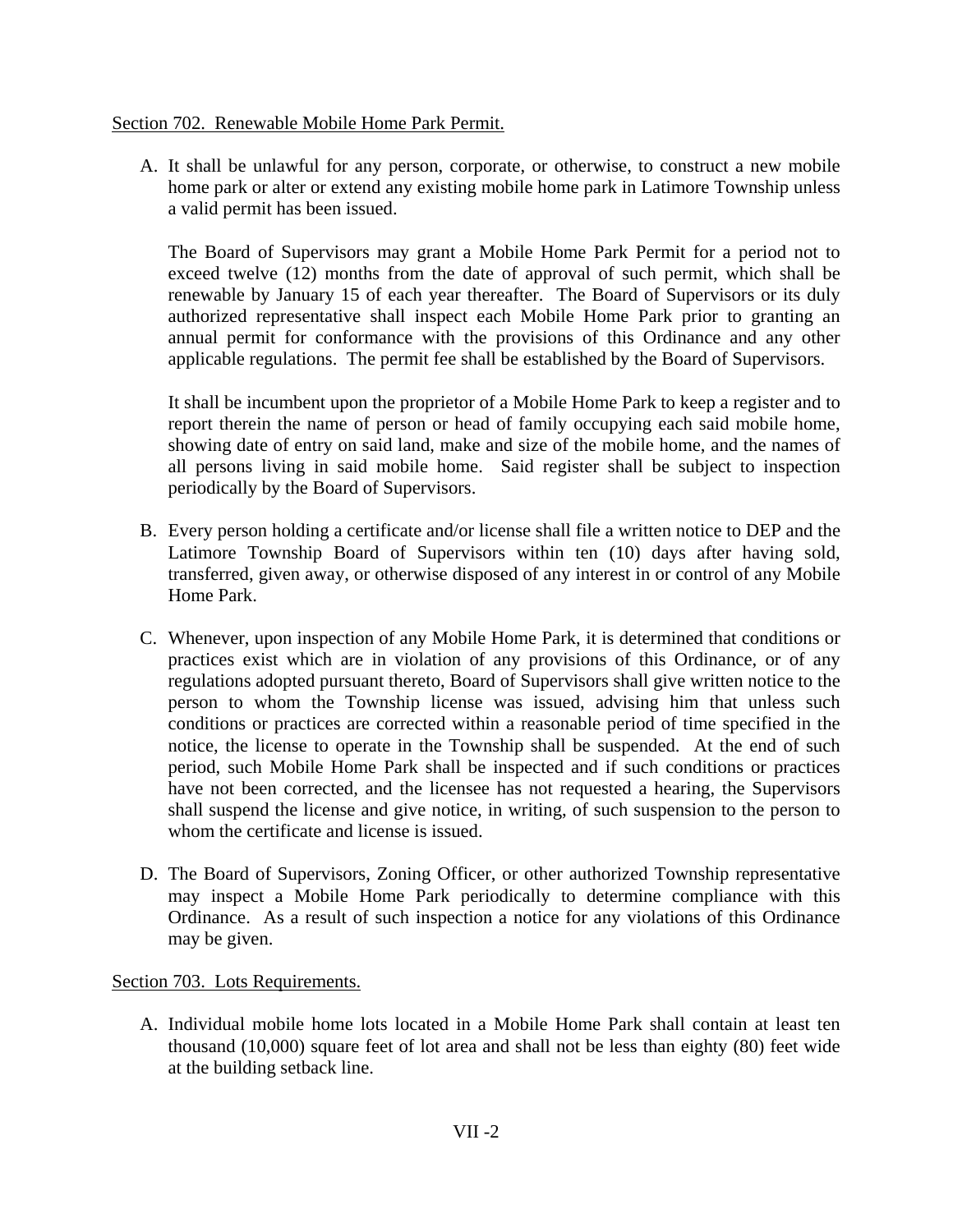B. All mobile home lots shall be given street numbers and all park streets shall be given names.

### Section 704. Yard and Setback Requirements.

- A. All mobile homes shall be located at least thirty-five (35) feet from any street right-ofway which abuts a Mobile Home Park boundary and at least fifty (50) feet from any other boundary of the park.
- B. There shall be a minimum distance of twenty-five (25) feet between an individual mobile home, including accessory structures attached thereto, and adjoining pavement of a park street or common parking area or other common areas.
- C. No mobile home or patio on a mobile home lot shall be located closer than twenty-five (25) feet from any internal lot line of the park.

### Section 705. Park Street System

- A. Each Mobile Home Park shall be provided with at least two (2) points of ingress and a distance of at least one-hundred and fifty (150) feet shall be maintained between centerlines of access streets.
- B. All Mobile Home Parks shall be provided with safe and convenient access streets to and from each and every mobile home lot. Alignment and gradient shall be properly adapted to topography. All streets within a Mobile Home Park shall be privately owned and maintained.
- C. Not more than two (2) streets shall intersect at any point and a distance of at least one hundred and fifty (150) feet shall be maintained between centerlines of offset intersecting streets.
- D. All streets in the park must be paved.

# Section 706. Required Off-Street Parking.

- A. Off-street parking areas shall be provided in all Mobile Home Parks for the use of park occupants and guests. Such areas shall be furnished at the rate of at least two (2) vehicular parking spaces for each mobile home lot.
- B. Each off-street parking space shall contain at least two hundred (200) square feet and shall not exceed a distance of one hundred and fifty (150) feet from the mobile home lot that it is intended to serve. There shall be two (2) on-lot parking spaces.

Section 707. Utility Improvements.

A. All mobile homes shall be connected to sewer and water systems approved by DEP.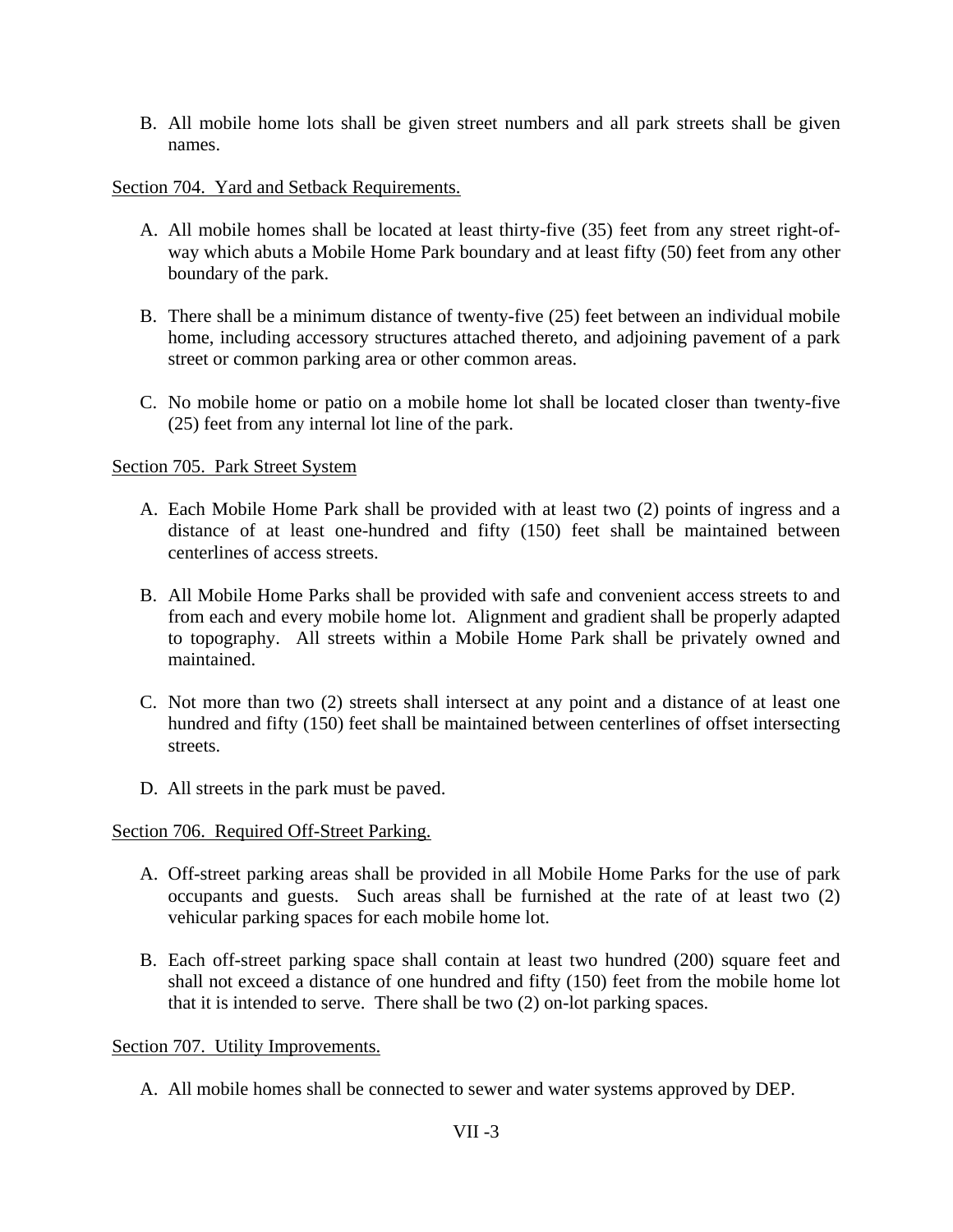- B. All Mobile Home Parks shall have underground electrical distribution systems which shall be installed and maintained in accordance with the local electric power company's specifications regulating such systems.
- C. Each mobile home lot shall be provided with an approved disconnecting device and overcurrent protective equipment. The minimum service per outlet shall be 120/240 volts AC, 100 amperes.
- D. All exposed non-current-carrying metal parts of mobile homes and all other equipment shall be grounded by means of an approved grounding conductor run with branch circuit conductors or other approved metallic wiring. The neutral conductor shall not be used as an equipment ground for mobile homes or other equipment.
- E. Any natural gas system shall be installed and maintained in accordance with the regulations and specifications of the company supplying said natural gas.
- F. Liquified petroleum gas systems provided for mobile homes, service buildings or other structures shall include the following:
	- 1. Systems shall be provided with safety devices to relieve excessive pressures and shall be arranged so that the discharge terminates at a safe location.
	- 2. Systems shall have at least one (1) accessible means for shutting off gas. Such means shall be located outside the mobile home and shall be maintained in effective operating condition.
	- 3. All Liquid Propane Gas piping outside of the mobile homes shall be well supported and protected against mechanical injury. Undiluted liquid petroleum gas in liquid form shall not be conveyed through piping equipment and systems in mobile homes.
	- 4. Any vessel containing liquified petroleum gas shall be securely but not permanently fastened to prevent accidental overturning.
	- 5. No Liquid Propane Gas vessel shall be stored or located inside or beneath any storage cabinet, carport, mobile home or any other structure.
- G. All fuel oil supply systems provided for mobile homes, service buildings and other structures shall be installed and maintained in conformity with the following regulations:
	- 1. All piping from outside fuel storage tanks or cylinders to mobile homes shall be securely, but not permanently, fastened in place.
	- 2. All fuel oil supply systems provided for mobile homes, service buildings and other structures shall have shut-off valves located within five (5) inches of storage tanks.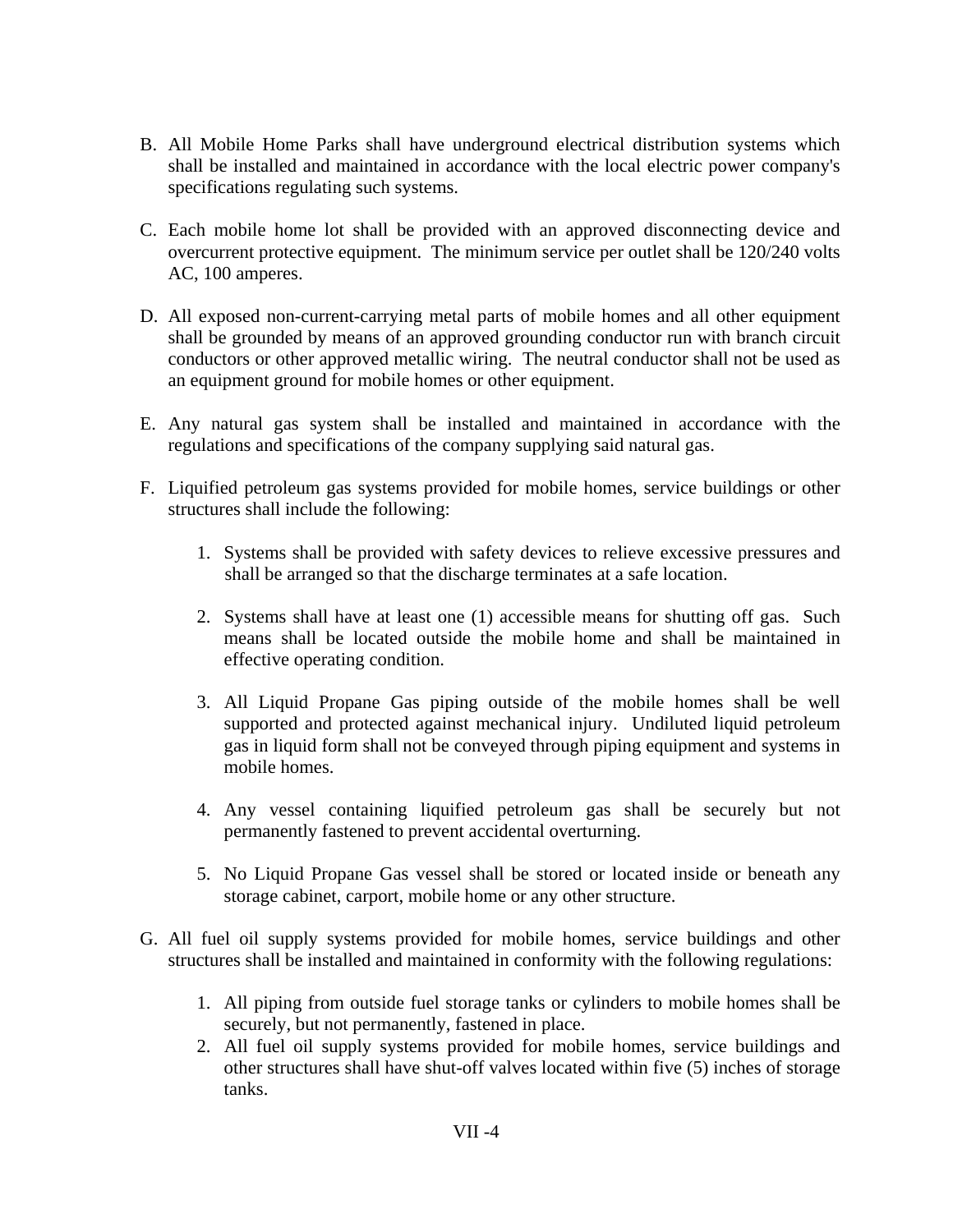- 3. All fuel storage tanks or cylinders shall be securely placed and shall not be closer than ten (10) feet from any mobile home exit.
- 4. Storage tanks located in areas subject to traffic shall be protected against physical damage.
- 5. Storage tanks shall not be placed partially or totally underground.

## Section 708. Usable Open Space.

- A. All Mobile Home Parks shall provide not less than ten percent (10%) of the total land area for usable open space purposes. Usable open space shall be so located as to be free of traffic hazards and should, where the topography permits, be centrally located and easily accessible to all park residents, and suitable for the purpose for which it is intended.
- B. Exposed ground surfaces in all parts of every park shall be paved, or covered with stone screenings, and other solid material, or protected with a vegetation growth that is capable of preventing soil erosion and the emanation of dust during dry weather.
- C. Park grounds shall be maintained free of vegetation growth which is poisonous or which may harbor rodents, insects or other pests harmful to man.

### Section 709. Walkways.

A common walk system shall be provided and maintained between locations where pedestrian traffic is concentrated. Such common walks shall have a width of five (5) feet and be improved with all weather materials.

### Section 710. Other Site Improvements.

- A. A dry chemical fire extinguisher, not less than ten (10) pounds in capacity shall be provided within two hundred (200) feet of each mobile home. In addition a fire extinguisher shall also be provided in each public service building.
- B. Provision shall be made by the Park Operator to have garbage and waste collected at least once every week.
- C. Each mobile home lot may be provided with a concrete slab which shall be at least four (4) inches thick on a stable surface no larger than ten (10) feet by thirty (30) feet in size for use as a patio and so located so as to be adjoining and parallel to the mobile home.
- D. Individual tenants at the Mobile Home Park may construct covered patios to individual mobile homes, provided that such enclosure does not exceed the slab area as noted above, is confined to same, and meets all other Township Ordinances.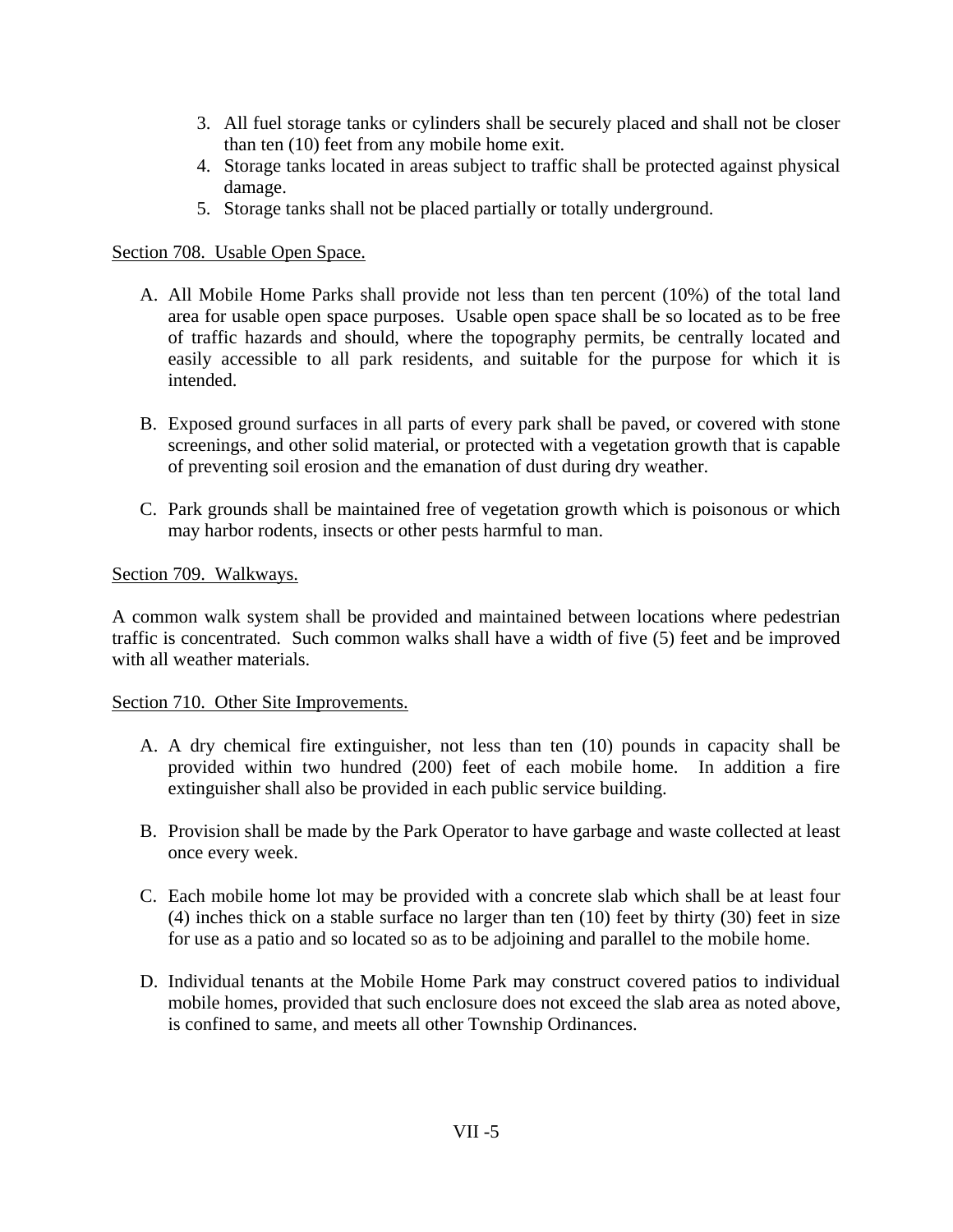- E. An enclosure of compatible design and material shall be erected around the entire base of each mobile home. Such enclosure shall provide sufficient ventilation to inhibit decay and deterioration of the structure.
- F. All means of ingress, egress, walkways, streets, and parking lots shall be adequately lighted.

Section 711. Park Areas of Non-Residential Uses.

- A. No part of any Mobile Home Park shall be used for a non-residential purpose, except such uses that are required for the direct servicing and well being of park residents and for the management and maintenance of the park.
- B. Nothing contained in this section shall be deemed as prohibiting the sale of a mobile home located on an individual lot and connected to the pertinent utilities.

Section 712. Anchoring.

- A. Every mobile home shall be anchored to prevent uplift or overturning of the mobile home.
- B. Every mobile home shall be firmly anchored to withstand lateral wind pressures in excess of ten (10) pounds per square foot.
- C. The dead load resisting moment of a mobile home shall not be less than one and one-half (1½) times the overturning moment due to wind and other lateral forces. The foundation and superimposed earth loads may be included provided the anchorage is sufficient to develop these weights. The Zoning Officer and/or the Township Engineer shall determine the sufficiency of the method of anchorage.

Section 713. Removal of Mobile Home.

No mobile home, whether installed on a single lot or in a Mobile Home Park, shall be removed from the Township without first obtaining a removal permit from the Township Tax Collector as required by Act No. 54, 1969, of the Pennsylvania General Assembly. Such permit shall be issued upon payment of a fee of Two Dollars (\$2.00) and real estate taxes assessed against the home and unpaid at time the permit is requested.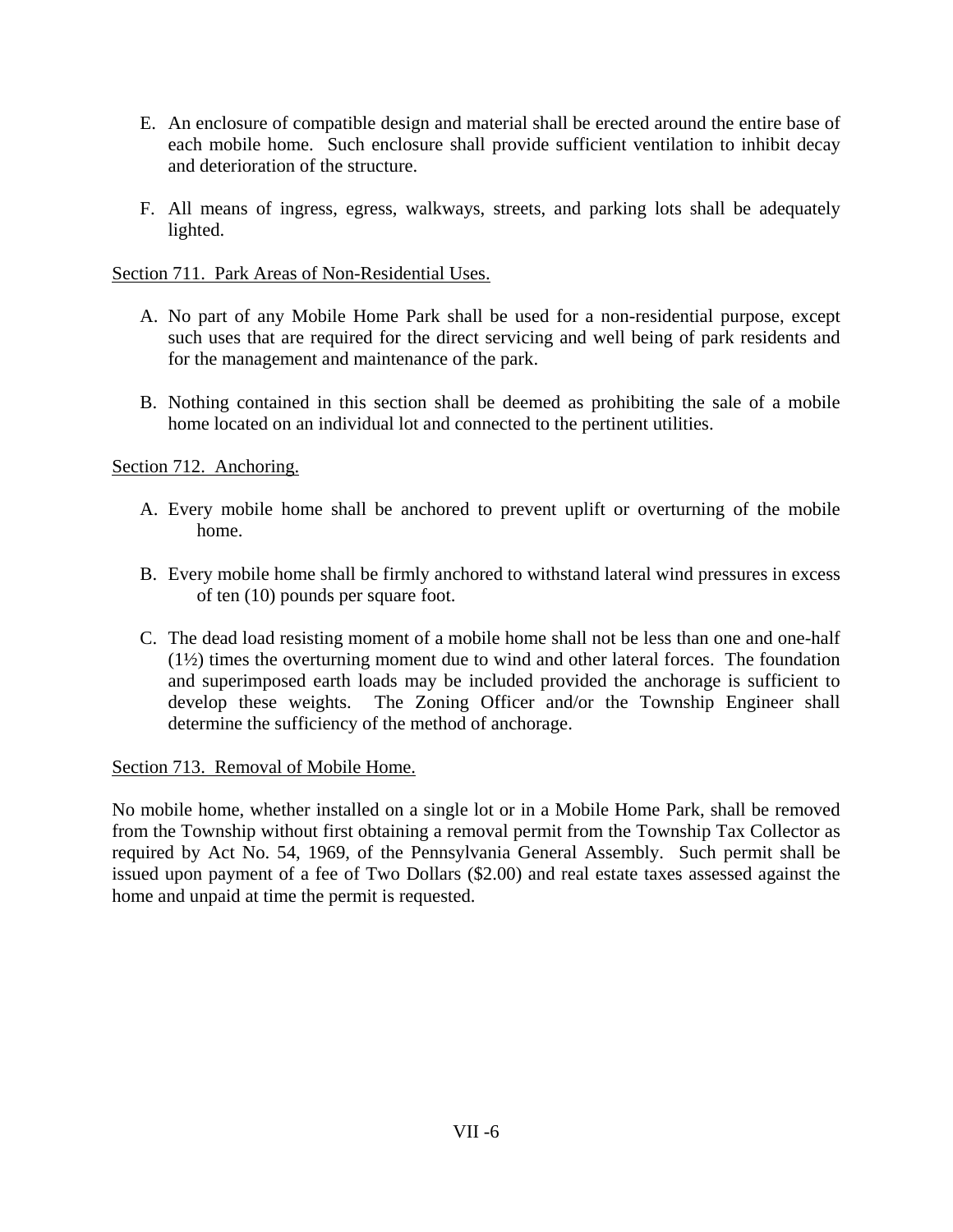# **ARTICLE VIII PLANNED RESIDENTIAL DEVELOPMENT**

## Section 801. Planned Residential Development.

- A. In accordance with the Planning Code, any municipality may enact ordinances fixing procedures, standards and conditions for "Planned Residential Developments" and such standards may vary the density or intensity of land use, including the bulk and location of buildings otherwise applicable to the land under the provisions of this Ordinance.
- B. The purpose of such variations are, among other considerations: (a) that the demand for housing may be met by greater variety in the type, design and layout of dwellings; and (b) to provide flexibility in land use controls so that residential development may be better related to a particular site and the particular demand for housing than may be possible under the provisions of this Ordinance which are primarily structures in respect to "lot-at-a-time" development.
- C. Applications for "Planned Residential Developments" will be considered by the Board of Supervisors when located within a Zone District in which such are listed under the District Regulations of this Ordinance.
- D. The modifications of this Ordinance necessary to accomplish a specific "Planned Residential Development", as determined and established by the Board of Supervisors, by Ordinance, shall become an amendment to this Ordinance in respect to the land included within the "Planned Residential Development" upon final approval of the plan or portion thereof in respect thereto by the Board of Supervisors. The land included in the "Planned Residential Development" shall be identified on the Official Zoning Map and referenced to the Ordinance regulating its development.
- E. Previous sections of this Ordinance designate the only Zoning District in which Planned Residential Developments may be located. It should be further indicated that these developments may take place within this Zoning District only where community water and sanitary sewers service the entire area in which the Planned Residential Development is to be located.

# Section 802. Tentative Review and Approval.

A. Prior to the issuance of a Planned Residential Development Permit by the Zoning Officer a plan must be reviewed by the Township Planning Commission and the Adams County Planning Commission and approved by the Township Board of Supervisors. The County Planning Commission shall be required to report to Latimore Township within thirty (30) days or forfeit the right to review. The Township Planning Commission, as preparatory to review, shall hold at least one (1)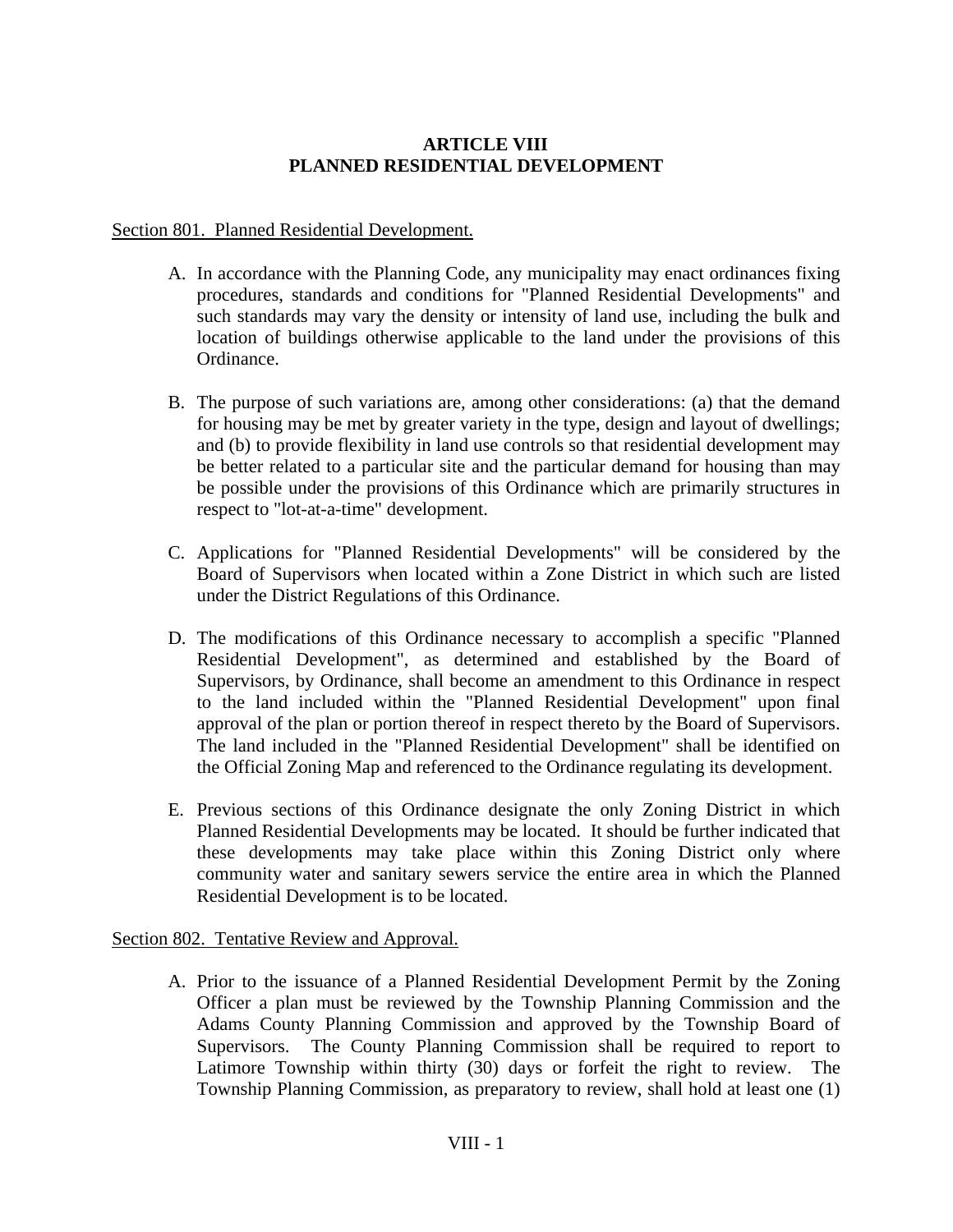public hearing pursuant to public notice and may hold additional public hearings upon such notice as it shall determine so advisable. Upon review of the plan and recommendations by the Adams County Planning Commission, the Township Planning Commission shall present to the Board of Supervisors their recommendations and explanatory materials. Before approving the plan, the Board of Supervisors shall hold a public hearing thereon, pursuant to public notice, within sixty (60) days after filing of the application. The Board of Supervisors may continue the hearing from time to time, and may refer the matter back to the Township Planning Commission for a report, provided, however, that in any event, the public hearings shall be concluded within sixty (60) days after the date of the first public hearing. The Board of Supervisors, within sixty (60) days following the conclusion of the public hearing, shall, by official written communication to the developer:

- 1. Grant tentative approval of the development plan as submitted;
- 2. Grant tentative approval subject to specified conditions not included in the development plan as submitted; or
- 3. Deny tentative approval of the development plan.

Failure to so act within said period shall be deemed to be a grant of tentative approval of the development plan as submitted. In the event, however, that tentative approval is granted subject to conditions, the developer may, within thirty (30) days after receiving a copy of the official written communication of the Board of Supervisors notify such Board of its refusal to accept all said conditions, in which case, the Board shall be deemed to have denied tentative approval of the development plan. In the event the landowner does not, within said period, notify the governing body of his refusal to accept all said conditions, tentative approval shall stand as granted.

- B. The grant or denial of tentative approval by official written communication shall include not only conclusions, but also findings of fact related to the specific proposal and shall set forth the reasons for the grant, with or without conditions, or for the denial, and said communication shall set forth with particularity in what respects the development plan would or would not be in the public interest, including but not limited to, findings of fact and conclusions of the following:
	- 1. In those respects in which the development plan is or is not consistent with the comprehensive plan for the development of the municipality;
	- 2. The extent to which the development plan departs from Zoning and/or Subdivision Regulations otherwise applicable to the subject property, including but not limited to density, bulk and use, and the reasons why such departures are or are not deemed to be in the public interest;
	- 3. The purpose, location and amount of the common open space in the Planned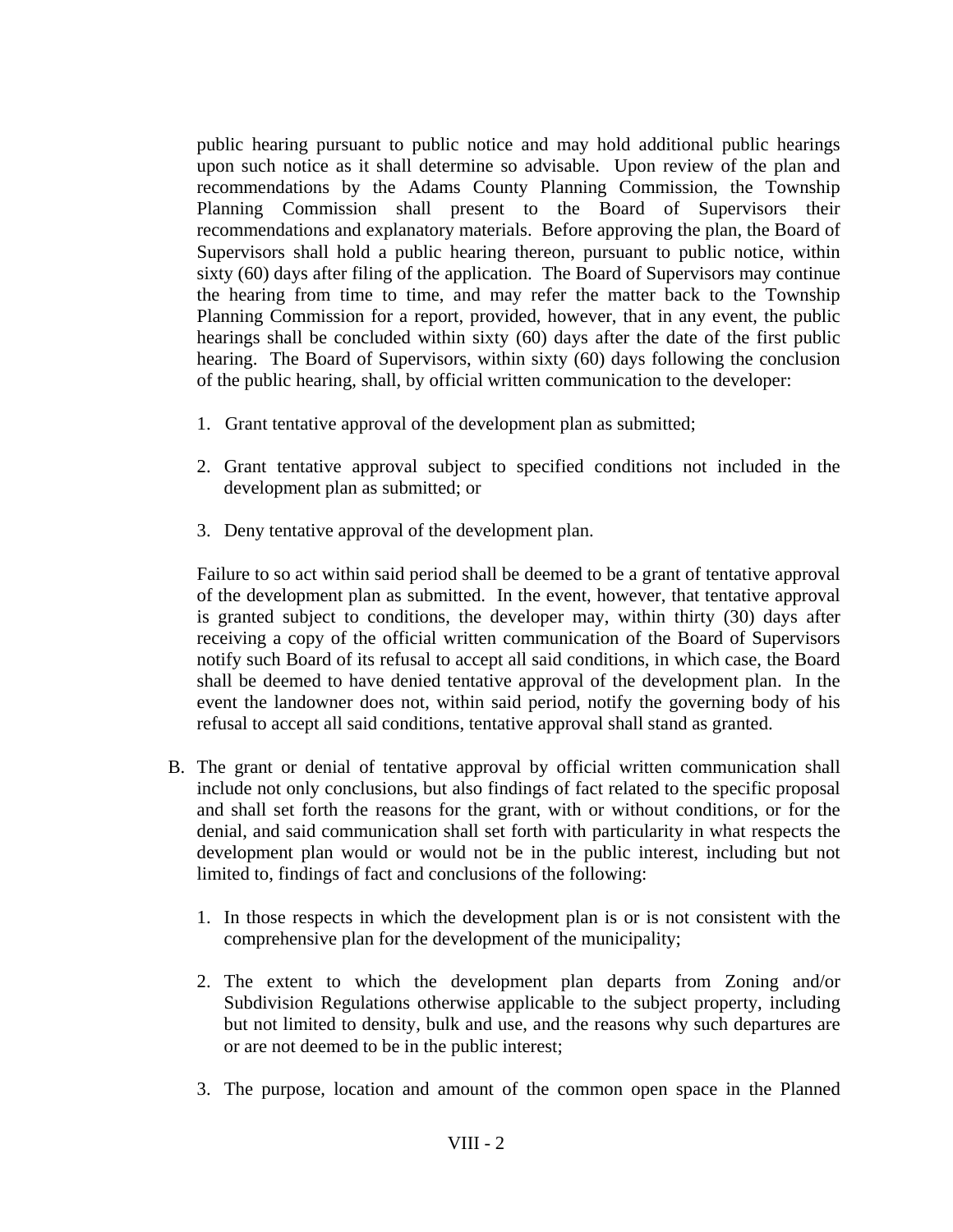Residential Development, the reliability of the proposals for maintenance and conservation of the common open space, and the adequacy or inadequacy of the amount and purpose of the common open space as related to the proposed density and type of Residential Development;

- 4. The physical design of the development plan and the manner in which said design does or does not make adequate provision for public services, provide adequate control over vehicular traffic, and further the amenities of light and air, and visual enjoyment;
- 5. The relationship, beneficial or adverse, of the proposed Planned Residential Development to the neighborhood in which it is proposed to be established;
- 6. In the case of a development plan which proposes development over a period of years, the sufficiency of the terms and conditions intended to protect the interests of the public and of the residents of the Planned Residential Development in the integrity of the development plan.
- C. In the event a development plan is granted tentative approval, with or without conditions, an application for final approval of the development shall be filed not later than three (3) months from the date tentative approval is granted. In the case of a development plan which provides for development over a period of years, applications for final approval of each part of the plan shall be filed within twelve (12) months of the previous application for final approval of a portion of the development.
- D. The official written communication provided for in this article shall be certified by the Secretary of the Township and shall be filed in the office of the Township. A certified copy shall be mailed to the developer where tentative approval has been granted.
- E. Tentative approval of a development plan shall not qualify a plot of the Planned Residential Development for recording nor authorize development or the issuance of any building permits. A development plan which has been given tentative approval as submitted, or which has been given tentative approval with conditions which have been accepted by the developer, shall not be modified or revoked nor otherwise impaired by action of the Township pending an application or applications for final approval, without the consent of the developer, provided an application for final approval is filed or, in the case of development over a period of years, provided applications are filed within the periods of time specified in the official written communication granting tentative approval.
- F. In the event that a development plan is given tentative approval, and thereafter, but prior to final approval, the developer shall elect to abandon said development plan and shall so notify the Township in writing, or in the event the landowner shall fail to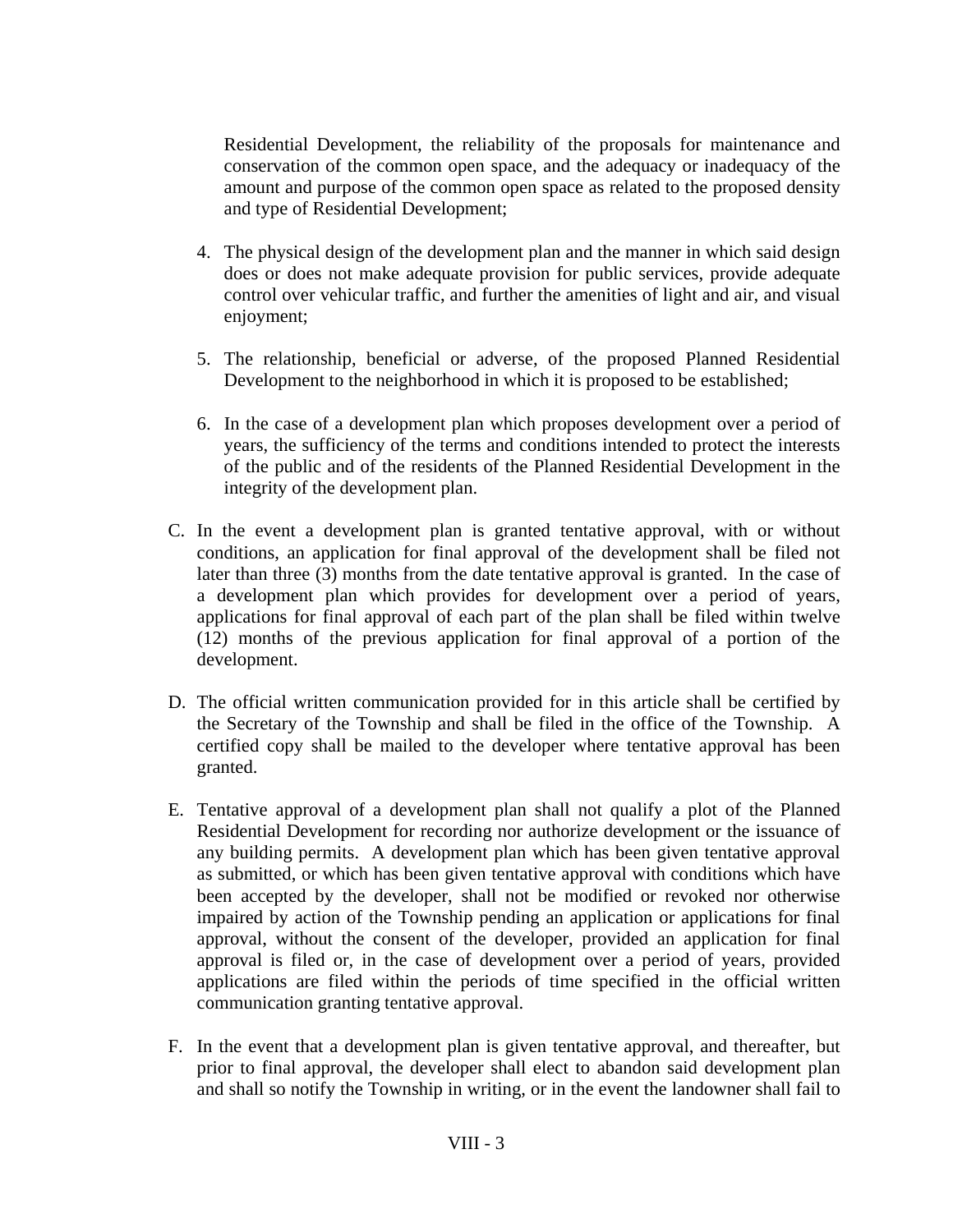file application or applications for final approval within the required period of time or times, as the case may be, the tentative approval shall be deemed to be revoked and all that portion of the area included in the development plan for which final approval has not been given shall be subject to those local Ordinances otherwise applicable thereto as they may be amended from time to time, and the same shall be noted on the Township Map and in the records of the Secretary of the Township.

### Section 803. Final Approval.

- A. An application for final approval may be all the land included in a development plan, or, to the extent set forth in the tentative approval, for a section thereof. Said application shall be made to the Zoning Officer within the time or times specified by the official written communication granting tentative approval. The application shall include any drawings, specifications, covenants, easements, performance bond and such other requirements as may be specified by the Board of Supervisors as well as any conditions set forth in the official written communication at the time of tentative approval. A public hearing on an application for final approval of the development plan, or part thereof, shall not be required provided the development plan, or the part thereof, submitted for final approval, is in compliance with the development plan theretofore given tentative approval and with any specified conditions attached thereto.
- B. In the event the application for final approval has been filed together with all drawings, specifications and other documents in support thereof, and as required by the Ordinance and the official written communications of tentative approval, Latimore Township shall, within forty-five (45) days of such filing, grant such development plan final approval.
- C. In the event the development plan as submitted contains variations from the development plan given tentative approval, the governing body shall refuse to grant final approval and shall, within forty-five (45) days from the filing of the application for final approval, so advise the landowner in writing of said refusal, setting forth in said notice the reasons why one or more of said variations are not in the public interest. In the event of such refusal, the developer may either:
	- 1. Refile his application for final approval without the variations objected; or
	- 2. File a written request with the governing body that it hold a public hearing on the application for final approval. If the developer wishes to take either such alternate action he may do so at any time within which he shall be entitled to apply for final approval, or within thirty (30) days if the time for applying for final approval shall have already passed at the time when the developer was advised that the development plan was not in substantial compliance. In the event the landowner shall fail to take either of these alternate actions within said time, he shall be deemed to have abandoned the development plan. Any such public hearing shall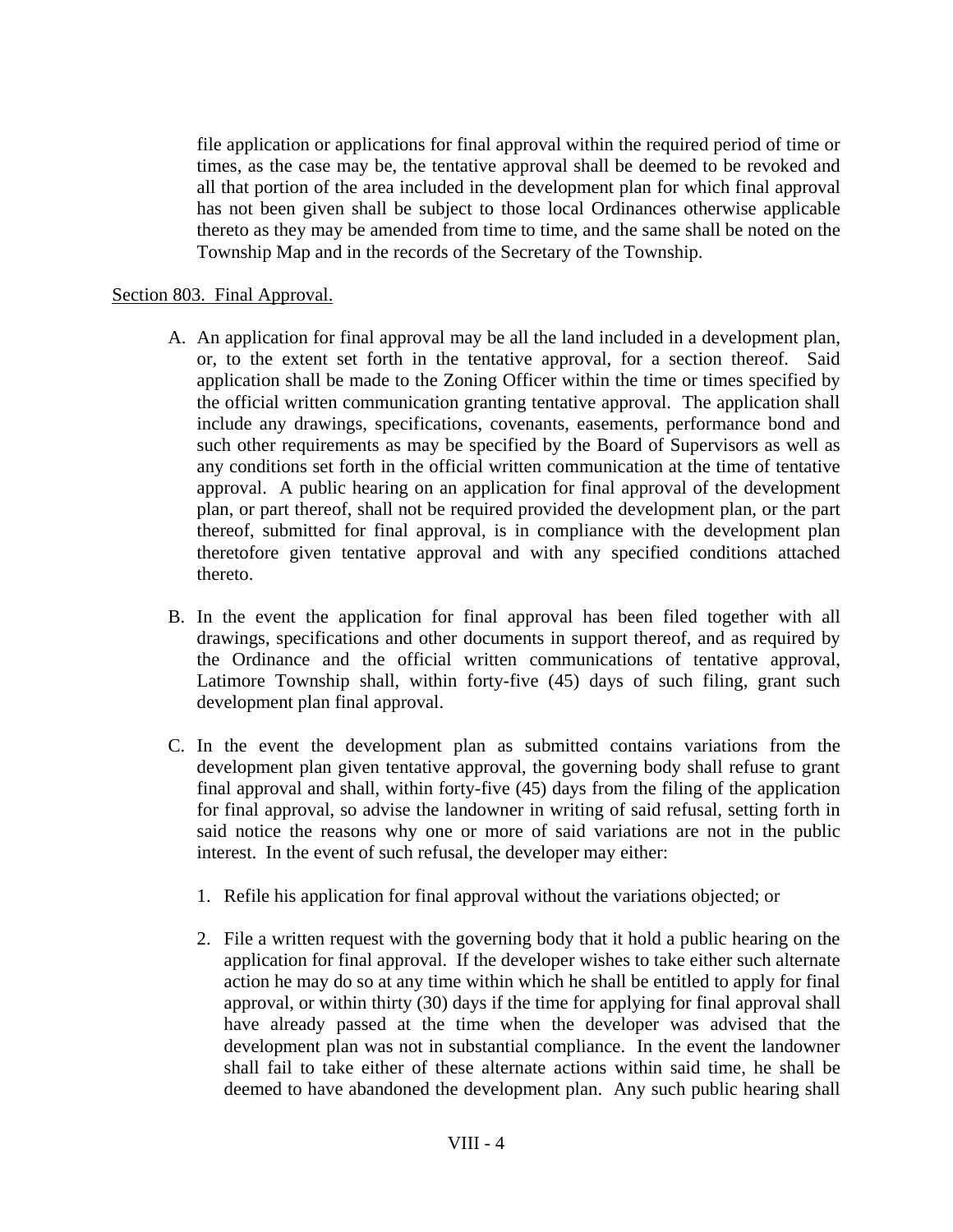be held pursuant to public notice within thirty (30) days after request for the hearing is made by the developer, and the hearing shall be conducted in the manner prescribed in this article for public hearings on applications for tentative approval. Within thirty (30) days after the conclusion of the hearing, the governing body shall by official written communication either grant final approval to the development plan or deny final approval.

- D. A development plan, or any part thereof, which has been given final approval shall be so certified without delay by the governing body and shall be filed of record forthwith in the Office of the Recorder of Deeds before any development shall take place in accordance therewith. Upon filing of record of the development plan the Zoning and Subdivision Regulations otherwise applicable to the land included in such plan shall cease to apply thereto. Pending completion within a reasonable time of said Planned Residential Development or of that part thereof, as the case may be, that has been finally approved, no modification of the provisions of said development plan, or part thereof, as finally approved, shall be made by the Township except with the consent of the developer.
- E. In the event that a development plan, or a section thereof, is given final approval and thereafter the developer shall abandon such plan or the section thereof that has been finally approved, and shall so notify the governing body in writing or, in the event the developer shall fail to commence and carry out the Planned Residential Development no further development shall take place on the property included in the development plan until after said property is resubdivided and is reclassified by enactment of an amendment to the Latimore Township Zoning Ordinance unless written request for an extension of the time period is granted by the Board of Supervisors to the developer.

Section 804. Plans for Tentative Approval.

The developer shall submit for review by the Planning Commission a plan with the following information:

- A. A written statement by the developer setting forth the reasons why, in his opinion, a Planned Residential Development would be in the public interest and would be consistent with the development of Latimore Township;
- B. The location, size and topography of the site and the nature of the developer interest in the land proposed to be developed;
- C. The density of land use to be allocated to parts of the site to be developed;
- D. The location and size of the common open space and the form of organization proposed to own and maintain the common open space and services;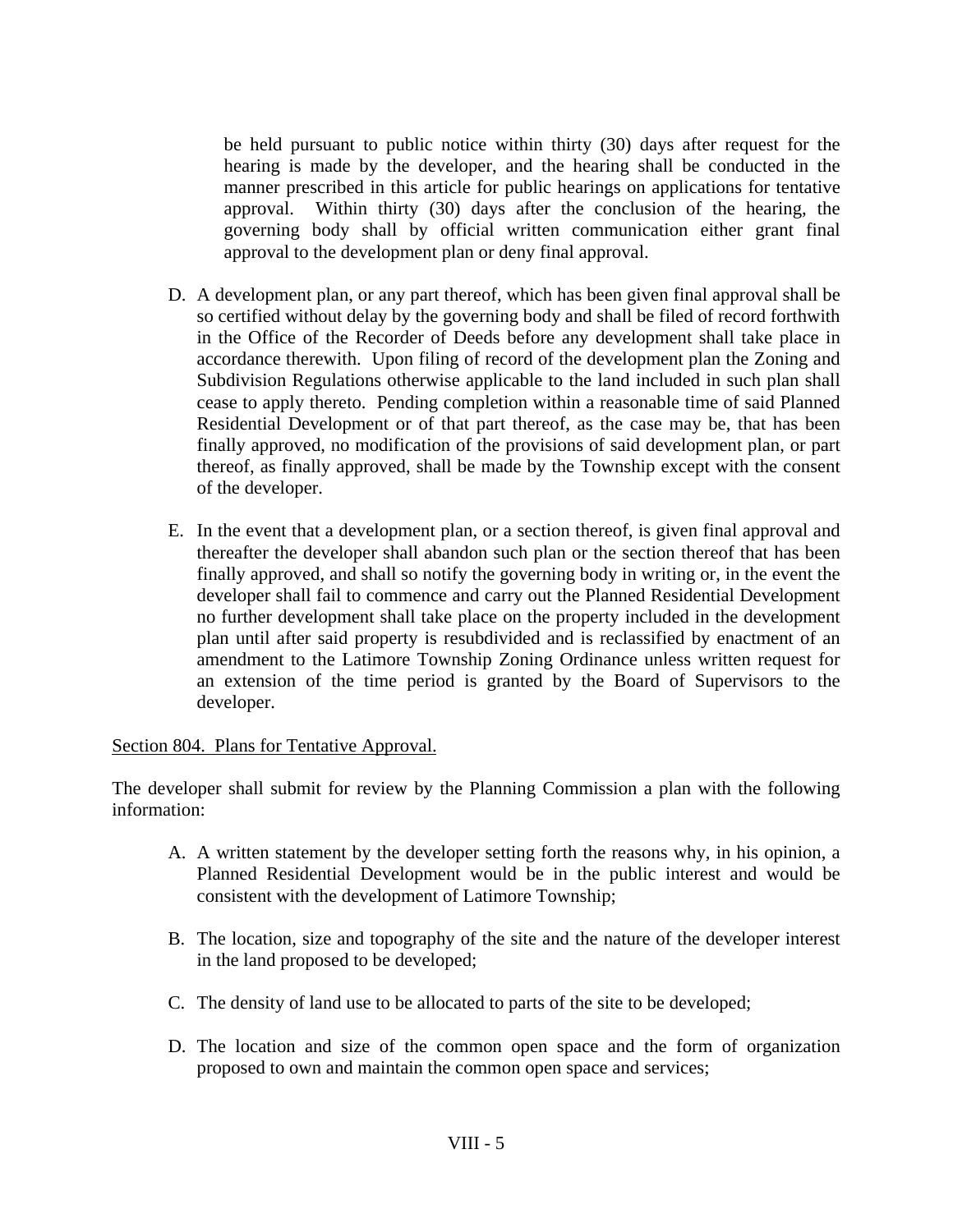- E. The use and the approximate height, bulk and location of buildings and other structures;
- F. The feasibility of proposals for water supply and the disposition of sanitary wastes and storm water;
- G. The substance of covenants, grants of easements or other restrictions proposed to be imposed upon the use of the land, buildings and structures including proposed easements or grants for public utilities;
- H. The provisions for parking of vehicles and the location and width of proposed streets and public ways;
- I. In the case of development plans which call for development over a period of years, a schedule showing the proposed times within which applications for final approval of all sections of the Planned Residential Development are intended to be filed. This schedule must be updated annually, on the anniversary of its approval, until the development is completed and accepted;
- J. The location, size and type of planting for buffer yards.

### Section 805. Plans for Final Approval.

The developer shall submit for review by the Planning Commission a plan with the following information:

- A. Tract boundary lines, right-of-way lines of streets, easements and other rights-of-way, and property lines of residential lots and other sites, when applicable, with accurate dimensions, bearings or deflection angles, and radii, arcs and central angles of all curves;
- B. Name and right-of-way width of each street or other right-of-way;
- C. Location and dimension and purpose of easements;
- D. Number to identify each lot and/or site when applicable;
- E. Purpose for which sites, other than residential, are dedicated or reserved;
- F. Minimum building setback line on all lots and other sites;
- G. Location and description of survey monuments;
- H. Names of record owners of adjoining unplatted land;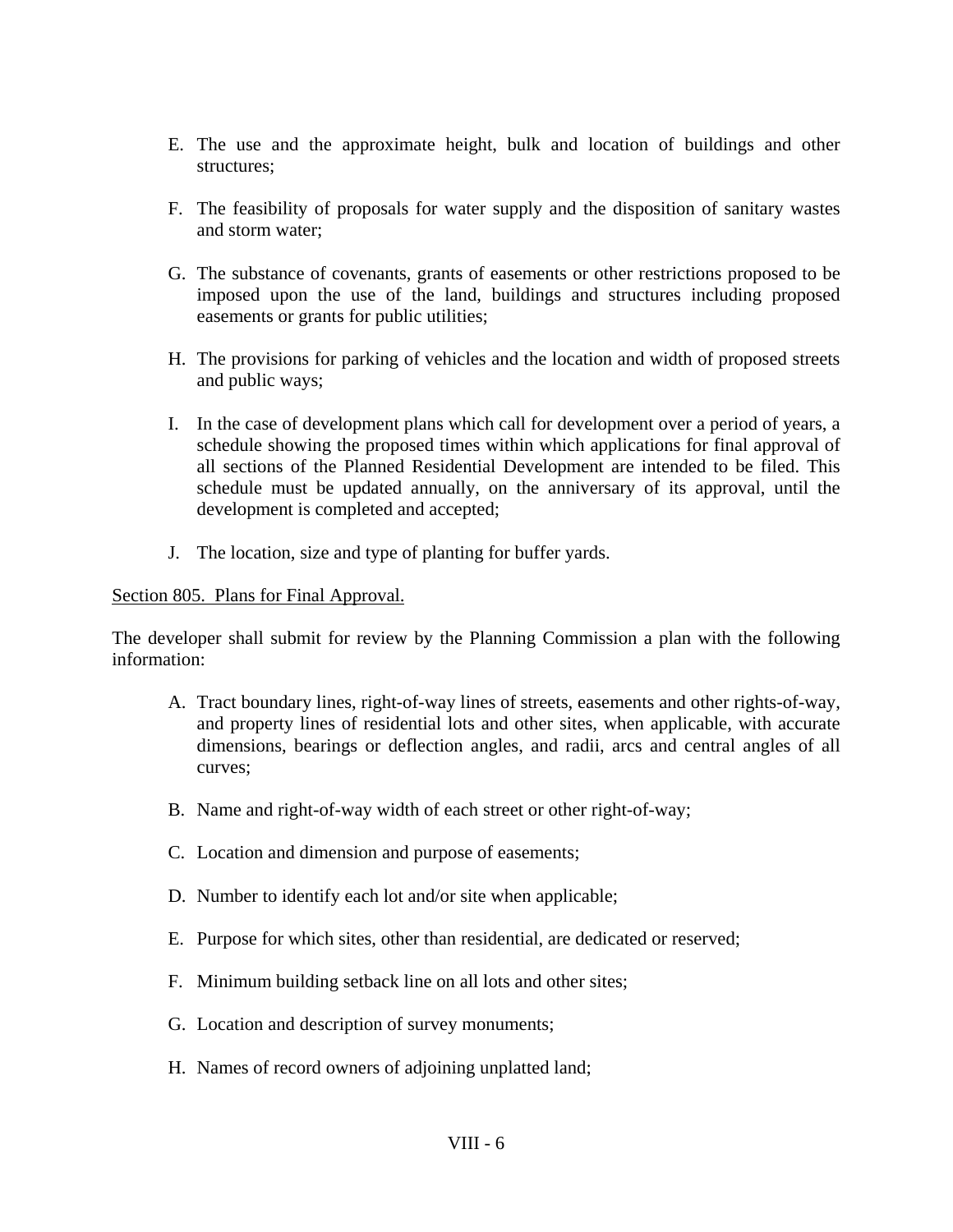- I. Reference to recorded subdivision plats of adjoining platted land by record name, date and number;
- J. Certification by surveyor certifying to accuracy of survey and plat;
- K. Certification of title showing that applicant is the land owner;
- L. Statement by owner dedicating streets, rights-of-way and sites for public uses;
- M. Title, scale, north arrow and date.

# Section 806. Permitted Uses.

- A. Permitted Residential Uses:
	- 1. Single Family, detached
	- 2. Single Family, semi-detached
	- 3. Single Family, attached (townhouses)
	- 4. Two Family, detached
	- 5. Two Family, semi-detached
	- 6. Multi-Family
	- 7. Group
	- 8. High Rise Apartments
- B. Permitted Non-Residential Uses:
	- 1. Retail Stores and Shops
	- 2. Restaurants and Delicatessens
	- 3. Pharmacies or Drug Stores, Stationery, Book and Tobacco
	- 4. Self Service Laundry and Dry Cleaning and Pick Up Stations
	- 5. Barber Shops and Beauty Shops
	- 6. Business and Professional Offices
	- 7. Banks and Financial Institutions
	- 8. Flower Shops
	- 9. Churches
	- 10. Recreation Facilities

# Section 807. Density.

- A. Except as hereinafter provided, the maximum gross density for the total acreage within the Planned Development program of a specific developer shall not exceed three (3) dwelling units per gross acre.
- B. The Township Supervisors may approve densities of up to four (4) dwelling units per acre if there are compelling public benefits in doing so. Examples of public benefits include: publicly accessible recreational areas, units designated for elderly, units designated for low income residents, or retention of significant portions of the total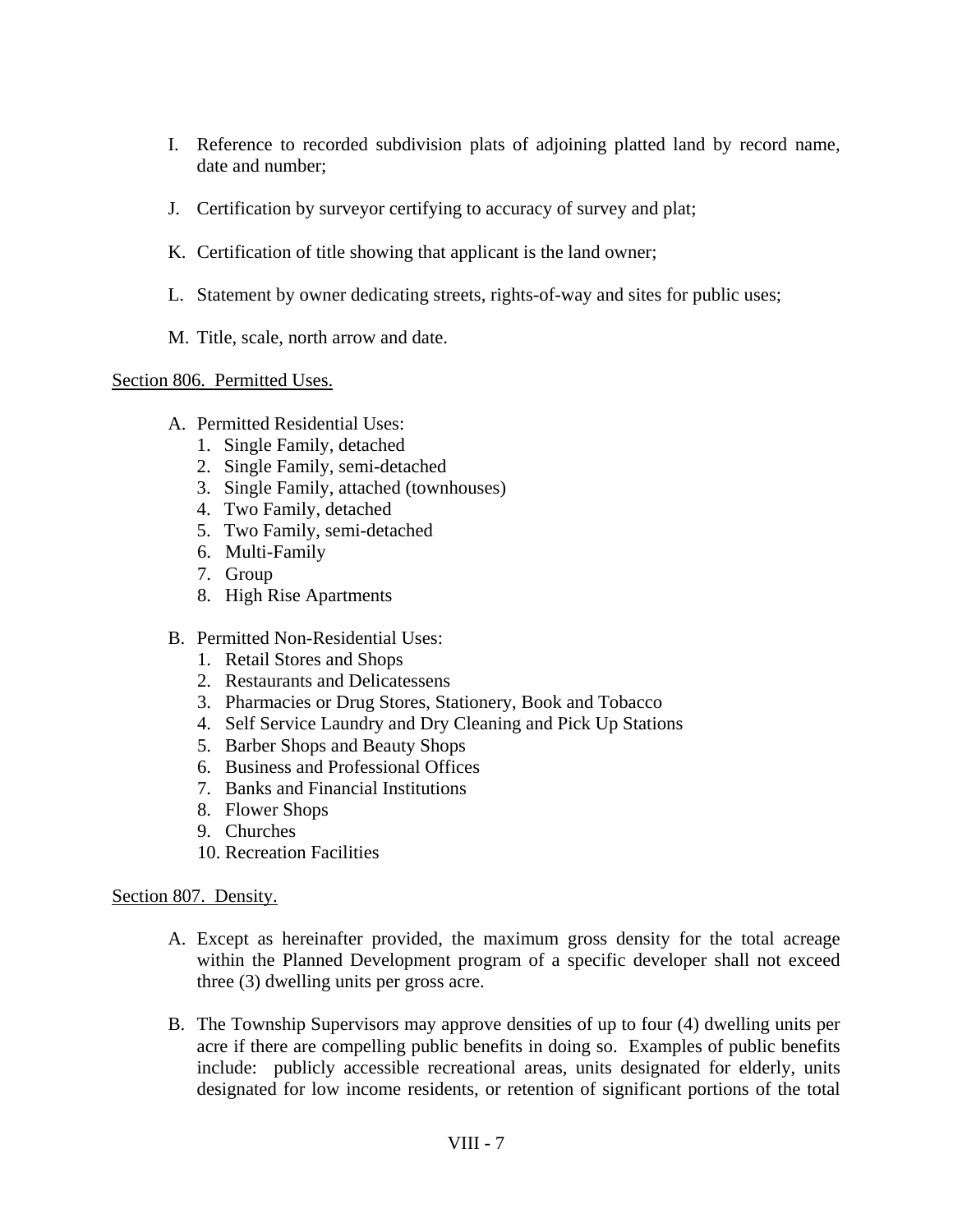site in a natural undeveloped state, and made a permanent part of the development plan.

- C. A minimum of thirty (30) percent of all dwelling units shall be single family dwelling units, and there shall be a variety of types of dwelling units, with a minimum of three types of dwelling units as designated in Section 806A.
- D. Maximum dwelling units per structure not exceeding two (2) stories in height shall be twelve (12).
- E. Maximum dwelling units per structure not exceeding three (3) stories in height shall be eighteen (18).

### Section 808. Setbacks.

All structures shall be setback from both public and private right-of-way lines not less than thirty (30) feet and not less than fifty (50) feet from all adjacent property lines to the Planned Residential Development tract.

#### Section 809. Building Height.

No building shall be erected to a height in excess of thirty five (35) feet provided, however, that this height limit may be increased one (1) foot for each additional foot by which the width of each side yard exceeds the minimum required for the District. Such additional height shall not exceed the maximum permitted by more than fifteen (15) percent.

### Section 810. Minimum Plot.

All Planned Residential Developments shall have a minimum lot area of fifty (50) acres.

#### Section 811. Interior Yards.

Interior yards and/or structural spacing shall be provided in accordance with the following schedule:

| (see note<br>below) | 1-3 dwelling<br>units per<br>structure | 4-6 dwelling<br>units per<br>structure | 7-12 dwelling<br>units per<br>structure | Greater than 12<br>units per<br>structure |
|---------------------|----------------------------------------|----------------------------------------|-----------------------------------------|-------------------------------------------|
| $F$ to $F$          | 70'                                    | 70'                                    | 70'                                     | 70'                                       |
| F to S              | 50'                                    | 50'                                    | 50'                                     | 55'                                       |
| F to R              | 70'                                    | 70'                                    | 70'                                     | 70'                                       |
| S to R              | 30'                                    | 30'                                    | 30'                                     | 35'                                       |
| S to S              | 15'                                    | 20'                                    | 25'                                     | 30'                                       |
| R to R              | 50'                                    | 50'                                    | 50'                                     | 50'                                       |
| $C$ to $C$          | 10'                                    | 10'                                    | $10^{\circ}$                            | 20'                                       |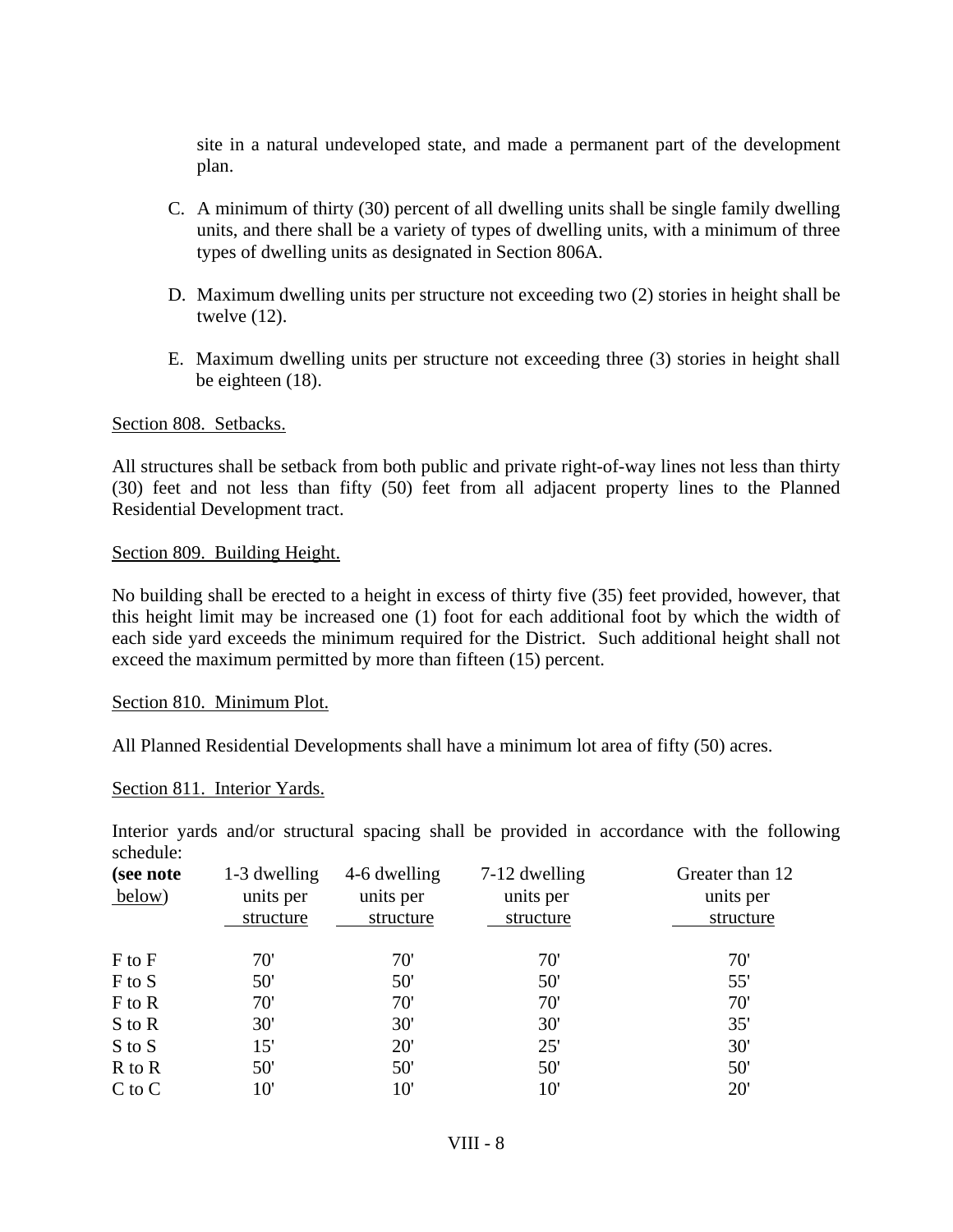The minimum side yard and rear yard requirements for a single-family dwelling shall be as set forth for the Districts of this Ordinance.

# **Note: F-Front; S-Side; R-Rear; C-Corner.**

### Section 812. Vegetative Cover.

At least fifty (50) percent of the gross area of the Planned Residential Development shall be maintained with a vegetative material.

### Section 813. Commercial Areas.

- A. No commercial enterprises shall be permitted to operate except in the areas designated for commercial uses. The permitted uses designed to serve the neighborhood or development may be constructed provided that:
	- 1. They shall be so located as to minimize traffic problems and be served by main access roads and not primarily residential streets.
	- 2. There shall be no outside storage or display of material, equipment or merchandise.
- B. The area for commercial use shall not exceed the following:

| 50 to 75 acres   | 10% of tract |
|------------------|--------------|
| 75 to 150 acres  | 8% of tract  |
| 150 to 250 acres | 7\% of tract |
| 250 acres and up | 6% of tract  |

At least fifty (50) percent of the residential dwelling unit construction shall be completed before any commercial construction may begin, and at no time shall the commercial structures or uses exceed the percentage requirements set forth above.

- C. The permissible lot coverage of commercial buildings in the development commercial center areas shall not exceed 25%.
- D. The required parking spaces shall be situated on the same lot within not more than two-hundred (200) feet of the commercial building to be serviced.
- E. Buffer Yards Where a commercial area adjoins a residential area within the Planned Development or in adjacent land around the perimeter of the development, a buffer yard shall be required in addition to the above yard requirements. The buffer yard shall be of a dimension not less than the minimum side yard required for the residential use and shall be covered with ground cover and plantings.
- F. Screen Plantings shall be required where commercial use adjoins a residential use in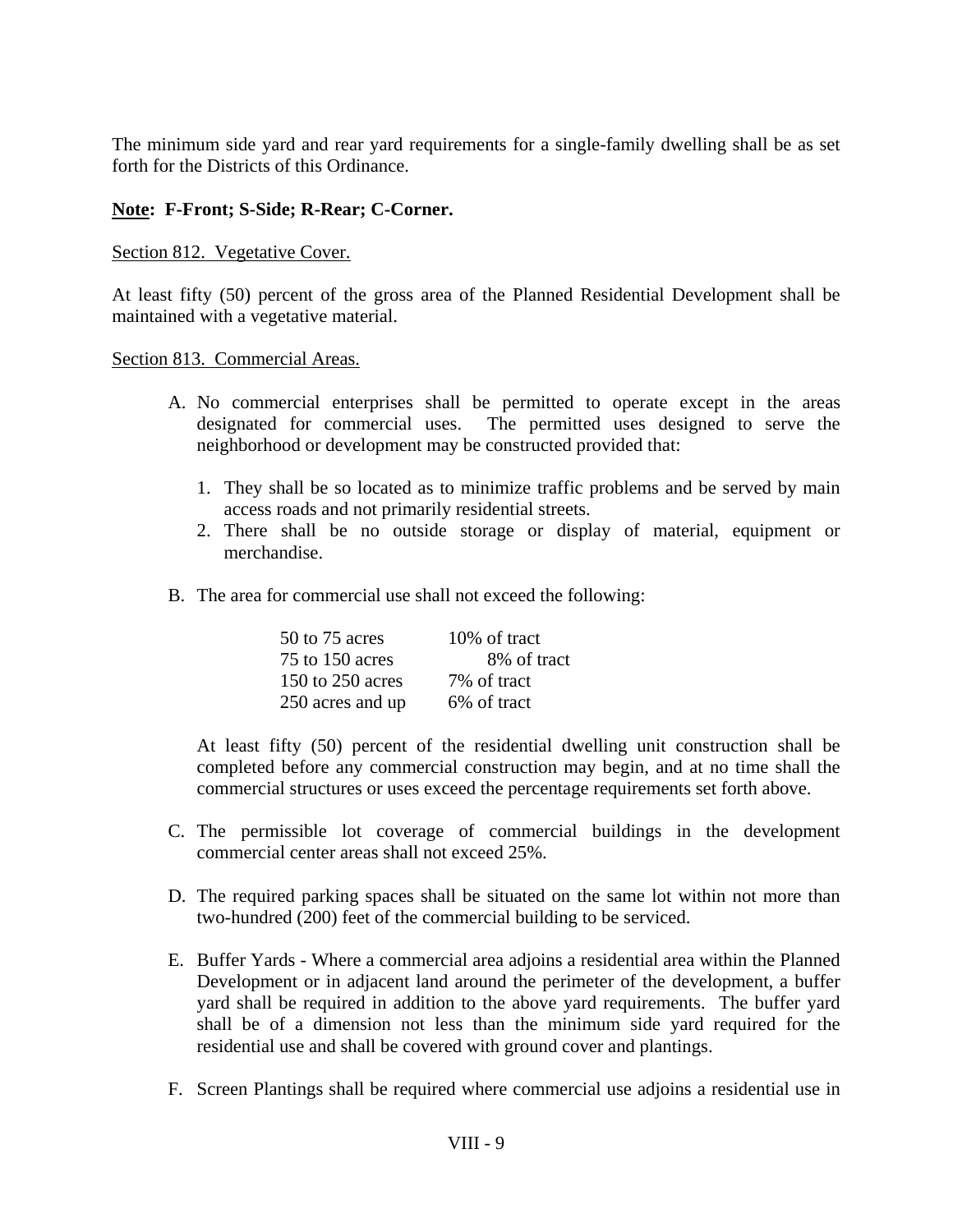the Planned Development or where it is adjacent to a residential use or District.

### Section 814. General Regulations.

Any development plan shall comply with the parking, loading and unloading, highway access, stream protection and any other applicable General Regulations of this Ordinance.

### Section 815. Utilities.

The development shall be served by the existing sewerage system and treatment facility and water supply system or tied into these systems or a separate water and sewerage system to support the entire development. All plans shall be subject to review and approval by the Township and DEP.

### Section 816. Parking.

See the General Regulations of this Ordinance and the Subdivision and Land Development Ordinance.

### Section 817. Signs.

- A. All permitted signs shall be erected and maintained in accordance with the provisions of this Ordinance except as noted herein. Approval of the Planning Commission must be achieved prior to the issuance of a permit for the erection of a sign in the commercial centers of the Planned Residential Development District. All signs not complying with the following specifications, controls and restrictions shall be prohibited.
- B. Letters (cut out, cast, molded or preformed, with the exception of neon type tubing) may be attached to any commercial structure when said letters identify a business, process, or service being conducted therein.
	- 1. Such letters shall not be either luminous or reflective in nature.
	- 2. Such letters may be either back lighted or flood lighted.
	- 3. Such letters, when constituted as a sign, shall not cover an area more than ten percent (10%) of the surface area, including windows and doors, facing the pedestrian or automotive traffic.
- C. Signs which are a basic structural part of the building or which are a part of the architectural design of said building shall be exempt from size requirement, except that such signs shall be restricted in area to not more than fifteen percent (15%) of the wall area, including windows and doors of the wall upon which such sign is affixed or attached.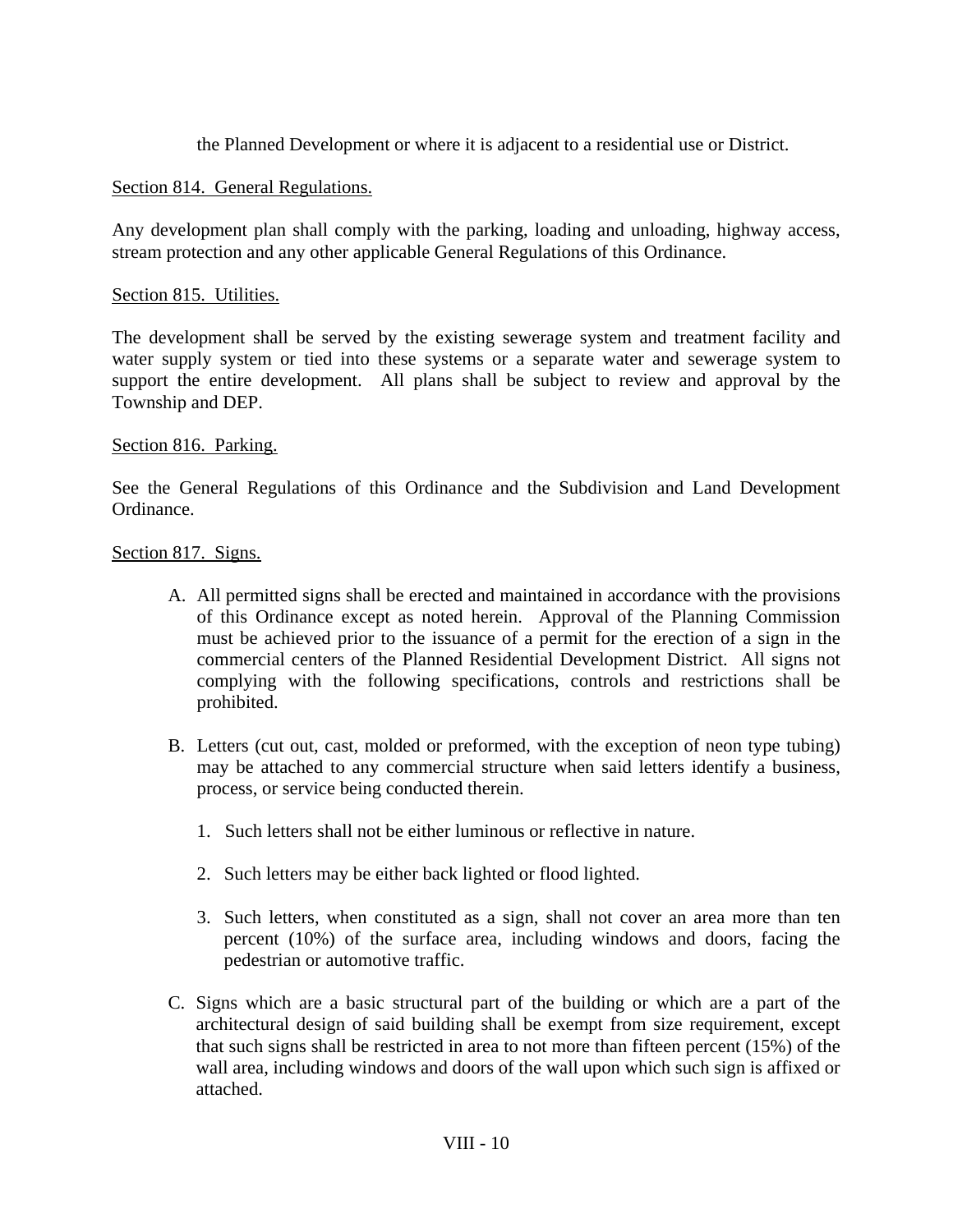- D. No sign attached to or being part of the construction of any building shall project above the roof or parapet line nor more than twelve (12) inches out from the wall to which it is attached. Signs not exceeding ten (10) square feet in area may be placed perpendicular to a building face if attached to and below a canopy projecting from said building. Such signs must have a clearance of at least eight (8) feet above pedestrian walks.
- E. Temporary signs, of any nature, are expressly prohibited from use on the exterior of any premises. Likewise, the stacking, storage or display of equipment materials or merchandise out of doors, that might in any way tend, by its display, to be an advertising sign, is forbidden.
- F. When circumstances necessitating the erection and use of a sign or letters are no longer current, such sign or letters shall be removed from the premises within thirty (30) days of vacating of the tenant from the structure or unit.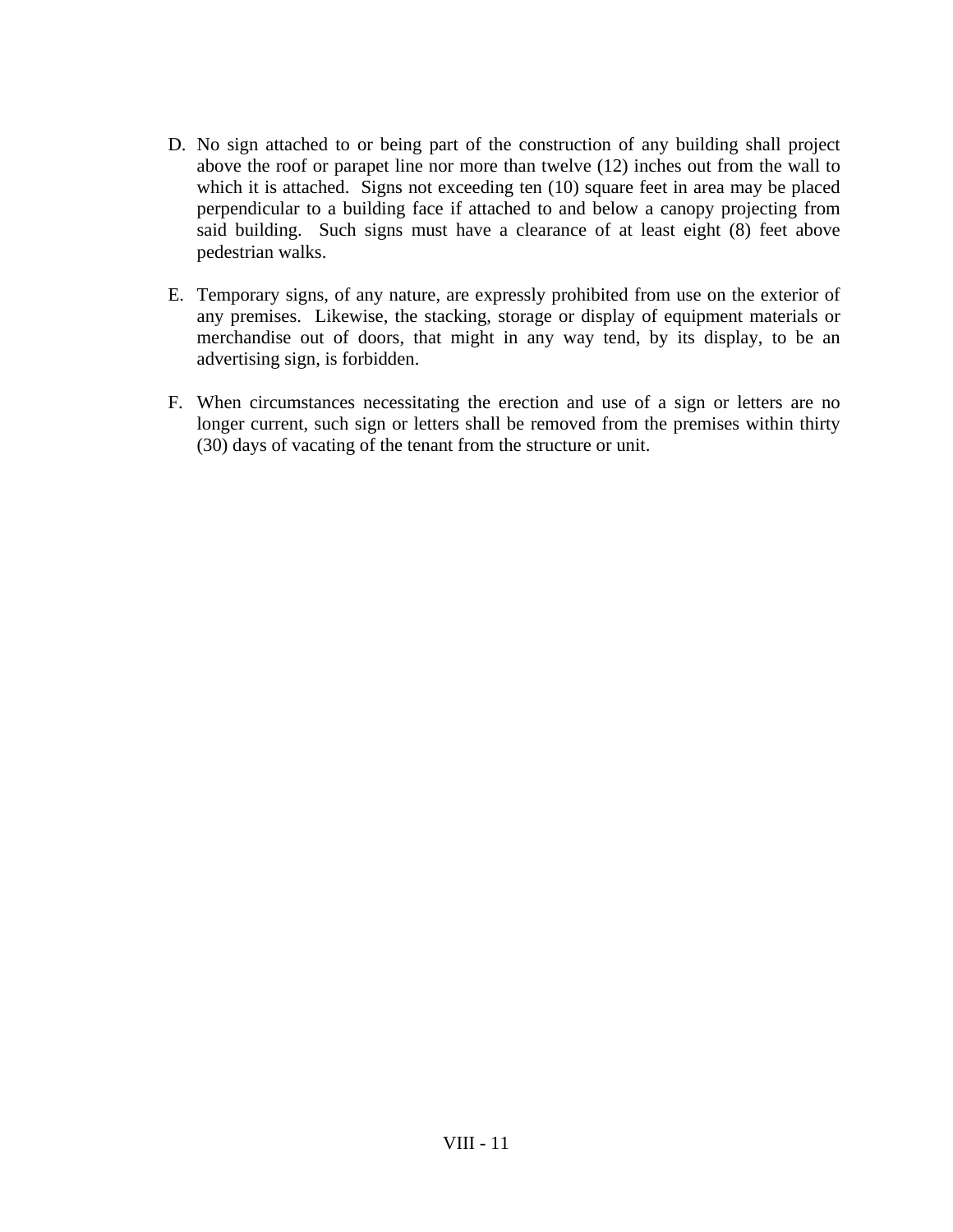# **ARTICLE IX ZONING HEARING BOARD**

### Section 901. Creation and Appointment.

A Zoning Hearing Board is hereby created. The membership of the Board shall consist of three (3) residents of the Township appointed by the Supervisors. Their terms of office shall be three (3) years and shall be so fixed that the term of office of one (1) member shall expire each year. Initial appointments to the Board shall be for a one  $(1)$ , a two  $(2)$ , and a three  $(3)$  year term to meet the foregoing requirement. The Board shall have all powers authorized by Pennsylvania Municipal Planning Code.

### Section 902. Removal of Members.

Any Zoning Hearing Board member may be removed for malfeasance, misfeasance or nonfeasance in office or for other just cause by a majority vote of the Supervisors who appointed the member, taken after the member has received fifteen (15) days advance written notice of the intent to take such a vote. A hearing shall be held in connection with the vote if the member shall request it in writing.

### Section 903. Organization of Zoning Hearing Board.

The Zoning Hearing Board shall elect from its own membership its officers, who shall serve annual terms as such and may succeed themselves. Officers shall include chairman, vicechairman, and secretary. For the conduct of any hearing and the taking of any action, a quorum shall be not less than a majority of all members of the Board, but the Board may appoint a hearing officer from its own membership to conduct any hearing on its behalf, and the parties may waive further action by the Board as provided in Article IX, Section 908 of the Pennsylvania Municipalities Planning Code, Act 247. The Board may make, alter and rescind rules and forms for its procedure, consistent with ordinances of the Township and Laws of the Commonwealth of Pennsylvania. The Board shall keep full public records of its business and shall submit a report of its activities to the Supervisors once a year.

### Section 904. Expenditures for Service.

Within the limits of funds appropriated by the Supervisors, the Board may employ or contract for secretaries, clerks, legal counsel, consultants and other technical and clerical services. Members of the Board may receive compensation for the performance of their duties, as may be fixed by the Supervisors, but in no case shall exceed the rate of compensation authorized to be paid to the Supervisors.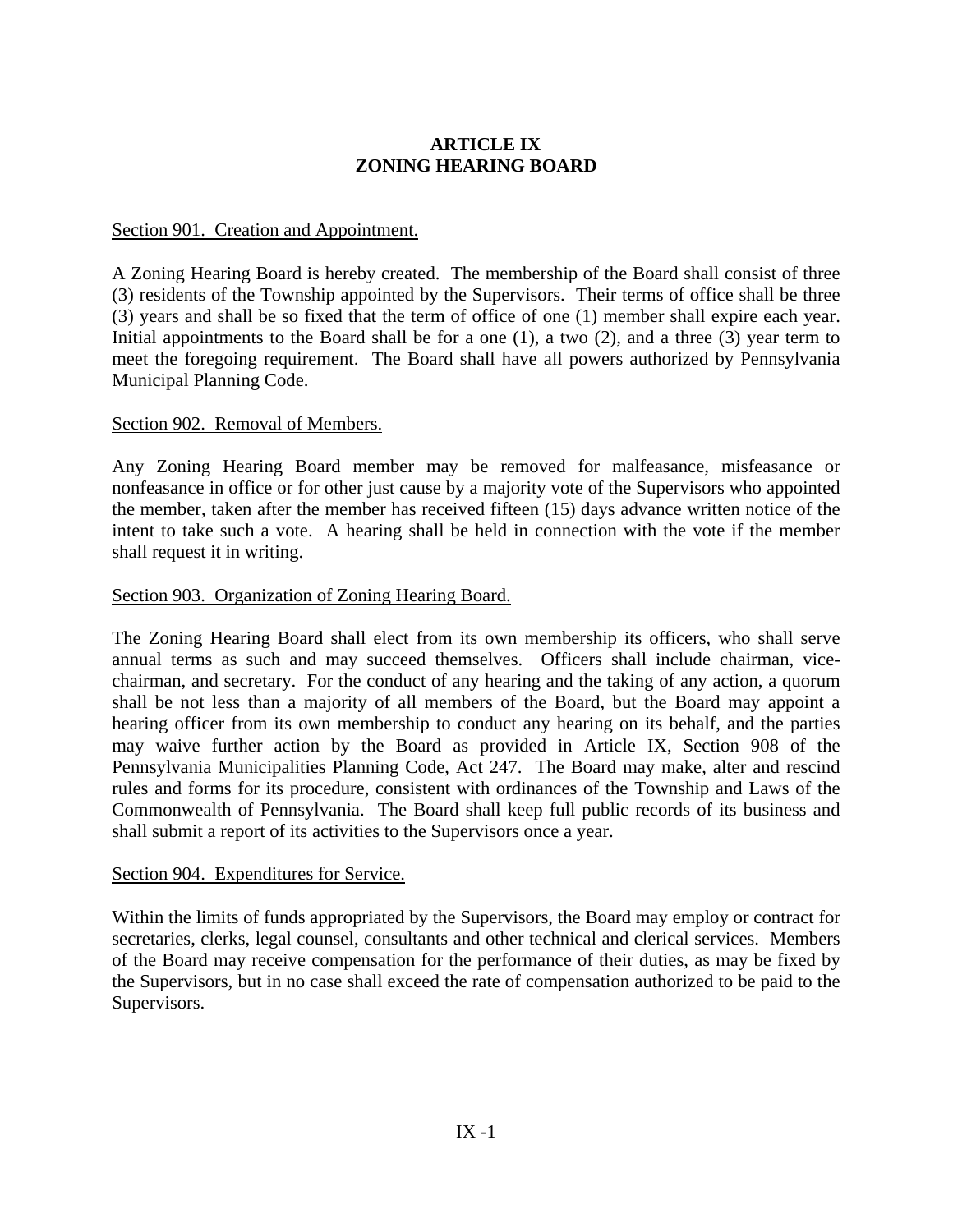## Section 905. Hearings.

The Board shall conduct hearings and make decisions in accordance with the following requirements:

- A. Notice shall be given to the public, the applicant, the Zoning Officer, such other persons as the Supervisors shall designate by Ordinance and to any person who has made timely request for the same. Notices shall be given at such time and in such manner as shall be prescribed by Ordinance or, in the absence of Ordinance provision, by rules of the Board. The Supervisors may establish reasonable fees, based on cost, to be paid by the applicant and by persons requesting any notice not required by Ordinance. In addition to the notice provided herein, notice of said hearing shall be conspicuously posted on the affected tract of land.
- B. The hearings shall be conducted by the Board, or the Board may appoint any member as a Hearing Officer. The decision, or, where no decision is called for, the findings shall be made by the Board, but the parties may waive decision or findings by the Board and accept the decision or findings of the Hearing Officer as final.
- C. The parties to the hearing shall be Latimore Township, any person affected by the application who has made timely appearance of record before the Board, and any other person including civic or community organizations permitted to appear by the Board. The Board shall have power to require that all persons who wish to be considered parties enter appearances in writing on forms provided by the Board for that purpose.
- D. The Chairperson or Acting Chairperson of the Board or the Hearing Officer presiding shall have power to administer oaths and issue subpoenas to compel the attendance of witnesses and the production of relevant documents and papers, including witnesses and documents requested by the parties.
- E. The parties shall have the right to be represented by counsel and shall be afforded the opportunity to respond and present evidence and argument and cross-examine adverse witnesses on all relevant issues.
- F. Formal rules of evidence shall not apply, but irrelevant, immaterial, or unduly repetitious evidence may be excluded.
- G. The Board or the Hearing Officer, as the case may be, shall keep a stenographic record of the proceedings and a transcript of the proceedings and copies of graphic or written material received in evidence shall be made available to any party at cost.
- H. The Board or the Hearing Officer shall not communicate, directly or indirectly, with any party or his representatives in connection with any issue involved except upon notice and opportunity for all parties to participate, shall not take notice of any communication, reports, staff memoranda, or other materials unless the parties are afforded an opportunity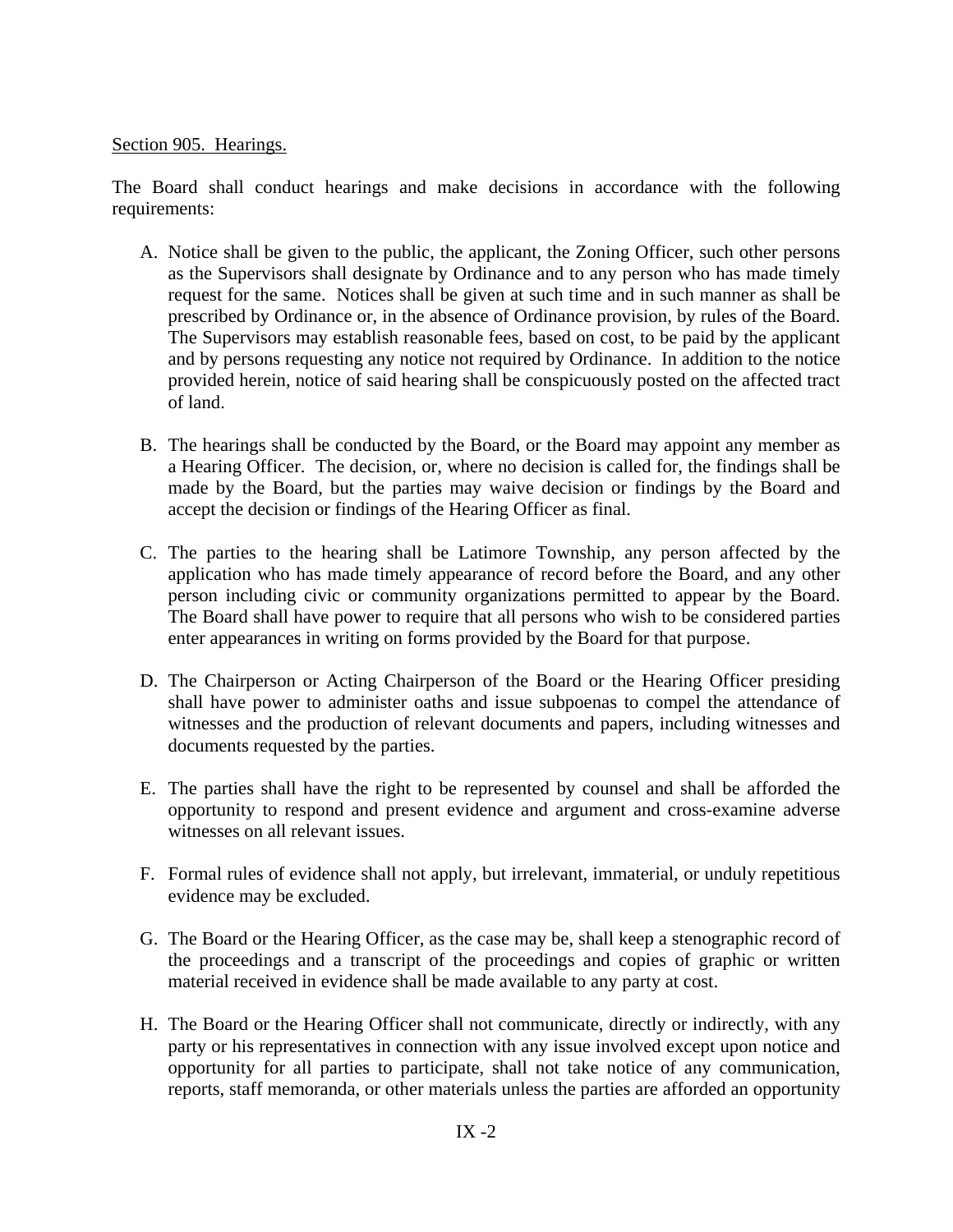to contest the material so noticed and shall not inspect the site or its surroundings after the commencement of hearings with any party or his representative unless all parties are given an opportunity to be present.

- I. The Board or the Hearing Officer, as the case may be, shall render a written decision or, when no decision is called for, make written findings on the application within forty-five (45) days after the last hearing before the Board or Hearing Officer. Where the application is contested or denied, each decision shall be accompanied by findings of fact and conclusions based thereon together with the reasons therefore. Conclusions based on any provisions of Act 247 or this or any Ordinance, Rule or Regulations shall contain a reference to the provision relied on and the reasons why the conclusion is deemed appropriate in the light of the facts found. If the hearing is conducted by a Hearing Officer, and there has been no stipulation that his decision or findings are final, the Board shall make his report and recommendations available to the parties and the parties shall be entitled to make written representations thereon to the Board prior to final decision on entry of findings, and the Board's decision shall be entered no later than forty-five (45) days after the decision of the Hearing Officer. Where the Board fails to render the decision within the period required by this subsection, or fails to hold the required hearing within sixty (60) days from the date of the applicant's request for a hearing, the decision shall be deemed to have been rendered in favor of the applicant unless the applicant has agreed in writing to an extension of time. When a decision has been rendered in favor of the applicant because of the failure of the Board to meet or render a decision as hereinabove provided, the Township Supervisors shall give public notice of said decision within ten (10) days in the same manner as provided in subsection (A) of this section. Nothing in this subsection will prejudice the right of any party opposing the application to urge that such decision is erroneous.
- J. A copy of the final decision or, where no decision is called for, the findings shall be delivered to the applicant in accordance with the requirements of law.

## Section 906. Appeals from the Zoning Officer.

The Board shall hear and decide appeals where it is alleged by the applicant that the Zoning Officer has failed to follow prescribed procedures or has misinterpreted or misapplied any provision of the valid Ordinance or Map or any valid Rule or Regulation governing the action of the Zoning Officer. Nothing contained herein shall be construed to deny to the appellant the right to proceed directly in court, where appropriate, pursuant to Pa. R.C.P., Section 1091 to 1098 relating to mandamus.

## Section 907. Challenge to the Validity of the Ordinance or Map.

The Board shall hear challenges to the validity of the Zoning Ordinance or Map except as indicated in Section 1003 and Subsection (1) (b) of Section 1004 of Act 247 as amended. In all such challenges, the Board shall take evidence and make a record thereof as provided in Section 905. At the conclusion of the hearing, the Board shall decide all contested questions and shall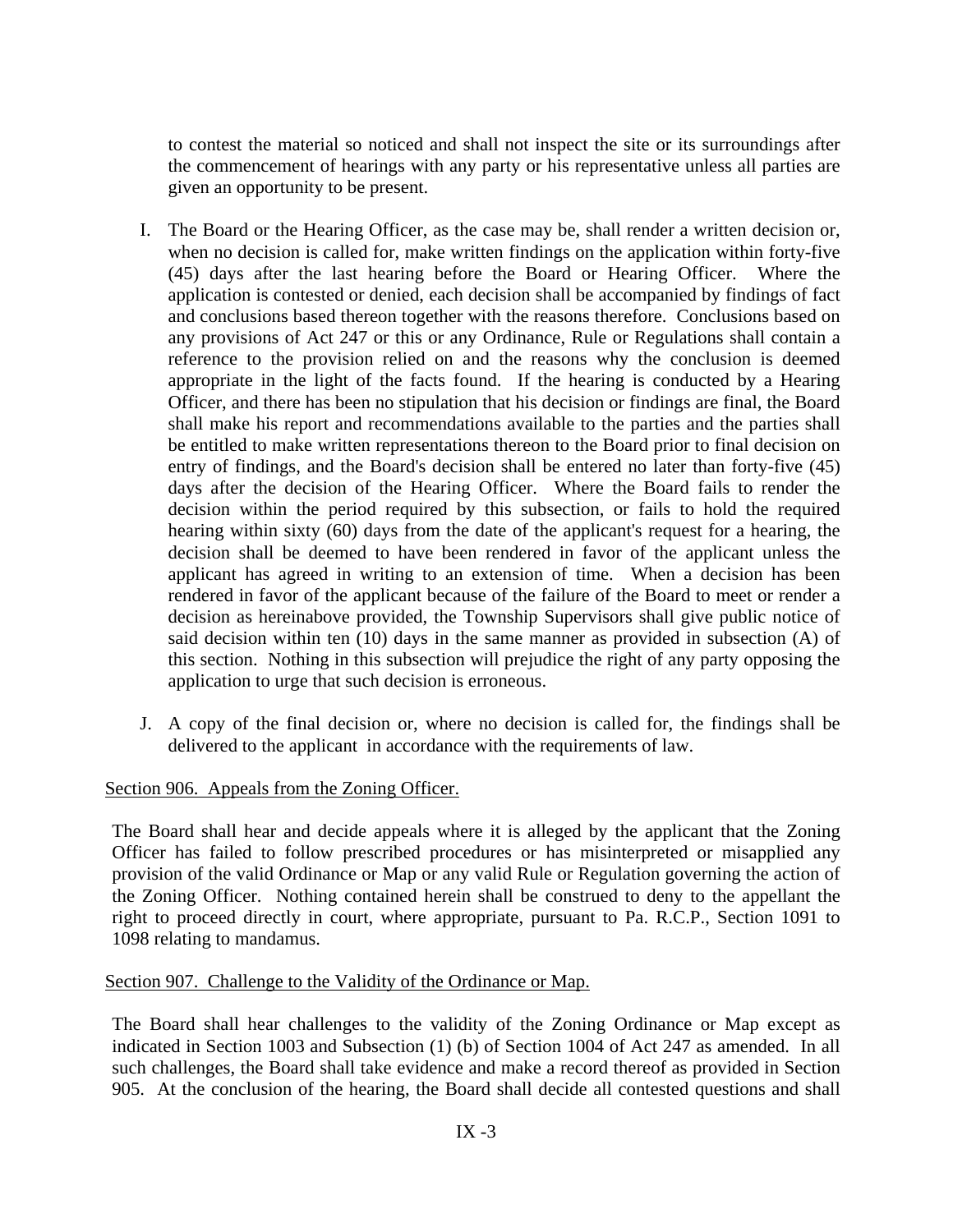make findings on all relevant issues of fact which shall become part of the record or appeal to the court.

## Section 908. Variances.

The Board shall hear requests for variances where it is alleged that the provisions of this Ordinance inflict unnecessary hardship upon the applicant. The Board may by rule prescribe the form of application and may require preliminary application to the Zoning Officer. The Board may grant a variance provided the following findings are made where relevant in a given case:

- A. That there are unique physical circumstances or conditions, including irregularity, narrowness, or shallowness of lot size or shape, or exceptional topographical or other physical conditions peculiar to the particular property, and that the unnecessary hardship is due to such conditions, and not the circumstances or conditions generally created by the provisions of this Ordinance in the neighborhood or District in which the property is located;
- B. That because of such physical circumstances or conditions, there is no possibility that the property can be developed in strict conformity with the provisions of this Ordinance and that the authorization of a variance is therefore necessary to enable the reasonable use of the property;
- C. That such unnecessary hardship has not been created by the applicant;
- D. That the variance, if authorized, will not alter the essential character of the neighborhood or District in which the property is located, nor substantially or permanently impair the appropriate use or development of adjacent properties, nor be detrimental to the public welfare; and
- E. That the variance, if authorized, will represent the minimum variance that will afford relief and will represent the least modification possible of the regulation in issue. In granting any variance, the Board may attach such reasonable conditions and safeguards as it may deem necessary to implement the purpose of this Ordinance.

## Section 909. Special Exceptions.

Where the Supervisors, in the Zoning Ordinance, have stated special exceptions to be granted or denied by the Board pursuant to express standards and criteria, the Board shall hear and decide requests for such special exceptions in accordance with such standards and criteria. In granting a special exception, the Board may attach such reasonable conditions and safeguards, in addition to those expressed in this Ordinance, as it may deem necessary to implement the purposes of this Ordinance.

The special exception shall be sited, oriented and landscaped to produce a harmonious relationship of buildings and grounds to adjacent buildings and properties.

The special exception shall produce a total visual impression and environment, which is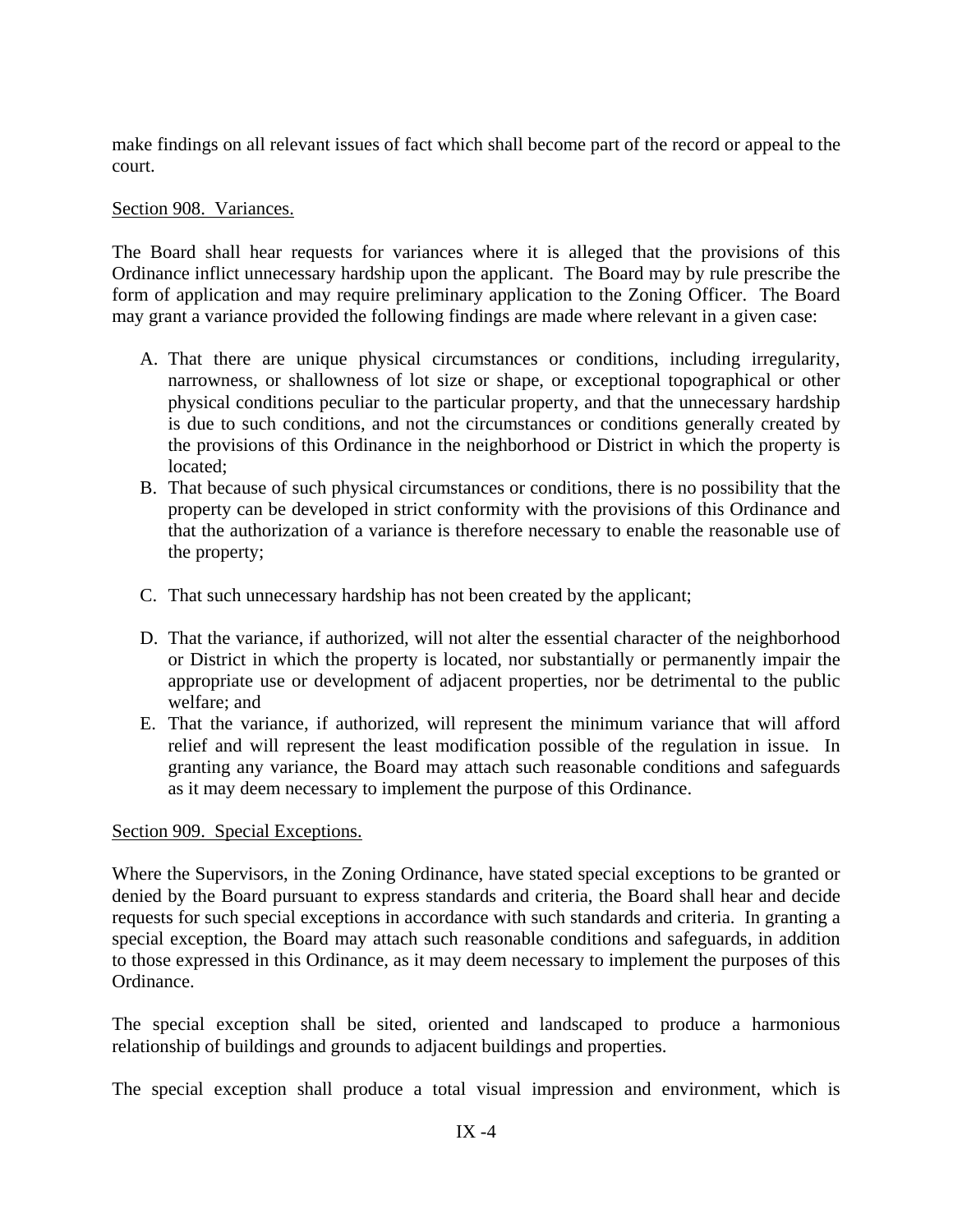consistent with the environment of the neighborhood.

The special exception shall organize vehicular access and parking to minimize traffic congestion in the neighborhood. The special exception shall preserve the purpose of this Ordinance.

## Section 910. Unified Appeals.

Where the Board has jurisdiction over a zoning matter pursuant to Sections 907 through 909, the Board shall also hear all appeals, which an applicant may elect to bring before it with respect to any Township Ordinance or requirement pertaining to the same development plan or development. In any such case, the Board shall have no power to pass upon the non-zoning issues, but shall take evidence and make a record thereon as provided in Section 905. At the conclusion of the hearing, the Board shall make findings on all relevant issues of fact which shall become part of the record on appeal to the court.

## Section 911. Parties Appellant Before Board.

Appeals under Section 906 and proceedings to challenge an Ordinance under Section 907 may be filed with the Board in writing by the landowner affected, any officer or agency of the Township, or any person aggrieved. Requests for a variance under Section 908 and for special exception under Section 909 may be filed with the Board by any landowner or any lessee or tenant with the permission of such landowner.

## Section 912. Time Limitations.

No person shall be allowed to file any proceeding with the Board later than thirty (30) days after any application for development, preliminary or final, has been approved by an appropriate Township officer, agency or body if such proceeding is designed to secure reversal or to limit the approval in any manner unless such person alleges and proves that he failed to receive adequate notice of such approval. If such person has succeeded to his interest after such approval, adequate notice to his predecessor in interest shall be deemed adequate notice to him.

The failure of anyone other than the landowner to appeal from an adverse decision on a tentative or preliminary plan pursuant to Section 709 of Act 247, as amended, or from an adverse decision by the Zoning Officer on a challenge to the validity of an Ordinance or Map pursuant to Section 1005 (b) of Act 247 shall preclude an appeal from a final approval except in the case where the final submission substantially deviated from the approved tentative or preliminary approval.

## Section 913. Stay of Proceedings.

Upon filing of any proceeding referred to in Section 911 and during its pendency before the Board, all land development pursuant to any challenged Ordinance, Order or Approval of the Zoning Officer or of any agency or body, and all official action there under shall be stayed unless the Zoning Officer or any other appropriate agency or body certified to the Board facts indicating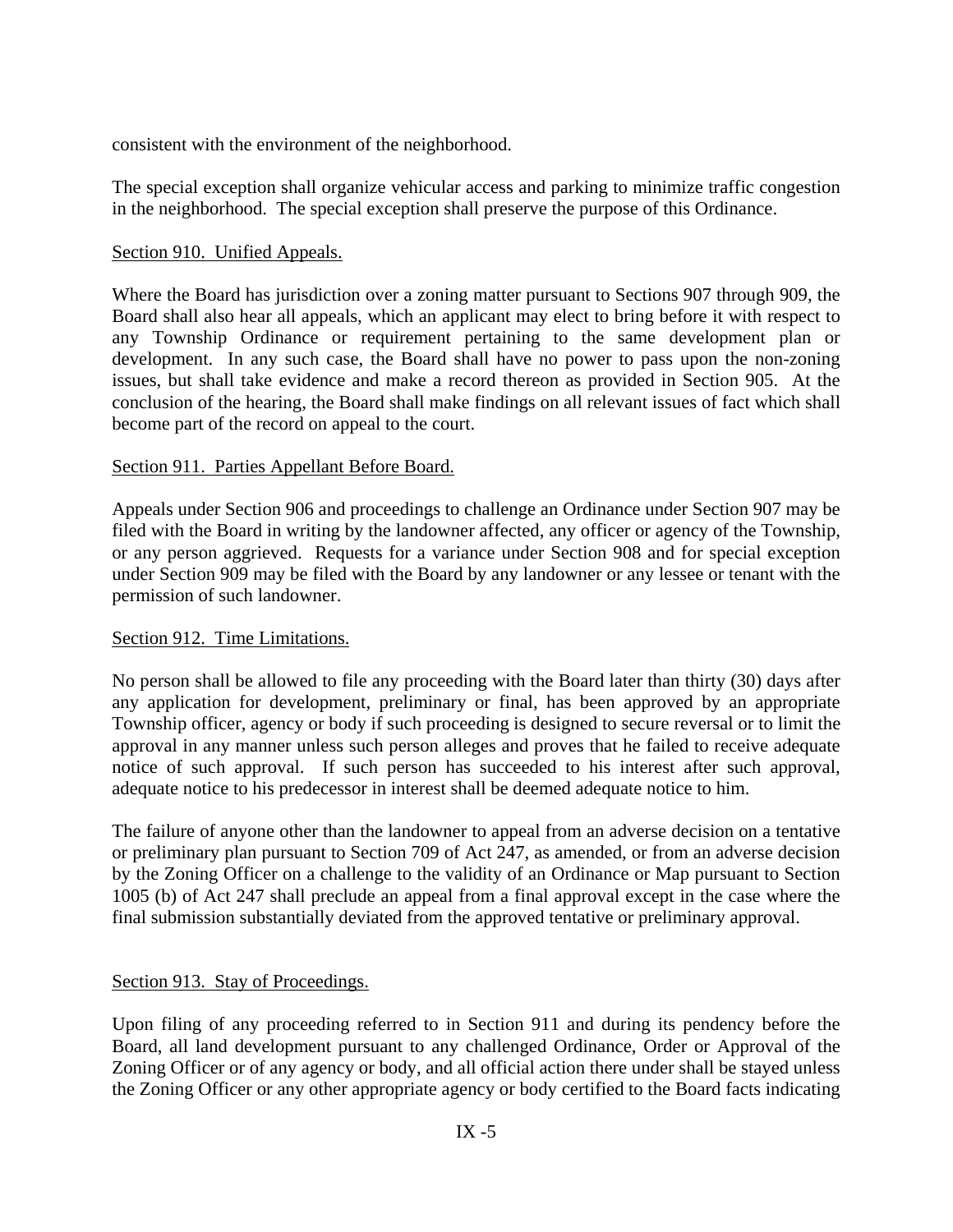that such stay would cause imminent peril to life or property, in which case the development or official action shall not be stayed otherwise than by a restraining order, which may be granted by the Board or by the court having jurisdiction of Zoning appeals on petition, after notice to the Zoning Officer or other appropriate agency or body. When an application for development, preliminary or final, has been duly approved and proceedings designated to reverse or limit the approval are filed with the Board by persons other than the applicant, the applicant may petition the court having jurisdiction of zoning appeals to order such persons to post bond as a condition to continuing the proceedings before the Board. The question whether or not such petition should be granted and the amount of the bond shall be within the sound discretion of the court.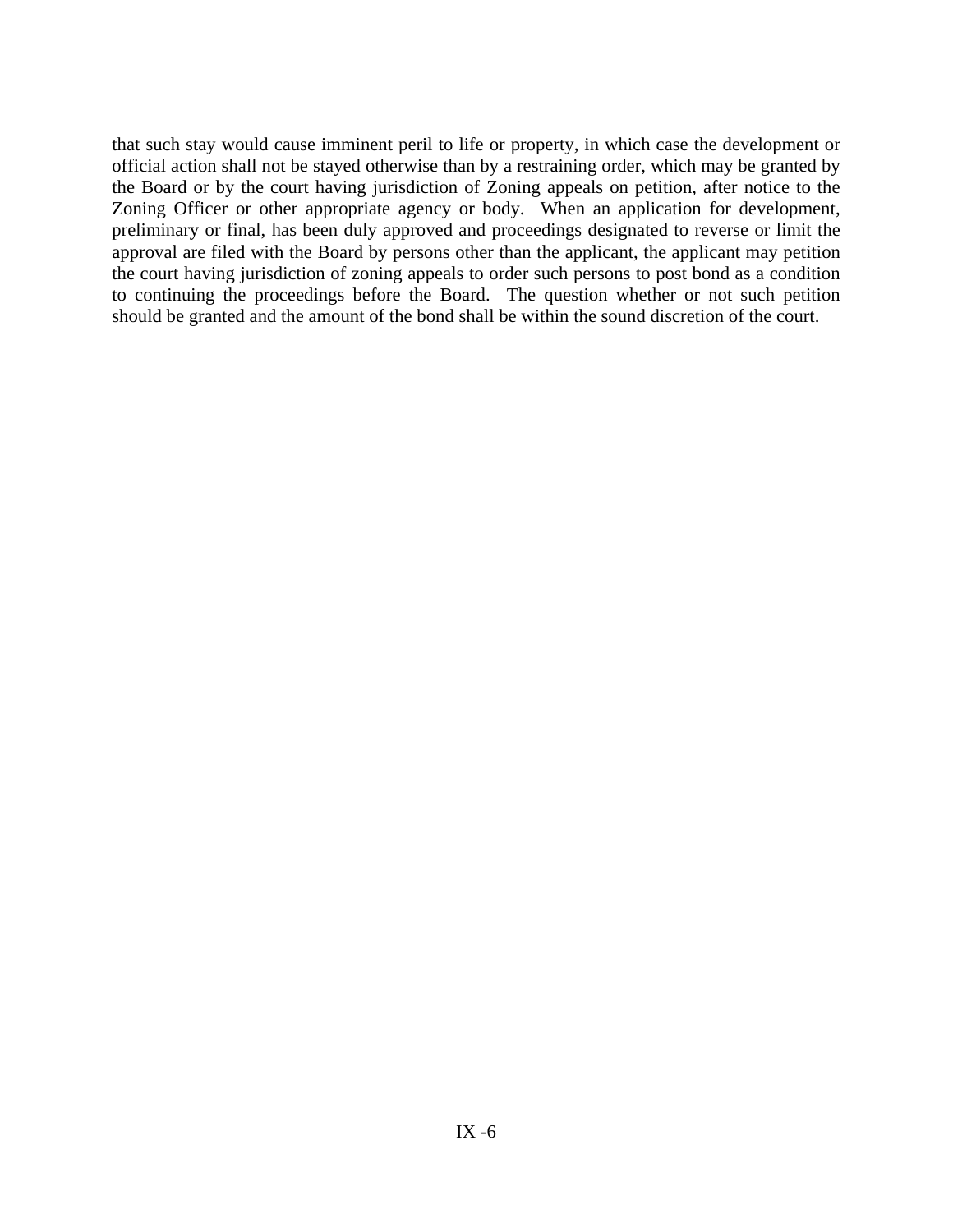# **ARTICLE X ADMINISTRATION**

## Section 1001. Appointment of Zoning Officer.

The Supervisors shall appoint a Zoning Officer to administer and enforce the provisions of this Ordinance. The Zoning Officer shall not hold any elective office in the Township.

## Section 1002. Powers of Zoning Officer.

The Zoning Officer shall administer this Zoning Ordinance in accordance with its literal terms, and shall not have the power to permit any construction or any use or change of use which does not conform to this Zoning Ordinance.

## Section 1003. Duties of Zoning Officer.

The Zoning Officer shall have the following duties:

- A. Upon finding that any of the provisions of this Ordinance is being violated, he shall notify in writing the person responsible for such violation(s), ordering the action necessary to correct such violation.
- B. Order discontinuance of illegal uses of land, buildings, or structures.
- C. Order removal of illegal buildings or structures or illegal additions or structural alterations.
- D. Order discontinuance of any illegal work being done.
- E. Take any other action authorized by this Ordinance to ensure compliance with or to prevent violation(s) of this Ordinance. This may include the issuance of and action on zoning and certificate of occupancy permits and such similar administrative duties as are permissible under the law.

## Section 1004. Job Description and Compensation for Zoning Officer.

The Supervisors shall adopt a written job description and compensation schedule for the Zoning Officer, which shall include as a minimum:

- A. Procedures for processing applications for Zoning and Occupancy Permits.
- B. Requirements for written and verbal report to Township Officials.
- C. Procedures for coordination with Zoning Hearing Board and other Township Officials.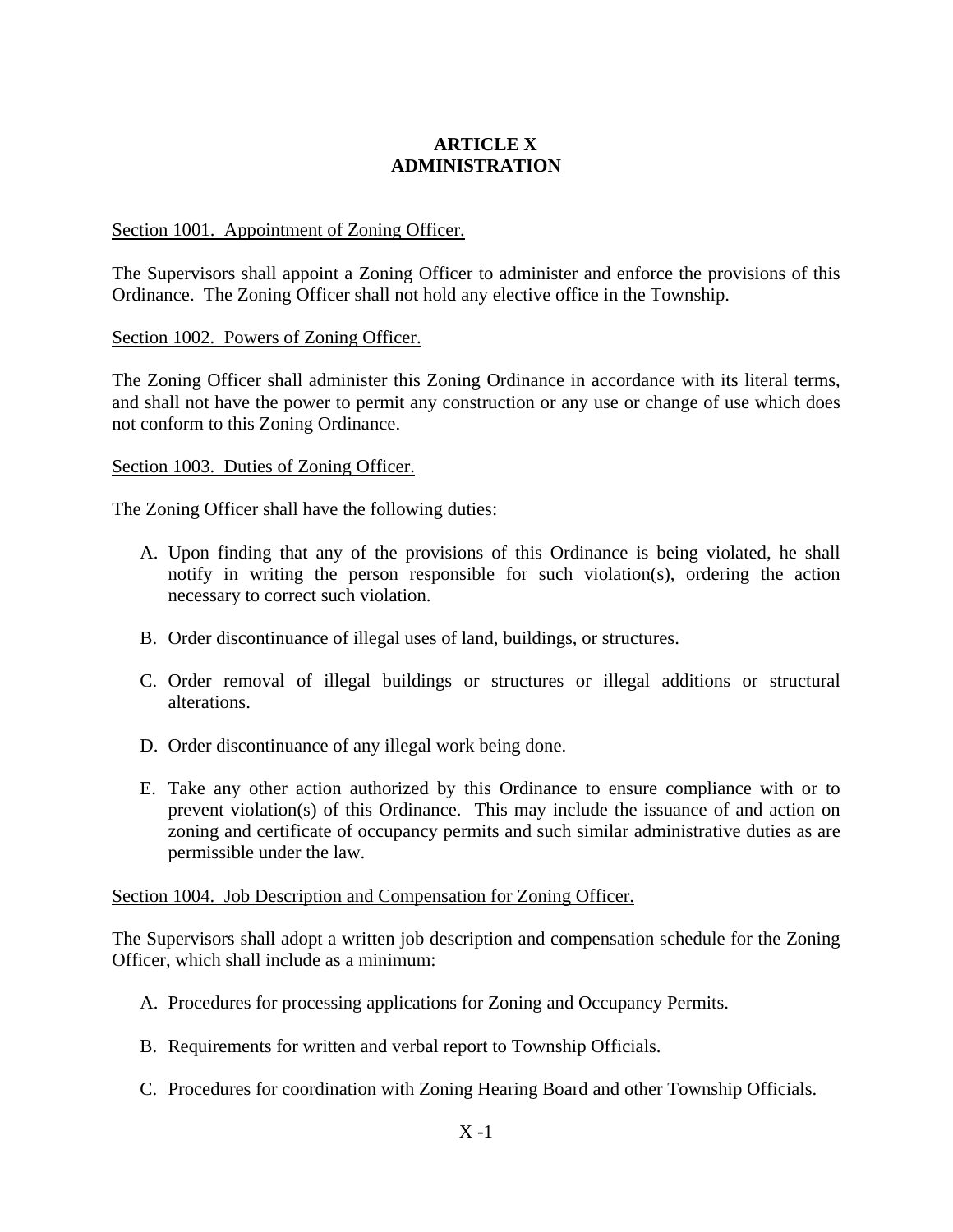- D. Office hours and/or hours Zoning Officer will be available to the public.
- E. A compensation schedule based either on an hourly rate or a set fee for services rendered.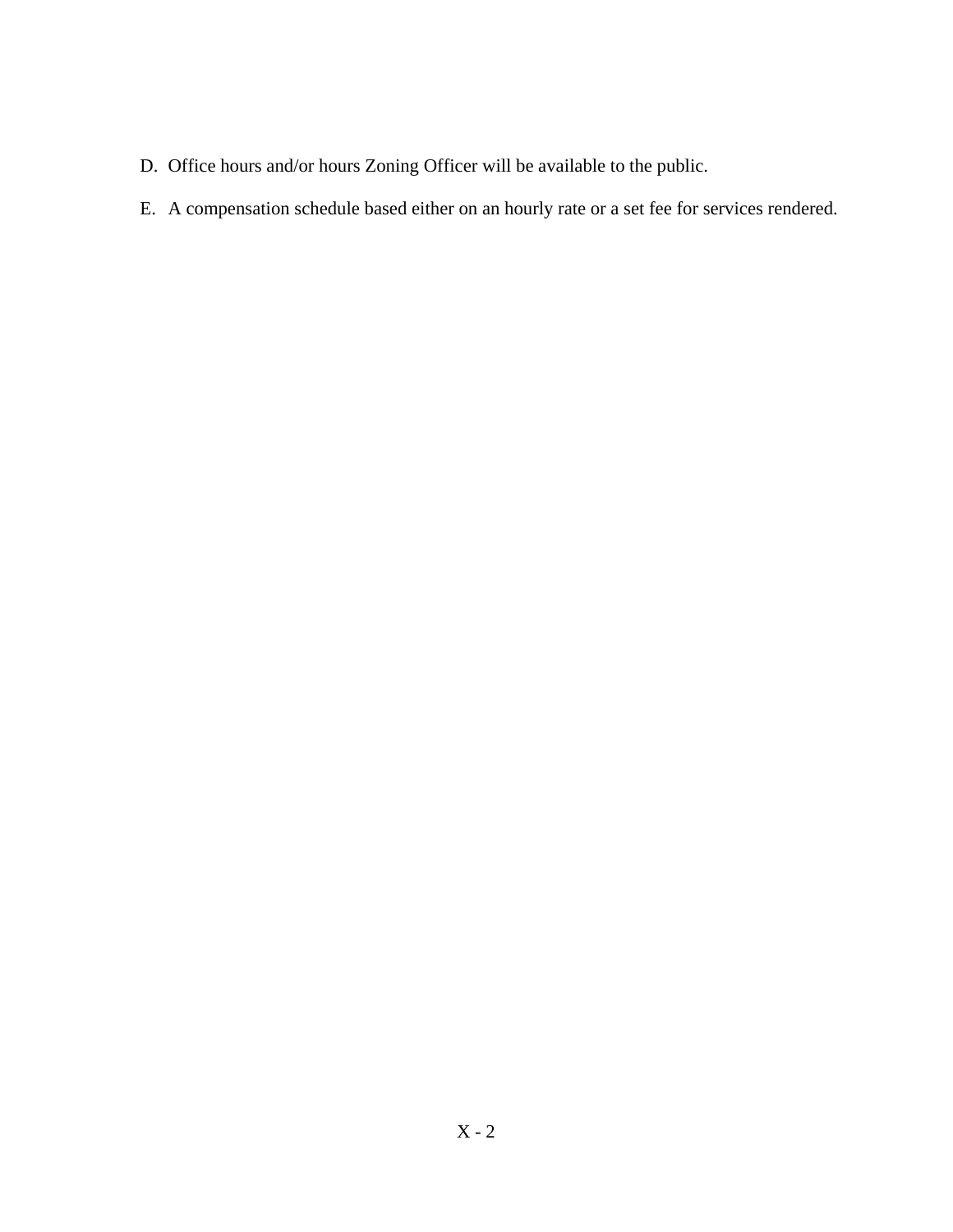## **ARTICLE XI ENFORCEMENT**

## Section 1101. Zoning Permits Required.

No building or other structure shall be erected, moved, added to, structurally altered, nor shall any building, structure, or land be established or changed in use without a permit therefore, issued by the Zoning Officer. Zoning Permits shall be issued only in conformity with the provisions of this Ordinance unless the Zoning Officer receives a written order from the Board deciding an appeal, conditional use, or variance.

## Section 1102. Contents of Application for Zoning Permit.

The application for Zoning Permit shall be signed by the owner or applicant attesting to the truth and exactness of all information supplied on the application. Each application shall clearly state that the permit shall expire and may be revoked if work has not begun within one (1) year or has not been substantially completed within two and one-half (2½) years. At a minimum, the application shall contain the following information:

- A. Name, address, and phone number of applicant;
- B. Legal description of property;
- C. Existing use;
- D. Proposed use;
- E. Zoning District;
- F. Plans in triplicate drawn to scale, showing the actual dimensions and the shape of the lot to be built upon; the exact size and location of existing buildings on the lot, if any; and the location and dimensions of the proposed building(s) or alteration;
- G. Building Heights;
- H. Number of off-street parking spaces or loading berths;
- I. Number of dwelling units;
- J. Such other matters as may be necessary to determine conformance with, and provide for the enforcement of this Ordinance.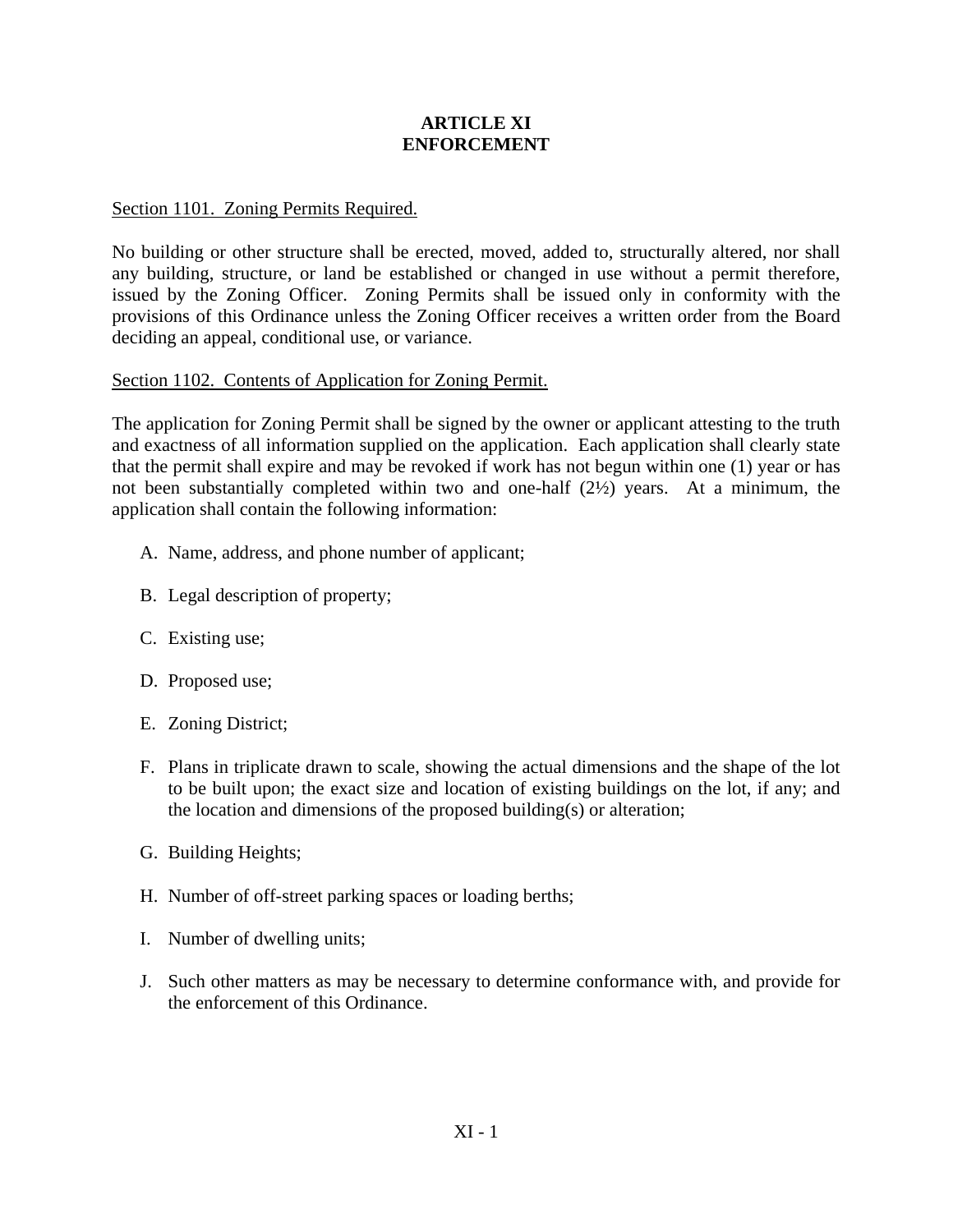## Section 1103. Approval of Zoning Permit.

Within thirty (30) days after the receipt of an application, the Zoning Officer shall either approve or disapprove the application in conformance with the provisions of this Ordinance. All Zoning Permits shall, however, be conditional upon the commencement of work within one (1) year. One (1) copy of the plans shall be returned to the applicant by the Zoning Officer, after the Zoning Officer shall have marked such copy either as approved or disapproved and attested to same by his signature on such copy. One (1) copy of the plans, similarly marked, shall be retained by the Zoning Officer. The third copy, similarly marked, shall be sent to the Supervisors. The Zoning Officer shall issue a placard, to be posted in a conspicuous place on the property in question, attesting to the fact that the use or alteration is in conformance with the provisions of this Ordinance.

## Section 1104. Expiration of Zoning Permit.

If the work described in any Zoning Permit has not begun within one (1) year from the date of issuance thereof, said permit shall expire; it shall be revoked by the Zoning Officer; and written notice thereof shall be given to the persons affected. If the work described in any Zoning Permit has not been substantially completed within two and one-half (2½) years of the date of issuance thereof, said permit shall expire and be revoked by the Zoning Officer, and written notice thereof shall be given to the persons affected, together with notice that further work as described in the canceled permit shall not proceed unless and until a new Zoning Permit has been obtained or extension granted.

## Section 1105. Certificate of Occupancy.

It shall be unlawful to use or occupy or permit the use or occupancy of any building or premises, or both, or part thereof hereafter created, erected, changed, converted, or wholly or partly altered or enlarged in its use or structure until a certificate of occupancy shall have been issued therefore by the Zoning Officer stating that the proposed use of the building or land conforms to the requirements of this Ordinance.

## Section 1106. Temporary Certificate of Occupancy.

A temporary Certificate of Occupancy may be issued by the Zoning Officer for a period not exceeding six (6) months during alterations or partial occupancy of a building pending its completion.

## Section 1107. Record of Zoning Permits and Certificates of Occupancy.

The Zoning Officer shall maintain a record of all Zoning Permits and Certificates of Occupancy and copies shall be furnished upon request to any person. The Zoning Officer may collect a reasonable fee for provision of copies. Said fee shall be based on the actual cost of copying plus the time required to make the copy.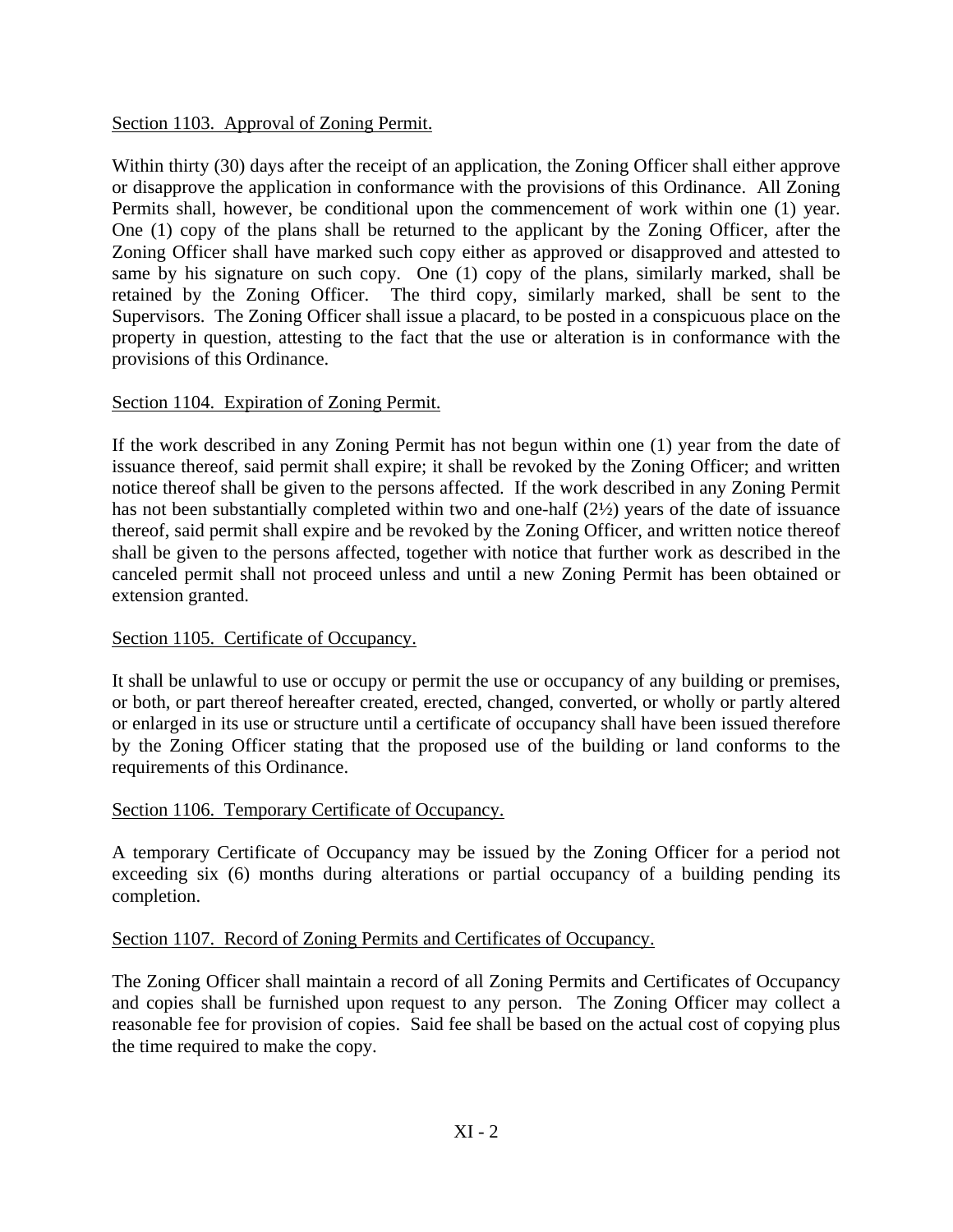## ]\Section 1108. Failure to Obtain a Zoning Permit or Certificate of Occupancy.

Failure to obtain a Zoning Permit or Certificate of Occupancy shall be a violation of this Ordinance and punishable under Section 1111 of this Ordinance.

## Section 1109. Construction and Use to Be as Provided in Applications, Plans, Permits, and Certificates.

Zoning Permits and Certificates of Occupancy issued on the basis of plans and applications approved by the Zoning Officer authorize only the use, and arrangement, set forth in such approved plans and applications or amendments thereto, and no other use, arrangement, or construction. Use, arrangement, or construction contrary to that authorized shall be deemed a violation of this Ordinance, and punishable as provided in Section 1111 of this Ordinance.

## Section 1110. Complaints Regarding Violations.

Whenever a violation of this Ordinance occurs, or is alleged to have occurred, any person may file a written complaint. Such complaint stating fully the causes, basis thereof, and the name of the person filing the complaint shall be filed with the Zoning Officer. The Zoning Officer shall record properly such complaint, immediately investigate, and take action thereon as provided by this Ordinance.

## Section 1111. Enforcement Penalties.

Any person, partnership or corporation who or which shall violate the provisions of this Ordinance shall, upon conviction thereof in a summary proceeding, be sentenced to pay a fine of not more than one thousand (\$1,000) dollars. In default of payment of the fine, such person, the members of such partnership, or the officers of such corporation shall be liable to imprisonment for not more than sixty (60) days. Each day that a violation is continued shall constitute a separate offense. All fines collected for the violation of this Ordinance shall be paid over to the Township Supervisors.

## Section 1112. Enforcement Remedies.

In case any building, structure, or land is, or is proposed to be, erected, constructed, reconstructed, altered, converted, maintained or used in violation of this Ordinance the Supervisors, or with the approval of the Supervisors, an officer of the Township in addition to other remedies, may institute in the name of the Township any appropriate action or proceeding to prevent, restrain, correct or abate such building, structure or land, or to prevent, in or about such premises, any act, conduct, business or use constituting a violation.

## Section 1113. Schedule of Fees, Charges, and Expenses.

The Supervisors shall by resolution establish a schedule of fees, charges, and expenses and a collection procedure for Zoning Permits, Amendments, Appeals, Variances, Plan Approvals, and other matters pertaining to the administration and enforcement of this Ordinance requiring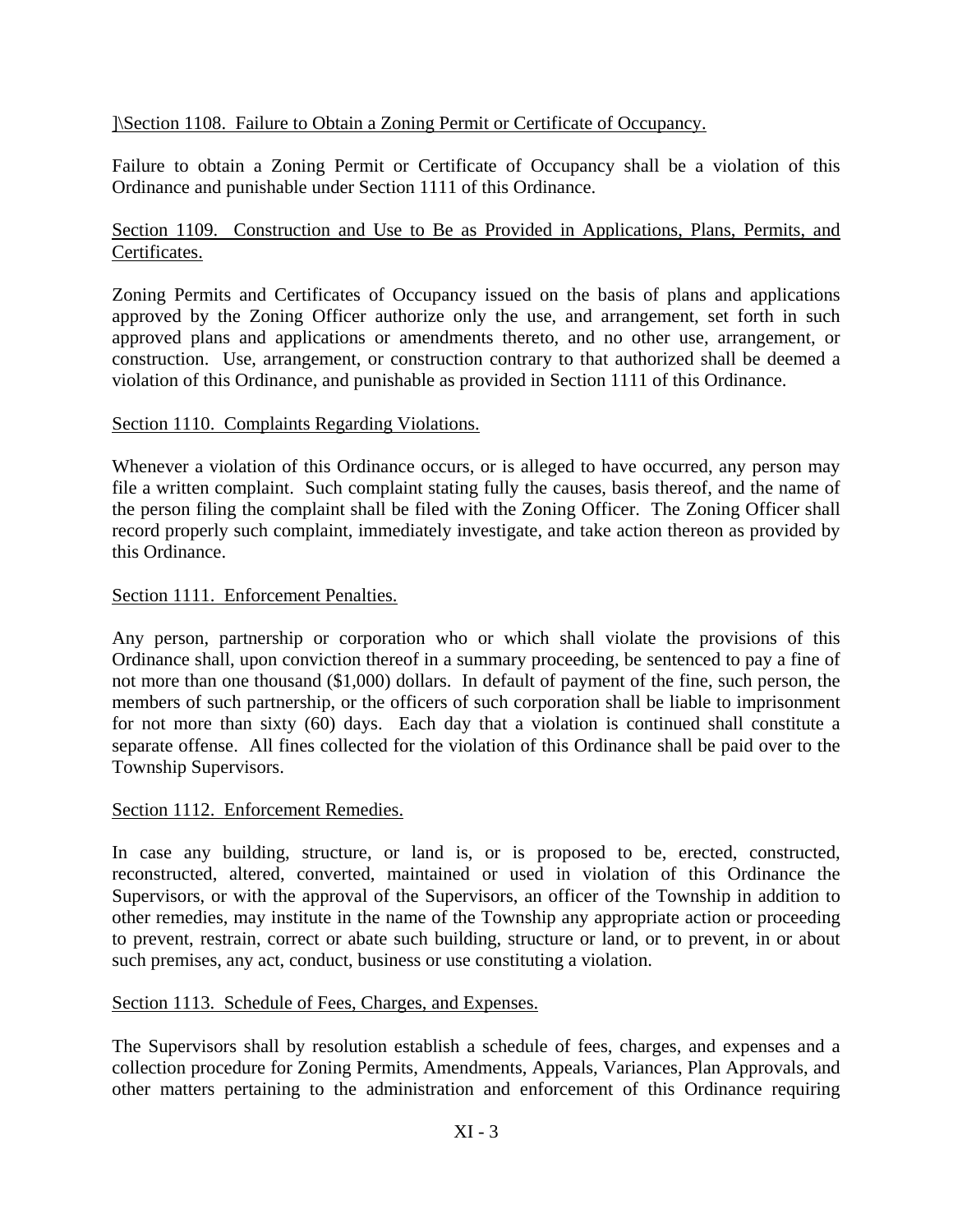investigations, inspections, legal advertising, postage, and other expenses. The schedule of fees shall be posted in the Township Office, and may be altered or amended only by the Supervisors. Until all applicable fees, charges, and expenses have been paid in full, no action shall be taken on any application or appeal.